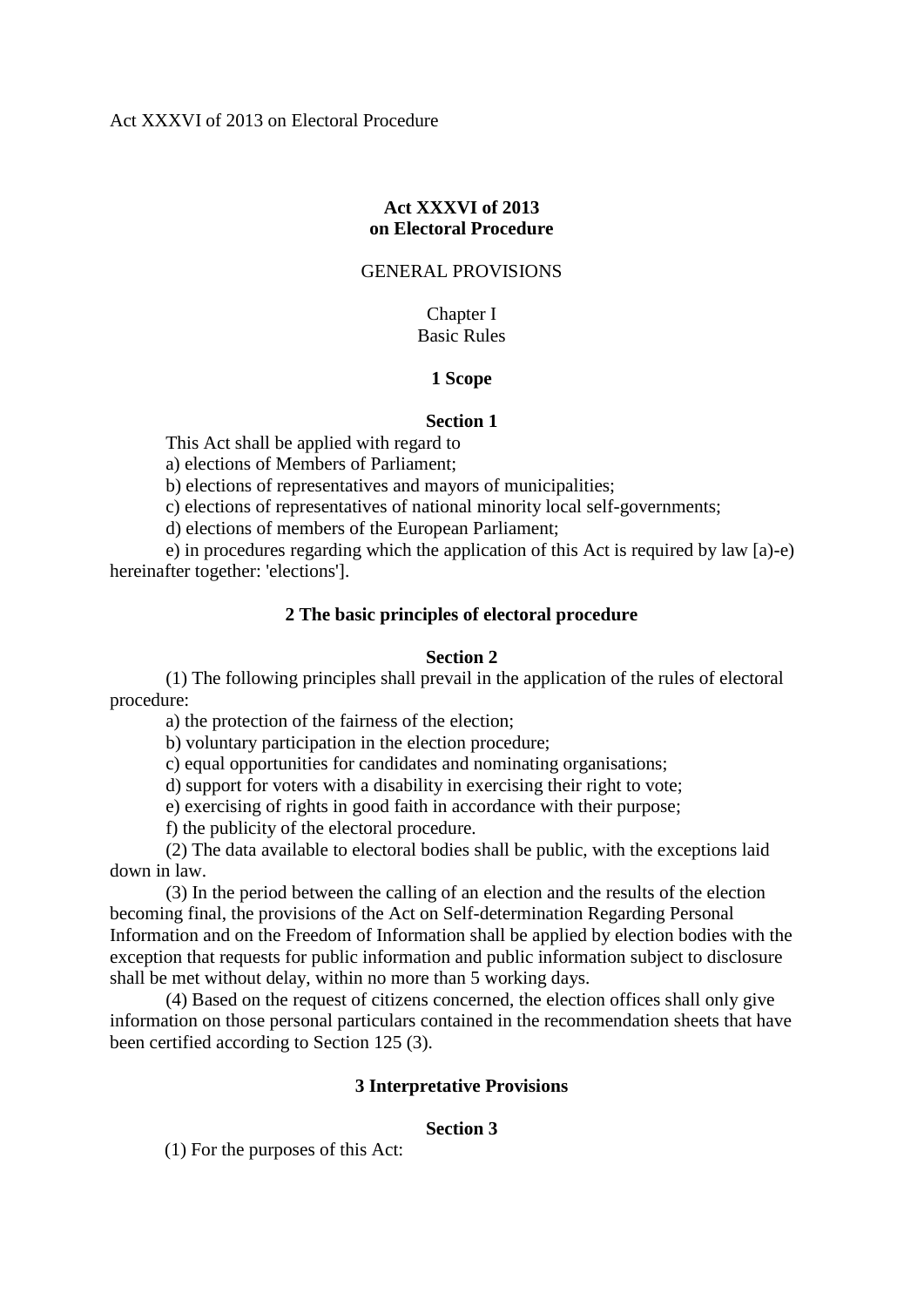1 'Voter with a disability' shall mean a voter who has limited or no sensorial abilities (especially vision and hearing) or limited or no musculoskeletal abilities or mental capacity, or who has considerably limited communication abilities, and this places him or her at a lasting disadvantage when it comes to actively participating in public life;

 2 'Relative' shall mean spouses, registered partners, domestic partners, lineal descendants and ancestors and their spouses and registered partners, adopted children, stepchildren, foster children, adoptive parents, step-parents, foster parents, siblings, as well as the lineal descendants and ancestors and siblings of spouses and registered partners and spouses and registered partners of siblings;

3 'Nominating organisation' shall mean,

a) with regard to the election of Members of Parliament, parties listed with final effect in the court register of non-governmental organizations when the election is called, as well as national minority self-governments;

b) with regard to the election of the Members of the European Parliament, parties listed with final effect in the court register of non-governmental organizations when the election is called;

c) with regard to the election of representatives and mayors of municipalities, parties and associations (except for trade unions) listed with final effect in the court register of nongovernmental organizations when the election is called;

d) with regard to the election of representatives of national minority self-governments, national minority organizations listed with final effect in the court register of nongovernmental organizations when the election is called,

if entered into the register of nominating organisations by the election commission.

 4 'Representative' shall mean representatives, national minority spokesperson and mayors elected in elections;

 5 'Address in Hungary' shall mean the address of a registered domicile in Hungary, or, in the case of persons with no registered domicile in Hungary or abroad, the address of a registered residence in Hungary;

6 'Foreign representation' shall mean the diplomatic and consular mission of Hungary operating abroad, set up based on a Government decision;

 7 'Proxy' shall mean a person holding a power of attorney documented in a public document or a private document of full probative value;

 8 'The minister' shall mean the minister responsible for regulating elections and referendums;

 9 'Name' shall mean the person's married name and first name; for persons without a married name and when the mother's name is requested, the family name of birth and the first name;

10 'nationally available media services' shall mean media services available for at least 50 percent of Hungary's inhabitants;

11 'Mayor' shall mean a mayor or the Lord Mayor of the Capital city;

12 'Identity document issued by an authority' shall mean a valid identity document, a passport or a driving licence, issued by a Hungarian authority;

 13 'Settlement' shall mean a town, a city, a city that is the seat of a district, a city with county status or a district of the Capital city;

 14 'Domicile of settlement rank' shall mean a domicile regarding which the register of citizens' personal data and addresses contains the note "without address" alongside the name of the settlement;

 15 'Election bodies' shall mean election commissions and election offices. (2) For the purposes of this Act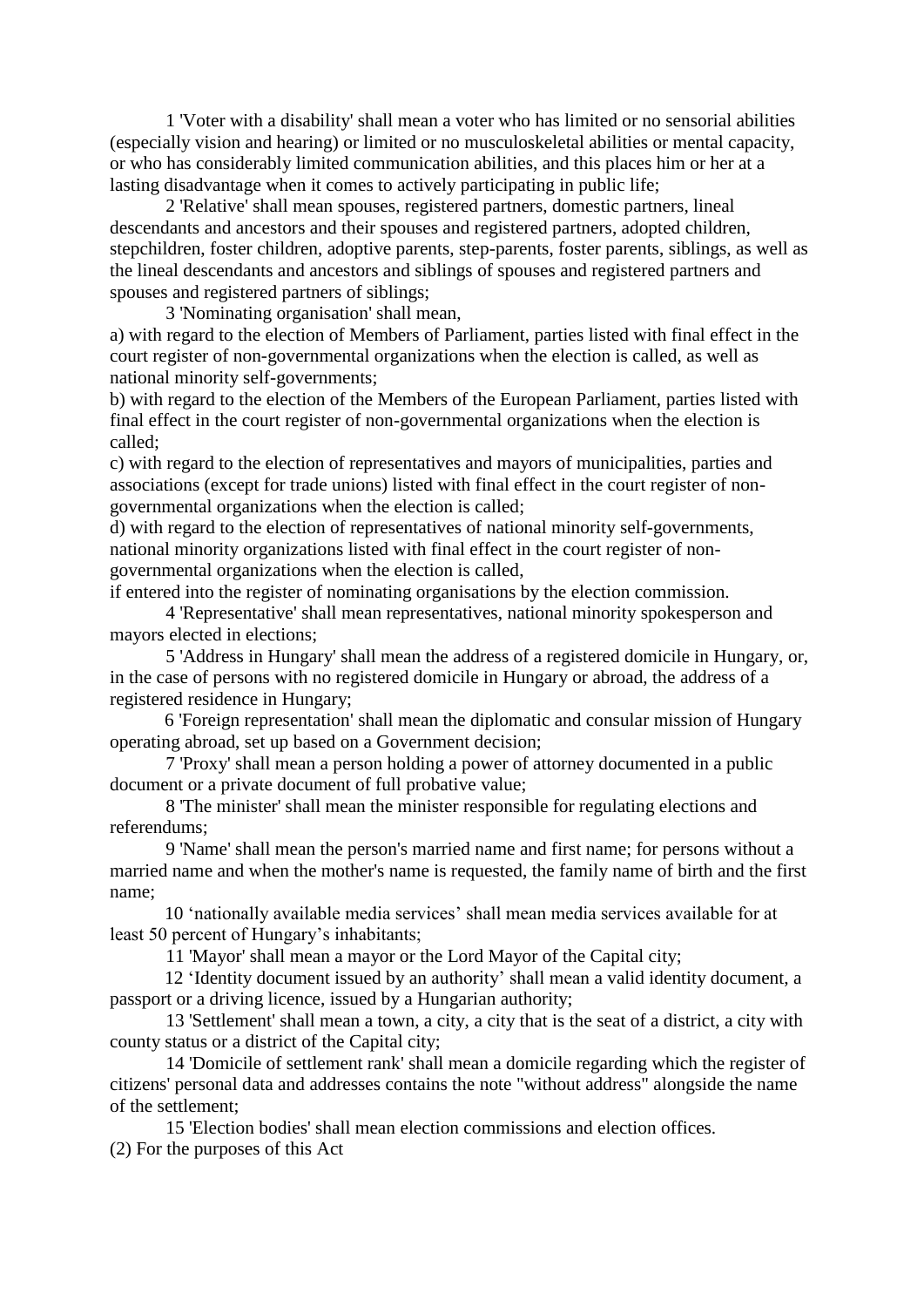a) the rules for submitting in person shall apply to the submission of requests concerning registers or legal remedies documented in a public document or a private document of full probative value;

b) the rules for delivery by mail shall apply to the delivery by mail or by a person without holding a power of attorney of a copy in envelope of a request concerning registers or legal remedies.

## **4 International observers**

### **Section 4**

 (1) Observers from another state or an international organisation registered to observe the elections by the National Election Office

 a) may observe the entire election procedure and be present while the election bodies work;

 b) may view the documents of the election commissions and request copies thereof – such copies shall not contain personal data;

 c) may put questions to members of election bodies and call their attention to the detected irregularities;

 d) shall not hinder or influence the election procedure or the activities of the election bodies;

 e) shall wear the registration badge supplied by the National Election Office in a visible manner and location during their activities;

f) shall carry out their activities impartially.

 (2) The National Election Office shall keep records on international observers. The records shall contain the name, place of birth and time of birth of each international observer, as well as the name of the sending state or international organisation. The names of international observers, as well as the name of the sending states or international organisations shall be published by the National Election Office on the official website of the elections.

 (3) Decisions on the registration and deregistration of international observers shall be made by the President of the National Election Office, and no appeal shall lie against the decision.

 (4) The personal data of international observers shall be erased from the records on the first working day after the ninetieth day following the vote.

### **5 Observers at foreign representations**

## **Section 5**

 (1) Each nominating organisation putting forward candidates and each independent candidate may delegate two people to each foreign representation to act as observers. Organizations putting forward candidates jointly may delegate two observers jointly.

 (2) Only voters listed in the central electoral register may act as observers at foreign representations.

 (3) Observers at foreign representations shall be reported to the National Election Commission 10 days before the voting in Hungary at the latest, providing their name and personal identification number, or, if they have no personal identification number, the type and number of the identity document issued by an authority. The National Election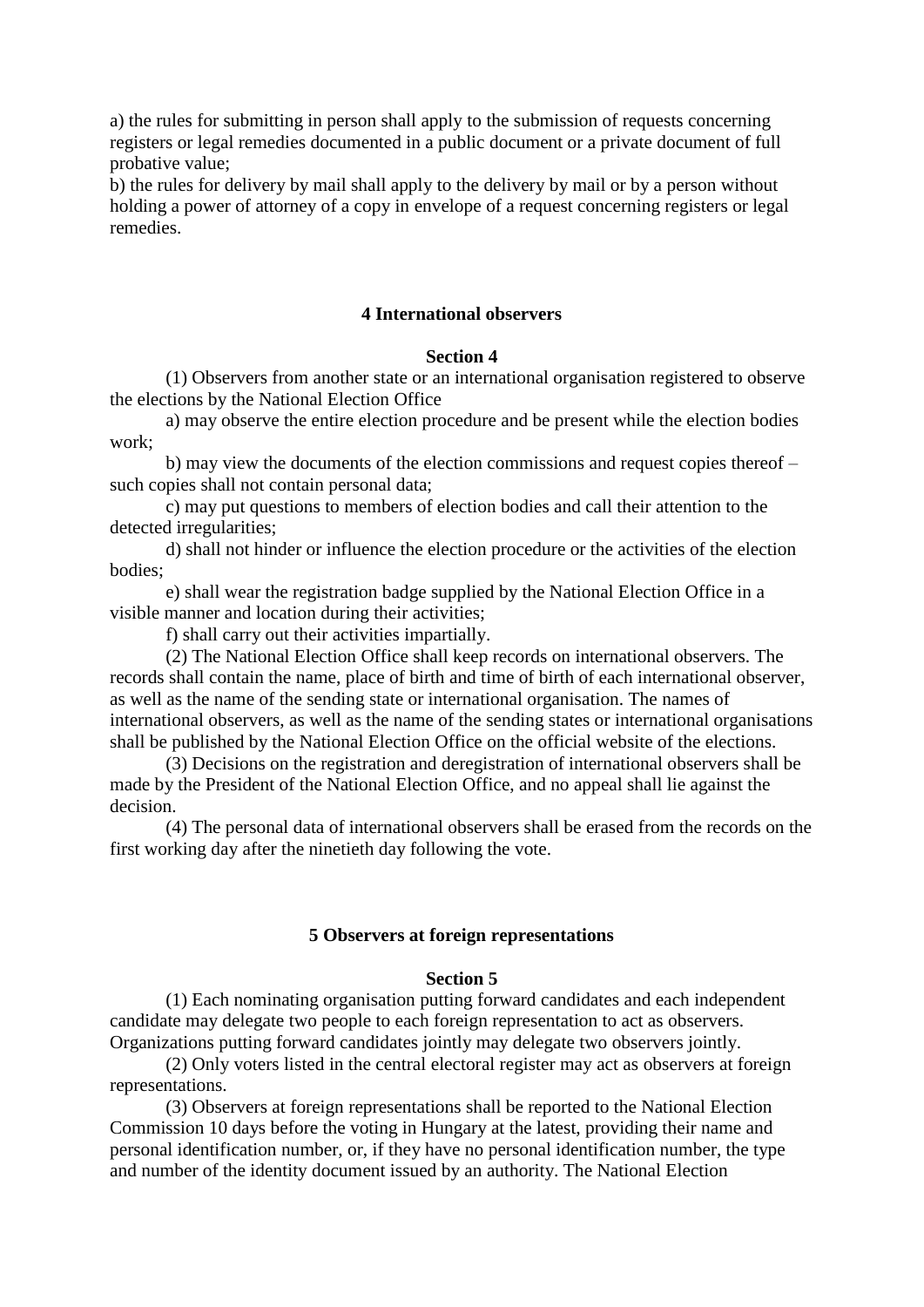Commission shall enter observers at foreign representations into a register. The National Election Office shall send the name and personal identification number of observers at foreign representations – or, if they have no personal identification number, the type and number of the identity document issued by an authority – to the head of the election office at the foreign representation.

 (4) Observers registered by the National Election Commission may be present while the election office at the foreign representation carries out its work. Observers at foreign representations

a) may observe the work of the election office at the foreign representation;

 b) shall not influence or disturb the voting or the work of the election office at the foreign representation either actively or through behaviour from which an inference may be drawn,

c) may record their comments in the record made out on the closing of voting;

d) may lodge objections;

e) may sign the sealed ballot box after closing the voting;

f) is obliged to wear a registration badge in the polling station.

 (5) The costs related to the observer's delegation and activity shall be borne by the delegator listed in (1).

## **6 The call for the election**

#### **Section 6**

 (1) Elections shall be called so that the day of voting in Hungary is seventy to ninety days after the day of the calling of the election.

(2) Voting shall be held on Sundays.

 (3) Voting shall not be held on a day that is a holiday according to the Labour Code, and they shall not be held on Easter Sunday or Pentecost Sunday.

## **Section 7**

 If the election commission or the court orders the voting to be repeated, the order shall call the election for a day within thirty days of the original vote.

#### **Section 8**

(1) By-elections shall be called

a) for a day within 120 days from the day the seat becomes vacant;

 b) for a day within 120 days from the original vote if the vote was invalid or inconclusive or was not held due to the insufficient number of candidates.

(2) Elections shall not be called for the following periods:

 a) by-elections of Members of Parliament shall not be called for any day between 1 January in the year of the general election of Members of Parliament and the day of the general election of Members of Parliament;

 b) by-elections of representatives and mayors of municipalities shall not be called for any day between 1 April in the year of the general election of representatives and mayors of municipalities and the day of the general election of representatives and mayors of municipalities;

 c) by-elections of representatives of national minority self-governments shall not be called for any day between 1 April in the year of the general election of representatives of national minority self-governments and the day of the general election of representatives of national minority self-governments.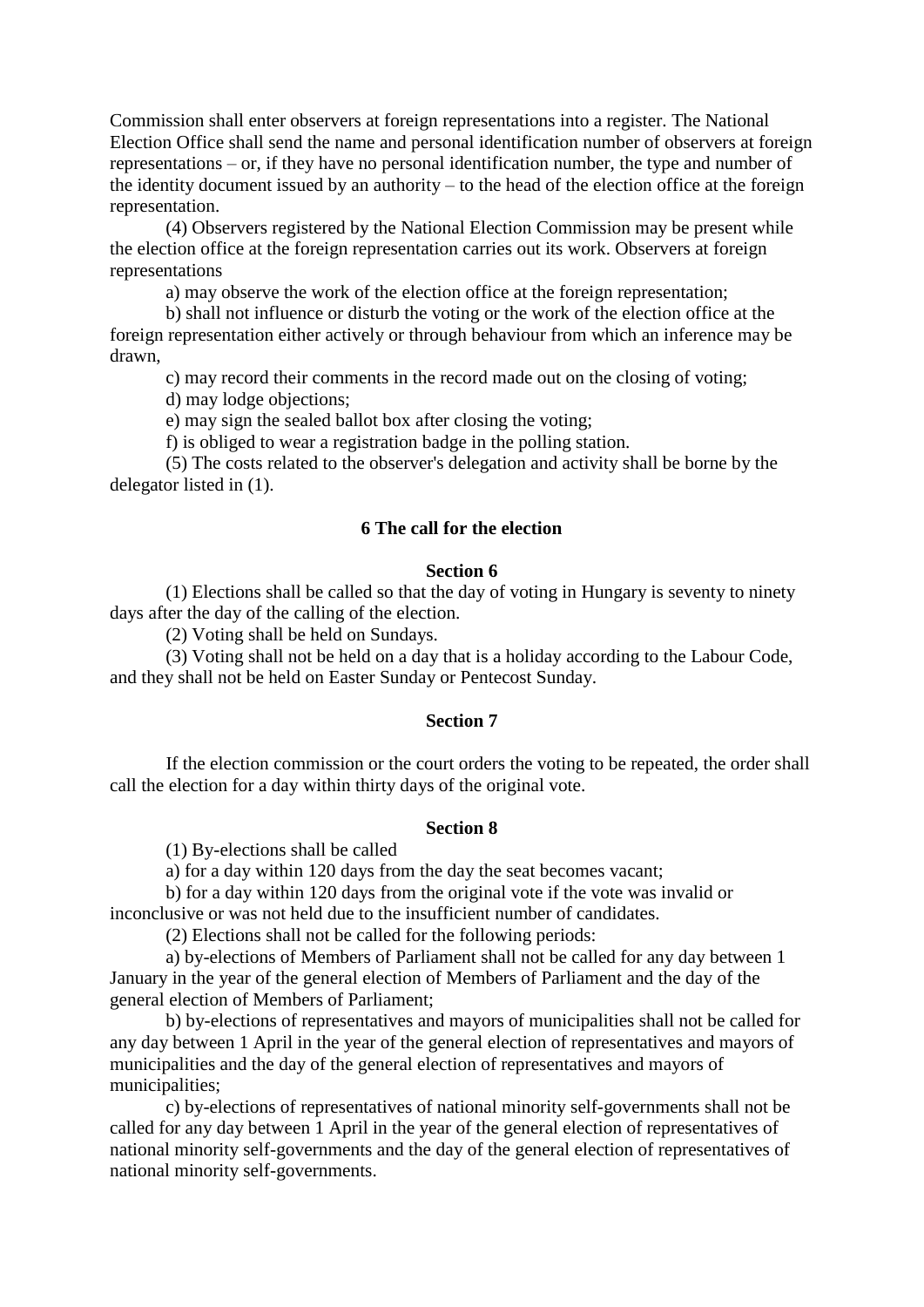## **Section 9 -**

#### **7 Regulations pertaining to deadlines**

## **Section 10**

(1) The deadlines determined under this Act shall be deadlines of preclusion.

(2) Deadlines shall be calculated based on calendar days.

 (3) Deadlines shall expire at 16:00. The deadline for the decision of the election commission shall expire at 24:00.

 (4) Procedural acts carried out after 16:00 shall be considered to have been carried out on the next day – with the exception of procedural acts carried out by election bodies.

## **Section 11**

 (1) The calendar dates of the deadlines in this Act shall be determined: in the case of a general election, by the minister by decree, and in the case of a by-election, by the calling election commission by resolution.

 (2) If a deadline set in this Act is to expire on a non-working day, the minister – in a decree –, or the election commission calling the election – in a resolution –, may set the calendar date of the deadline for the working day before or after that day in the decree.

#### **8 The costs of the electoral procedure**

#### **Section 12**

 The costs associated with the tasks of the state in the area of preparing and conducting elections, as well as other costs arising in connection with the activities of election bodies, shall be financed from the national budget – to the extent determined by Parliament. The State Audit Office shall inform Parliament about the use of these financial resources.

### **9 Reporting**

#### **Section 13**

 (1) After general elections, the President of the National Election Office shall report to Parliament on the organization and execution of state tasks related to the elections.

 (2) After general elections, the chairman of the National Election Commission shall report to Parliament on the activities of the National Election Commission during the elections.

### **9/A Exclusion from suffrage**

#### **Section 13/A**

 (1) Courts shall decide on exclusion from suffrage in decisions ordering placement under conservatorship limiting competency, decisions ordering placement under conservatorship precluding competency, and decisions issued in the course of proceedings aimed at reviewing conservatorship.

 (2) Courts shall exclude persons of legal adult age from suffrage whose capacity for reasoning necessary for exercising suffrage

 a) is greatly reduced permanently or recurrently owing to their mental state, unsound mind or pathological addiction; or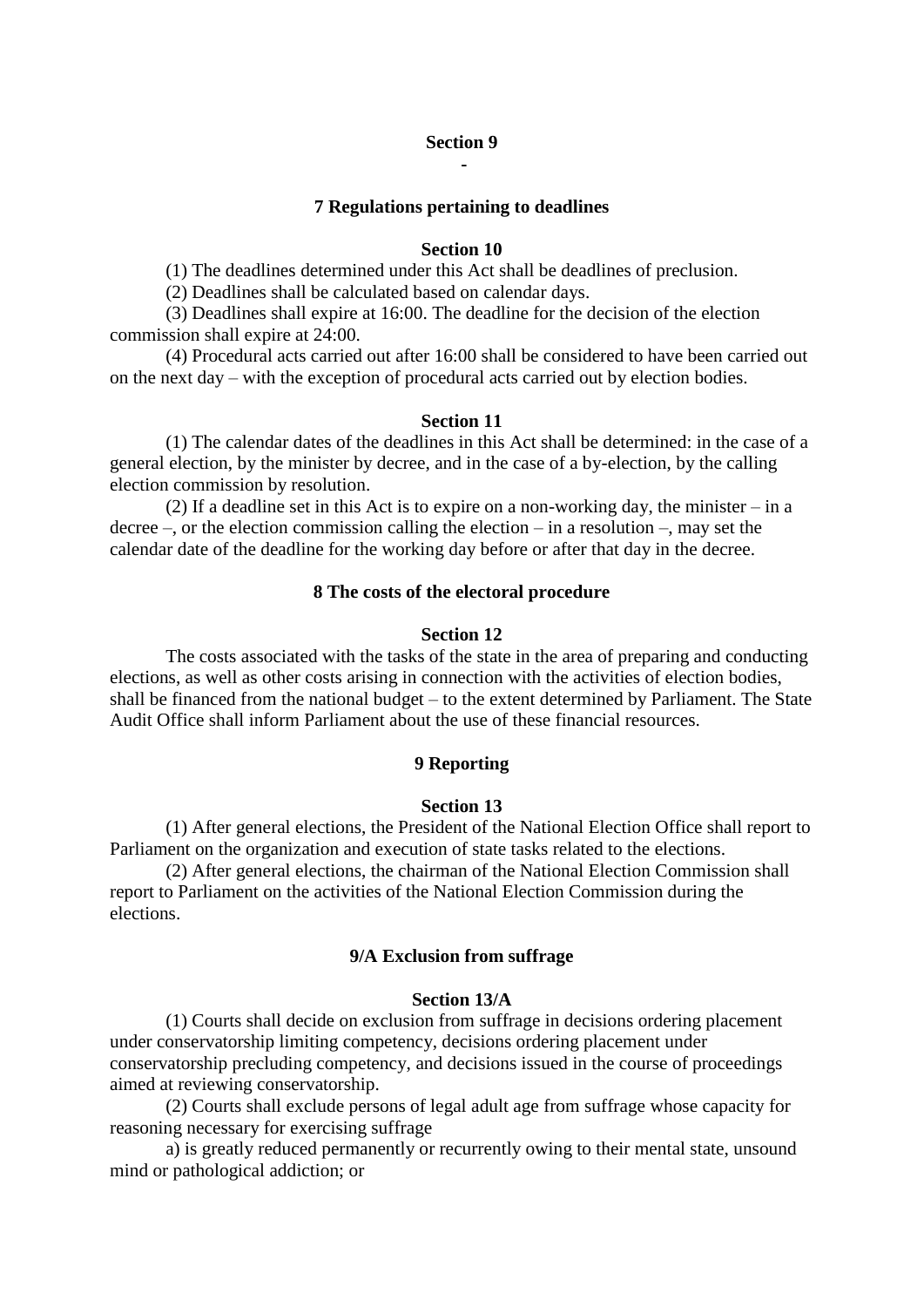b) is permanently and completely lost owing to their mental state or unsound mind.

 (3) If the court does not exclude a legal adult placed under conservatorship from suffrage, then he or she shall exercise electoral rights personally and shall have the power to make valid legal statements alone in the context of these rights.

 (4) Persons empowered to initiate lawsuits aimed at the termination of conservatorship may request the termination of the exclusion from suffrage of a legal adult placed under conservatorship irrespective of the provisions of (1).

## Chapter II

# Election commissions

## **10 Election commissions**

### **Section 14**

 (1) Election commissions shall be independent bodies serving voters, subject only to the law, and their primary task shall be determining the election results, ensuring the fairness and legality of elections, ensuring impartiality and, if necessary, restoring the legal order of elections.

(2) The following bodies shall function as election commissions:

a) the National Election Commission;

b) territorial election commissions;

c) parliamentary single-member constituency election commissions;

d) local election commissions;

e) polling station commissions.

 (3) In settlements with a single polling district, the powers and responsibilities of the polling station commission shall be held by the local election commission.

 (4) The National Election Commission shall have at least seven members; polling station commissions and local election commissions of settlements with one polling district shall have at least five members, while territorial election commissions, parliamentary singlemember constituency election commissions and the local election commissions of settlements with more than one polling district shall have at least three members.

### **Section 15**

 (1) The members of polling station commissions and the members of local election commissions in settlements with a single polling district shall be exempted from performing work stipulated by law on the day following voting, and are entitled to receive average wages for this period to be paid by their employer.

 (2) Employers may request the wages and related contributions paid in accordance with (1) above to be reimbursed within five days of the voting at the local election office.

## **11 Members of election commissions**

## **Section 16**

Election commissions shall have elected and appointed members.

## **Section 17**

(1) With the exceptions laid down in Sections 26, 28, 35 (3) and 171 (1),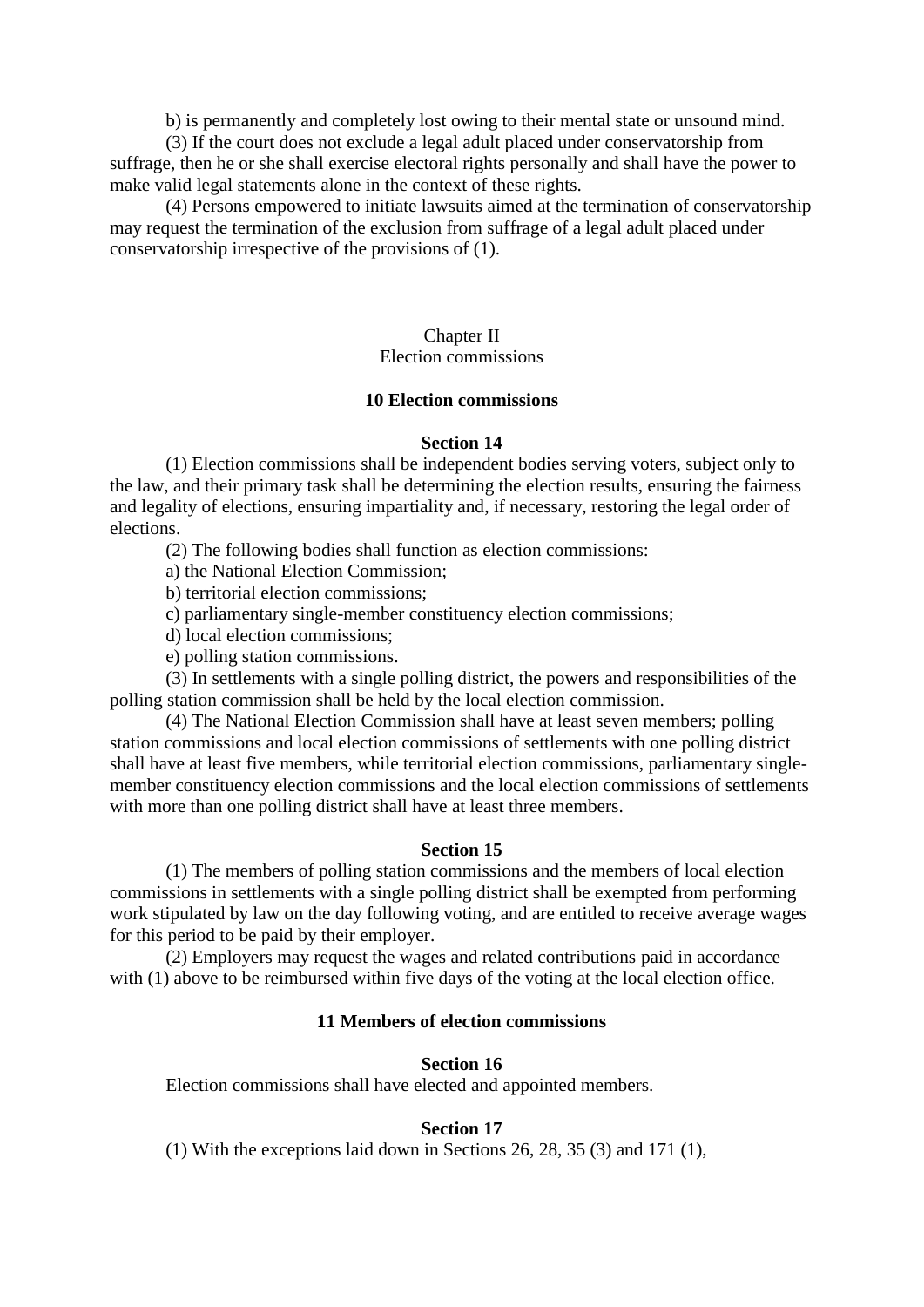a) only voters having an address in the settlement in question or, in the case of the election commission of a settlement belonging to a joint municipality office, voters having an address in any of the settlements belonging to that joint office, and included in the central electoral register may be members of polling station commissions and the local election commissions;

 b) only voters having an address in the constituency in question and included in the central electoral register may be members of parliamentary single-member constituency election commissions;

 c) only voters having an address in the county in question or the Capital and included in the central electoral register may be members of territorial election commissions; and

 d) only voters having an address in Hungary and included in the central electoral register may be members of the National Election Commission.

 (2) Persons who are eligible to stand as candidates in the election of Members of Parliament may be eligible to become elected members of election commissions and appointed members of the National Election Commission.

 (3) Persons who meet the criteria listed in (2) and have a university-level law degree may be eligible to become elected members of the National Election Commission.

 (4) Persons who are eligible to stand as candidates in the election in question may be eligible to become appointed members of election commissions.

#### **Section 18**

(1) The following persons shall not serve in election commissions:

a) the President of the Republic;

b) the first officer of Parliament;

c) representatives;

d) deputy mayors;

e) municipal clerks;

f) members of other election commissions and election offices;

g) professional soldiers and soldiers on contract serving in the Hungarian armed

forces, officer candidate, non-commissioned officer candidates, voluntary reservists and h) candidates.

 (2) In addition to those listed in (1), the following persons may not serve on election commissions:

a) members of political parties;

 b) members of nominating organisations that put forward a candidate in the constituency in question;

c) relatives of candidates standing in the constituency in question;

d) persons – except public sector employees – in Government service, public

employee or service relationship or other work-related relationship with central administration bodies as defined in the Act on Central Administration Authorities, and on the Legal Status of Members of the Government and State Secretaries or other administrative bodies with powers in the election commission's areas of competence, and state leaders

(3) The reason of conflict of interests as defined in (1) f) shall not apply in relation to

a) the members of a parliamentary single-member constituency election commission if, with the exception of a local election commission operating in a settlement with a single polling district, they are elected members of a local election commission operating in a settlement lying in the area of a parliamentary single-member constituency;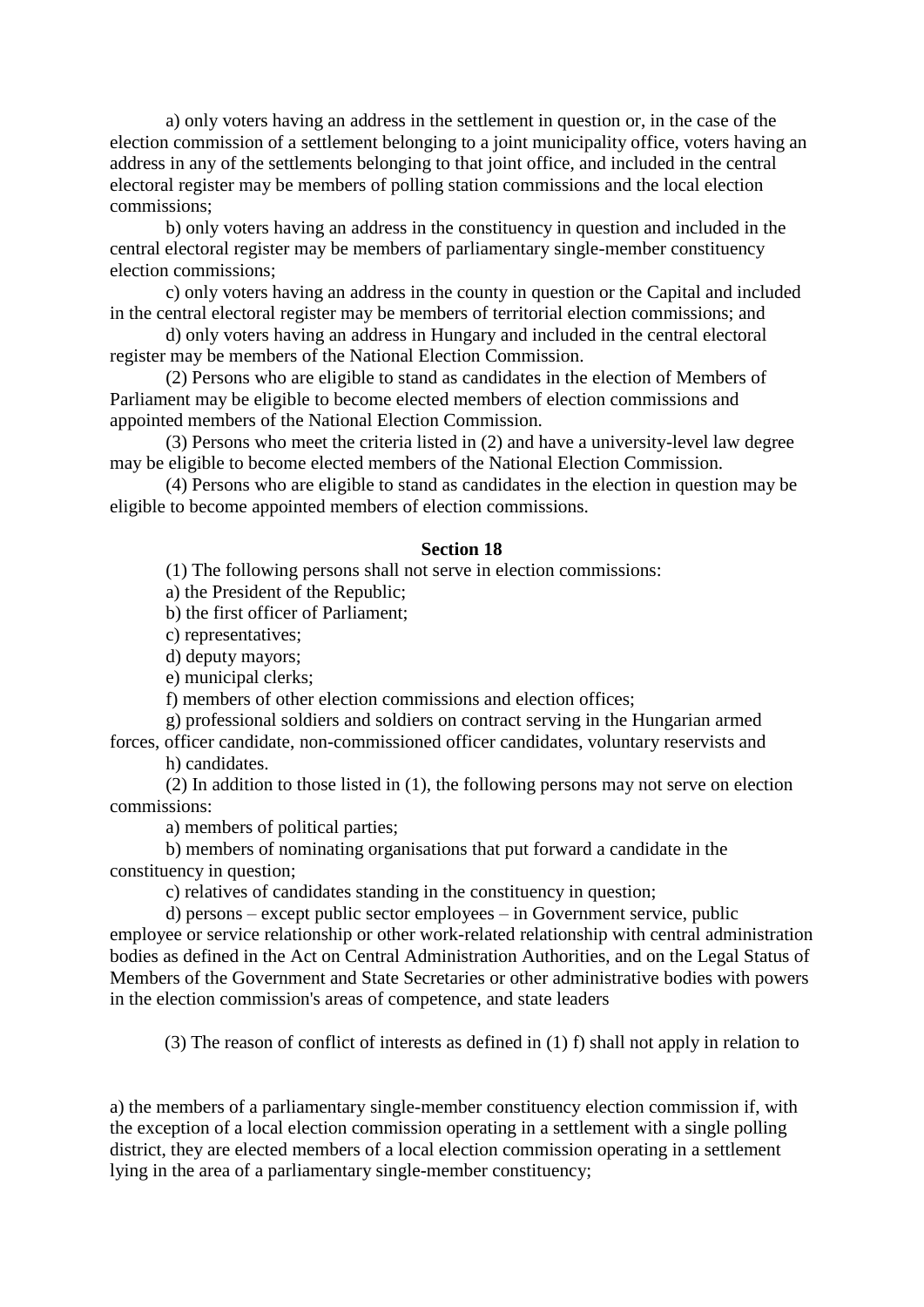b) the members of a local election commission operating in a settlement lying in the area of a parliamentary single-member constituency, with the exception of a local election commission operating in a settlement with a single polling district, if they are elected members of the local election commission of a parliamentary single-member constituency.

(4) A voter proposed to become an elected or alternate member of an election commission shall make, before his/ her being elected, a written statement that he/ she claims no conflicts of interest. A voter proposed to become an appointed member of an election commission shall make, at his/ her appointment, a written statement that he/ she claims no conflicts of interest. Should a conflict of interest concerning a member or alternate member of an election commission arise, that member or alternate member shall immediately inform the head of the election office operating alongside the election commission of that conflict of interest and he/ she shall declare the existence of that conflict of interest during the next session of the election commission.

#### **Section 19**

 (1) The rights and responsibilities of elected and appointed members shall be identical, with the exceptions laid down in Sections 41 (3) and 45 (3).

(2) Elected members of election commissions shall receive remuneration.

 (3) The monthly remuneration of elected members of the National Election Commission shall be ten times the amount of civil servants' base salary. The monthly remuneration of the chairman of the National Election Commission shall be fifteen times the amount of civil servants' base salary.

(4) Appointed members of the National Election Commission are entitled to receive remuneration according to the monthly remuneration of elected members of the National Election Commission during the time of their duty starting from the taking of their oath or pledge, or the proportional time thereof.

(5) Elected members of the National Election Commission are entitled for the reimbursement of their justified and verified costs related to the operation of the National Election Commission as determined by ministerial decree.

### **12 Electing members of election commissions**

#### **Section 20**

 (1) The seven members and three alternate members of the National Election Commission shall be elected by Parliament for a term of nine years on the proposal of the President of the Republic within ninety days of the termination of the mandate of the previous National Election Commission.

 (2) The election of members and alternate members of the National Election Commission shall require the vote of two-thirds of the Members of Parliament present.

 (3) If the first vote is unsuccessful, a second vote shall be held. If the second vote is unsuccessful as well, the election of the members and alternate members of the National Election Commission shall require the vote of more than half of the Members of Parliament present. The President of the Republic may propose new candidates for the second and further voting.

### **Section 21**

 Three members and at least two alternate members of territorial election commissions shall be elected after the calling of the general election of representatives and mayors of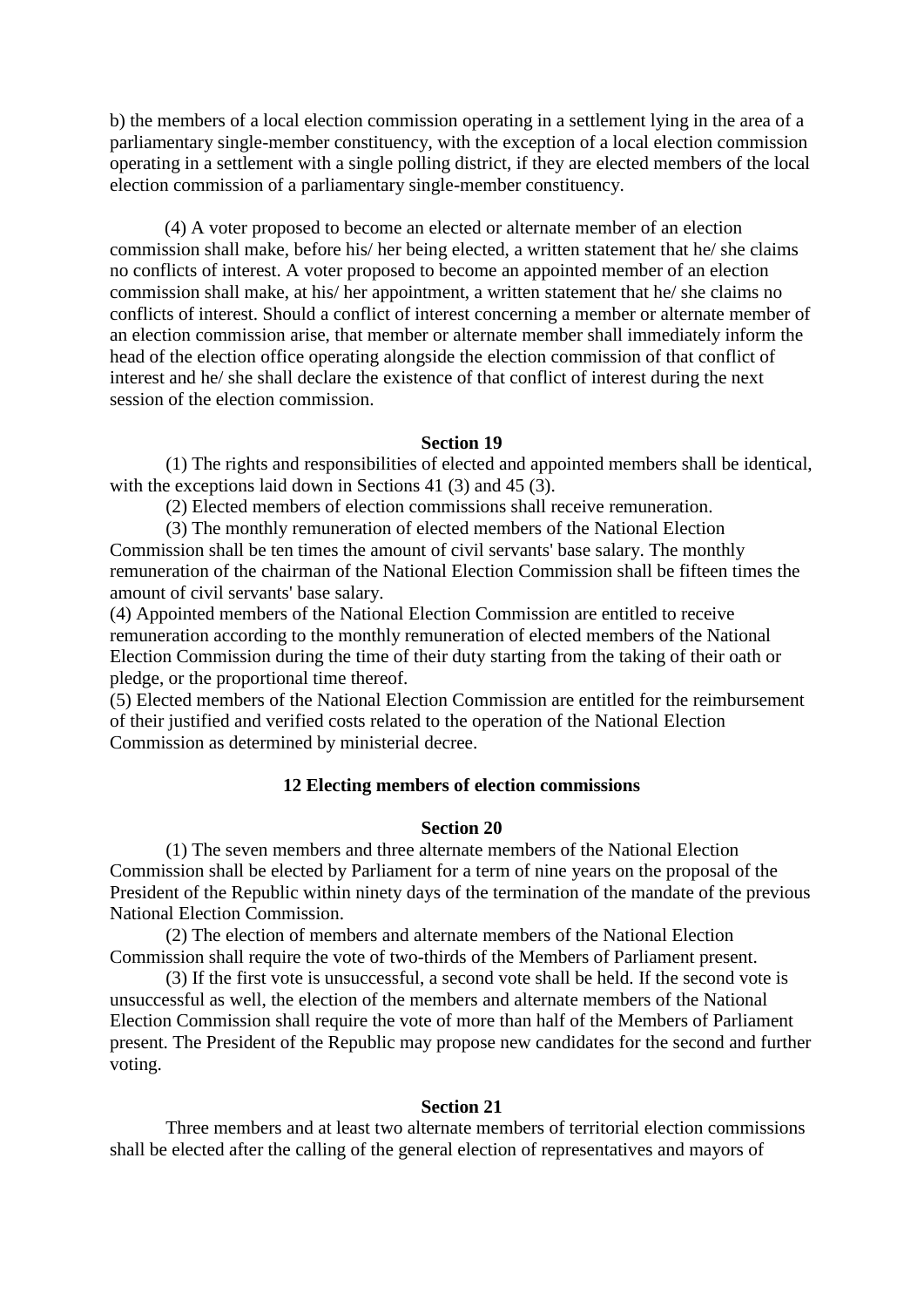municipalities and no less than 42 days before the day of voting by the Capital city or county general assembly on the proposal of the head of the territorial election commission.

#### **Section 22**

 Three members of parliamentary single-member constituency election commissions and at least two alternate members shall be elected by the body of representatives of the settlement of the parliamentary single-member constituency on the proposal of the head of the election office of the single-member constituency after the calling of the general election of Members of Parliament and no less than 42 days before the day of voting.

#### **Section 23**

 Three – in the case of settlements with a single polling district, five – members and at least two alternate members of local election commissions shall be elected after the calling of the general election of representatives and mayors of municipalities and no less than 42 days before the day of voting by the body of representatives of the settlement's municipality on the proposal of the head of the local election commission.

#### **Section 24**

 (1) Three members and the necessary alternate members of polling station commissions shall be elected by the body of representatives of the settlement's municipality on the proposal of the head of the local election office after the calling of the general election of Members of Parliament and no less than 20 days before the day of voting. The members and alternate members of polling station commissions shall be elected at the settlement level.

 (2) In settlements with a single polling district, the election of a polling station commission shall not be required.

 (3) No later than the third day before the vote, the polling station commissions shall be supplemented by the head of the local election office as necessary using the alternate members, if the number of voters who have changed their polling district or the number of voters requesting a mobile ballot box makes it necessary. The head of the local election office shall

a) supplement the polling station commission with at least four members if the number of voters in the polling district electoral register exceeds 1 500;

b) supplement the polling station commission with at least two members every time an additional unity of one thousand voters is reached in the polling district electoral register.

#### **Section 25**

 (1) No amendments may be submitted regarding the proposals on the members and alternate members of election commissions.

 (2) After that the proposal has been submitted, if the person proposed by the President of the Republic or by the head of the election office

a) does not comply with the requirements specified in Section 17 or Section 18,

b) dies, or

c) refuses the mandate,

the President of the Republic or the head of the election office may amend the proposal.

(3) The election of members and alternate members shall be decided by Parliament, the general assembly or the body of representatives by one round of voting.

(4) The names of the members and alternate members of the election commission as well as the contact details of the election commission shall be published in the local customary manner.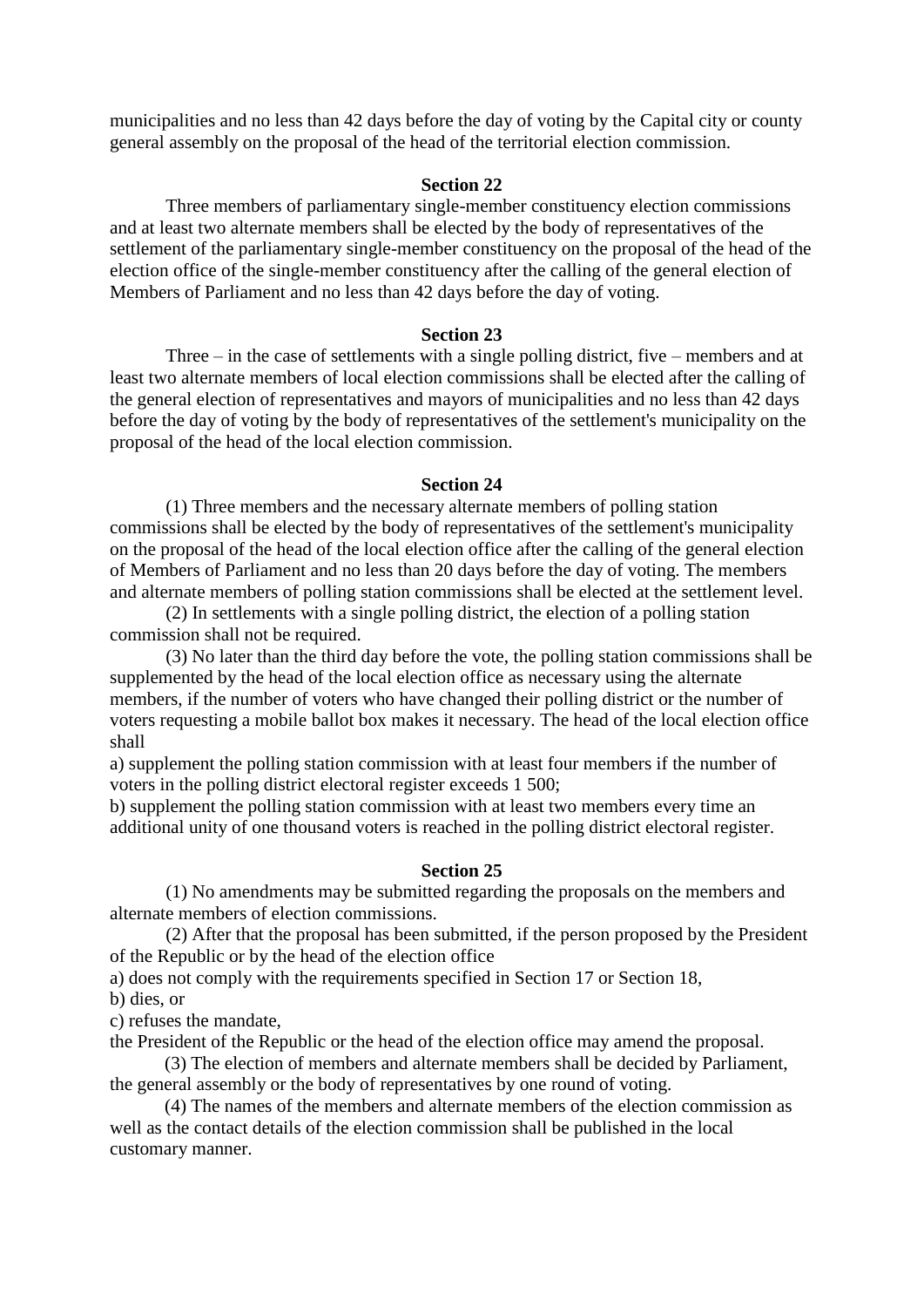If the members of an election commission are not elected by the relevant deadline, the members shall be appointed with immediate effect, through a decision entered into the records, by the following bodies:

 a) the members of polling station commissions shall be appointed by the parliamentary single-member constituency election commission on the proposal of the head of the local election office;

 b) the members of local election commissions shall be appointed by the territorial election commission on the proposal of the head of the local election office;

 c) the members of parliamentary single-member constituency election commissions shall be appointed by the National Election Commission on the proposal of the head of the parliamentary single-member constituency election office, and the members of territorial election commissions shall be appointed by the National Election Commission on the proposal of the head of the territorial election office.

#### **13 Appointing members of election commission**

## **Section 27**

 (1) An additional member of the National Election Commission shall be appointed by each of the parties that have a political group in Parliament. No commission member shall be appointed pursuant to this Subsection between the day the general election of Members of Parliament is called and the day of the inaugural session of Parliament.

 (2) After the general election of Members of Parliament is called, an additional member of the National Election Commission shall be appointed by each of the nominating organisations putting forward national candidate lists.

 (3) After the general election of the Members of the European Parliament is called, an additional member of the National Election Commission shall be appointed by each of the nominating organisations putting forward candidate lists.

#### **Section 28**

(1) An additional member of territorial election commissions shall be appointed by

a) nominating organisations putting forward a national list following the calling of the election of Members of Parliament;

b) nominating organisations putting forward a list following the calling of the election of Members of the European Parliament;

c) nominating organisations putting forward a county list, a Capital city compensation list or a candidate for Lord Mayor of the Capital city, and by independent candidates for Lord Mayor of the Capital city following the calling of the election of representatives and mayors of municipalities.

 (2) An additional member of the parliamentary single-member constituency election commission shall be appointed by nominating organisations putting forward a candidate in a parliamentary single-member constituency and by independent candidates in parliamentary single-member constituencies, following the calling of the general election of Members of Parliament or that of a parliamentary by-election.

(3) An additional member of the local election commission shall be appointed by nominating organisations putting forward a candidate or a list in a settlement and by independent candidates in a settlement.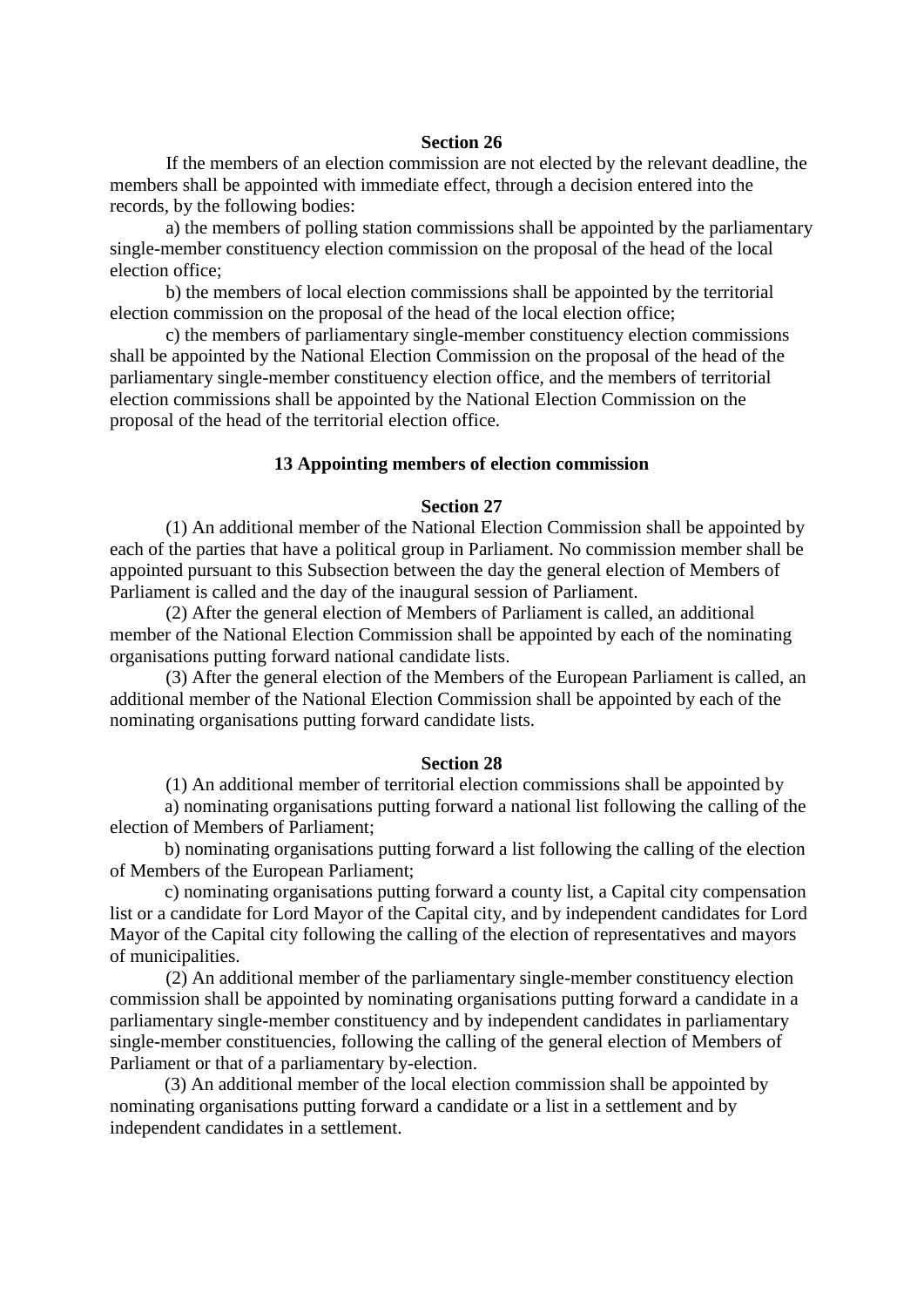(4) Nominating organisations putting forward a candidate or a list in a constituency and independent candidates may appoint two members each to polling station commissions, and to the election commissions of settlements with a single polling district.

(5) If, under Section 24 (3), the local election office has appointed at least five additional members to the polling station commission, it shall without delay inform the nominating organisation as specified in (4) appointing members into the same polling station commission that it may, until 16:00 on the second day before voting, appoint further

a) two members, if the local election office has appointed, under Section 24 (3), 5 to 9 additional members to the polling station commission;

b) four members, if the local election office has appointed, under Section 24 (3), 10 to 14 additional members to the polling station commission;

c) six members, if the local election office has appointed, under Section 24 (3), 15 to 19 additional members to the polling station commission;

d) eight members, if the local election office has appointed, under Section 24 (3), at least 20 additional members to the polling station commission.

(6) If the local election office appoints, under Section 24 (3), at least ten additional members to the polling station commission, the polling station commission may perform its duties related to the conduct of the election simultaneously in several separate rooms within the same building.

(7) The polling station commission shall perform its duties related to the conduct of the election simultaneously in several separate rooms within the same building, if such conditions as they had been specified in the minister's decree have been fulfilled.

### **Section 29**

 (1) Nominating organisations putting forward joint candidates or joint lists shall be entitled to appoint the number of election commission members listed in Section 27 and 28 jointly.

 (2) One nominating organisation, party or independent candidate may appoint members to an election commission maximally according to the number listed in Section 27 and 28. For the purposes of this Subsection, members appointed by a nominating organisation as a joint appointee or together with another nominating organisation putting forward a list shall also be considered a member appointed by the nominating organisation in question.

(3) A nominating organisation, a party or an independent candidate shall be entitled to appoint a member to an election commission for a single purpose even if this entitlement would allow several purposes.

### **Section 30**

 (1) Appointed members of election commissions shall be reported to the chairman of the election commission, and appointed members of polling station commissions shall be reported to the head of the local election office.

 (2) Appointed members of election commissions shall be reported at least nine days before the day of voting – with the exception of those appointed pursuant to Section 27 (1).

 (3) The report shall contain the name of the appointing body, the name, Hungarian address and personal identification number of the appointee, and a designation of the election commission.

#### **Section 31**

The right of the appointed member to vote shall be verified by the election office.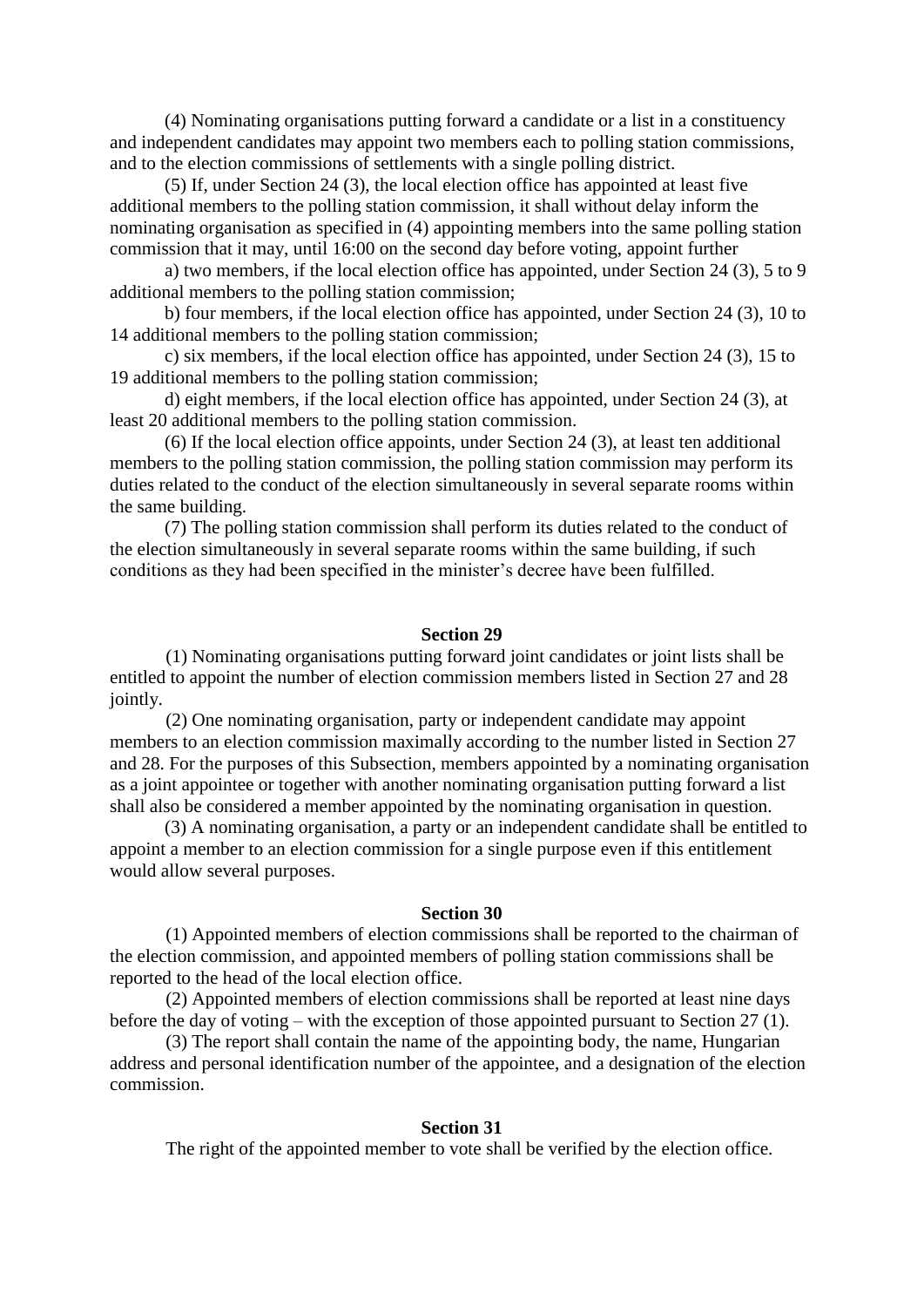(1) If the appointment fails to meet the requirements laid down by law, the chairman of the election commission shall report the case to the election commission.

 (2) The election commission shall pass a resolution within three days of the reporting, accepting or rejecting the appointment.

 (3) In the case of appointed members of the polling station commission, the head of the local election office may reject the appointment by resolution if it fails to meet the requirements set by law.

## **14 Termination of the mandate of members of election commissions**

## **Section 33**

(1) The mandate

 a) of elected members of the National Election Commission shall last for nine years from the inaugural meeting of the National Election Commission;

 b) of members of the National Election Commission appointed pursuant to Section 27 (1) shall last until the day the next general election of Members of Parliament is called or their political group ceases to exist;

 c) of members of the National Election Commission appointed pursuant to Section 27 (2) shall last until the day of the inaugural session of Parliament;

 d) of members of the National Election Commission appointed pursuant to Section 27 (3) shall last until the result of the elections becomes final.

 (2) If Parliament fails to elect the members of the National Election Commission by the deadline set in (1) a), the mandate of the elected members of the previous National Election Commission shall be extended until the inaugural meeting of the new National Election Commission.

 (3) The mandate of members of territorial election commissions, parliamentary singlemember constituency election commissions, local election commissions and polling station commissions shall last until the following dates:

 a) for elected members, until the inaugural meeting of the election commission elected for the next general elections;

b) for appointed members, until the result of the elections becomes final.

### **Section 34**

 (1) The mandate of members of the election commission shall cease, in addition to the cases described in Section 33:

a) if the preconditions for the mandate listed in Section 17 cease to be met;

b) in the case of conflict of interests as set forth in Section 18;

c) upon resignation,

d) if the mandate of the appointed member is revoked by the appointer;

 e) if the independent candidate who appointed the member or the candidate or list of the nominating organisation that justified the appointment is eliminated;

f) upon the member's death.

 (2) The termination of the mandate of a member of an election commission pursuant to (1) a), b), d) and e) shall be established by the election commission by resolution. The termination of the mandate of a member of a polling station commission pursuant to (1) a), b), d) and e) shall be established by the local election commission by resolution. Anyone may propose establishing the termination of the mandate. The election commission shall decide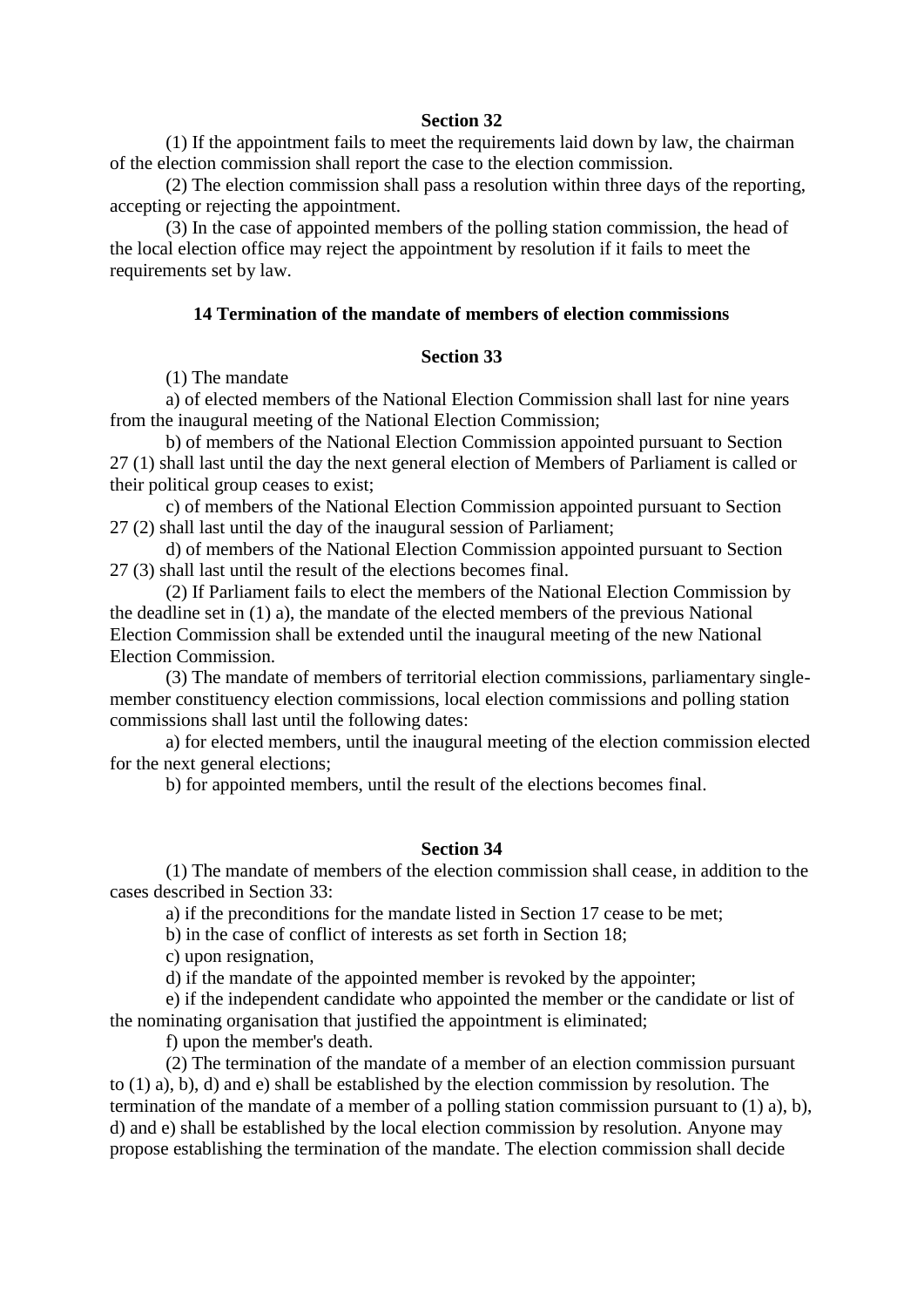upon the proposal within three days. The affected member shall not participate in making the decision, and shall not be taken into account when determining the quorum.

(3) In a written statement

a) addressed to the chairman of the commission and submitted to the head of the election office, a member of an election commission

b) addressed to the president of the body of representatives or general assembly, or to the President of the Parliament and submitted submitted to the head of the election office, the chairman of an election commission

may resign from his/ her mandate. The resignation cannot be revoked. The mandate shall terminate on the day on which the statement is received.

(4) The termination under (1) c) and f) of the mandate shall be announced by the chairman of the election commission at the next session of the commission. The termination of the mandate shall be acknowledged by the commission via a decision set out in the records.

(5) The provisions of this Section shall apply to the alternate members as well.

## **15 Filling vacant positions in election commissions**

## **Section 35**

 (1) If the mandate of an elected member of an election commission was terminated for any of the reasons listed in Section 34 (1) a)-c) or f), their place shall be taken by the alternate member who is next in the list in the motion for electing alternate members – or, in the case of polling station commissions, the one selected by the head of the local election office.

 (2) If there is no alternate member, the body of representatives of the settlement's municipality or the Capital city or county general assembly, or, in the case of the National Election Commission, Parliament, shall elect a new member and alternate members.

 (3) If no new member and alternate members were elected to the election commission, the procedure set forth in Section 26 shall be applied. If in the case set forth in Section 26 a) the parliamentary single-member constituency election commission is not operating, the local election commission shall act in its place, and if in the case set forth in Section 26 b) the territorial election commission is not operating, the National Election Commission shall act in its place.

## **Section 36**

(1) If the mandate of an appointed member of an election commission is terminated for any of the reasons set forth in Section 34 (1) a)-d) or f), the appointer may appoint a new member to replace them.

(2) If the mandate of an alternate member is terminated the body of representatives of the settlement's municipality or the Capital city or county general assembly, or, in the case of the National Election Commission, Parliament, shall elect a new alternate member.

# **16 Taking the oath or pledge**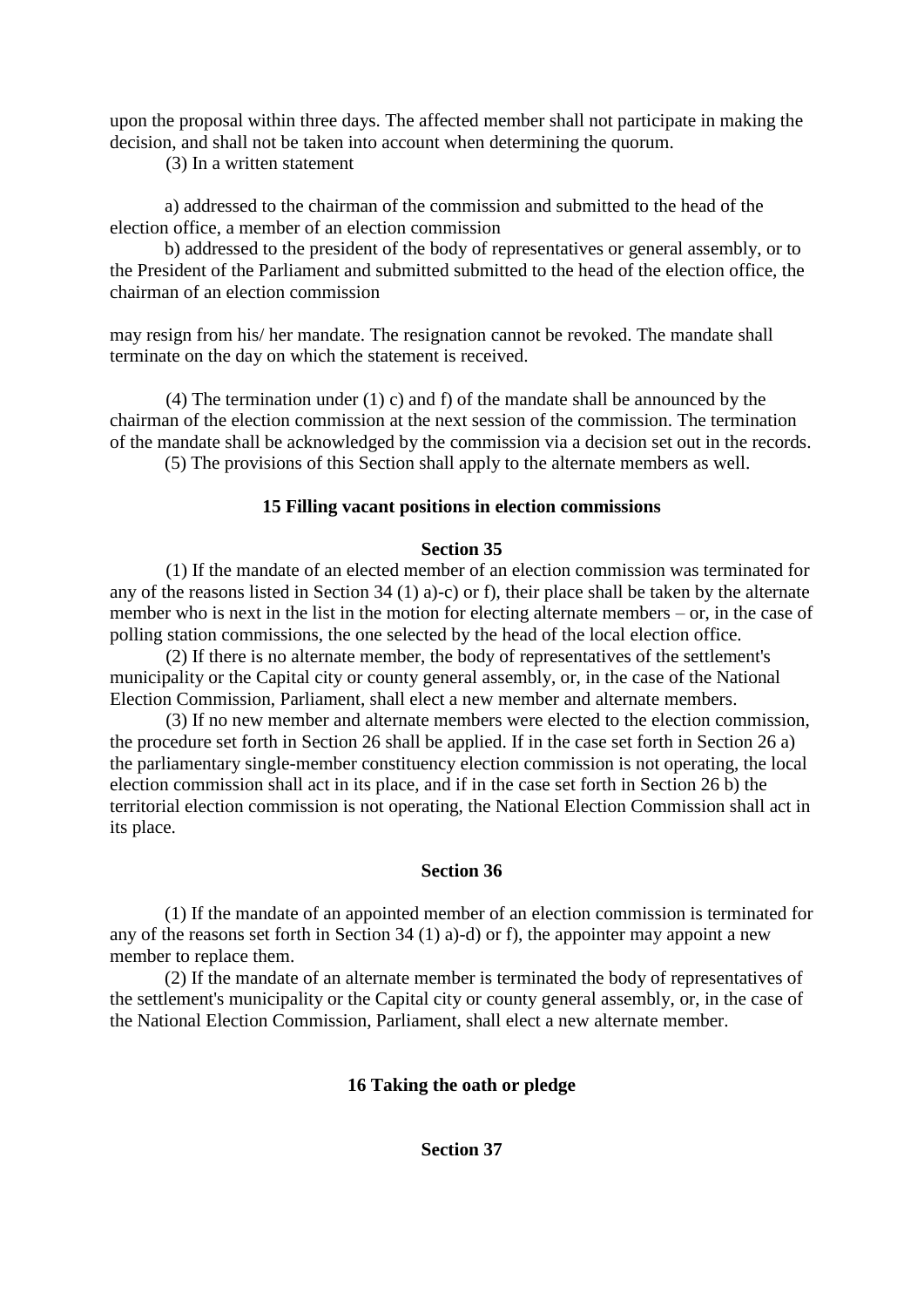(1) Members and alternate members of election commissions shall take an oath or pledge within five days of being elected or reported, and members and alternate members of polling station commissions shall do so two days before the day of voting at the latest.

(2) Members appointed, under Section 28 (5), to election commissions shall take an oath or pledge on the day before the day of voting at the latest.

 (3) Elected members and alternate members of the National Election Commission shall be sworn in by Parliament, members and alternate members of territorial election commissions shall be sworn in by the Lord Mayor of the Capital city or the President of the county general assembly, and members and alternate members of polling station commissions, parliamentary single-member constituency election commissions and local election commissions shall be sworn in by the mayor, all using the text contained in the Act on the Oath and Pledge of Certain Public Officials.

 (4) If the oath or pledge is not taken by the deadline set in (1), it shall be taken in the presence of the President of the Parliament instead of the Parliament, the Lord Mayor of the Capital city or the President of the county general assembly instead of the mayor, or in the presence of the chairman of the National Election Commission instead of the Lord Mayor of Capital city or the President of the county general assembly.

(5) If the mayor, the Lord Mayor of the Capital city, the president of the county general assembly or the President of the Parliament are prevented from administering the oath or pledge, the oath or pledge may be administered by the deputy mayor or the Deputy Lord Mayor – both elected from among the members of the body of representatives –, or by the vice president – elected from among the members of the county general assembly –, or by the Vice President of the Parliament.

 (6) Members of election commissions may exercise their rights after taking the oath or pledge.

### **17 The inaugural meeting of election commissions**

## **Section 38**

 (1) Election commissions, once their members are elected and have taken the oath or pledge, shall hold an inaugural meeting. The head of the election office operating alongside the election commission shall call that inaugural meeting, while the inaugural meeting of a polling station commission shall be called by the head of the local election office.

 (2) The National Election Commission shall hold its inaugural meeting on the working day following the expiration of the mandate of the previous National Election Commission. In the cases set forth in Section 33 (2), the inaugural meeting of the National Election Commission shall be held on the day of its election.

### **18 The chairmen of election commissions**

#### **Section 39**

 (1) At the inaugural meeting, election commissions shall elect a chairman and the chairman's deputy from among the elected members. The members of the commission may submit proposals for chairman and deputy chairman.

 (2) The election commission shall be represented by its chairman. If the election commission has no chairman or the chairman is prevented from acting, the chairman's powers shall be exercised by the deputy chairman.

(3) If, on the day of voting, nor the chairman neither the deputy chairman of a polling station commission, or – in the case of a settlement with a single polling district – nor the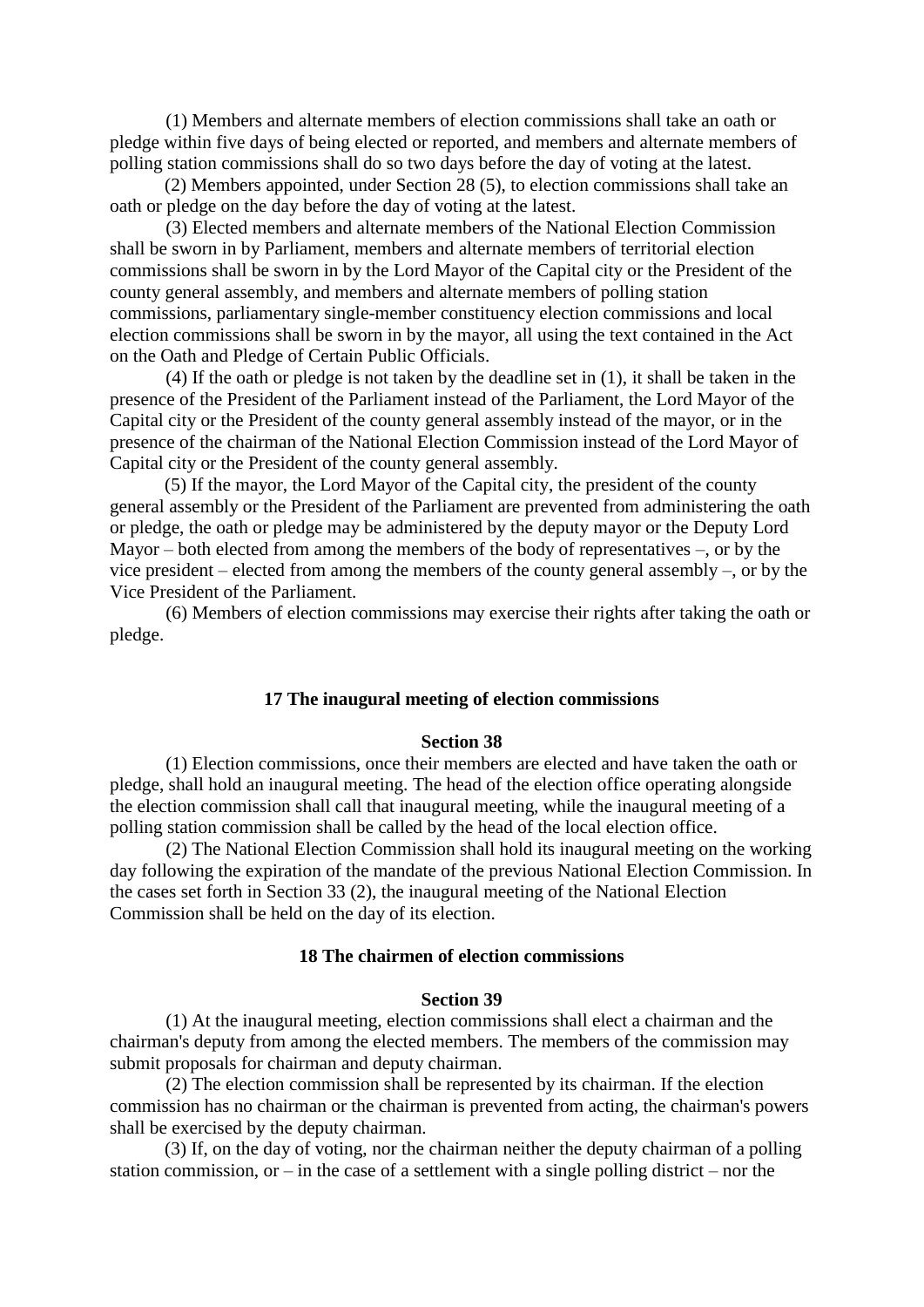chairman neither the deputy chairman of the local election commission are present in the polling station, the powers of the chairman shall be exercised by the oldest elected member among the members of the election commission as interim chairman.

### **19 Election commission meetings**

## **Section 40**

(1) The meetings of election commissions shall be public.

 (2) Actions taken by the chairman in order to maintain order shall be binding on everyone.

 (3) Records shall be kept of the meetings of election commissions. The records shall contain the time and place of the meeting, the names of the members present, the decisions made by the election commission and minority opinions.

(4) No records shall be kept of the meetings of polling station commissions with the exception of the election of the chairman and deputy chairman as well as other exceptions included in this Act.

#### **Section 41**

 (1) Election commissions shall have a quorum if more than half of the members who have taken an oath or pledge are present.

 (2) Polling station commissions and local election commissions acting as polling station commissions in settlements with a single polling district shall have a quorum if at least three members are present.

 (3) The members of the National Election Commission appointed by a national minority self-government shall only be taken into account with regard to the quorum in cases affecting national minorities.

# **20 The Rules of Procedure of the National Election Commission**

## **Section 42**

 The detailed rules to be followed by the National Election Commission shall be set out in a Rules of Procedure within thirty days of the inaugural meeting. The Rules of Procedure shall be published on the official website of the elections.

### **21 Establishing the facts of the case**

### **Section 43**

 (1) Based on the available evidence, the election commission shall establish the facts necessary for making a decision.

 (2) Any evidence that can make establishing the facts easier may be used in the procedures of the election commission. This applies in particular to: statements, documents, witness written testimonies and physical evidence.

 (3) The election commission may – on request – allow the applicant to present an oral statement. In this case, the adverse party, if present, shall be also allowed to make an oral statement.

 (4) Facts officially known to the election commission or election office and facts of public knowledge shall not require proof.

 (5) The election commission shall assess pieces of evidence one by one and on the aggregate, and shall in accordance with their conviction based on that establish the facts of the case.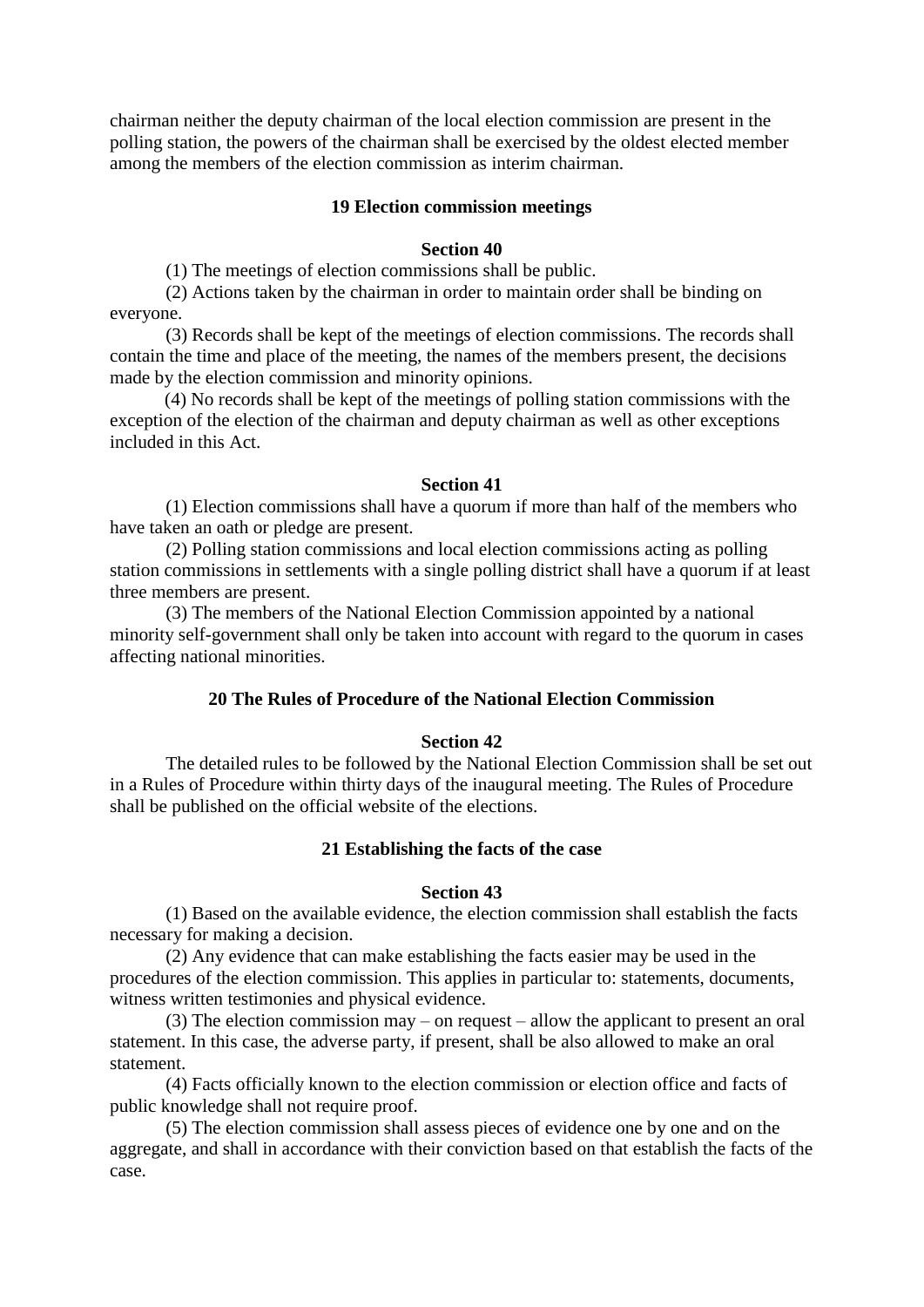## **22 Election commission decisions**

## **Section 44**

 (1) Election commissions – with the exception of the polling station commissions – shall issue a resolution regarding the substance of the case, and decisions set out in records, regarding all other issues that arise in the course of the procedure. In contentious issues arising during the preparation and conduct of voting, polling station commissions shall take decisions set out in records.

 (2) If it discovers a breach of the law, the election commission shall – by a decision set out in the records – initiate procedures by the body with the relevant authority.

### **Section 45**

 (1) Decisions of the election commission shall require concordant votes by more than half of the members present.

(2) Votes shall be yes or no. Tied votes shall be decided by the chairman's vote.

 (3) Members of the National Election Commission appointed by a national minority self-government shall only have voting rights in cases affecting national minorities; in other cases, they may participate in meetings of the National Election Commission with consultation rights.

### **23 Resolutions**

## **Section 46**

Resolutions of election commissions shall contain:

a) the name of the election commission, the number of the resolution;

b) the name and address or seat of the applicant;

c) in the operative part:

ca) the decision of the election commission;

 cb) information on the possibility, place and deadline of submission and conditions of appeals;

d) in the justification:

da) the established facts of the case and the underlying evidence;

 db) the evidence presented and found inadmissible, and the reason for inadmissibility;

 dc) in the case of a resolution reached within the discretionary powers of judgement, the considerations and facts taken into account;

 dd) the specific sections of rules of law that provide legal grounds for the commission to adopt its resolution;

e) the time the decision was made;

 f) the signature of the chairman of the election commission and the stamp of the election commission.

#### **Section 47**

 (1) The resolutions of first instance issued by election commissions shall become final if they are not appealed by the time the deadline for appeals expires.

 (2) The resolutions of second instance issued by election commissions and the resolutions of first instance issued by the National Election Commission shall become final if no application for judicial review is submitted by the time the deadline for applications of judicial review expires.

### **24 Communicating resolutions**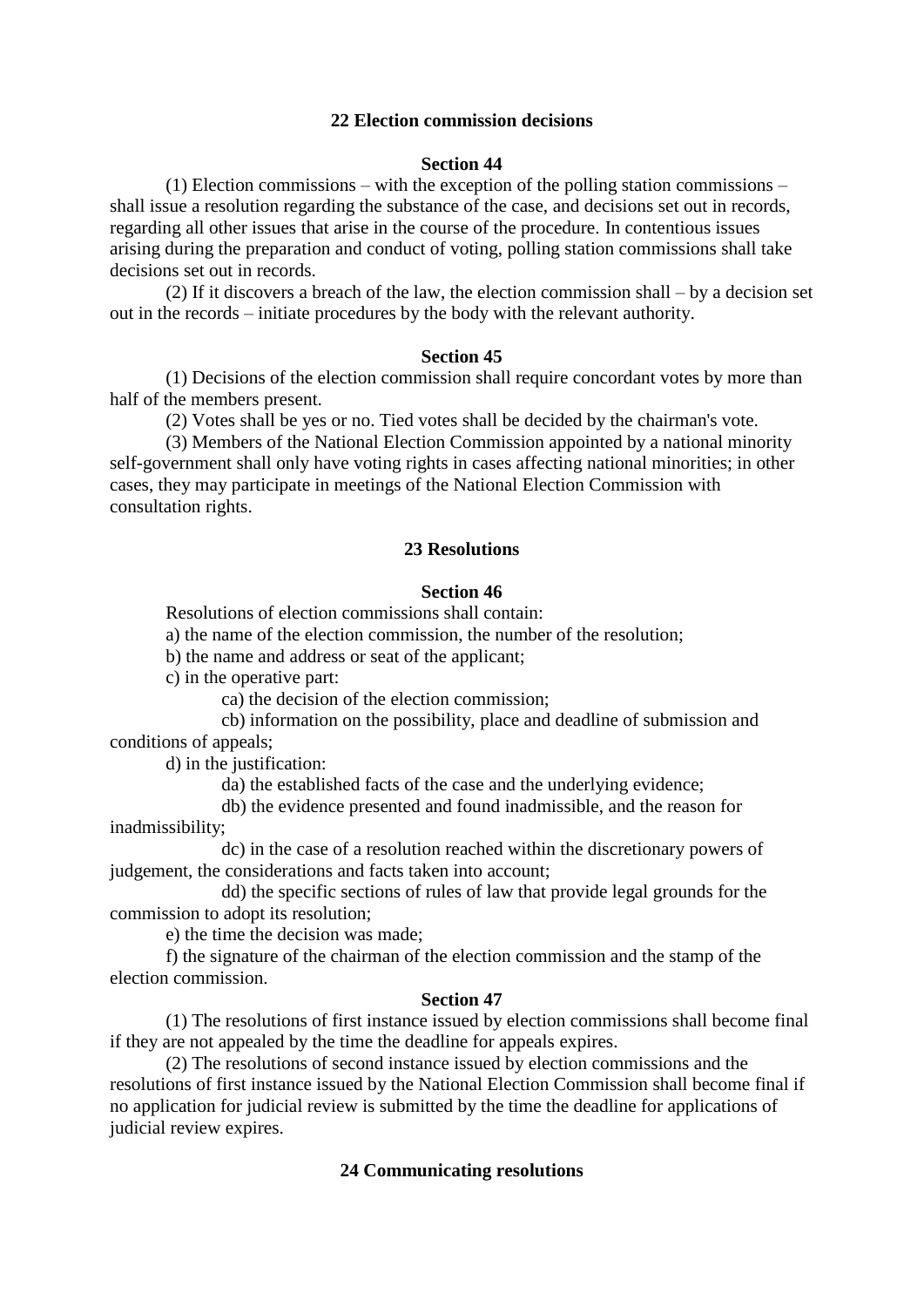(1) Resolutions shall be directly and without delay communicated to the applicant, and to the person on whom the resolution confers rights or imposes obligations subject to their being present or their fax number or electronic e-mail address being available, on the day the resolution is adopted or, if this is not possible, on the day after the day on which the resolution was adopted . Resolutions may be communicated directly

a) by handing over the resolution to those present;

b) by fax;

c) as an electronic document (via email) or

d) to the agent for service of process in the manner defined in a)-c).

 The manner(s) of the direct communication of resolutions shall be chosen by the applicant.

 (2) The fact and way of communicating the resolution pursuant to (1) shall be noted on the instrument, and the document verifying it shall be placed in the file.

(3) The resolution – unless communicated pursuant to  $(1)$  a) – shall be sent by mail or by other means of delivery to those affected on the working day following the day the resolution is adopted. Domestically, resolutions shall be delivered as official documents. Resolutions – unless otherwise requested by the addressee – shall be mailed to the person's contact address listed in the central electoral register, or, in the absence thereof, to their permanent address.

#### **Section 49**

 (1) Resolutions shall be handed over, free of charge, to the appointed members of the election commission on their request.

 (2) Except for personal data, the election commission shall publish its resolution. The names of candidates, nominating organisations, media providers and press products shall not qualify as personal data.

#### **25 Correction of resolutions**

#### **Section 50**

 (1) If a resolution contains an incorrectly typed name, number or other error that does not affect the substance of the case, the election commission, or – based on the election commission's authorization – the chairman of the election commission shall correct the error.

(2) No appeal shall lie against corrections.

 (3) Corrections shall be communicated to every person to whom the resolution has been communicated, and shall also be published.

## **26 Guidelines**

#### **Section 51**

 (1) The National Election Commission may issue guidelines to election bodies with a view to ensuring the uniform interpretation of legislation related to elections. Issuing such guidelines may be initiated by election bodies.

 (2) Guidelines shall not be legally binding; they shall serve exclusively as guidance, and no appeals shall lie against them.

(3) Guidelines shall be published on the official website of the elections.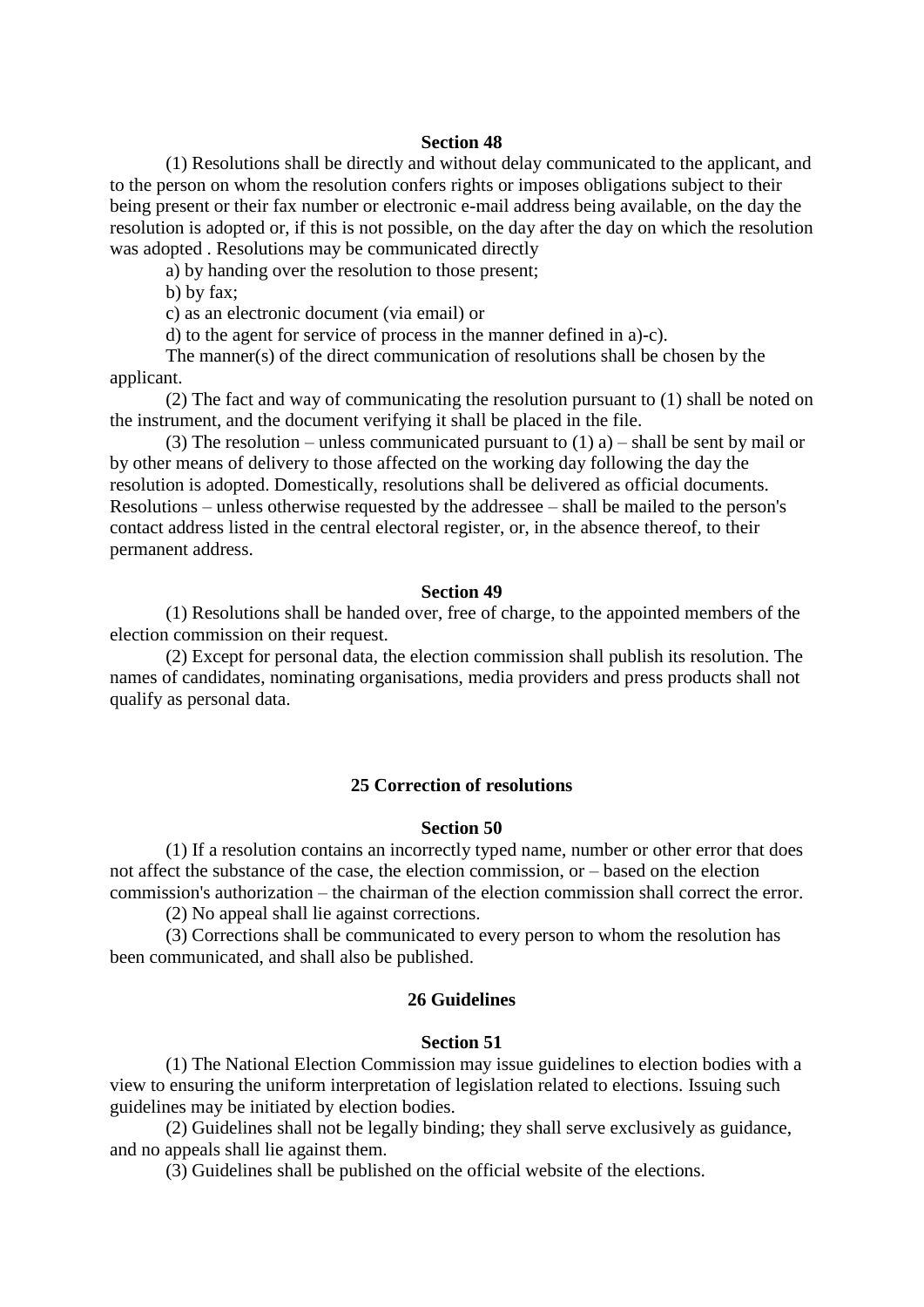# Chapter III

# Election offices

### **27 Election offices**

## **Section 52**

(1) Election offices shall be:

a) the National Election Office;

b) territorial election offices;

c) parliamentary single-member constituency election offices,

d) local election offices

e) election offices at foreign representations.

 (2) At least one member of the local election office shall act as the record keeper on polling station commissions. The number of record-keepers working on polling station commissions shall be determined by the head of the local election office.

### **28 The National Election Office**

### **Section 53**

(1) The National Election Office shall be an autonomous government agency.

 (2) The National Election Office shall be independent, and subject only to the law; it may not be bound by any instructions regarding its duties, and it shall carry out its tasks independently of other bodies and free of outside influence. Any function may be assigned to the National Election Office only by law or other legislation issued pursuant to law.

#### **Section 54**

 (1) The National Election Office shall be an agency with an independent title in the national budget within the budgetary chapter of Parliament.

 (2) The key figures on the expense and revenue side of its budget regarding the current year may only be reduced by Parliament.

 (3) Funds left over from the revenues of the previous year may be spent by the National Election Office on its functions in successive years.

## **29 The President of the National Election Office**

#### **Section 55**

 (1) The National Election Office shall be headed by a President. The President of the National Election Office shall be a Hungarian citizen eligible to stand for election to the Parliament appointed by the President of the Republic on the proposal of the Prime Minister.

 (2) Persons who served as President of the Republic, a member of the Government, secretary of state, representative, deputy mayor, Deputy Lord Mayor or party official or employee may not be appointed President of the National Election Office.

 (3) The President of the Republic shall appoint the President of the National Election Office for a term of nine years.

 (4) After the appointment, the President of the National Election Office shall take an oath or a pledge in front of the President of the Republic using the text contained in the Act on the Oath and Pledge of Certain Public Officials.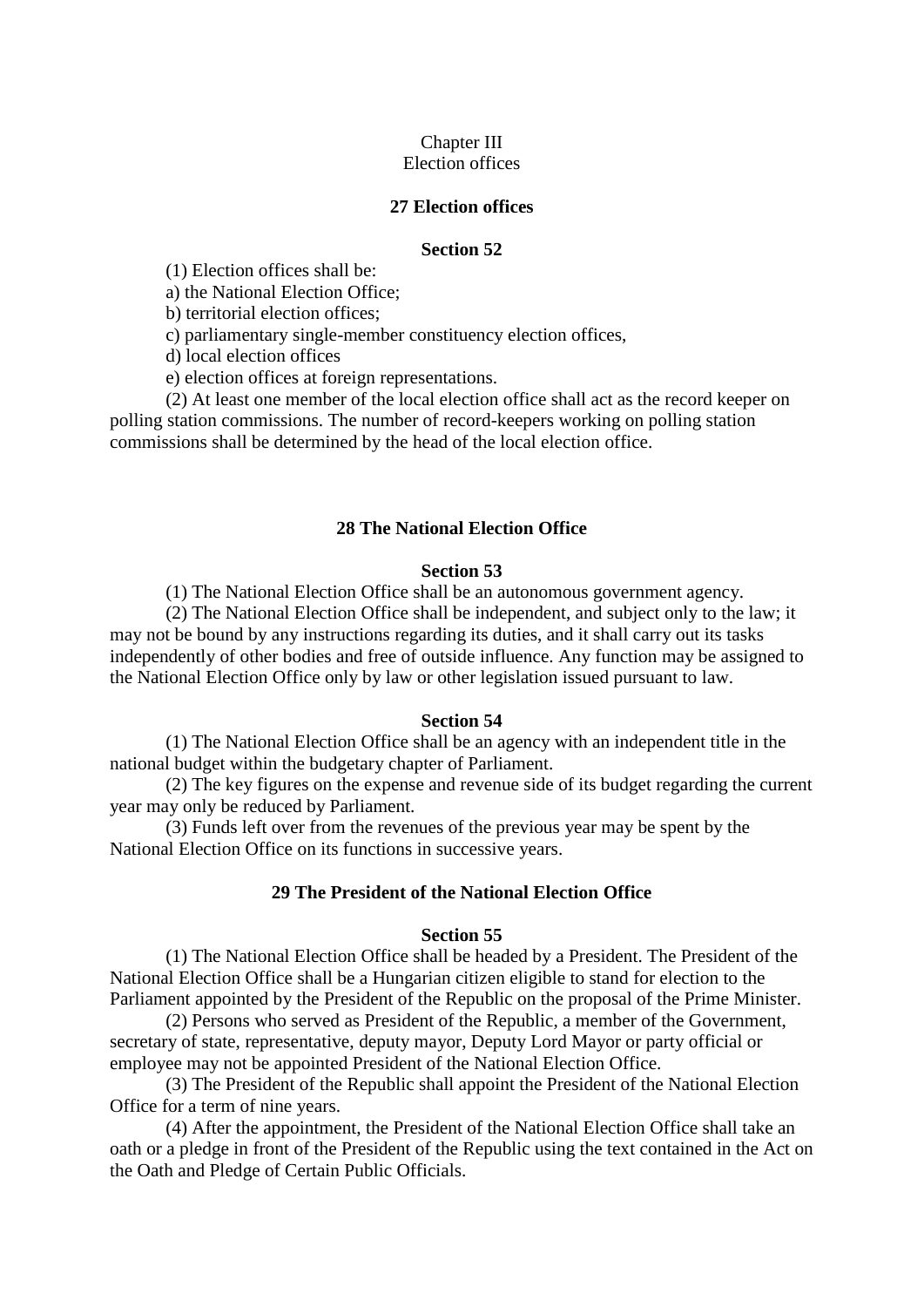(1) The President of the National Election Office may not be a member of any party and may not engage in political activities; this office shall not be compatible with any other state or municipality position or role.

 (2) The President of the National Election Office may not engage in any other gainful employment and may not accept any remuneration for other activities, except for scientific, educational and artistic activities, activities falling under the protection of copyright, and proofreading, editorial work, and foster care.

 (3) The President of the National Election Office may not be senior official of an economic association, member of the supervisory board thereof or the member of an economic association obliged to personal co-operation.

(4) The President of the National Election Office shall not be

a) a member of an election commission;

b) a candidate;

 c) a relative of a candidate standing in the election of Members of Parliament or the election of the Members of the European Parliament;

d) a member of a nominating organisation.

#### **Section 57**

 (1) The President of the National Election Office shall submit a financial disclosure statement subject to the same content requirements as those of Members of the Parliament within thirty days of being elected, by the  $31<sup>st</sup>$  of January each year after that, and within thirty days after the termination of their mandate.

 (2) If the President of the National Election Office fails to submit a financial disclosure statement on time, he or she may not act in this official capacity and shall receive no remuneration until the financial disclosure statement is submitted.

 (3) The financial disclosure statements shall be public, and their true and faithful copies shall be published on the official website of the elections without delay. Financial disclosure statements shall not be removed from the website for one year following the termination of the mandate of the President of the National Election Office.

 (4) Anyone may initiate proceedings related to the financial disclosure statements of the President of the National Election Office with the Prime Minister by submitting a concrete statement of facts that concretely identifies the contested part of the financial disclosure statement and its content. If an initiative submitted fails to meet the requirements set out in this Subsection, it is manifestly unfounded or is a repeatedly submitted initiative without any new statement of facts or data, the Prime Minister shall reject the initiative without carrying out the proceedings. The truthfulness of financial disclosure statements shall be verified by the Prime Minister.

 (5) In proceedings related to financial disclosure statements, the President of the National Election Office shall, when called upon by the Prime Minister, submit to the Prime Minister in writing and without delay the data proving the facts stated in the financial disclosure statement regarding wealth, income and financial interests. The Prime Minister shall inform the President of the Republic of the results of the verification by sending the information in question. Only the Prime Minister and the President of the Republic shall have access to this information.

 (6) The data supplied as proof by the President of the National Election Office shall be deleted on the thirtieth day after the conclusion of the financial disclosure statement proceedings.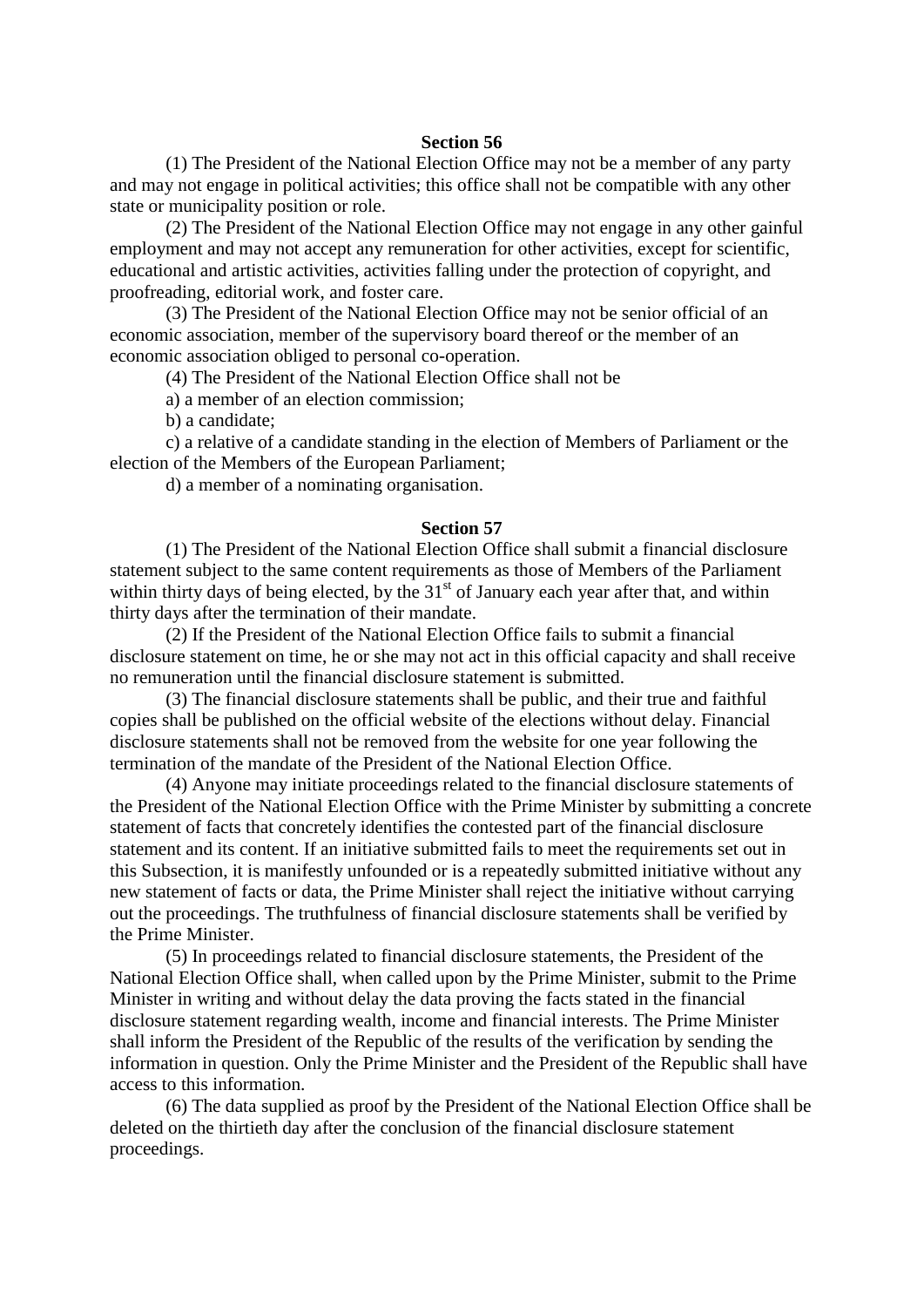(1) The President of the National Election Office shall be entitled to the same remuneration and allowances as secretaries of state.

 (2) The President of the National Election Office shall be entitled to forty working days of leave time per calendar year.

(3) Managing the personnel file of the President of the National Election Office, keeping a record of data under Section 115 of Act CXCIX of 2011 on Civil Servants as to the President of the National Election Office, as well as performing administrative functions in relation to the employment of the President shall pertain to the Deputy Presidents.

 (4) The President of the National Election Office shall issue the Rules of Organisation and Operation of the National Election Office.

### **Section 59**

 (1) For the purposes of entitlement to social security services, the President of the National Election Office shall be considered an insured civil servant.

 (2) The period of the mandate of the President shall be considered to be time spent in civil service employment at a public administration agency.

#### **Section 60**

(1) The mandate of the President of the National Election Office shall be terminated:

a) upon completion of the term of office;

b) upon the Minister's resignation;

c) upon death;

 d) if it is determined that he or she failed to meet the requirements for appointment or violated the rules on financial disclosure statements;

e) if a conflict of interests is established.

 (2) The President of the National Election Office may resign at any time by submitting a written statement to that effect to the President of the Republic via the Prime Minister. The mandate of the President of the National Election Office shall terminate on a day following the day of the communication of the resignation indicated in the resignation note, or, if no such date is indicated, on the day following the communication of the resignation. No statement of acceptance is required for the resignation to be effective.

 (3) If the President of the National Election Office fails to eliminate a conflict of interests as defined in Section 56 within thirty days of being appointed, or a conflict of interests arises during his or her term of mandate, the President of the Republic shall determine, upon the initiative of the Prime Minister, whether a conflict of interests can be established.

 (4) The failure of the President of the National Election Office to meet the requirements for appointment shall be determined by the President of the Republic on the initiative of the Prime Minister. If the President of the National Election Office intentionally stated untrue data or facts of importance in the financial disclosure statement, the President of the Republic shall establish, upon the initiative of the Prime Minister, the violation of the rules on financial disclosure statements.

 (5) The Prime Minister shall send initiatives pursuant to (3) and (4) concurrently to the President of the Republic and the President of the National Election Office.

 (6) The President of the National Election Office may, within thirty days of receiving the initiative, initiate court proceedings aimed at establishing that the initiative is unfounded; in the event of missing this deadline no application for extension shall be accepted. Court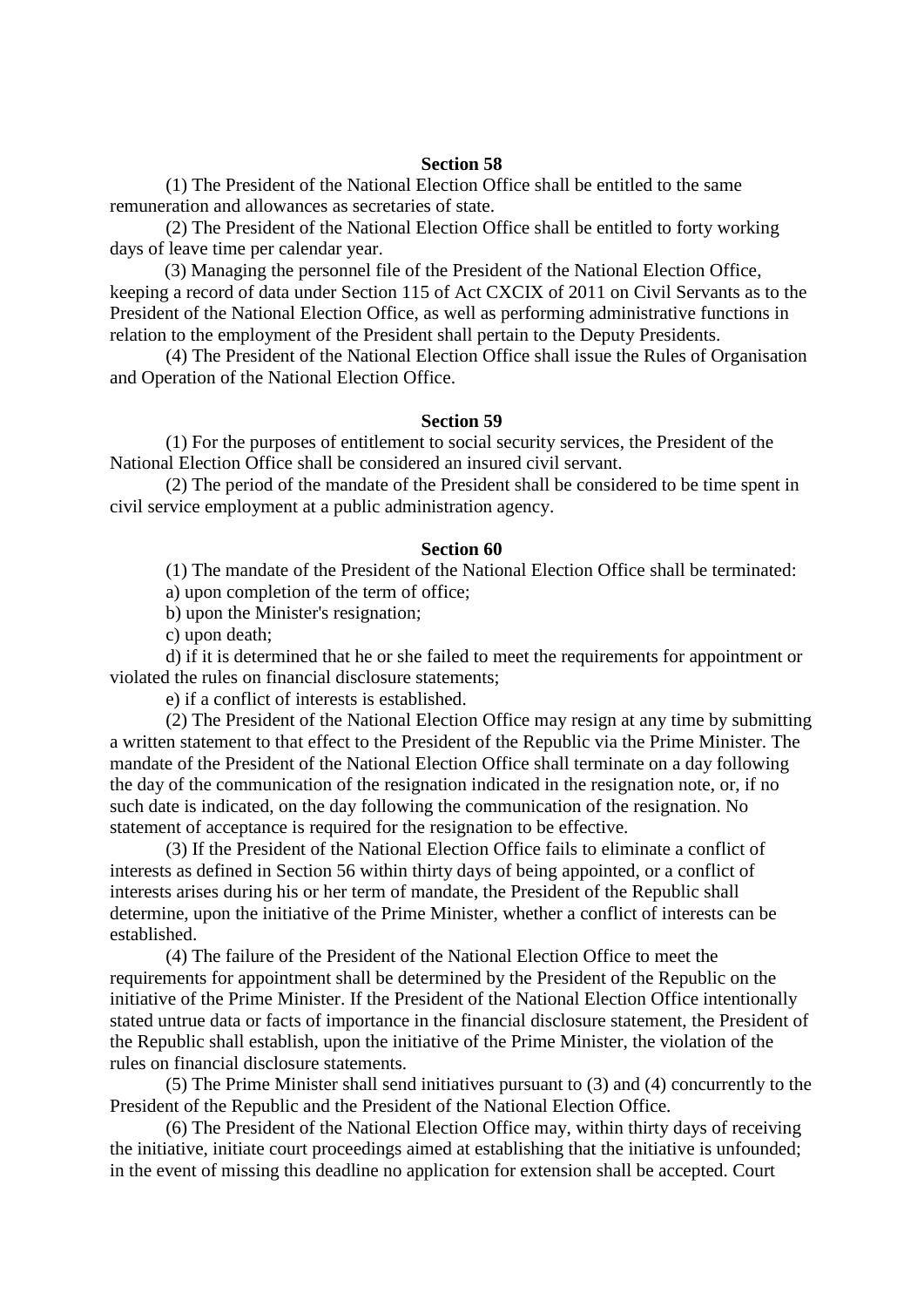proceedings shall be governed by the provisions of the Act on the Code of Civil Procedure on employment relationships and similar relationships with the exception that the administrative and labour court of the Capital city shall have exclusive jurisdiction in such cases, acting in priority proceedings and communicating the claim and any final decision regarding the substance of the case to the President of the Republic.

 (7) If the mandate is terminated pursuant to Section (1) a), the President of the National Election Office shall be entitled to a special disbursement amounting to three times his or her monthly salary.

 (8) No countersignature shall be required for decisions by the President of the Republic made pursuant to (3), (4) and Section 55.

# **30 Staff of the National Election Office**

## **Section 61**

 (1) The President of the National Election Office shall exercise employer's rights over the civil servant officials and other employees of the National Election Office.

 (2) The rules laid down in Section 56 regarding conflicts of interests shall be applied mutatis mutandis regarding civil servant officials and other employees of the National Election Office.

 (3) If a civil servant official or other employee of the National Election Office fails to eliminate a conflict of interests as defined in Section 56 within thirty days of being appointed, or a conflict of interests arises during his or her term of mandate, the President of the National Election Office shall determine whether a conflict of interests can be established.

 (4) The President of the National Election Office may involve civil service officers and other employees of other central administration bodies in the tasks of the National Election Office and issue orders to them.

## **31 Deputies of the President of the National Election Office**

## **Section 62**

 (1) The President of the National Election Office shall have the right to appoint no more than three Deputy Presidents for an indefinite term. The employee's rights with regard to Deputy Presidents of the National Election Office shall be exercised by the President.

 (2) The President may be substituted by a Deputy President if the conditions specified in the rules of organisation and operation are met. Other tasks of the Deputy Presidents shall be defined by the rules of organisation and operation.

 (3) Deputy Presidents shall meet the requirements listed in Section 55 (1) and (2) regarding the appointment of the President of the National Election Office.

 (4) The rules laid down in Section 56 shall be applied mutatis mutandis to conflicts of interests of Deputy Presidents.

 (5) Deputy Presidents shall exercise the powers and discharge the duties of the President if the President is unable to do so or the position of the President is vacant.

#### **Section 63**

 The procedures regarding the financial disclosure statement obligations of the Deputy President shall be governed by the provisions of Section 57 mutatis mutandis, with the exception that in the course of financial disclosure statement proceedings, the President of the National Election Office shall act instead of the Prime Minister, and the President of the Republic need not be informed about the result of the verifications.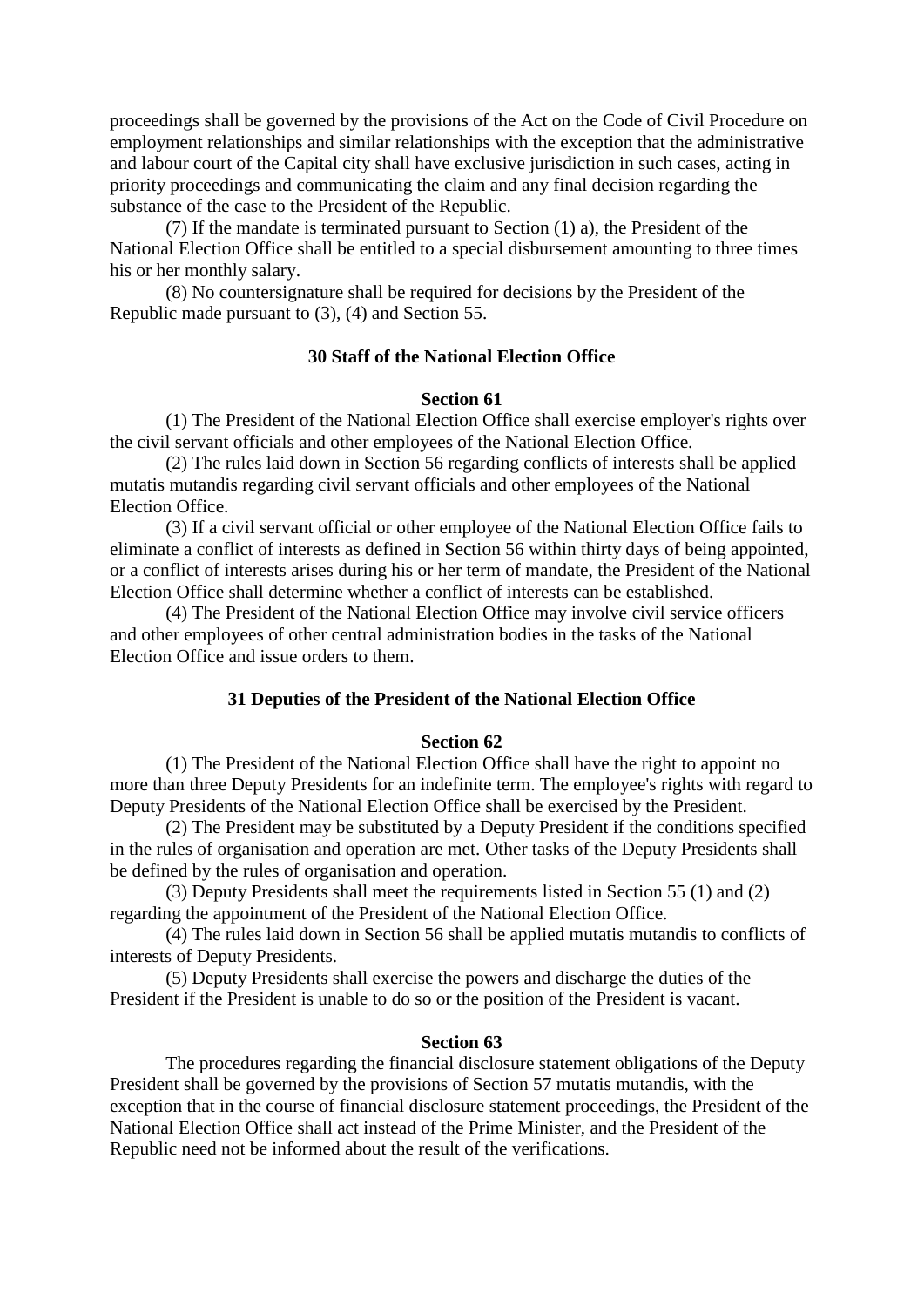(1) Deputy Presidents shall be entitled to the same remuneration and allowances as secretaries of state.

 (2) Deputy Presidents shall be entitled to forty working days of leave per calendar year.

 (3) For the purposes of entitlement to social security services, the Deputy Presidents of the National Election Office shall be considered insured civil servants.

 (4) The period of the mandate of Deputy Presidents shall be considered to be time spent in civil service employment at a public administration agency.

## **Section 65**

 (1) The mandate of a Deputy President of the National Election Office shall be terminated:

a) upon resignation;

b) upon death;

c) if it is determined that he or she fails to meet the requirements for appointment;

d) if a conflict of interests is established;

e) upon dismissal;

f) upon removal from office.

 (2) Deputy Presidents of the National Election Office may resign at any time by submitting a written statement to that effect to the President of the National Election Office. The mandate of the Deputy President of the National Election Office shall terminate on a day following the day of the communication of the resignation indicated in the resignation note, or, if no such date is indicated, on the day following the communication of the resignation. No statement of acceptance is required for the resignation to be effective.

 (3) If a Deputy President of the National Election Office fails to eliminate a conflict of interests as defined in Section 56 within thirty days of being appointed, or a conflict of interests arises during his or her term of mandate, the President of the National Election Office shall determine whether a conflict of interests can be established.

 (4) The President of the National Election Office shall dismiss the Deputy President of the National Election Office if he or she is unable to discharge his or her duties for reasons beyond his or her control for more than ninety days.

 (5) The President of the National Election Office may dismiss Deputy Presidents of the National Election Office.

 (6) The President of the National Election Office shall remove from office the Deputy President of the National Election Office if he or she fails to discharge his or her duties for reasons within his or her control for more than ninety days or intentionally states untrue data or facts of importance in a financial disclosure statement.

 (7) The failure of a Deputy President of the National Election Office to meet the requirements for appointment shall be determined by the President of the National Election Office.

## **32 Provisions regarding other election offices**

## **Section 66**

 (1) Territorial election offices shall be headed by the clerks of the county selfgovernment or the chief clerk of the Municipality of Budapest.

 (2) Parliamentary single-member constituency election offices shall be headed by the municipal clerk of the settlement that is the seat of the parliamentary single-member constituency.

(3) Local election offices shall be headed by the municipal clerk.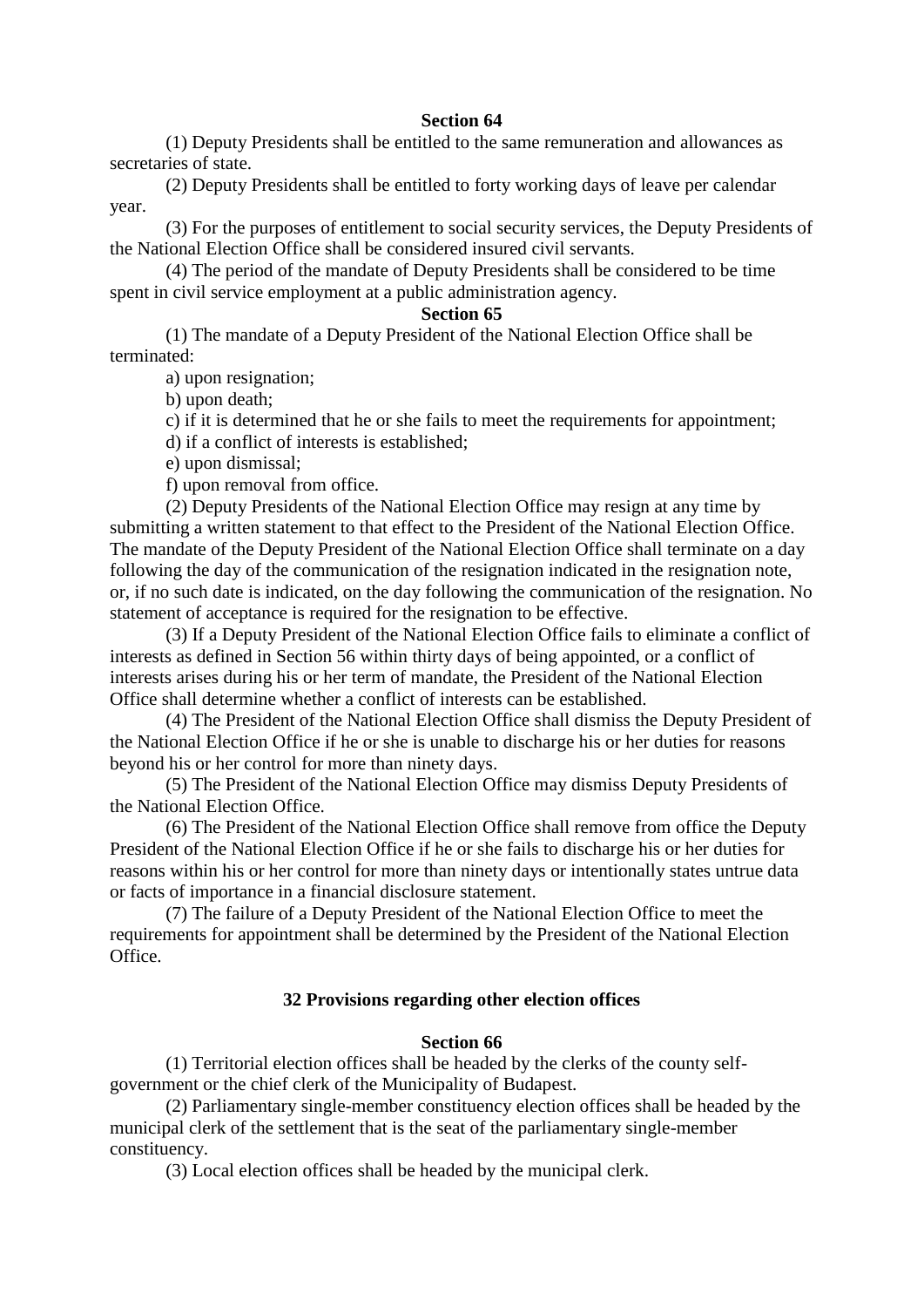(4) If the position listed in (1)-(3) is vacant, the head of the territorial election office shall be appointed by the President of the National Election Office, and the head of the parliamentary single-member constituency election commission or local election office shall be appointed by the head of the territorial election office.

 $(4a)$ 

 (5) The heads of election offices shall appoint a deputy from among the members of the election office.

#### **Section 67**

 (1) Other members of the election office shall be appointed by the head of the election office as required for discharging the duties of the election office, for an indefinite term. Election offices shall maintain records of their members.

 (2) The mandate of members of election offices may be revoked by the head of the election office without justification.

#### **Section 68**

 (1) Civil servants, State officials and public sector employees are eligible to become members of the election office.

 (2) The head and other members of the foreign representation election office shall be appointed by the President of the National Election Office. Members of the staff of diplomatic missions and consulates who are Hungarian citizens may be also delegated as members of election offices at foreign representations.

### **Section 69**

(1) The following persons shall not be members of election offices:

a) representatives;

b) deputy mayors;

c) members of an election commission;

d) candidates;

 e) members of nominating organisations that put forward a candidate in the constituency in question; and

f) relatives of candidates standing in the constituency in question.

(2) The prohibition as defined by (1) f) shall not apply to that member of a local election office who only performs functions related to record-keeping in the polling station commission of a polling district that does not belong to the constituency where his/ her relative is a candidate.

 (3) If any reason for exclusion arises against the head of the election office, he or she shall immediately report this reason to the President of the National Election Office, who shall dismiss him or her and appoint a new head to the office.

 (4) The members of the election office shall immediately inform the head of the election office about any reason of exclusion arising against them, and the head of the election office shall dismiss them.

(5) If the head of a local election office or the head of a parliamentary single-member constituency election office does not fulfil his/ her obligation arising from law and by doing so endangers the legal conduct of elections, the head of the territorial election office shall establish – with the consent of the President of the National Election Office – the existence of a conflict of interest and shall appoint an election office of another settlement or parliamentary single-member constituency to fulfil those tasks or part of them.

(6) If, in the area of competence of a given local election office, in any of the polling districts designated under Section 78 closing of voting is not done on the thirtieth day at the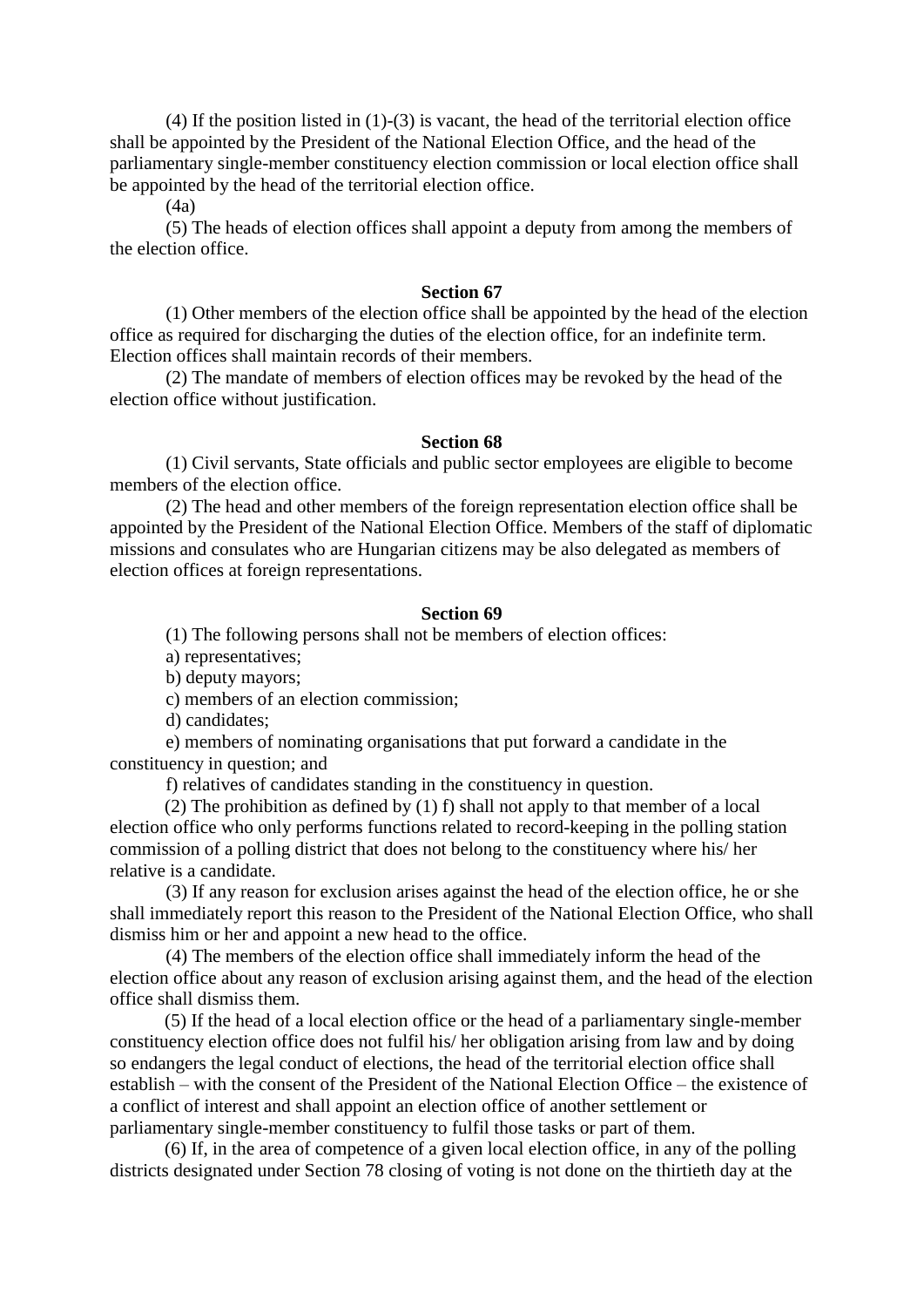latest after the end of voting, the President of the National Election Office shall inform the Government Office with a view to initiating a disciplinary procedure according to Act on local self-governments in Hungary.

## **Section 70**

 The head of the election office shall take an oath or pledge in front of the head of the superior election office; other members of the election office shall take their oath or pledge in front of their appointer, using the text contained in the Act on the Oath and Pledge of Certain Public Officials.

#### **Section 71**

 (1) The technical aspect of the activities of the election offices shall be under the control of the President of the National Election Office.

 (2) The President of the National Election Office may give direct orders to the heads of all election offices; the heads of territorial election offices may give direct orders to the heads of parliamentary single-member constituency election offices, to heads of local election offices; and the heads of parliamentary single-member constituency election offices may give direct orders to the heads of local election offices regarding the execution of their tasks as listed in this Act.

 (3) Apart from the head of the superior election office, no other person or body may give orders to the heads of election offices regarding the execution of the tasks related to the preparing and conducting elections. Only the head of the election office may give orders to members of the election office regarding the execution of the tasks related to preparing and conducting elections.

 (4) The chairmen of election commissions may give orders to the heads of the election offices operating alongside their commissions regarding the secretarial activities of the commission.

### **Section 72**

 The President of the National Election Office may give orders to the heads of other organisations participating in conducting elections regarding the execution of election-related tasks.

#### **Section 73**

 (1) Members of election offices shall be entitled to remuneration to be determined by the minister.

 (2) The President of the National Election Office may reduce the remuneration of heads of election offices if they fail to discharge their duties or discharge them in an unsatisfactory manner, and, in extreme cases, may withhold the entire remuneration.

### **Section 74**

 The provisions of Sections 46, 47, 48 (3) and 50 shall be applied to the resolutions of the head of the election office.

### **33 The responsibilities of election offices**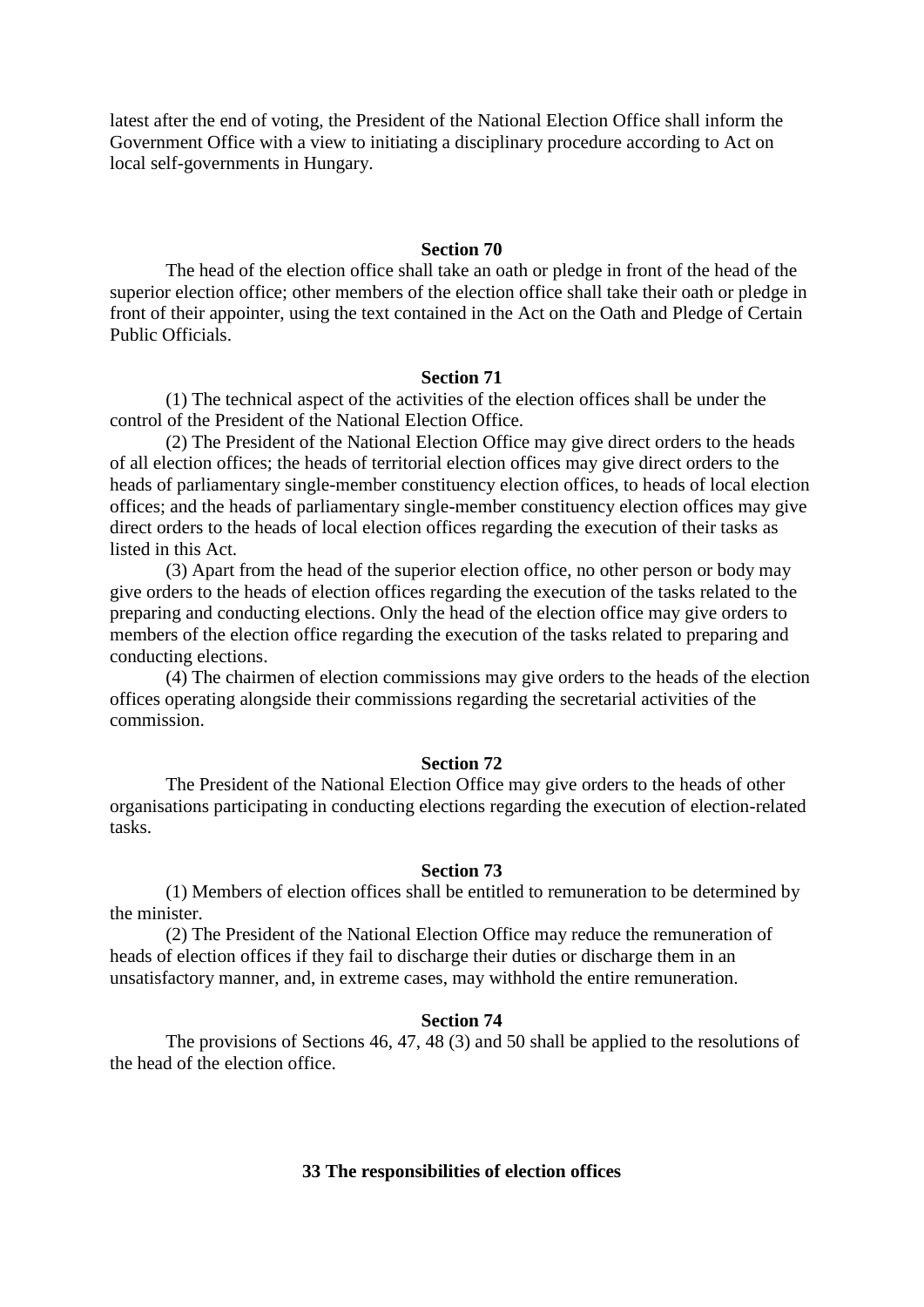(1) Election offices shall

a) carry out organisational tasks related to preparing and conducting elections;

 b) provide information to voters, candidates and nominating organisations and operate an election information service;

 c) act as secretariats to the election commissions; prepare cases falling within the competence of election commissions for decision;

 d) provide the material and technical conditions for the operation of election commissions and the voting;

e) organize trainings for election bodies;

f) oversee the handling, safeguarding and destruction of election documents;

g) carry out tasks related to administrative and IT tests;

 h) operate the election IT systems necessary for preparing and conducting elections acting within their competence in accordance with data protection and IT security requirements;

 i) provide technical assistance in tallying the votes and determining the final result of the elections;

j) attend to other duties defined by legal regulations.

(2) The Government Offices of the Capital city and the counties provide election related IT assistance as stipulated by ministerial decree.

## **34 Other tasks of the National Election Office**

## **Section 76**

 (1) The National Election Office shall have the responsibilities listed in Section 75, and, in addition, it shall:

a) provide for the maintenance of the central electoral register;

 b) conduct public procurement procedures necessary for carrying out the elections, procure products and services;

c) oversee the setting up and secure operation of the IT system;

d) carry out the central logistical tasks related to the elections;

e) carry out the central tasks related to the financial execution of the elections;

f) ensure that data related to the elections is stored securely;

g) operate the official website of the elections;

h) organise administrative and IT tests;

 i) ensure that the central forms necessary for conducting the elections are printed and shipped;

 j) carry out research regarding the history of elections, the international comparison of election systems and the possible improvements of the methods and tools of the electoral procedure;

k) cooperate with election bodies of other countries;

 l) have the power to propose the adoption or amendment of legislation affecting elections, and shall issue opinions on draft legislation affecting its scope of authority.

 (2) The National Election Office shall regularly publish, and at least daily update, information of public interest related to registers, voting and the results of the election on its website, especially:

 a) the number of voters with no Hungarian address who requested entry into the register, who were entered into the register, who submitted their voting documents, and those who submitted valid voting documents, broken down by country based on their contact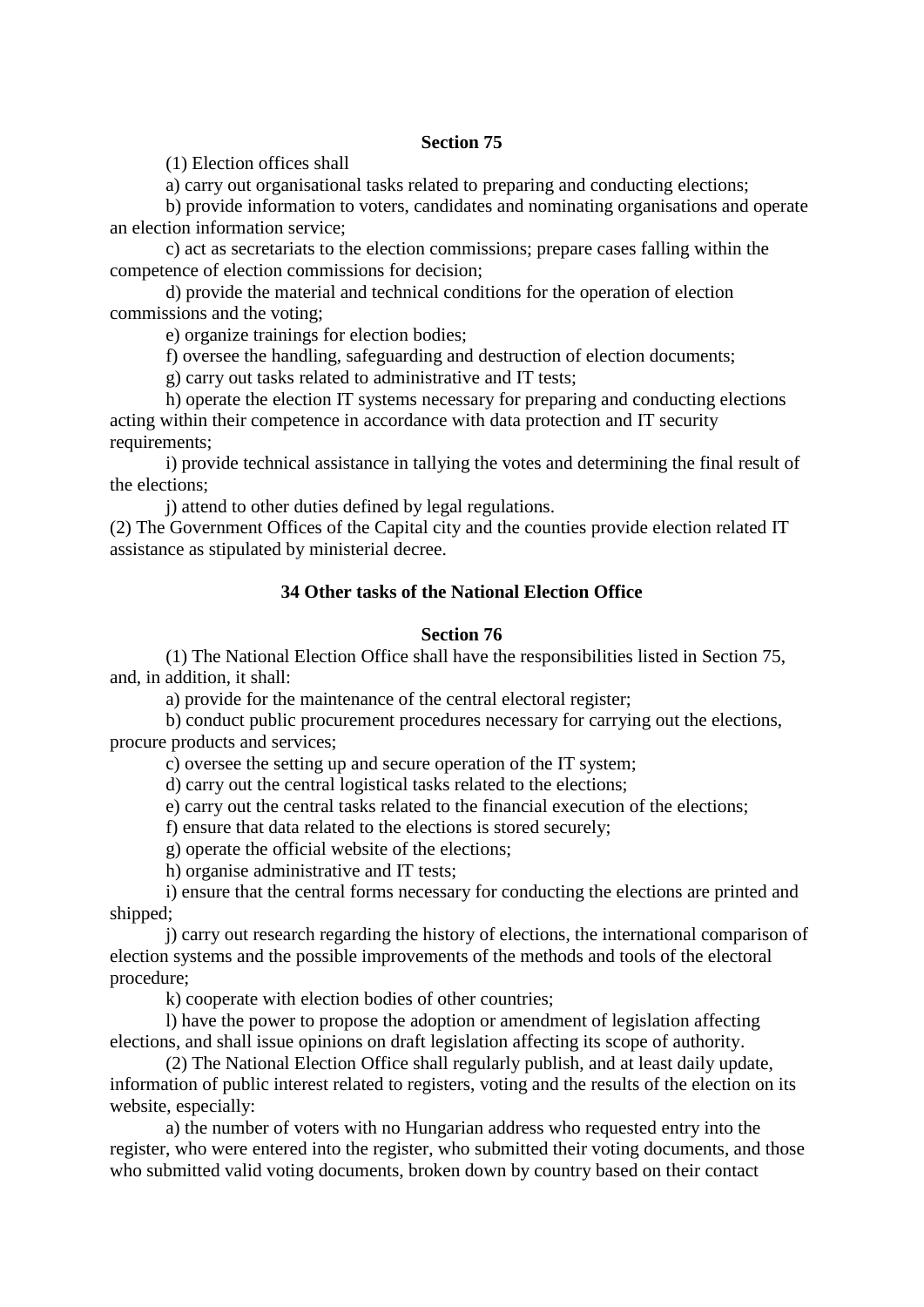address, with the data from countries that do not allow dual citizenship being published under a combined heading;

 b) the number of voters listed in the central electoral register, the number of voters listed in each of the polling district electoral registers, the number of voters who changed polling districts, the number of voters listed in the foreign representation electoral register, and the number of voters listed in the postal electoral register;

 c) the number of voters showing up to vote at each of the polling stations and foreign representations;

 d) the results of the election in the polling districts and the contents of the records determining the result of the election.

(3) The National Election Office shall only appoint a State administration body or a data-processing economic operator owned exclusively by the State to process data relating to

(a) the keeping of registers of polling districts and constituencies,

(b) the central electoral register, polling district registers, foreign representations' electoral registers, the postal electoral register,

(c) the keeping of a register of disenfranchised citizens,

(d) the keeping of registers of nominating organisations, candidates and lists,

(e) the keeping of a register of representatives,

(f) the keeping of registers of verification of citizens supporting referendum initiatives, European Citizens' Initiatives, initiatives to declare a community indigenous to Hungary,

(g) the keeping of registers for turnout data in elections, the keeping of registers of preliminary and final data of records, and

(h) the keeping of users' registers ensuring electronic access to registers as listed in a) g)

except for a specific exemption from that restriction as defined by Act on the increased protection of public registers pertaining to public data.

# Chapter IV

## Polling districts

## **35 Drawing up polling districts**

### **Section 77**

 (1) The number, serial number and territorial distribution of polling districts and the address of polling stations shall be determined by the head of the local election office by resolution in such a way that there are approximately 600 – but no more than 1500 – persons enrolled in the central electoral register for every polling station, but there is at least one polling district in every settlement.

 (2) Polling district areas may not span settlement borders or the borders of parliamentary or municipality constituencies.

### **Section 78**

 In settlements with two or more polling districts, the head of the local election office shall select the polling district where voters with a domicile of settlement rank may vote.

## **36 Review of polling districts**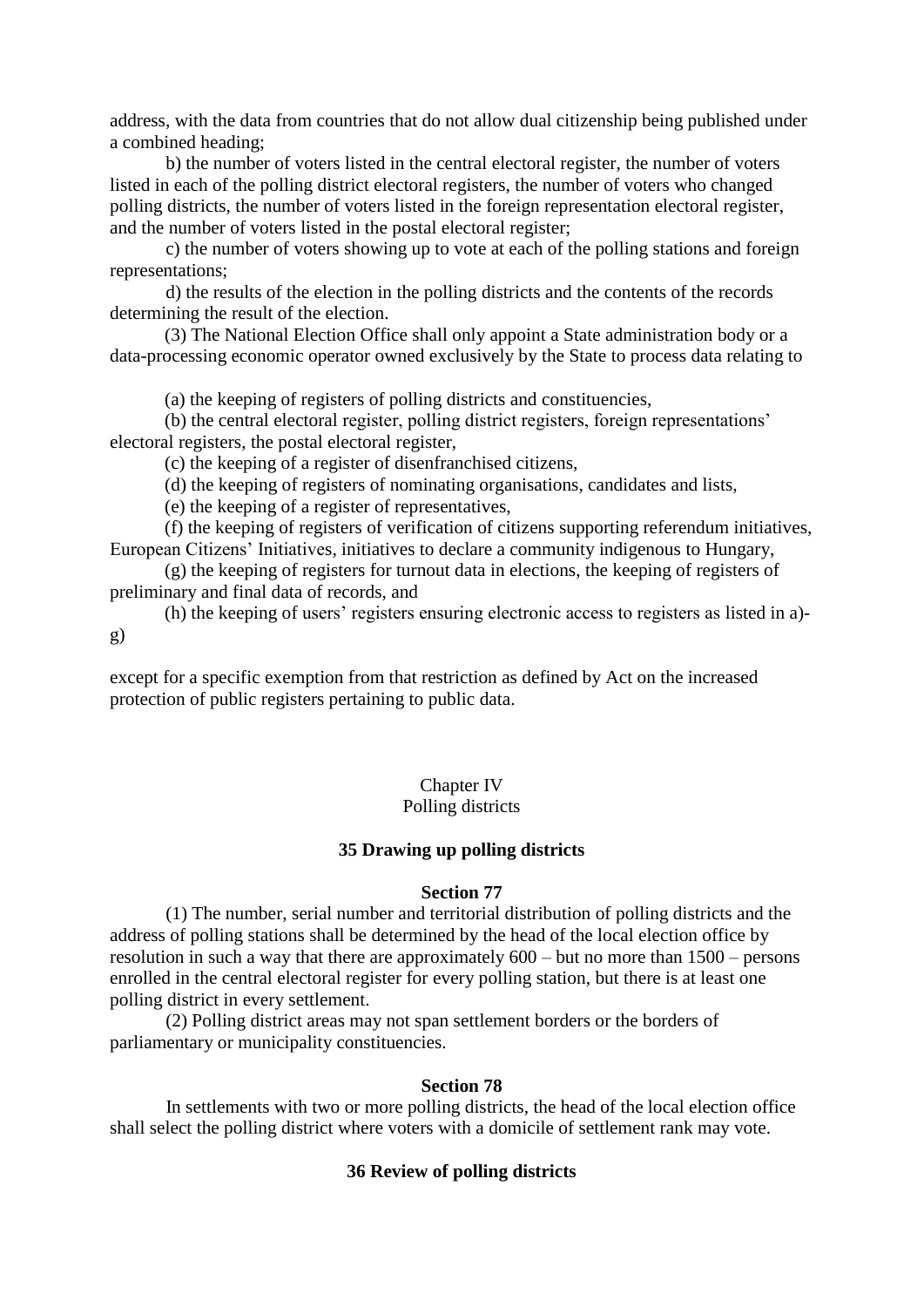(1) The head of the local election office shall monitor changes affecting the layout of polling districts on an on-going basis, and modify the layout of polling districts as necessary.

 (2) The serial number of polling districts shall not be modified between the calling of the election and the day of voting, neither shall the qualification of addresses within the polling district, nor shall the modification of the name and category of public places, the modification of house numbers or the modification of sign of buildings or staircases be registered in the address records.

## **37 Communicating resolutions**

#### **Section 80**

 The head of the local election office shall publish the resolution on the drawing up and review of polling districts for fifteen days in the local customary manner, indicating the number of voters enrolled in the central electoral register per polling district and polling districts drawn up pursuant to Section 78.

### **38 Register on polling districts and constituencies**

### **Section 81**

 (1) The register on polling districts and constituencies shall contain the data listed in Annex 1.

 (2) The National Election Office shall publish the register on polling districts and constituencies on the official website of the elections on a continuous basis. The head of the local election office shall update the register with the changes.

### Chapter V

The central electoral register

### **39 The central electoral register**

#### **Section 82**

 (1) The central electoral register shall be an electronic register managed by the National Election Office. Only voters enrolled in the central electoral register shall exercise their voting rights.

(2) The central electoral register shall contain:

 a) data of voters enfranchised for every election within the scope of this Act having an address in Hungary;

 b) data of citizens without franchise due to minor age but turned 17 and having an address in Hungary;

 c) data of voters enfranchised for every election within the scope of this Act lacking an address in Hungary, who have been enrolled based on their application

 d) data of citizens without franchise due to minor age but turned 17 and lacking an address in Hungary (a)-d) hereinafter referred to together in this chapter as: voters)

### **Section 83**

(1) The central electoral register shall contain the data of voters listed in Annex 2.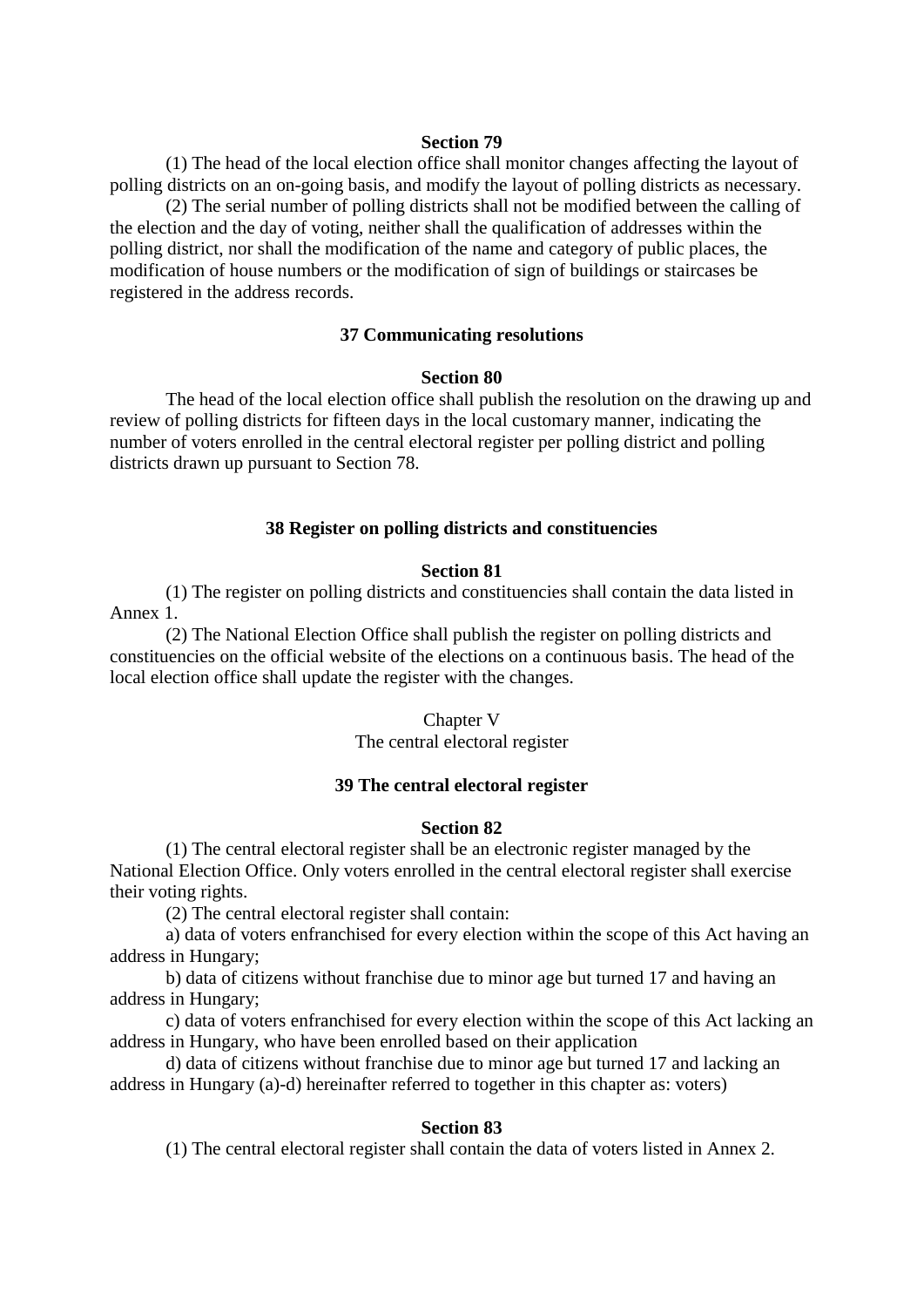(2) The data listed in Annex 2 shall be derived – except for subsection  $(3)$  – by taking over data from records of citizens' personal data and addresses, in cases of persons not enlisted in such register based on data derived from the register of the documents on Hungarian citizenship, furthermore based on the register of disenfranchised citizens of voting age, and based on the registers on polling districts and constituencies and polling districts electoral registers.

(3) data in the central electoral register according to parts ib), j), k), l) and – in cases of voters not listed in records of citizens' personal data and addresses – c) and m) shall be registered by the election office based on the application of the voter.

## **40 Requests concerning the central electoral register**

## **Section 84**

 (1) Inclusion into the register, prolonging the inclusion in the register and modification of his or her data in the register may be requested until the 25th day before the election continuously by those voters without Hungarian address, who are enfranchised for any election within the scope of this Act.

 (2) Voters who are not yet legal adults may request to be entered into the electoral register after they turn seventeen years of age. Citizens may make a legal statement alone when submitting that request.

### **Section 85**

(1) Voters with a Hungarian address may – with the exception of subsection  $(2)$  – request that

a) their belonging to a national minority;

b) their request for assistance in voting; or

c) a prohibition of releasing their personal data

be listed or deleted in the central electoral register.

 (2) Voters with a Hungarian address but without Hungarian nationality may request that the data as defined in subsection (1) b) and c) be listed in the central electoral register or deleted from the central electoral register.

(3) Voters with no Hungarian address may request the need for assistance as defined in Section 88 b) to be listed in the central electoral register or request the deletion of such entry.

### **41 Requests for registration as a national minority voter**

### **Section 86**

Requests for registration as a national minority voter shall contain:

a) an indication of the national minority;

 b) a declaration by the voter, in which the voter professes to belong to said national minority;

 c) an indication of whether the voter also requests to be registered as a national minority voter with regard to the election of Members of Parliament.

### **Section 87**

 Requests for registration as a national minority voter shall be rejected if the voter is already listed in the central electoral register as a national minority voter.

### **42 Assistance to voters with a disability**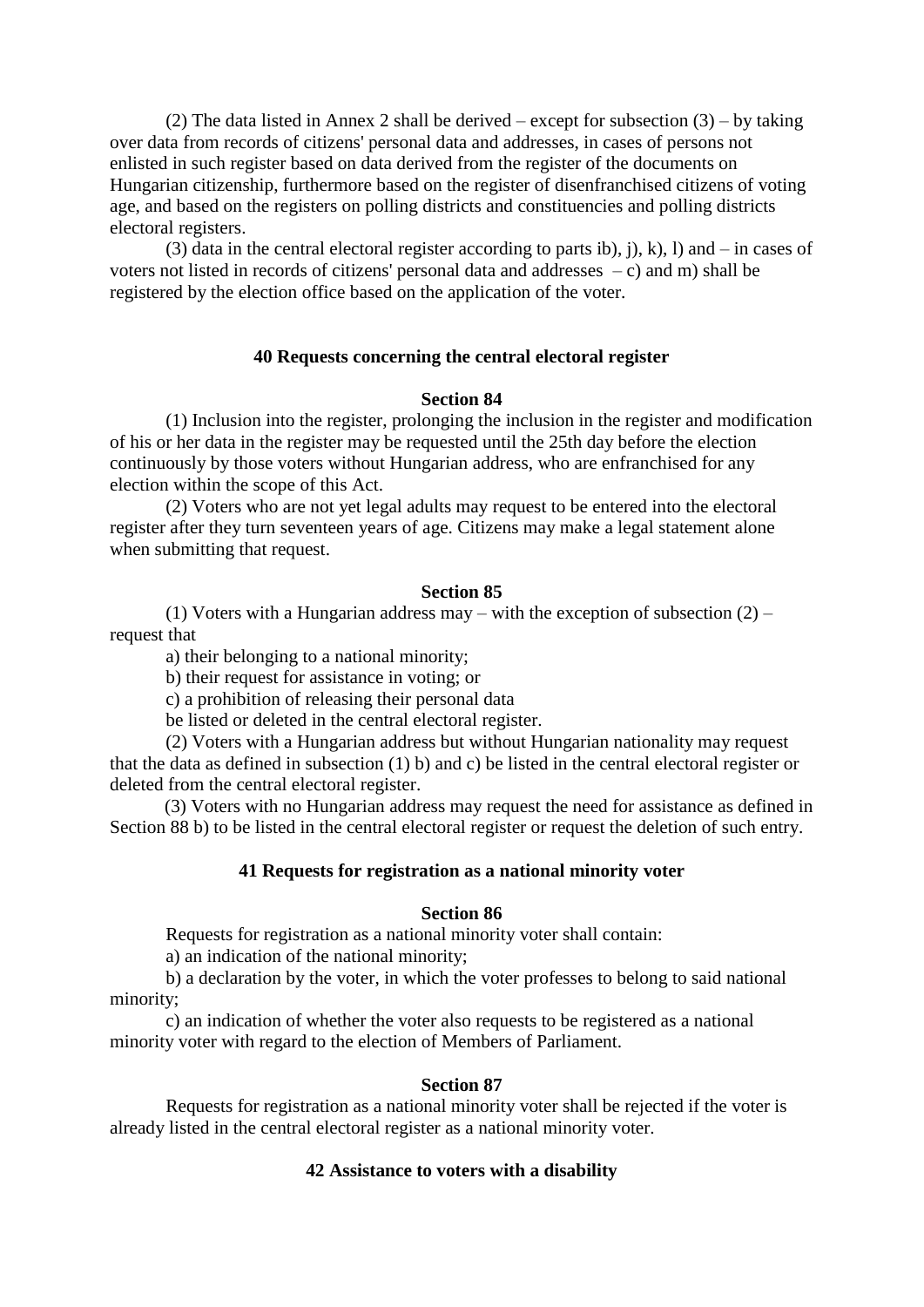Voters with a disability may request the following types of assistance in exercising their right to vote:

a) the sending of a notification in Braille transcription;

b) the sending of simplified information material;

c) use of a Braille voting template at the polling station or during mobile voting;

d) use of an accessible polling station.

## **43 Prohibition of data release**

#### **Section 89**

 (1) Voters have the right to prohibit any release of their data pursuant to Section 153 by election bodies.

 (2) In the request, voters may also limit or prohibit releasing their data pursuant to the Act on Records of the Personal Data and Addresses of Citizens.

#### **44 Informing voters**

#### **Section 90**

 The National Election Office shall inform voters about relevant information on the central electoral register in the time and manner specified by ministerial decree.

### **45 Submitting requests regarding the central electoral register**

#### **Section 91**

 (1) Voters with a Hungarian address may submit requests regarding the central electoral register

 a) in person to the local election office of their address or of their temporary residence, or

 b) by mail, electronically – after their identity has been electronically established –, or electronically – without being electronically identified – to the local election office of their address.

 (2) Voters with no Hungarian address may submit requests regarding the central electoral register to the National Election Office

a) by mail,

b) electronically – after their identity has been electronically established –, or

c) electronically – without being electronically identified.

 (3) Voters living in Hungary with no Hungarian address may submit requests – in addition to the options listed in  $(2)$  – regarding the central electoral register to any local election office in person or by mail.

### **Section 92**

 (1) Requests – with the exception of subsection (3) – regarding the central electoral register shall contain the voter's

a) name;

b) birth name;

c) place of birth;

d) personal identification number.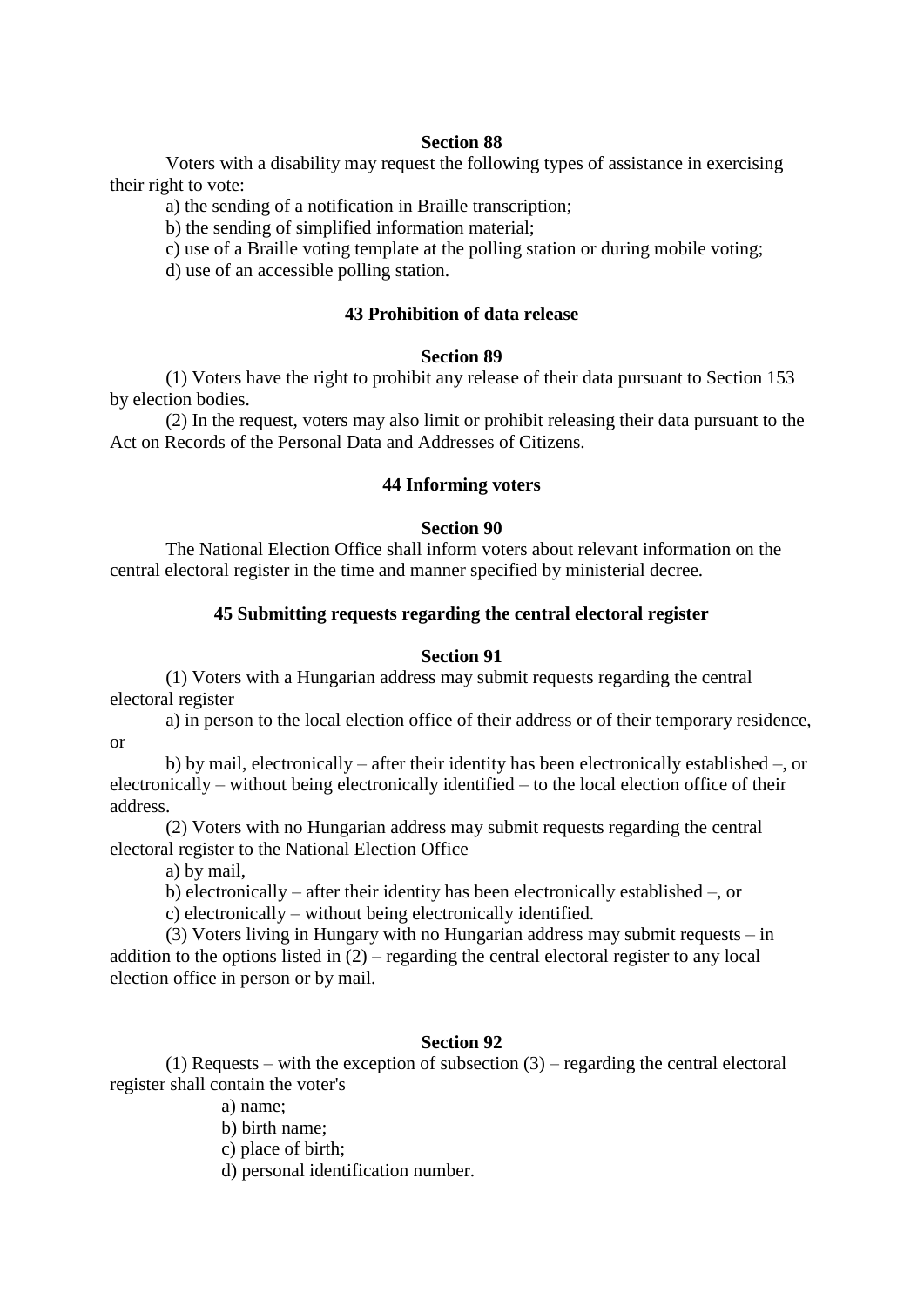(2) In case of voters with no Hungarian address who request their inclusion into the register, the request shall contain – beyond the data detailed in subsection  $(1)$  –

a) the postal address where the voter wishes the voting package to be sent, or

 b) the designation of the settlement or foreign representation pursuant to Section 277 (2) where the voter wishes to collect the voting package.

 (3) A request submitted through electronic identification shall contain data as specified in subsection (1) a) and d). Furthermore, for voters having no Hungarian address such a request shall contain data as specified in subsection (2), as well.

(4) If they submit their request without electronic identification, voters with no Hungarian address shall be required to provide – and voters with a Hungarian address shall have the option to provide – their postal address, e-mail address or fax number where they wish the notification pursuant Section 95 (3) to be sent.

 (5) Voters with no Hungarian address may supply the number of their identity document issued by an authority instead of their personal identification number.

(6) Voters not included in the register of citizens' personal data and addresses may provide their address.

# **46 Adjudging requests regarding the central electoral register**

# **Section 93**

 (1) Election offices may only approve requests regarding the register if the voter's information listed in the request matches the information in the central electoral register or, in the case of a request for inclusion into the register, if it matches the data contained in the register of citizens' personal data and addresses.

(2) Shall not be considered as a reason for refusing a request if

a) an accentuated letter error,

b) a variance in the writing style,

c) a geographic name indicated in a foreign language, or

d) in an information

da) under Section 92 (1) a) or b) the omission of one of several first names, the omission or the writing of the title "dr.", the writing of the prefixes junior, senior, widow or other prefixes or the writing of their abbreviated forms,

db) under Section 92 (1) a) or b) the writing of that information in a foreign language

implies that the content of the request does not match the information contained in the central electoral register or in the register of citizens' personal data and address or in the central travel document database, but the identity of the voter can be established beyond any reasonable doubt.

(3) Shall not be considered as a reason for refusing a request if a request does not contain the birth name of the applicant provided that it is the same as that which the applicant bears.

(4) Whether the data of the applicant match the data of the central travel document database shall be determined by the National Election Office based on data taken from the central travel document database by direct access.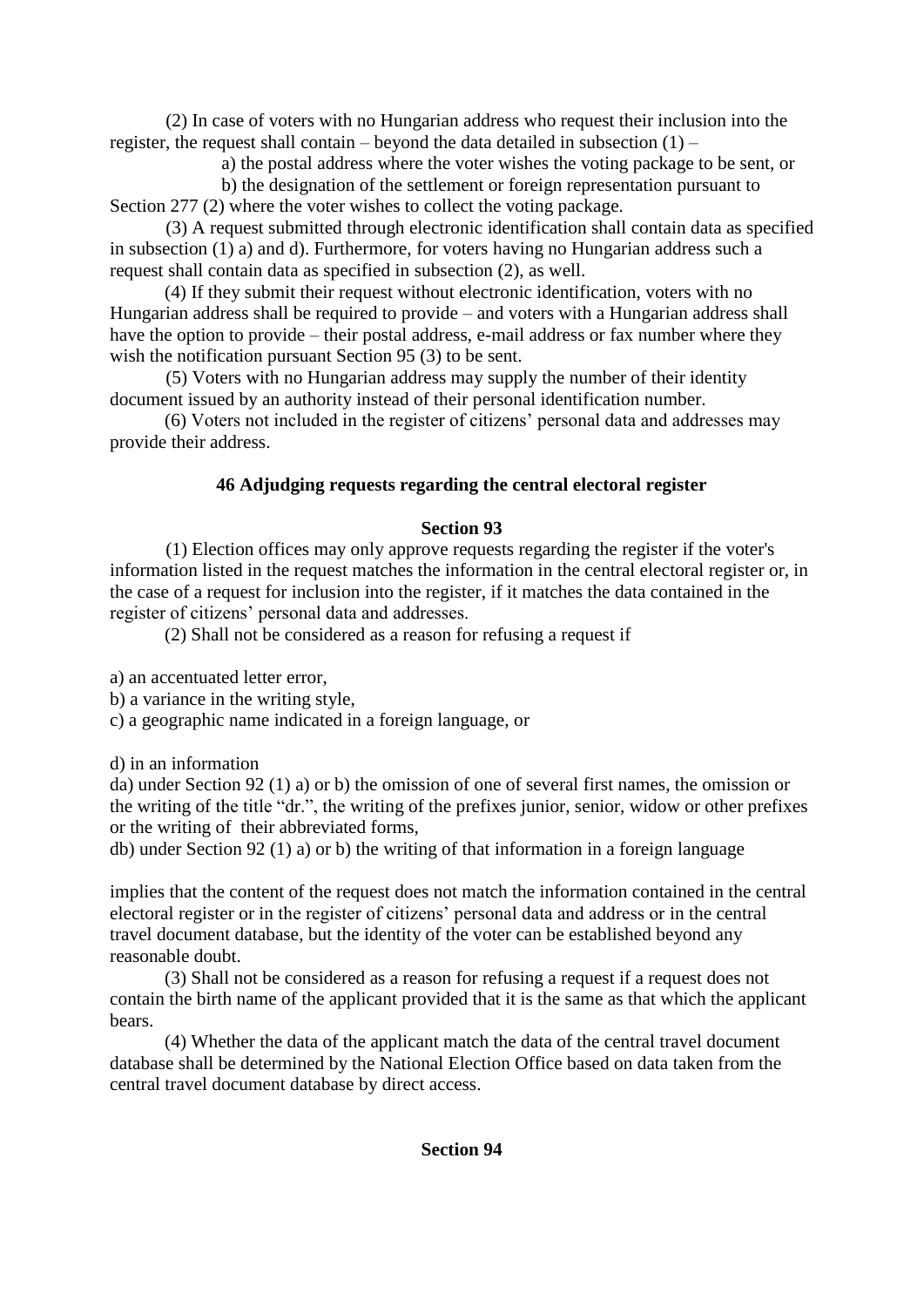(1) Requests regarding the central electoral register shall be adjudged within five days of their receipt.

 (2) The following requests shall be adjudged on the day of their receipt, or, if they arrive on a day that is not a working day, on the next working day but no later than two days before the vote:

 a) requests submitted pursuant to Section 334 (1), if they are received between the calling of the election and the sixteenth day before the day of voting;

 b) requests submitted pursuant to Section 85, if they are received between the calling of the election and the second day before the day of voting;

 c) requests submitted pursuant to Section 334 (2), if they are received between the calling of the election of Members of the European Parliament and the second day before the day of voting.

(3)

## **Section 95**

 (1) The election office shall make decisions on rejecting requests submitted pursuant to Sections 84, 85, 97 (1) a) and 334, and on deletions pursuant to Sections 97 (1) b) and 97 (2) b) by resolution. The provisions of Section 46 shall apply to the resolutions. In these resolutions, the reasons for rejecting or deleting shall be specified.

 (2) If the election office approves a request submitted pursuant to Section 84, 85, 97 (1) a) or 334, it shall notify the requester of the decision.

 (3) Resolutions of the election office and other decisions issued pursuant to (2) shall be communicated to the applicant – if present – by handing over the decision. If the applicant is not present, the decision shall be communicated by e-mail, fax or in the manner defined in Section 48 (3), in accordance with the stated wish of the applicant. If the election office communicates a decision by e-mail or fax to an applicant with a Hungarian address, the decision shall also be communicated in the manner defined in Section 48 (3).

(4) If a voter has given a contact address in a country that does not allow dual citizenship, the National Election Office may deliver the decision via the foreign representation.

### **47 Keeping the central electoral register**

#### **Section 96**

 (1) The data in the central electoral register shall be continuously updated with the changes in the data in the following databases:

a) the records of citizens' personal data and addresses;

b) the register of disfranchised citizens;

c) the register on polling districts and constituencies.

 (2) The National Election Office shall provide direct access to the data in the central electoral register to election offices.

 (3) Voters may request a copy of their data listed in the central electoral register in the local election office of their address; voters with no address in Hungary may do so in the National Election Office.

 (4) Members of the National Election Commission may access the data kept in the central electoral register on voters with no address in Hungary, but may not make notes or copies of said data. When accessing the data, the members of the National Election Commission may verify the legality of entries into the register by viewing the requests submitted pursuant to Section 84 and the databases set up pursuant to Section 93.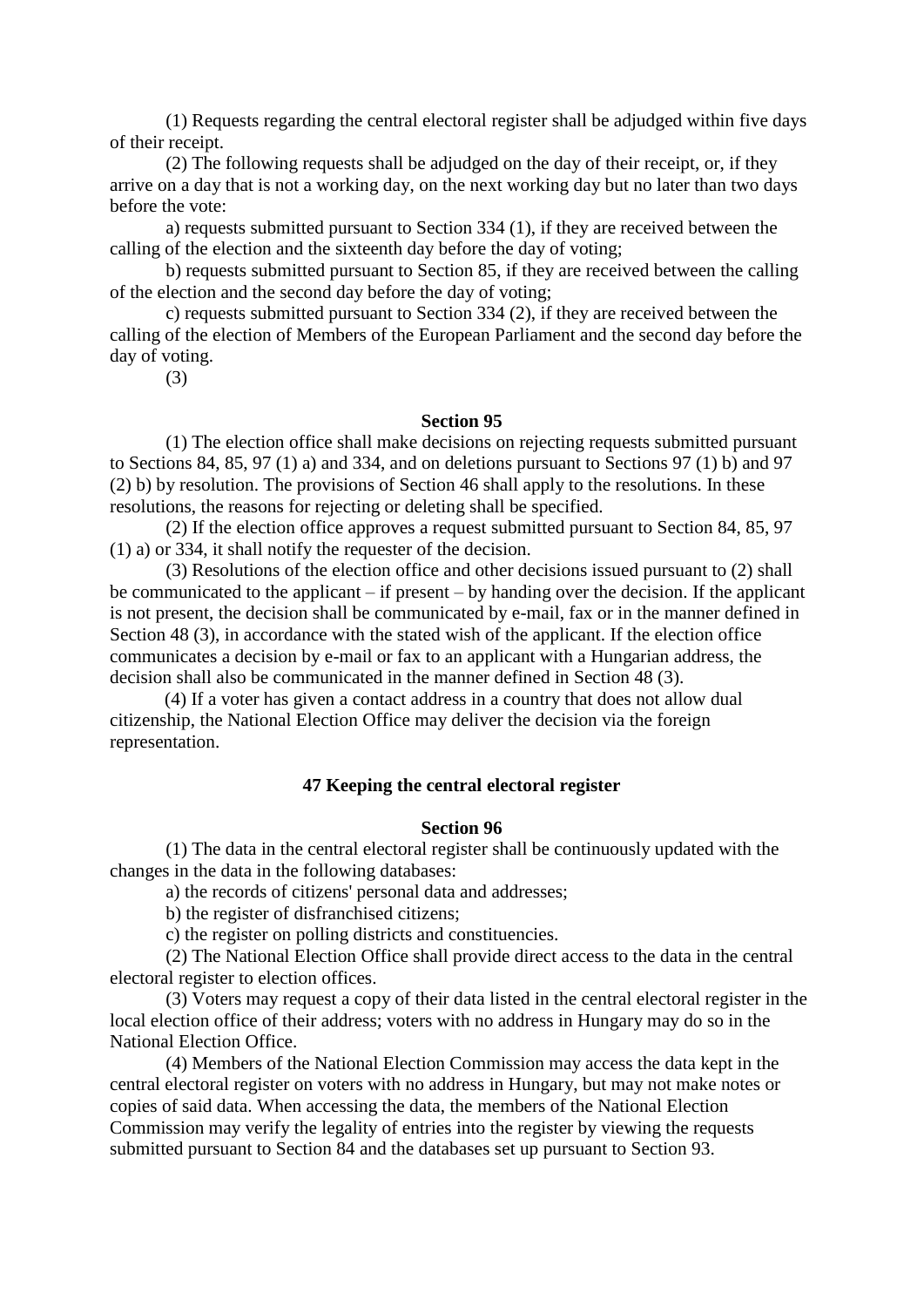## **48 Removal from the central electoral register**

## **Section 97**

 (1) The National Election Office shall remove from the central electoral register those citizens without Hungarian address and living abroad who have been enlisted based on their application but

a) request their removal

 b) 10 years have passed since their enrolment; the deadline is reset if the voter modifies his or her data in the electoral register, requests prolonging the inclusion in the register or casts voting documents.

 (2) The National Election Office shall remove from the central electoral register those who:

a) died; or

b) lost their right to vote.

## **49 The register of disfranchised citizens**

### **Section 98**

 (1) The National Election Office shall keep a register of disfranchised citizens. The register shall contain data on legal adults and minors over the age of seventeen who:

 a) were stripped of their right to vote due to a limited discretionary capacity for reasoning;

 b) are undergoing forced medical treatment ordered in the course of a criminal procedure;

c) have been banned from exercising their civil rights;

d) are serving a term of imprisonment.

(1a) The register of disfranchised citizens shall contain data – listed in Annex  $2/A$ . – on voters as specified in (1).

 (2) For inclusion into the register of disfranchised citizens, or for deletion from that register,

a) the body keeping the register of persons under guardianship shall forward automatically to the National Election Office the data of persons under guardianship as specified by law and pursuant to  $(1)$  a);

b) the body keeping the register of convicted criminals shall forward automatically to the National Election Office the data of convicted criminals as specified by law and pursuant to  $(1)$  b)-d).

 (3) For changes in data to be indicated in the register, the National Election Office shall keep the personal identification and address data in the register of disfranchised citizens up to date by regularly taking data from the records of citizens' personal data and addresses.

 (4) If a citizen regains the right to vote, their data shall be deleted from the register of disfranchised citizens. The data of citizens removed from the register of disfranchised citizens shall be kept for six months after the removal.

### **Section 99**

 (1) The register of disfranchised citizens shall only be used for determining whether citizens have the right to vote; data taken from the register shall not be used for any other purpose.

 (2) Election offices, election commissions and courts may request data from the register of disfranchised citizens for the purpose described in (1).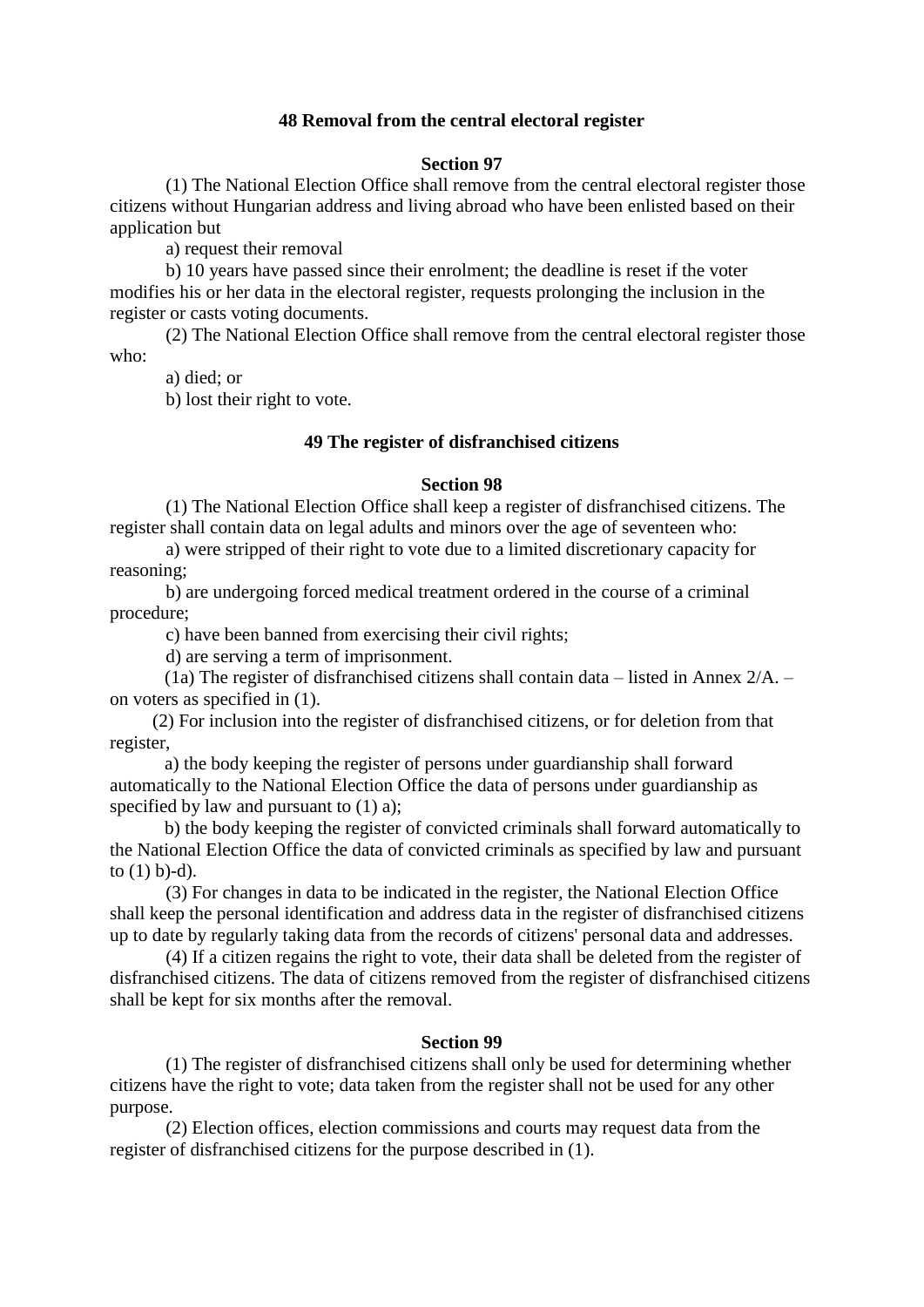(1) The register of disfranchised citizens shall not be public; it may only be viewed by the affected person regarding his or her own data, and courts and members of election commissions and election offices. Records shall be kept of viewings of data.

 (2) Any person who is a legal adult may request confirmation from the National Election Office that based on the register of disfranchised citizens they are not barred from exercising their right to vote for any reason.

#### Chapter VI

Polling district electoral registers

## **50 Polling district electoral registers**

## **Section 101**

 From the day after the day the elections are called until fifteen days after the result of voting becoming final, the National Election Office shall make available to the local election offices the data of voters with voting rights listed in the central electoral register, connected up with the register on polling districts and constituencies, with the content indicated in Annex 3, separately for each polling district (hereinafter: polling district electoral register).

#### **Section 102**

(1) One voter may only be listed in one polling district electoral register.

 (2) Citizens who turn eighteen years of age on the day of voting at the latest shall be listed in the polling district electoral register from the day after the day the elections are called.

(3) Voters who requested an accessible polling station pursuant to Section 88 d) – if the polling station assigned to them based on their address is not accessible – shall be moved by the local election office to the register of a polling district in the same settlement and constituency that has an accessible polling station.

 (4) On their request, members and record keepers of polling station commissions shall be moved by the local election office to the register of the polling district in which they will be participating in the work of the polling station commission – if it is in the same constituency as the polling district assigned based on their address.

### **51 Register of voters requesting mobile voting**

#### **Section 103**

 (1) Requests for mobile voting may be submitted by voters listed in the polling district electoral register who are limited as to their movement due to their health condition, disability or detention.

(2) Requests for mobile voting shall be submitted:

a) to the local election office

aa) by mail or electronically without electronic identification on the fourth day before the voting at the latest

ab) in person or electronically through electronic identification on the second day before the voting, or

ac) electronically through electronic identification, from 16:00 on the second day before the voting until 12:00 on the the day of voting,

 b) by an empowered representative or by a person who is not empowered, on the day of voting by 12:00 at the latest, to the polling station commission.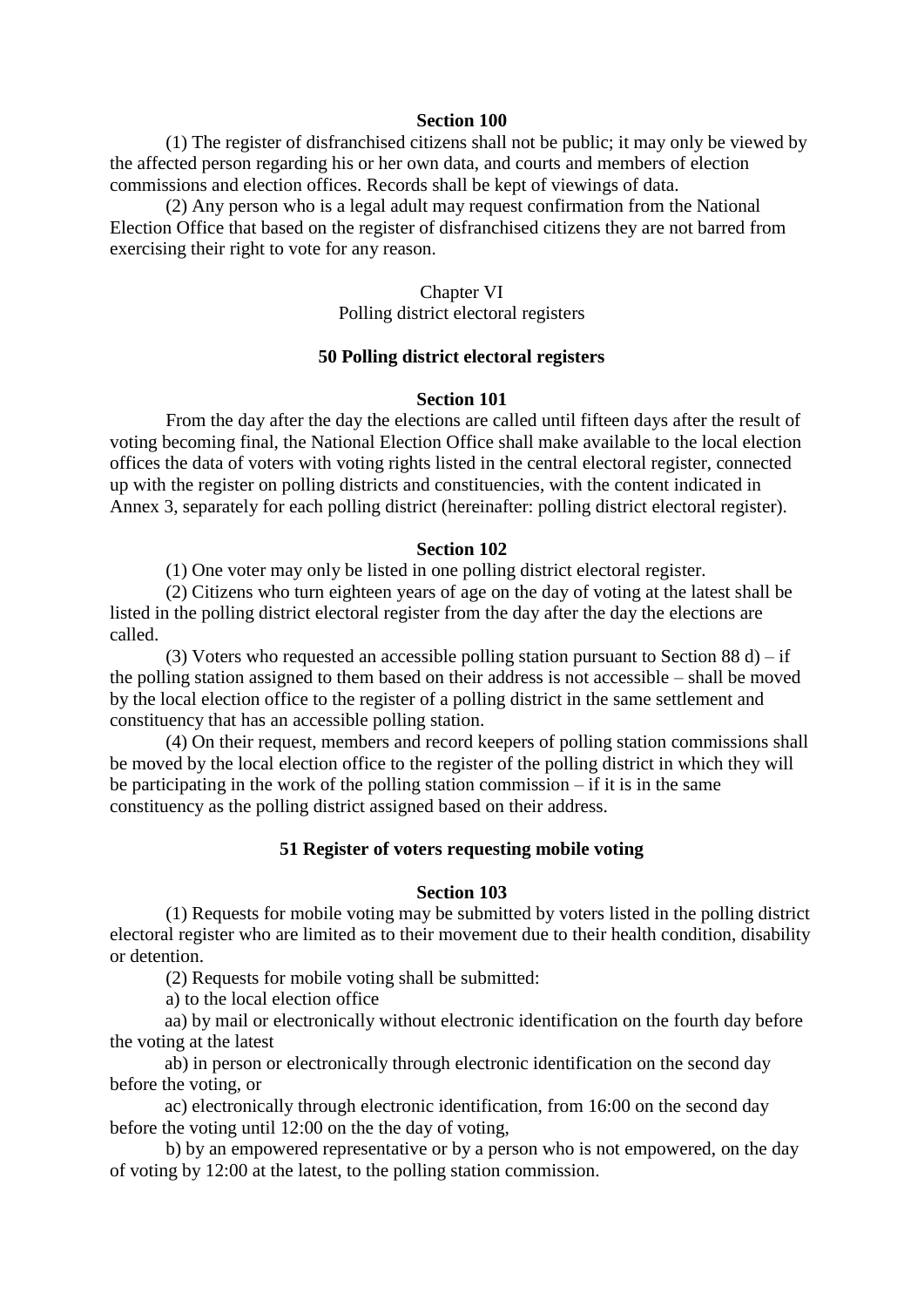(3) Applications for mobile voting shall contain

a) the voter's address in the polling district where they wish the mobile voting to take place, if this is different from their Hungarian address; and

b) the reason for requesting mobile voting.

(4) A voter who – on the basis of Section 102 (3) – has been removed from the polling district electoral register of his address and who has been put on the electoral register of another polling district, may request for mobile voting taking place at his address.

## **Section 104**

(1) The local election office shall

a) enter voters requesting mobile voting into the register of voters who requested – under Section 103 (2) a) aa) and ab) – mobile voting;

b) forward requests under Section 103 (2) a) ac) to the polling station commission to be adjudged.

 (2) The local election office shall enter voters requesting mobile voting into the register of voters who submitted – under Section 103 (2) a) aa) and ab) – a request under Section 103 (4)

3) The polling station commission shall enter voters requesting mobile voting into the printed register of voters requesting mobile voting, and shall remove them from the printed polling district electoral register.

### **Section 105**

 (1) The register of voters requesting mobile voting shall contain the same information on voters as the polling district electoral register, and the data mentioned in Section 103 (3) a).

 (2) Persons who are removed from the polling district electoral register shall also be removed from the register of voters requesting mobile voting.

## **52 Printing polling district electoral registers and lists of voters who requested mobile voting**

### **Section 106**

 (1) After recording the changes that had taken place up to 16:00 two days before the voting, the National Election Office shall close the polling district electoral register and the register of voters requesting mobile voting.

 (2) Local election offices – or, on their request, territorial election offices – shall print the closed polling district electoral register and register of voters requesting mobile voting on the day before the voting at the latest. The head of the local election office shall authenticate the polling district electoral register and the list of voters who requested mobile voting.

## **Section 107**

 (1) The printed polling district electoral register shall not contain the data of the citizens who are in the register of voters who requested mobile voting.

 (2) The printed list of voters who requested mobile voting shall contain data as per Annex 3 and and Section 103 (3) a).

 (3) The printed polling district electoral register and list of voters who requested mobile voting may not be changed – with the exception of the cases described in Section 104  $(2).$ 

## **53 Electoral registers for repeated voting**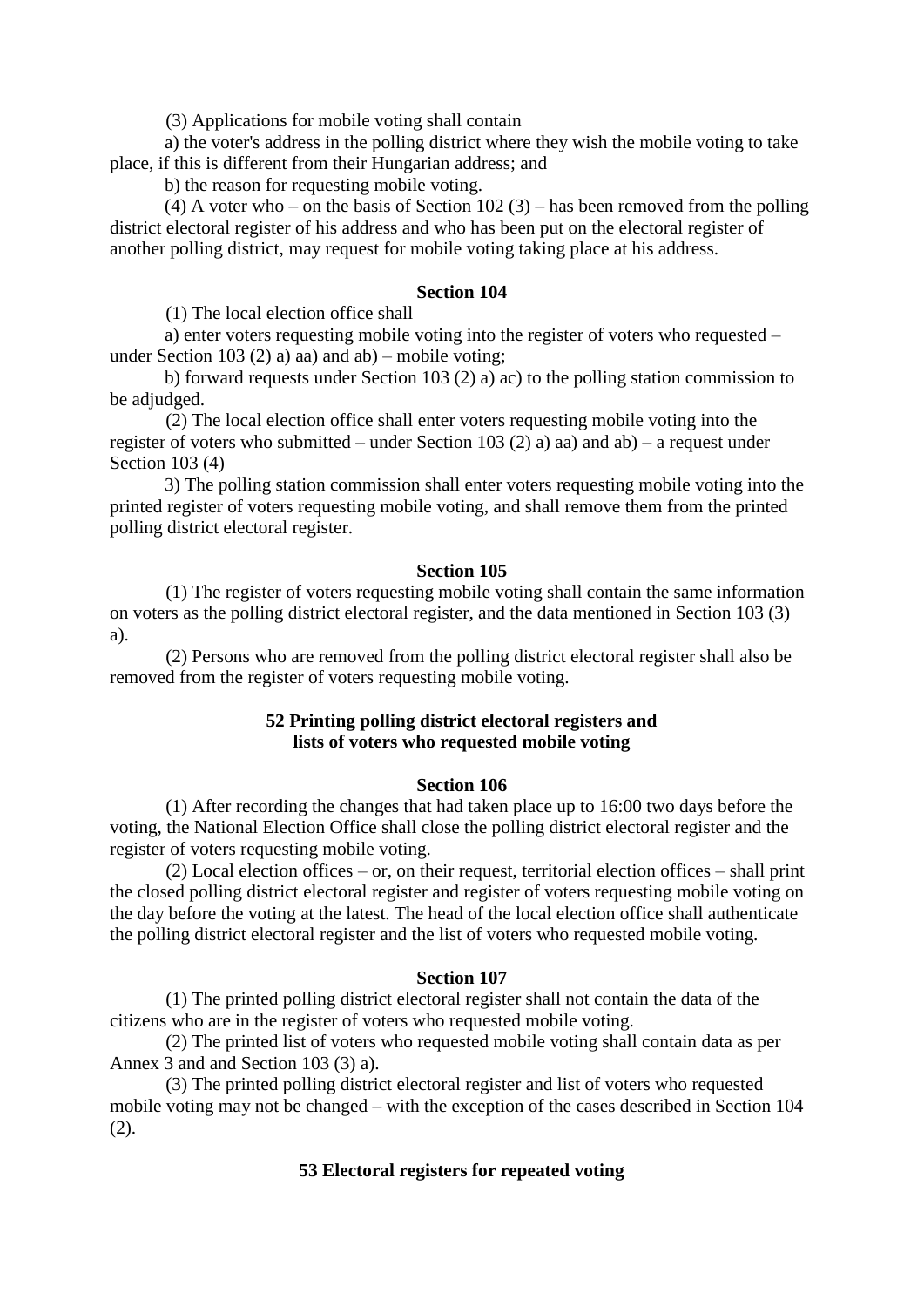(1) If the election commission or the court orders voting to be repeated in the polling district, the following voters shall figure in the polling district electoral register

 a) those who were listed in the polling district electoral register at the time of the original vote

b) those who were not included in the polling district electoral register at the time of the original vote because they did not have the right to vote, but

ba) will become legal adults on the day of the repeated vote at the latest, or

bb) will get otherwise the right to vote until the closing of the electoral register.

(2) Those who did not figure in the polling district electoral register at the time of the original vote because

a) they did not have any address in the polling district, or

b) they were listed in the electoral register of another polling district,

shall not figure in the polling district electoral register of the repeated vote.

# **54 The destruction of polling district electoral registers and lists of voters who requested mobile voting**

## **Section 109**

 (1) Printed polling district electoral registers and lists of voters who requested mobile voting shall be destroyed on the first working day after the ninetieth day following the day of voting.

 (2) The data in polling district electoral registers and registers of voters who requested mobile voting shall be erased on the first working day after the ninetieth day following the day of voting.

## **55 Submitting requests regarding the polling district electoral register**

## **Section 110**

(1) The provisions of Section 91 (1) and (3), and of Section 92 (1), (3) and (4) shall apply to requests pursuant to Sections 103, 250, 259 and 307/A.

(2) Requests relating to polling district electoral registers can be submitted from the sixty-sixth day before the day of voting.

## **Section 111**

 Requests sent by mail shall reach the election office by the deadline set for submitting requests.

# **56 Adjudging requests regarding the polling district electoral register**

### **Section 112**

(1) Requests shall be adjudged – alongside the provisions of Section 93 (1)-(3) – by the election office in the polling district electoral register of which the voter is listed.

 (2) Where a voter submits a request to a local election office that is not entitled to adjudge it, the local election office shall immediately refer the request to the local election office which is entitled to adjudge it.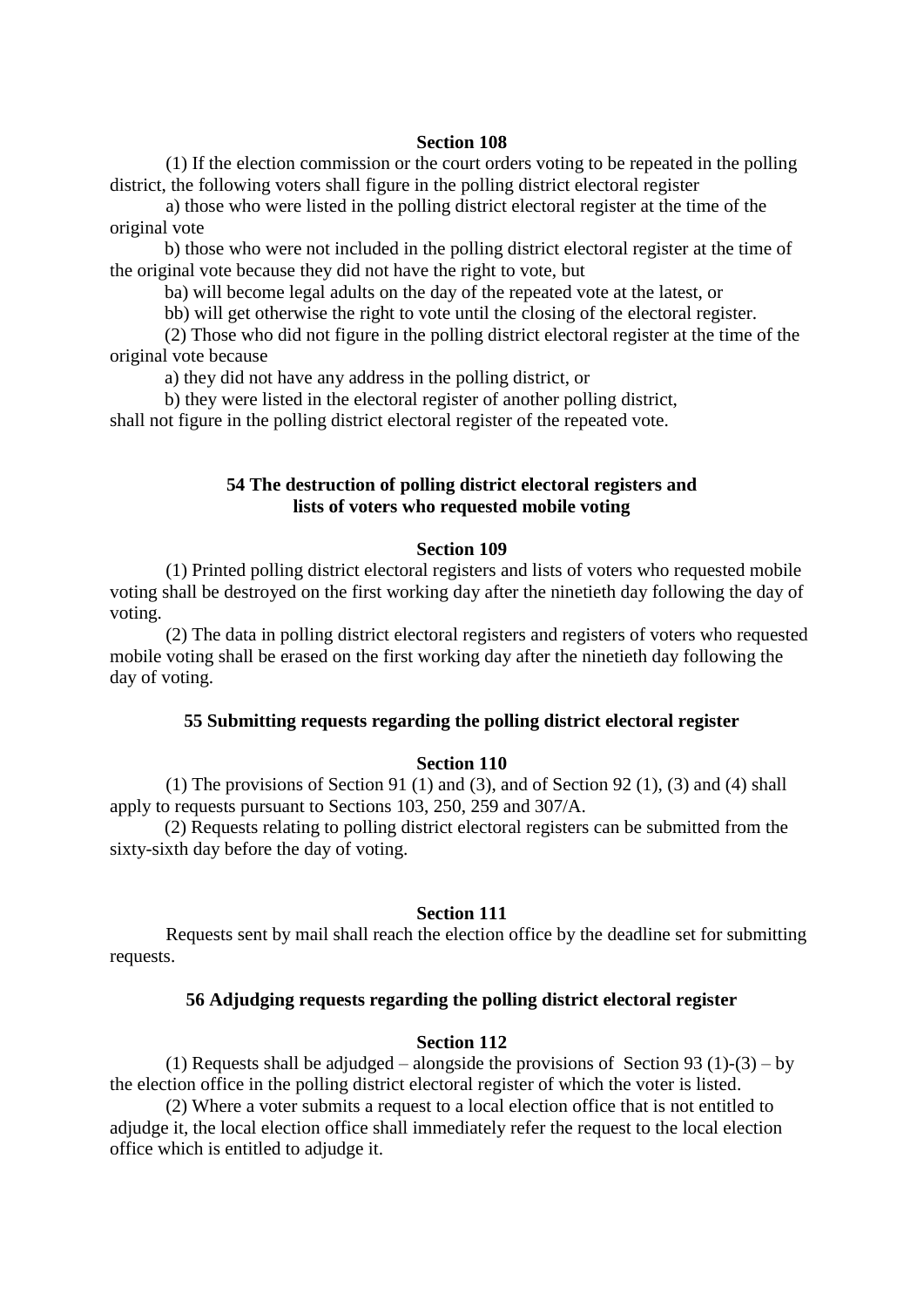(3) Requests pursuant to Section 103 (2) a) ac) and b) shall be adjudged by the polling station commission.

## **Section 113**

 (1) Requests pursuant to Sections 103 (2) a), 250, 259 and 307/A shall be adjudged on the day of their receipt, or, if they arrive on a non-working day, they shall be adjudged on the next working day.

 (2) Requests submitted pursuant to Section 103 (2) a) aa) and ab) shall be adjudged on the second day before the voting at the latest, and requests submitted pursuant to Section 103 (2) a) ac) and b) shall be adjudged on their receipt without delay.

### **Section 114**

 The election office shall decide upon rejecting requests submitted pursuant to Sections 103 (2) a), 250, 259 and 307/A by resolution.

## **57 Voter information**

## **Section 115**

 (1) Voters who get to be enlisted in the polling district electoral register no later than the 67th day before the day of voting, shall be notified by the National Election Office of their entry into the polling district electoral register.

 (2) Notifications shall be sent to the voter's contact address, or, if there is no contact address, their address, no later than 54 days before the voting.

(3) The notification shall contain:

a) the name of the election;

b) the date of voting;

c) the constituency;

d) the polling district;

e) the address of the polling station;

f) information on whether the polling station is accessible;

g) the name of the voter;

h) the Hungarian address of the voter;

i) the voter's date of birth;

j) the voter's birth name, if it is not the same as that which he/ she bears;

k) information on the election.

 (4) Voters – if they do not receive the notification or the notification is destroyed or lost – may request a new notification from the local election office.

### **Section 116**

 (1) Local election offices shall inform voters who were entered into the polling district electoral register of the settlement less than 67 days before the day of voting about their entry into the polling district electoral register by handing over or mailing a notification.

 (2) If the election office approves a request submitted pursuant to Section 250, 259 or 307/A, it shall inform the voter by handing over or mailing a notification to that effect. Requesters shall be informed about other decisions by the election office related to polling district registers pursuant to Section 95 (3).

### **Section 117**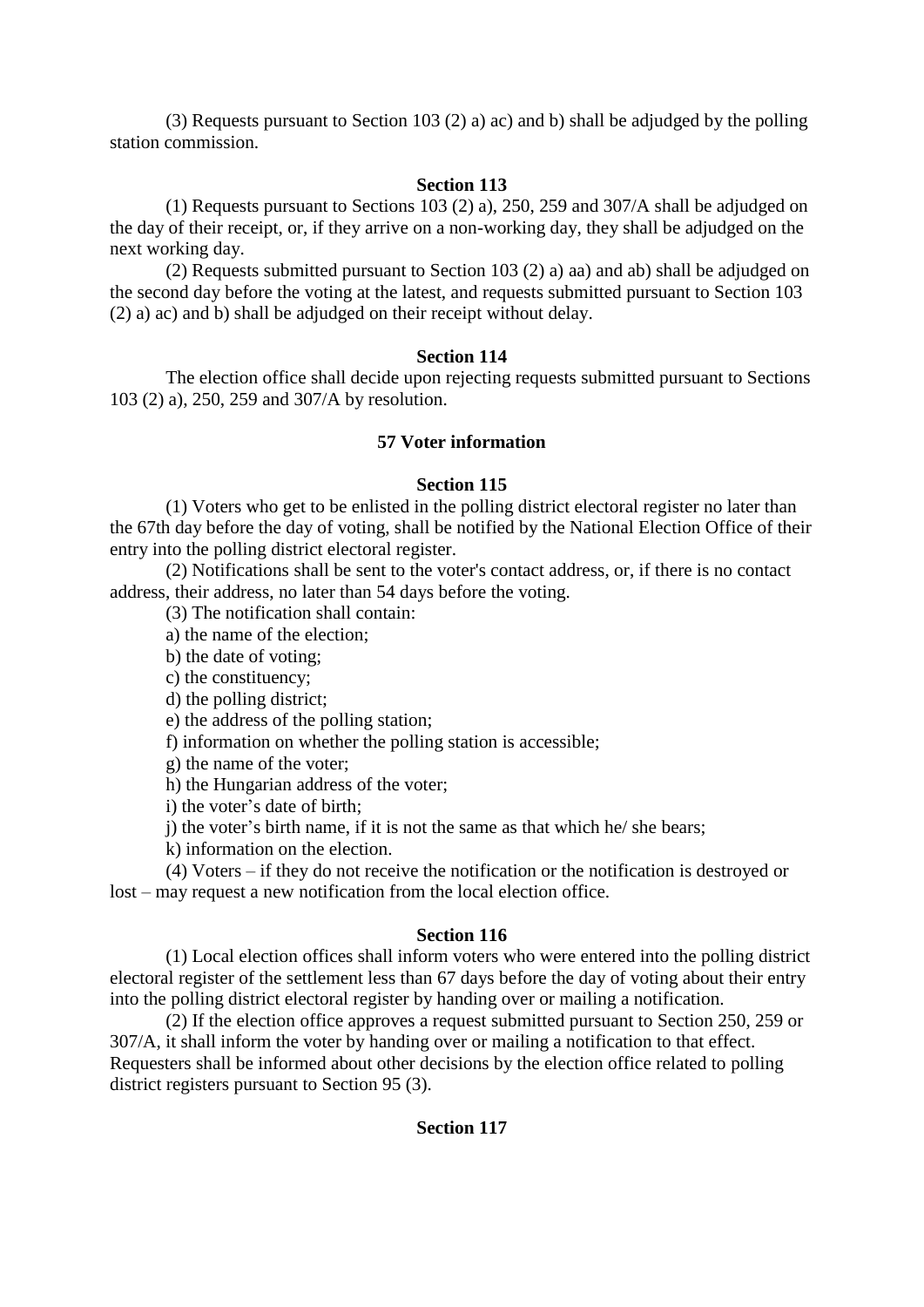(1) Voters who submitted a request pursuant to Section 88 a) on the 68th day before the day of voting at the latest shall be sent a notification in Braille transcription by the National Election Office.

(2) Voters who submitted a request pursuant to Section 88 b) on the 68th day before the day of voting at the latest shall be sent a simplified information material by the National Election Office.

# **Section 118**

 (1) Data of the settlements polling district electoral register is open for insight in the local election office to anyone in the timeframe from the announcement of the election to the closing of the electoral register except data according to annex 3 fb)-fe) and fg).

 (2) Except for the printed sample distributed to the polling districts, no copies shall be made of the polling district electoral registers data content.

# Chapter VII

Nomination of candidates

# **58 Notification of the nominating organisation**

# **Section 119**

 (1) Organisations that wish to put forward a candidate or a list shall be notified to the National Election Commission as a nominating organisation after the elections are called. (2) Nominating organisations shall be notified by an authorised representative.

# **59 Recommendation sheets**

# **Section 120**

(1) Support for candidates may be expressed on recommendation sheets.

 (2) Recommendation sheets may be requested following the call for elections by voters who wish to become independent candidates and by nominating organisations registered with final effect from the election office operating alongside the election commission with competence to register the candidate.

 (3) Requests for recommendation sheets shall contain the name of the prospective candidate, their personal identification number, or, failing that, the number of their identity document issued by an authority, their address and a declaration stating that the candidate

a) accepts the nomination,

 b) has no function that is incompatible with being a representative, or will step down from any such positions if elected,

c) is committed to returning the sums paid for the financement of his party – pursuant Act on the transparence of campaign expenditures in an election of Members of Parliament – in the case of those sums being irrecoverable from that political party.

(4) Recommendation sheets may only be requested for voters who have the right to vote at the time of the submission of the request.

(5) When requesting a recommendation sheet

a) a voter bearing several first names may ask for the recommendation sheet and the ballot paper containing only one of their first names

b) a voter may ask for the recommendation sheet and the ballot paper not to contain the title "dr." of their name.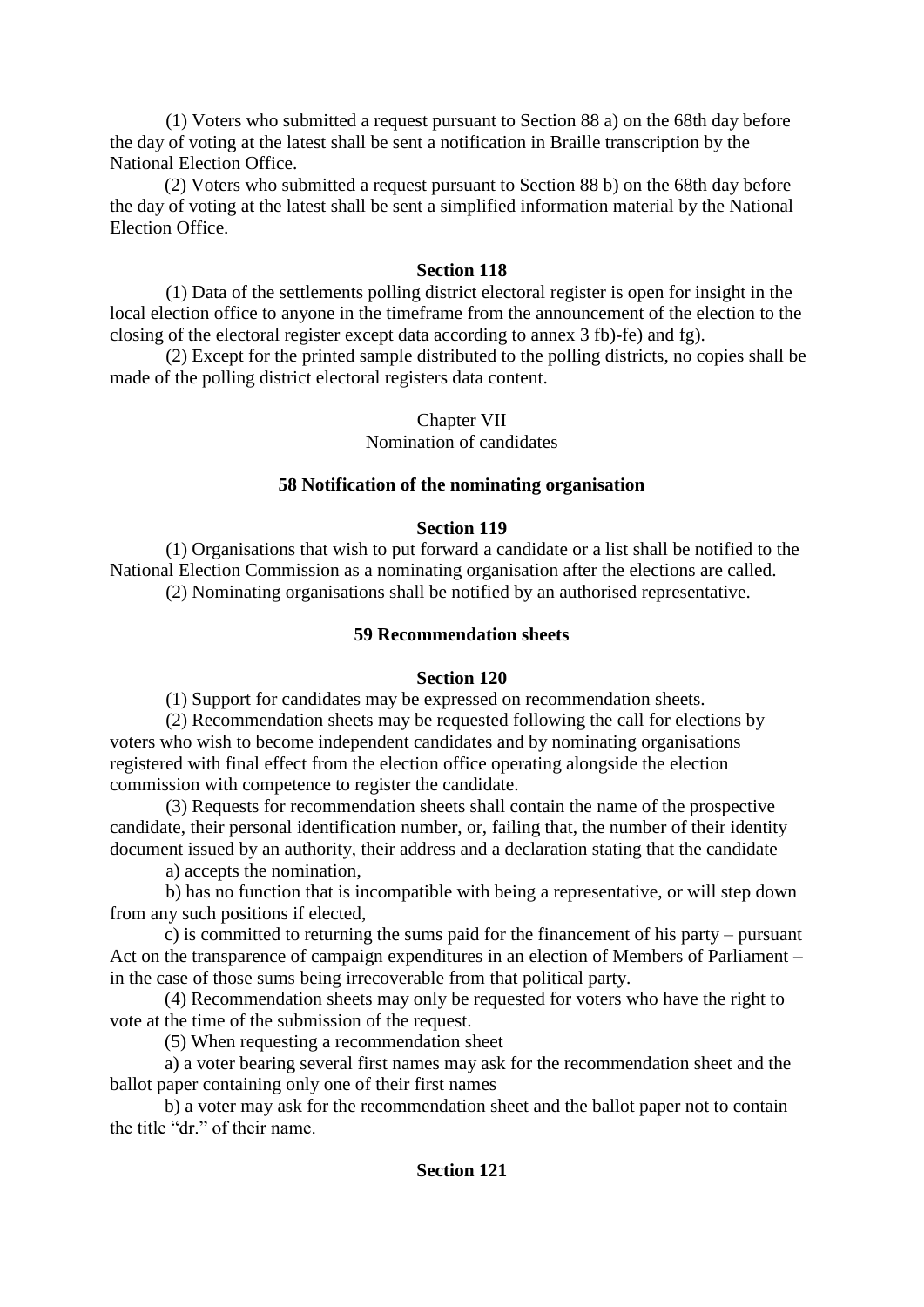(1) The election office shall indicate on the recommendation sheets: the type of the election and – having regard to Section 120 (5) as well – the name of the prospective candidate, the name of the nominating organisation or the fact that the prospective candidate is independent, and the constituency. In the case of joint candidates, the names of all nominating organisations putting forward the joint candidate shall be listed on the recommendation sheets.

 (2) The election office shall hand over the recommendation sheets to the applicant or to the prospective candidate without delay but no earlier than on the 50th day before the voting, in the requested quantity. The election office shall put a unique identifier on each of the recommendation sheets.

# **60 Recommendations**

# **Section 122**

 (1) Voters who have the right to vote in the constituency in question at the elections may recommend candidates.

 (2) The name of the recommending voter, their personal identification number and their Hungarian address shall be entered on the recommendation sheet. Recommendation sheets shall be signed by the voter with his or her own hand.

(3) A voter may recommend more than one candidate.

 (4) A voter may only recommend one candidate once; any further recommendations shall be invalid.

(5) Recommendations cannot be withdrawn.

 (6) Recommendation sheets shall contain the name and signature of the person collecting the recommendations.

### **Section 123**

 (1) Recommendations may be collected by representatives of the nominating organisation and by the voter who wishes to stand as a candidate or his/ her representative anywhere without harassing citizens – with the exception set forth in (2).

(2) Recommendations shall not be collected

 a) at the workplace of the person collecting or providing the recommendation during working hours, or while one or the other is fulfilling his or her obligations to perform work arising from employment or other legal relation concerning performance of work;

 b) from persons in service in the Hungarian Armed Forces or a central administration body at their service post or while they are performing their duty;

c) on means of public transport;

 d) in the official premises of state, municipalities and national minority selfgovernment bodies;

e) in higher education and public education institutions;

f) on the premises of healthcare providers;

g) on private premises open to public traffic without the preliminary written consent of the owner.

 (3) Advantages shall not be granted or promised to voters for providing a recommendation. Voters shall not ask for or accept an advantage or a promise of an advantage in return for providing a recommendation.

(4) Recommendations collected in breach of the rules shall be invalid.

# **61 Notification of candidates**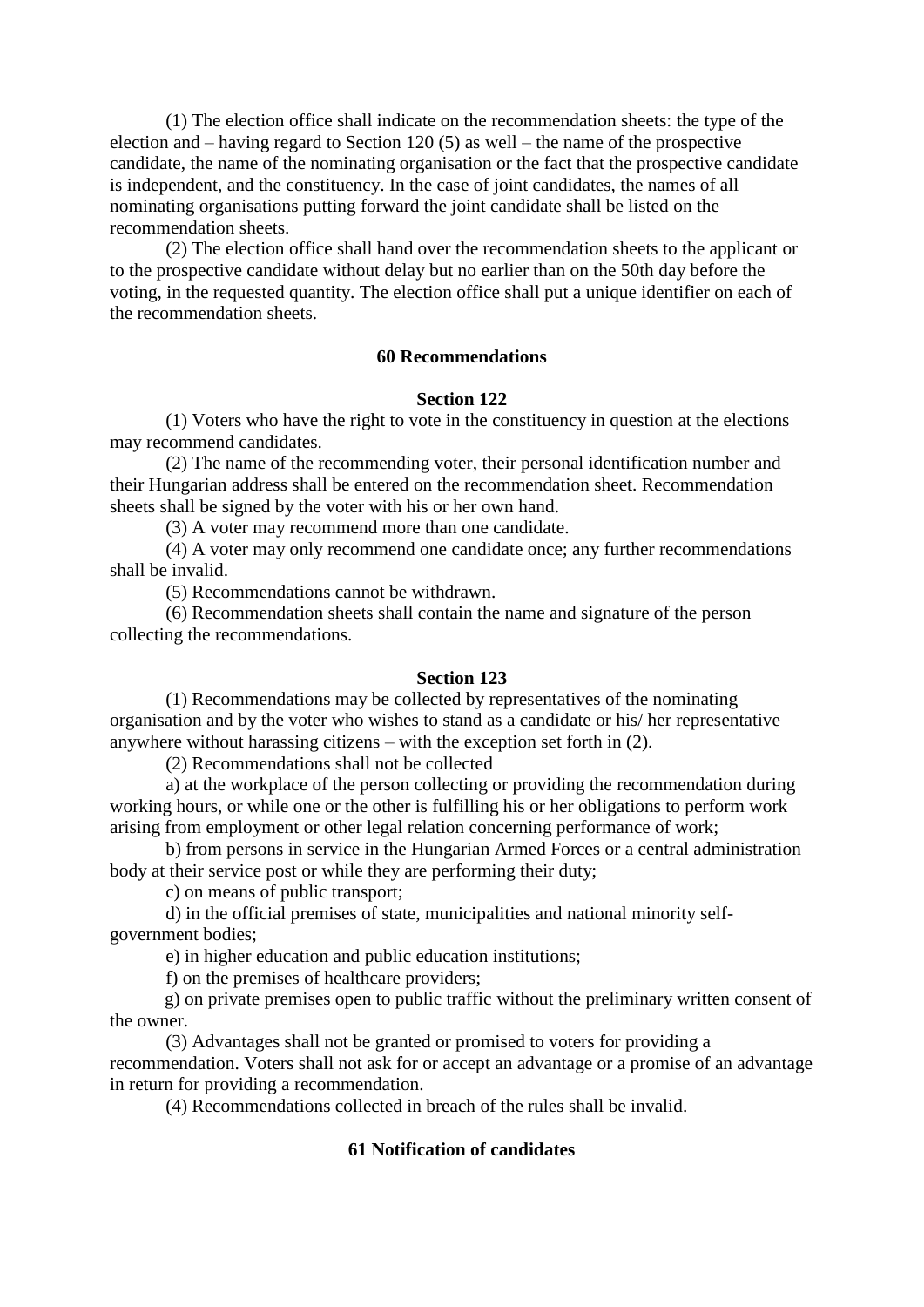(1) Candidates shall be notified to the competent election commission for registration by handing over the recommendation sheets to them.

 (2) Voters who wish to stand as an independent candidate and nominating organisations that wish to put forward a candidate shall hand over all recommendation sheets they received to the election office by the deadline set for the notification of candidates. In case of a breach of this obligation, the election commission with competence in registering the candidate shall issue a fine, proceeding ex officio. The amount of the fine shall be 1 000 forints for every missing recommendation sheet.

(3) A fine shall not be issued on recommendation sheets handed over on the next day after the deadline according to (2) in case the recommendation sheet is without any recommendations.

(4) The election commission shall take a decision whether or not to impose the fine within eight days after the expiry of the deadline as specified in (2).

# **62 The verification of recommendations**

# **Section 125**

(1) The election office shall verify recommendations.

 (2) When verifying recommendations, the requirements listed in Section 122 shall be checked, the recommending voter shall be identified, their right to vote shall be verified and it shall be determined whether the number of valid recommendations reaches the required limit.

 (3) The identification of the recommending voter and the determination of their right to vote shall be carried out by comparing the data indicated on the recommendation sheet with information in the central electoral register and the register of polling districts and constituencies.

### **Section 126**

(1) Recommendations shall be valid if

 a) the recommending voter had the right to recommend a candidate in the constituency at any point between the handing over to them of the recommendation sheets and their submission;

 b) the recommending voter's data listed on the recommendation sheet – with the exception of their signature – fully match the data in the polling district electoral register;

c) the recommendation meets the requirements listed in Section 122.

(2) Shall not be considered as a reason for invalidity if the data of the recommending voter

a) do not mach the data contained in the central electoral register or in the register of citizens' personal data and address or in the central travel document database or in the register of driving licences for the following reasons

aa) an accentuated letter error,

ab) a variance in the writing style,

ac) a geographic name indicated in a foreign language,

ad) a data indicated in another language

ae) the omission of one of several first names, the omission or the writing of the title "dr.", the writing of the prefixes junior, senior, widow or other prefixes or the writing of their abbreviated forms,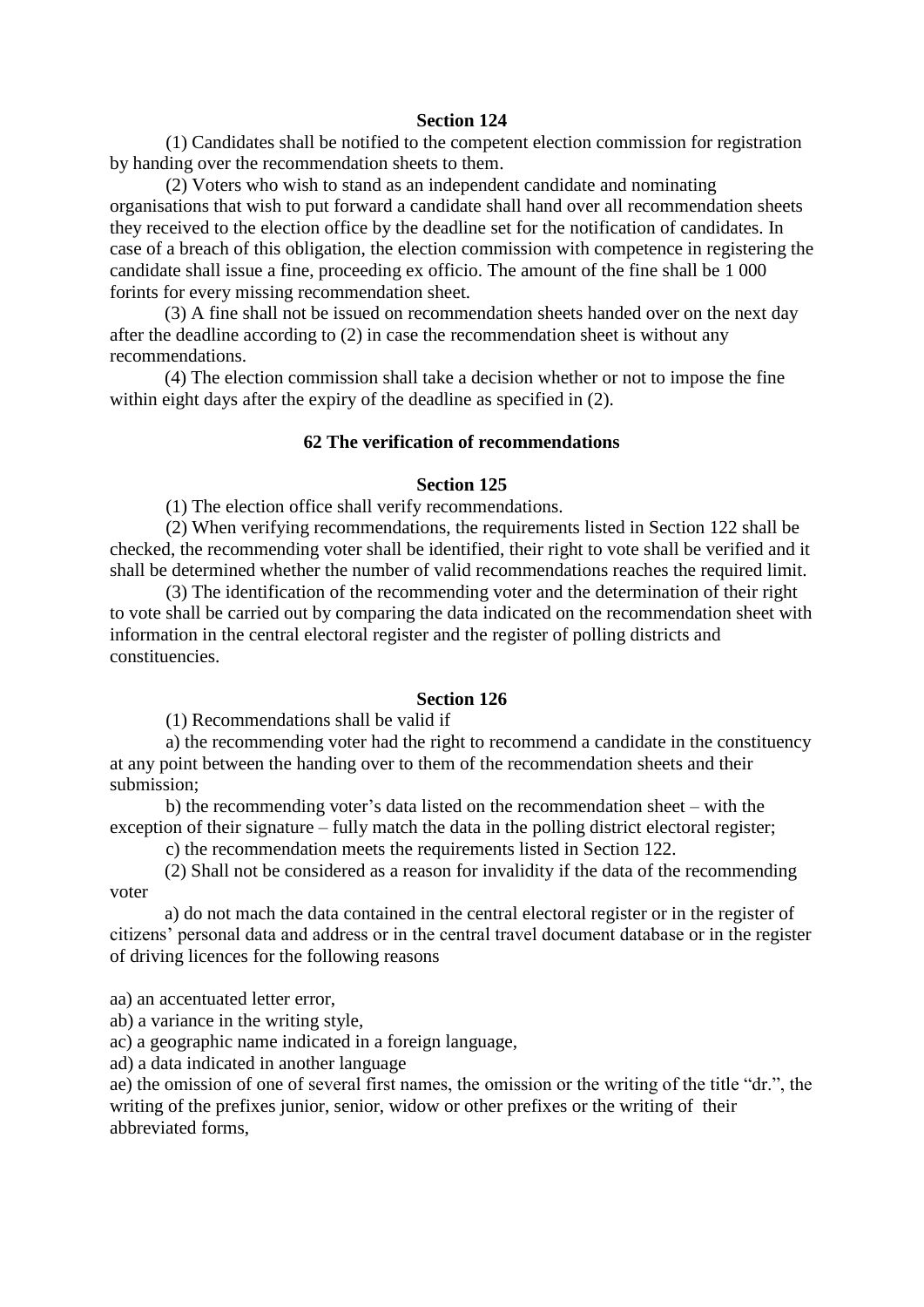b) he/ she indicated within his/ her address data the name of the settlement, the name or the category of the public place in a form different from that figuring in the polling district electoral register, but the address can be established during verification beyond any doubt, c) he/ she did not indicate within his/ her address data the staircase, the floor, the door or these differ from the data figuring in the polling district electoral register,

but the identity of the voter can be established beyond any reasonable doubt.

#### **Section 127**

 (1) Recommendations shall be verified within three days of the notification of candidature.

 (2) When it is determined that the number of valid recommendations has reached the number required for candidature, the itemized verification of recommendations need not continue.

 (3) The election office shall inform the election commission with competence in registering the candidate, and – on his/ her demand – the candidate, of the result of the verification of recommendations.

#### **Section 128**

 Recommendations sheets shall be destroyed by the competent election office on the working day following the ninetieth day after the voting.

# **63 Notification of lists**

#### **Section 129**

 (1) The list notification shall contain, regarding all candidates on the list, the candidate's name, personal identification number, or  $-$  if the candidate does not have any  $-$  the number of their identity document, their address, and a declaration that he or she

a) accepts the nomination;

 b) has no function that is incompatible with being a representative, or will step down from any such positions if elected;

c) is committed to returning the sums paid for the financement of his party – pursuant Act on the transparence of campaign expenditures in an election of Members of Parliament – in the case of those sums being irrecoverable from that political party.

 (2) The number of candidates on the list may not be more than three times the number of mandates that may be won through the list. The order of candidates on the list shall be determined by the nominating organisation.

(3) Only candidates having the right to vote can be put on the list.

(4) A candidate put forward on a list may make a statement regarding his/ her request under Section 120 (5) at the time when the list is notified, at the latest.

#### **Section 130**

(1) The order of candidates on the list shall not be modified after the notification.

 (2) If any of the candidates is eliminated from the list, he or she shall be replaced with the candidate coming next on the list. No new candidates may be added to a list after the notification.

 (3) Nominating organisations may revoke the list or the nomination of any candidate on the list up to the last day available for list notifications. Nominating organisations may not submit a new list to replace a revoked list.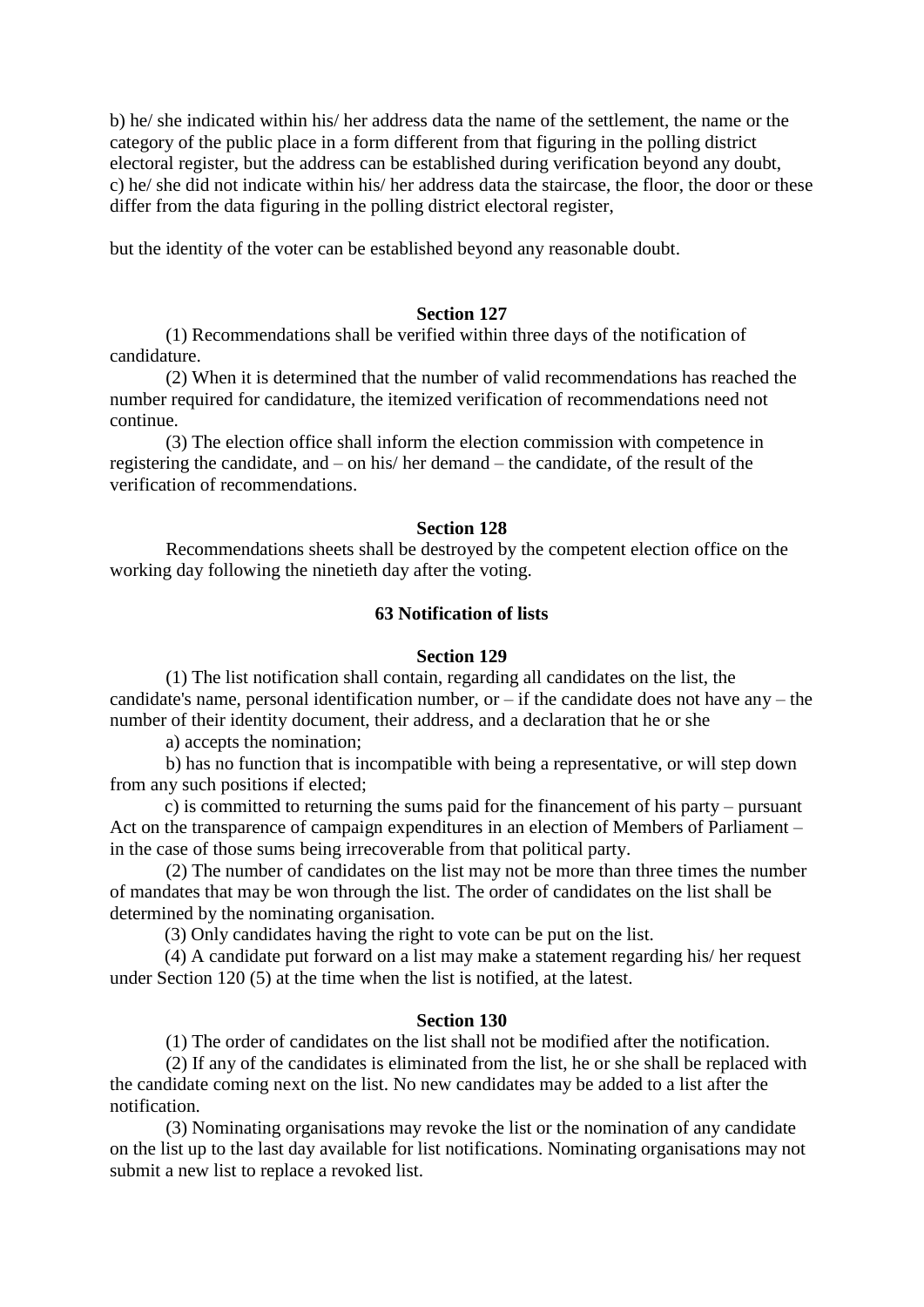Legal statements regarding joint lists shall be made by the nominating organisations together.

# **64 Registration of nominating organisations, candidates and lists**

### **Section 132**

 By the fourth day after notification at the latest, the competent election commission shall register every nominating organisation, candidate and list that meets the statutory requirements.

# **Section 133**

 (1) The election office shall verify the existence and correctness of data of notified organisations in the court register of non-governemental organisations, and it shall verify the data of notified candidates in the central electoral register.

 (2) The election commission shall refuse to register the nominating organisation, the candidate or the list if the notification fails to meet the statutory requirements.

#### **Section 134**

 The abbreviated name of the nominating organisation shall be the abbreviated name in the register of non-governmental organizations, or, if there is no such abbreviated name, an abbreviated name indicated during the notification by the nominating organisation, which shall not be the same as the full or abbreviated name of another organisation previously listed in the court register of non-governmental organisations or the register of nominating organisations, candidates and lists.

# **65 The register of nominating organisations, candidates and lists**

#### **Section 135**

 (1) The National Election Office shall maintain authentic public records of notified and registered nominating organisations, candidates and lists in electronic format, with the data content described in Annex 4. Changes in the register shall be entered into the register by the election office operating alongside the election commission carrying out the addition or deletion.

 (2) The candidates' data shall be continuously updated based on the data in the central electoral register. If a candidate loses the right to stand in the election, the election office shall indicate this fact to the election commission without delay with a view to deleting the candidate from the register.

#### **Section 136**

 The nominating organisations' data shall be continuously updated based on the data in the court records of non-governmental organizations. If a nominating organisation is removed from the court records of non-governmental organizations, the National Election Commission shall delete the nominating organisation from the register of nominating organisations.

#### **Section 136/A.**

Changes in the data of the candidate or the nominating organisation do not affect the rights and obligations of the candidate or nominating organisation.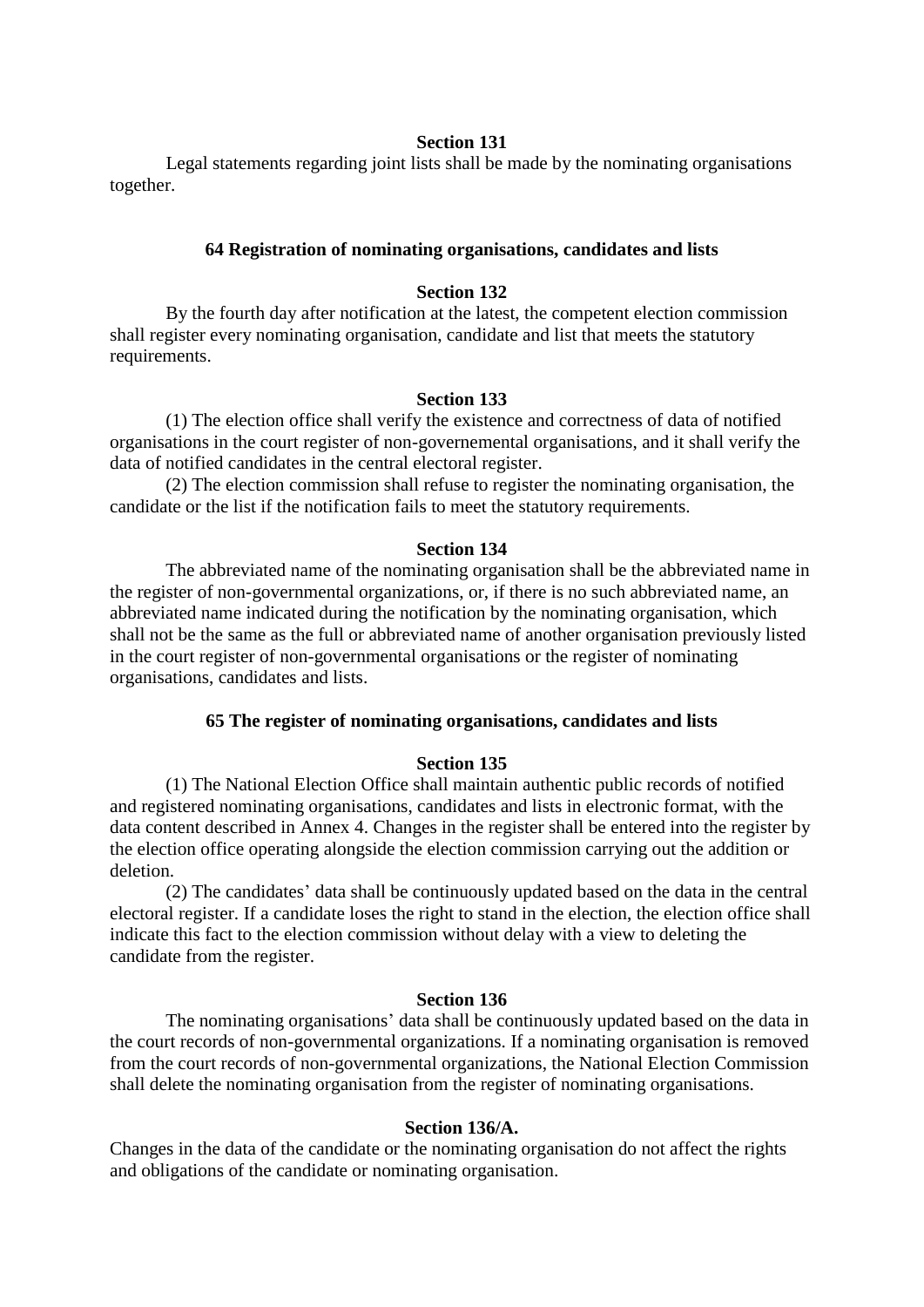# **66 Elimination of candidates**

#### **Section 137**

 (1) A candidate is eliminated if he or she is deleted from the central electoral register before the start of voting, if he or she loses the right to stand in the election, or if the candidate's nominating organisation is deleted from the register of nominating organisations, candidates and lists. A candidate is eliminated if he or she relinquishes the nomination in writing before the starting time – as specified in Section 269 (2) – of voting at a foreign representation on the American continent, where voting starts the earliest. The names of eliminated candidates shall be deleted from the register of nominating organisations, candidates and lists and from single-member constituency ballot papers.

(2) The act of relinquishing the nomination after the deadline as specified in (1) shall not produce any legal effect, and the votes cast for the candidate shall qualify as valid votes.

### **67 Elimination of lists**

# **Section 138**

 A list is eliminated if the nominating organisation revokes the list, if all candidates on the list are eliminated before the start of voting, or if the election commission deletes the candidate's nominating organisation from the register of nominating organisations, candidates and lists. The eliminated list shall be deleted from the register of nominating organisations, candidates and lists and from ballot papers.

#### Chapter VIII

# Election campaigns

# **68 Campaign period and campaign methods**

#### **Section 139**

 (1) The election campaign period shall last from the 50th day before the voting until the end of voting on voting day.

(2) The rights ensured in this chapter for candidates and nominating organisations shall not restrict the entitlement – ensured by law – of public or local self-government entities to protect their property rights.

### **Section 140**

 Campaign methods shall include all methods capable of influencing or used in an attempt to influence voters' choices, including especially:

a) posters;

b) direct contact by the nominating organisation or the candidate;

c) political advertisements;

d) election rallies.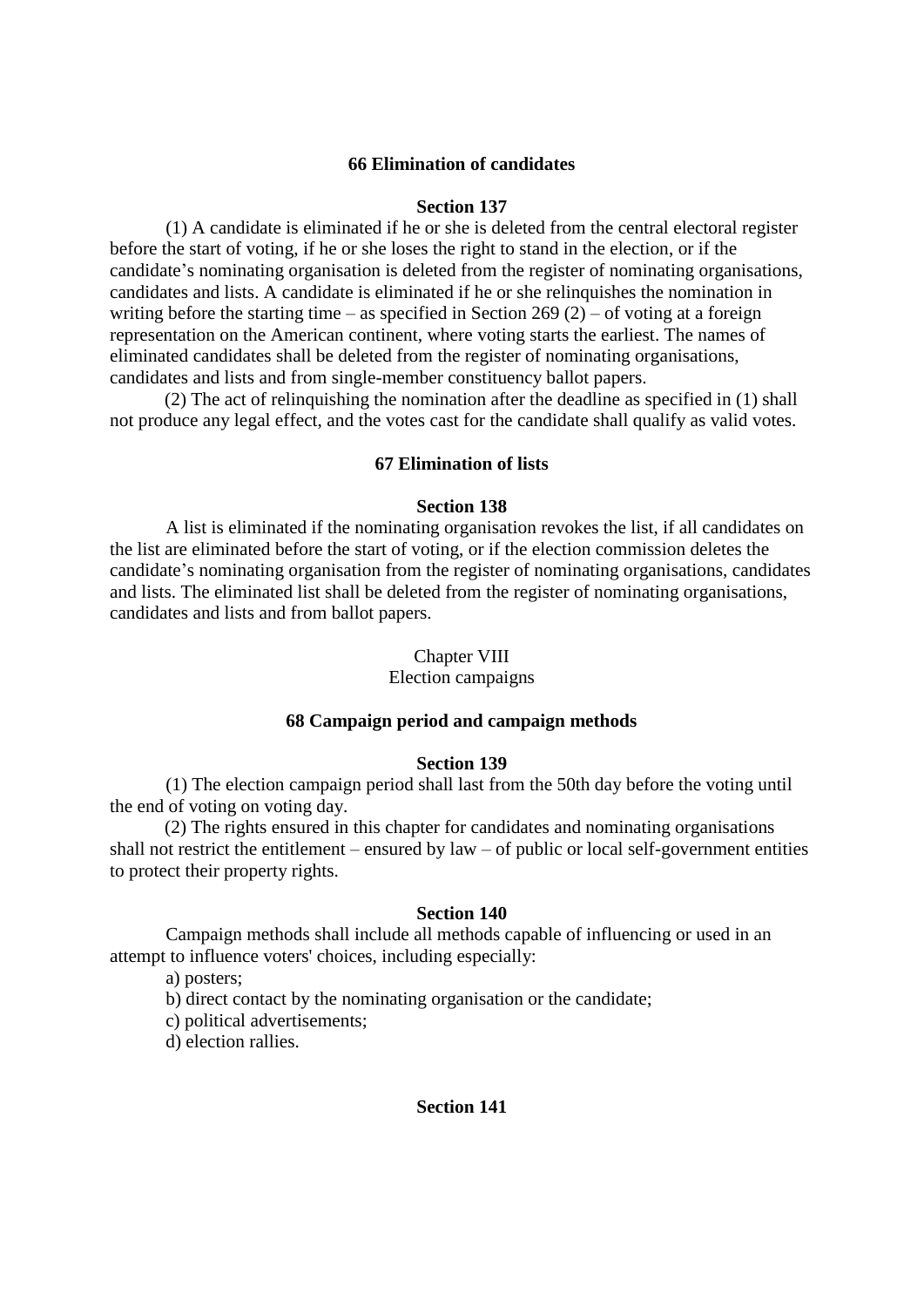The following shall be campaign activities: the use of campaign resources in the campaign period, and any other activity in the campaign period aimed at influencing or attempting to influence voters' choices.

#### **Section 142**

 The following shall not be considered election campaign: the activities of election bodies, personal communication between citizens as private persons, regardless of its content and form, the activities arising from functions determined by law and performed by the Constitutional court, courts, local self-governments and other State entities.

#### **Section 143**

(1) On the day of voting no election campaign activities may be pursued

a) in the polling station and in the building housing the polling station

b) in public areas within 150 metres of the designated building's entrance that is used to access the polling station

c)

2) Posters placed legally before the day of voting shall not constitute a violation of the prohibition under (1) b) and c).

3) Where there are several elections – as defined in Section  $(1)$  – going on at the same time, the prohibition under (1) shall apply in every one of them.

### **Section 143/A**

(1) The voter is entitled to get help from another person to apply for a mobile ballot box or to get to the polling station.

(2) No public announcements can be made about applying for mobile ballot boxes or transport to polling stations, furthermore using autobuses for (organized) transport to polling stations is not allowed.

(3) Announcements, public communications or posters that call upon people to organize a transport to a polling station, or that promote means allowing a transport to a polling station, or that call upon people to use such means shall be considered as communicating a public announcement calling upon people to transport other people to a polling station. Organizing the transport to a polling station, or producing or making public a computer application that serves the purpose of organizing transports to a polling station shall be considered as calling upon people to transport other people to polling stations.

# **69 Posters**

### **Section 144**

 (1) For the purposes of this Section, 'poster' shall mean election placards, legends, flyers, projected images and emblems regardless of size and the surface they are on.

(2) In the campaign period, nominating organisations and candidates may produce posters without express permission or notification.

 (3) Posters, except for the cases defined in (4)-(7), may be placed in the campaign period without any limitation.

(4) Posters may be placed

a) on a private property, with the preliminary written consent of the sole owner or tenant of that property;

b) with the preliminary written consent of the holder of the asset management rights concerning a State property or a local government property.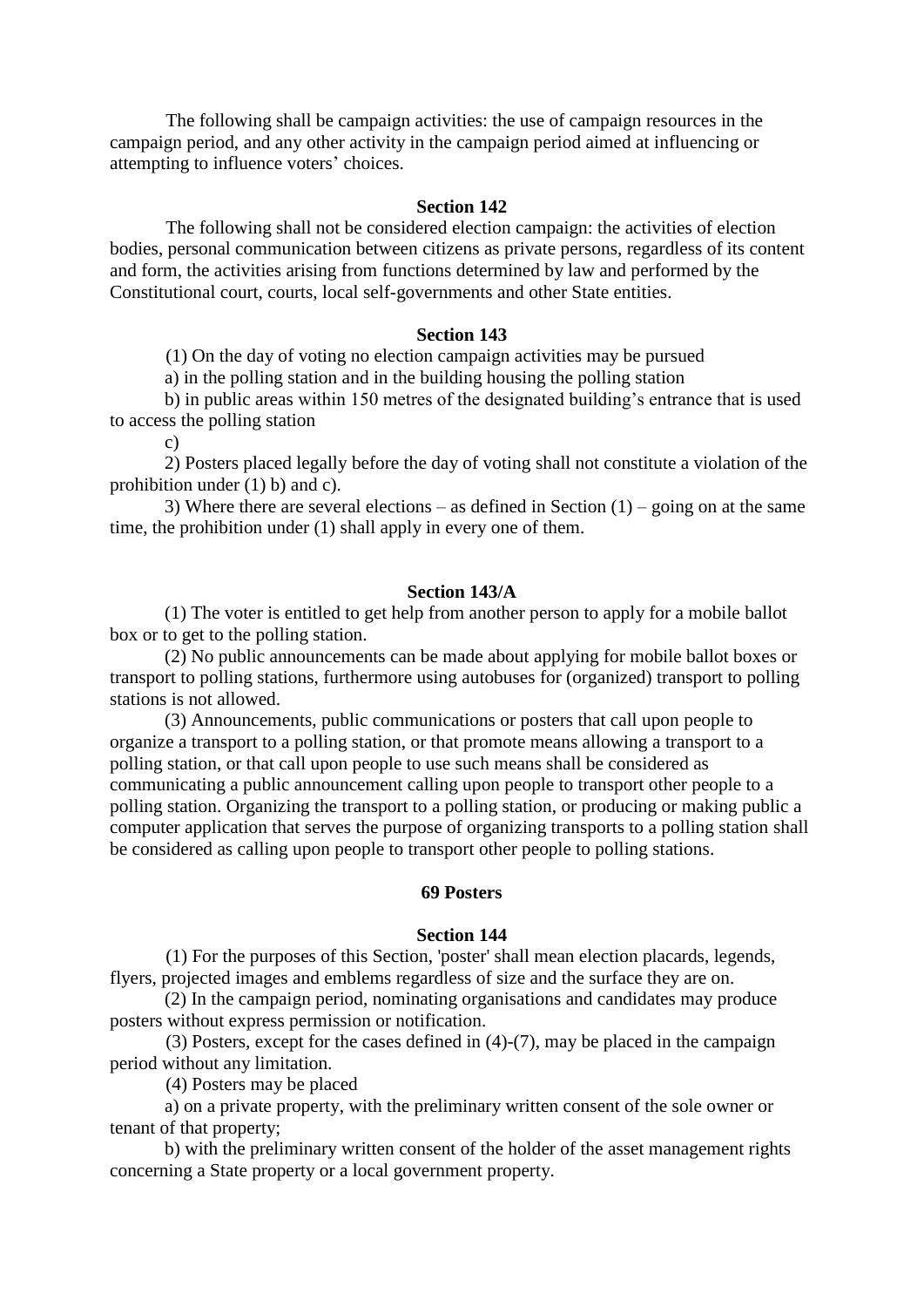(5) No posters shall be placed on protected monuments, on items belonging to the protected heritage, on protected items of the architectural heritage or in a protected natural area or asset. It is prohibited to place posters on or inside buildings that serve as premises for public or municipality authorities.

 (6) The rules on using public domain shall apply to the placement of self-standing advertising equipment serving the election campaign and billboards.

 (7) Posters shall be placed in such a fashion that they do not cover the posters of other candidates or nominating organisations, and that they may be removed without causing any damage. Posters shall be removed within 30 days after the day of the vote or the costs of removal shall be borne by those who have placed them or those on behalf of whom they have been placed.

# **70 Election rallies**

### **Section 145**

(1) The provisions of Act on the right of assembly shall apply to election rallies with the derogations set out in this Section.

(2) Election rallies may be held during the campaign period. Election rallies shall not be held on the day of voting.

 (3) For the purposes of the election campaign, state and municipality budgetary agencies shall make premises and other necessary equipment available to candidates and nominating organisations under equal conditions. In buildings serving as premises for state or municipality authorities, it shall be prohibited to carry out campaign activities, hold rallies, except at settlements with less than five hundred inhabitants, provided that no other community building is available.

(4) In the case of a violation of the law relating to election rallies, a legal remedy action shall only be initiated if one of the provisions of this Act is violated.

# **71 Political advertisements**

#### **Section 146**

For the purposes of this Chapter:

 a) 'political advertisement' shall mean a political message in the media as defined in Section 203 (55) of Act CLXXXV of 2010 on Media Services and Mass Media (hereinafter: Media Act) with the difference that "party", "political movement" and "Government" shall be interpreted as nominating organisation and independent candidate.

 b) 'political advertisement' shall mean any content published in the press or in a cinema in return for consideration, promoting or advocating support for a nominating organisation or independent candidate, or promoting the name, objectives, activities, slogan, or emblem of such entities.

#### **Section 147**

 (1) In the campaign period, political advertisements shall be broadcast by the media provider with identical conditions – especially with regard to the number, appearing order, timeframe and time of broadcast of political advertisements – offered to nominating organisations that put forward candidates and to independent candidates. In the case of joint candidates, the nominating organisations are entitled jointly to order political advertisement.

 (2) No opinion, assessing explanation shall be attached to such political advertisements.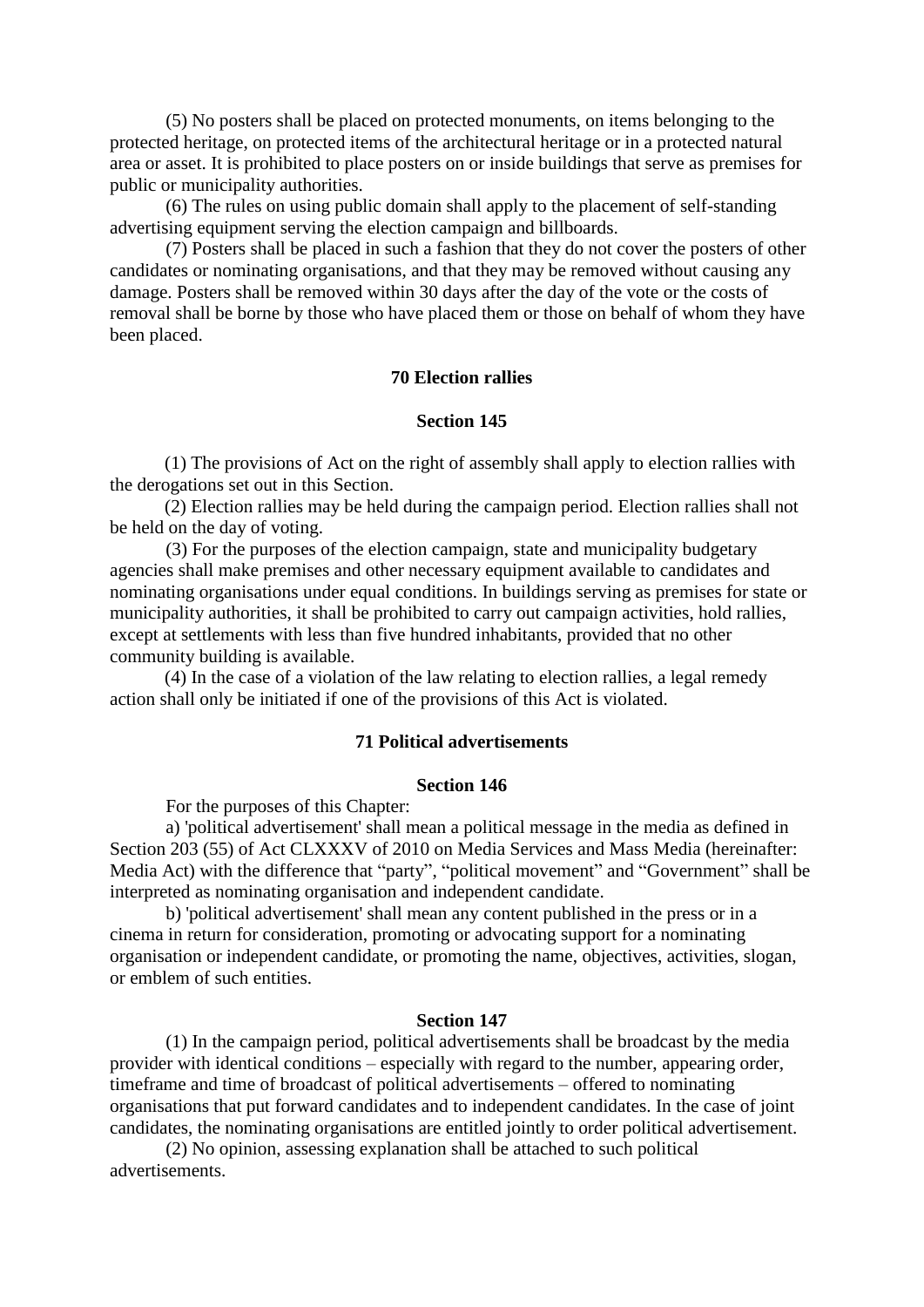(3) Media content providers shall not demand or accept consideration for broadcasting political advertisements.

 (4) Those who order political advertisements to be broadcast in audiovisual media shall arrange for the advertisements to be subtitled or supplemented with sign language interpreting.

(4a) No political advertisement shall be published on ballot day.

 (5) In other regards, the rules of the Media Act shall apply to the broadcasting of political advertisements.

# **Section 147/A**

(1) During the campaign period before the general election of members of parliament, after the legally binding registration of national lists public media services shall broadcast in their linear media services political advertisements thereof in the timeframe as determined by the National Election Commission according to (2).

(2) During the campaign period before the general election of members of parliament the timeframe for broadcasting political advertisement shall be 470 minutes for nominating organisations putting forward party lists and 130 minutes for organizations putting forward national minority lists. The time available to the nominating organizations shall be divided in equal proportions between party lists and national minority lists.

(3) Political advertisement shall be published by the public media provider in the linear audiovisual and radio media services with the the greatest yearly audience rate.

(4) The media provider shall broadcast 3 times per day without interruption the political advertisements in the timeframes between 06:00-08:00, 12:00-14:00 and 18:00-20:00. Political advertisement of nominating organisations putting forward party lists and organizations putting forward national minority lists shall be broadcasted in a row. The broadcast order of the political advertisements shall be changed daily for the sake of equal opportunity.

(5) The public media provider shall broadcast the political advertisement in the day and timeframe as requested by the nominating organization. The nominating organisation may request the broadcasting – in a timeframe – of political advertisement for a duration of maximally thirty seconds, only once per day.

(6) The media provider is only obliged to broadcast the political advertisement if the nominating organization hands over its political advertisement latest on the third day before the planned broadcast.

# **Section 147/B**

 Provisions of Section 147/A shall apply also for the purposes of the election of Members of the European Parliament, with the exception that available broadcast time regarding all lists shall be 300 minutes altogether.

# **Section 147/C**

 Provisions of Section 147/A shall apply also for purposes of the election of municipality representatives and mayors, with the exception that:

a) political advertisements of those 8 nominating organisations shall be broadcast that put forward the most candidates for municipality representative or mayor in countrywide comparison; joint candidates and lists shall be taken into consideration based on proportion of the nominations,

b) available broadcast time regarding all lists shall be 300 minutes altogether.

# **Section 147/D**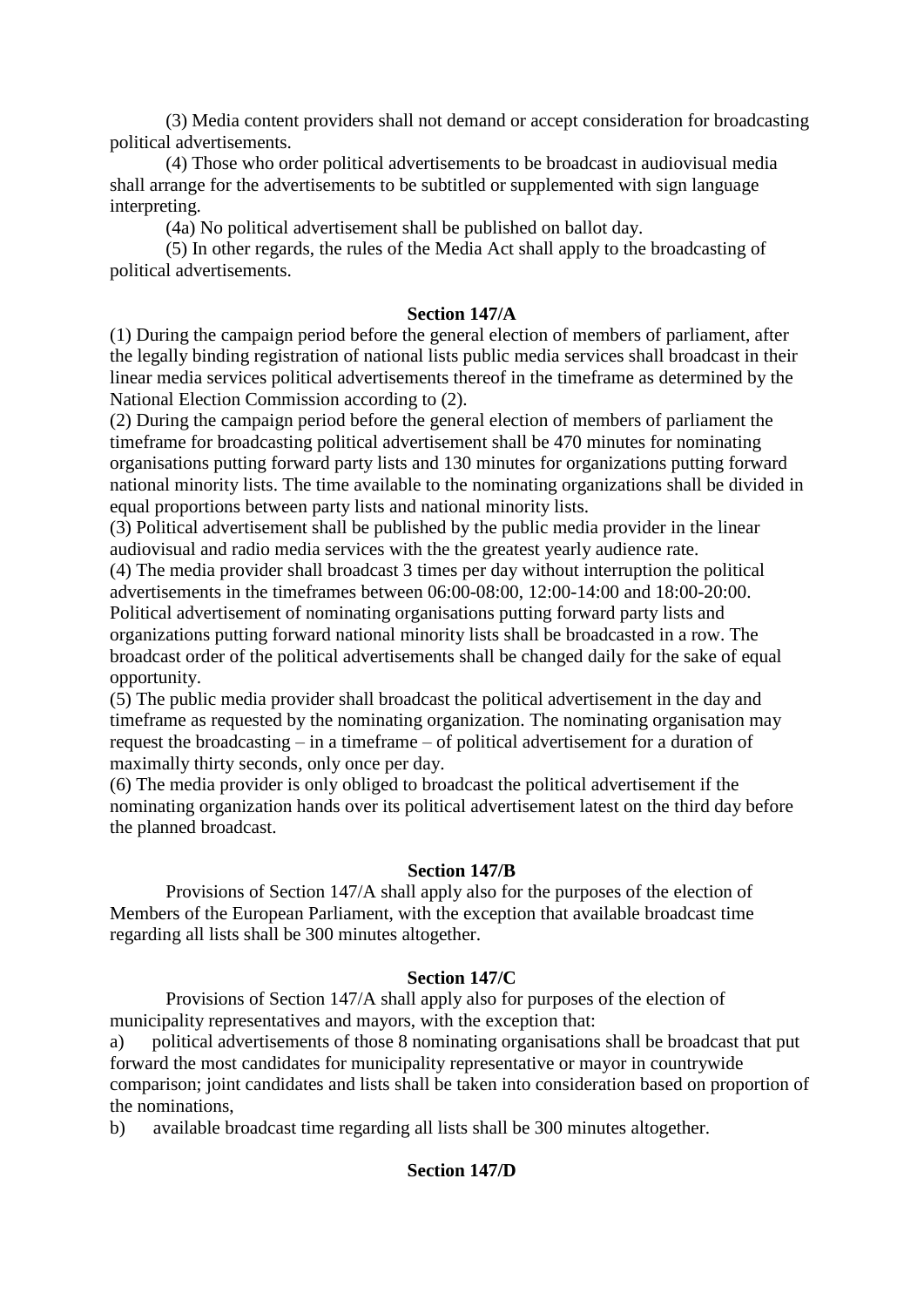During the general elections of the national minority representatives on the day before ballot day, public media linear audiovisual and radio providers shall broadcast the political advertisements of nominating organizations putting forward national lists one time. Provisions of Section 147/A (3) and (6) shall apply for the broadcasting.

### **Section 147/E**

The public media provider is not allowed to broadcast any further political advertisement other than those according to 147/A-147/D.

# **Section 147/F**

(1) In the campaign period before the general election, media providers with countrywide available linear media services not falling under provisions of Section 147/A-147/E shall notify in a declaration the National Election Commission about their intention to broadcast political advertisements, also designating the used country-wide available linear media service or services, no later than the 50th day before ballot day. Failing to comply with this deadline shall result in not being allowed to broadcast political advertisements. The National Election Office shall publish, on its official website, the name of the media providers having made the declaration, the designation of the media service and the timeframe secured for the broadcast.

(2) During general elections to the parliament, elections to the European Parliament and elections of municipality representatives and mayors, provisions of Section 147/A-147/E shall apply to the broadcasting of political advertisements with the exception of 147/A (3), adding that:

a) the media provider shall determine the timeframe available per media service for broadcasting political advertisements, but the timeframe shall not be less than half of the timeframe per public media provider,

b) the media provider shall indicate in the declaration under (1) the timeframe according to a) as well

c) if the timeframe under a) diverges from the timeframe per public media provider, the National Election Commission shall proportionally lower or increase the timeframe for each nominating organization.

(3) In an electoral campaign period, political advertisements shall be broadcast by a media provider offering:

linear media services available exclusively through internet by taking into consideration the rules set out in this Section;

local and regional media services by taking into consideration the rules set out in Section 147.

### **Section 148**

 (1) In press products defined in Section 203 (60) of the Media Act, political advertisements may be published during the campaign period in accordance with the rules laid down in this Section.

 (2) Political advertisements published in press products shall be immediately recognizable and distinct from other media contents. The name, address or seat of the customer ordering the advertisement shall be indicated on the advertisement.

(3) If a press product wishes to publish political advertisements, it shall send to the National Audit Office a price list for its advertisement services within five working days after the call for elections. The National Audit Office shall enter the price list into its records and publish it on its website. The press product shall publish the same price list on its own website.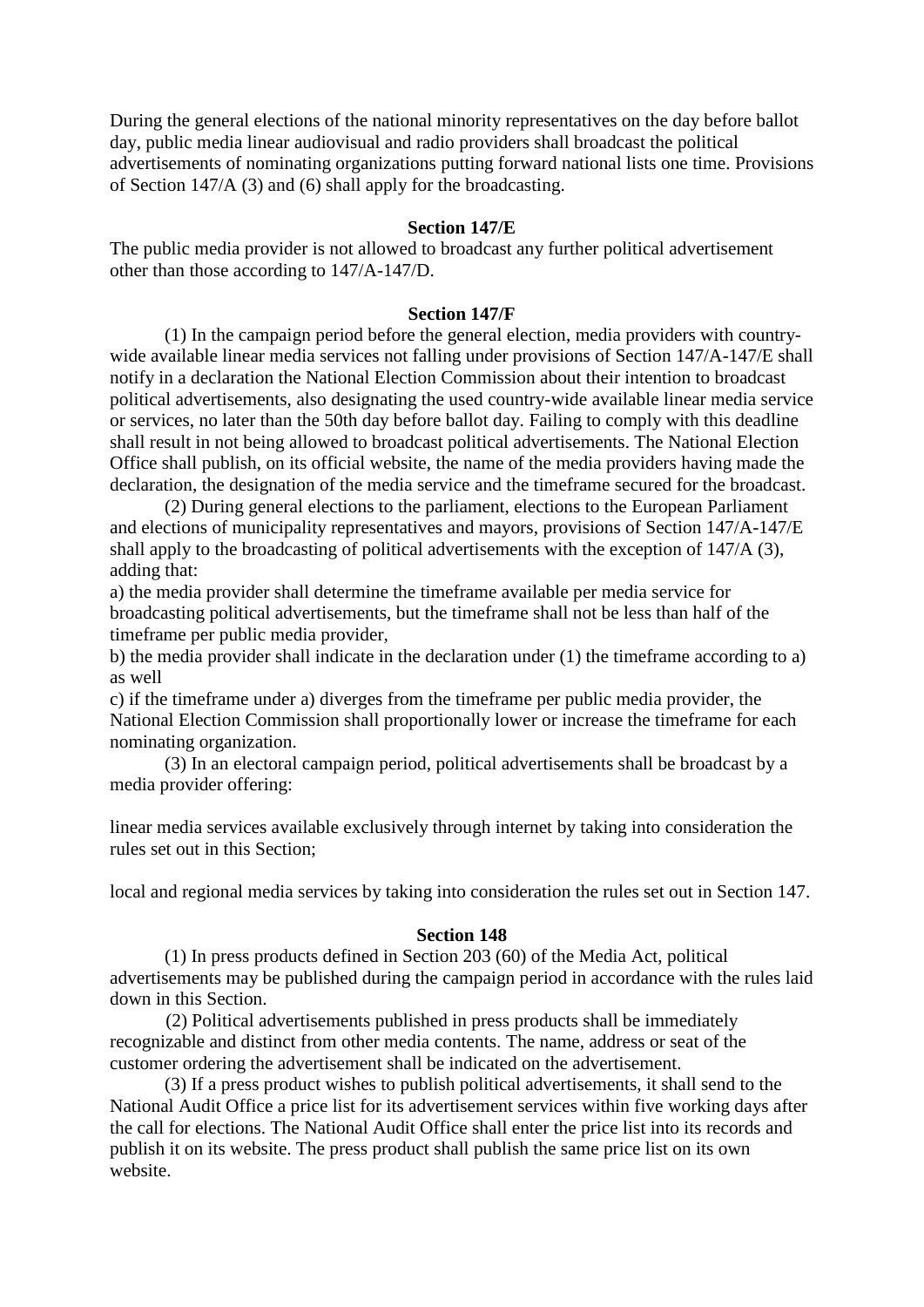(4) Political advertisements shall only be published by press products which have had their price lists registered with the National Audit Office. Political advertisements shall only be published in return for the consideration indicated in the registered price list. The media outlets of publishers established in Hungary shall only publish political advertisements if they are listed in the official register kept pursuant to the Media Act.

 (5) The press products defined in (1) shall inform the National Audit Office of published political advertisements within 15 days after the day of voting. This information shall contain a list of advertisements published for each candidate and nominating organisation, the customer who ordered the advertisement, the consideration paid, the time of publication and the volume. The National Audit Office shall publish this information on its website.

# **72 Direct political campaigning**

### **Section 149**

 Election campaign materials may be delivered to voters by direct contact in accordance with the provisions of Section 89, with the restriction that the use of voters' other personal data – such as mobile phone numbers, e-mail addresses – shall require express consent.

### **73 Opinion polls**

#### **Section 150**

 On the day of voting, persons carrying out opinion poll surveys shall not enter the buildings where polling stations are located, and shall not in any way harass voters; they may only contact voters as they are exiting the polling station. The results of such opinion polls (exit polls) shall only be published after the end of voting as well.

# **74 Legal remedy regarding the participation of the media in the campaign**

#### **Section 151**

 (1) Complaints submitted regarding the participation of media content providers, the press and cinemas – violations of the provisions of this Act – shall be adjudged by the National Election Commission. Complaints regarding regional and local press products and press products distributed via on-demand media services or distributed in an area smaller than the whole country shall be adjudged: in case of elections of members of Parliament and of members of the European Parliament by the parliamentary single-member constituency election commission at the seat or address of the media content provider; in the case of the election of Members of the European Parliament, elections of municipality representatives and mayors and elections of national minority self-government representatives, by the territorial election commission at the seat or address of the media content provider.

 (2) In the case of a violation of the law committed on the true and faithful electronic copy of a printed press product, the deadline for submitting the complaint expires on the third day after the day on which the printed press product was published.

(3) The complainant shall identify, or, if possible, attach the programme or media content that proves the violation of the law. The indicated programme – if it is necessary and it was not attached by the complainant – shall be acquired ex officio by the competent election commission as defined in (1).

(4) Complaints regarding internet media contents violating the law shall be submitted within three days from the date on which the media content was published. No complaint may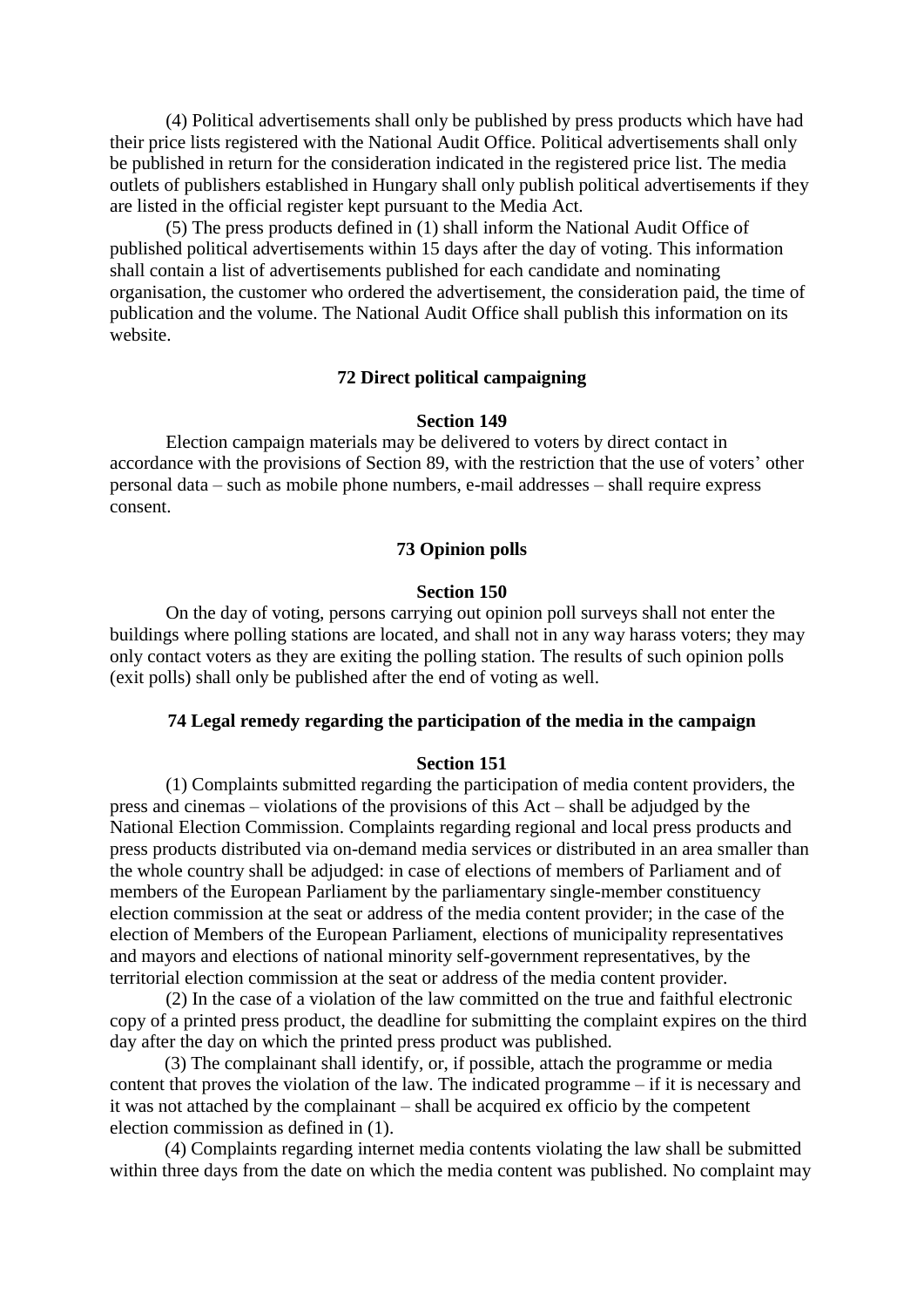be refused on the grounds that it was submitted late if it was submitted within three days from the day on which the violation of the law had been perceived and the content provider is unable to provide a proof – following the election commission's call for it – that would stand beyond doubt as to the date of publication of the media content.

(5) No complaint may be examined on its merits if the internet media content that the complaint refers to is a re-publication of a media content which has been published in an audiovisual or radio media service or in a printed press product and the complaint was submitted after three days from the date on which the original media content had been published.

# **Section 152**

 (1) If the election commission grants the objection, it shall apply the legal consequence described in Section 218 (2) a)-c), and oblige the media content provider to publish the operative part of its resolution:

 a) in the case of daily newspapers, Internet press products and on demand media services, within three days of the communication of the resolution, in a manner similar to the publication that constituted the breach;

 b) in the case of periodicals, in the next issue, in a manner similar to the publication that constituted the breach;

 c) in the case of linear media services, within three days of the communication of the resolution, in a manner similar to the publication that constituted the breach and at the same time of day.

(2) In addition to the measures described in (1), the election commission may also issue a fine. In deciding whether a fine is called for and in determining the fine amount, all circumstances of the case – and especially the type and broadcast coverage of the media content provider in question, the characteristics of the press product involved, the gravity of the violation and its recurrence – shall be taken into account. The fine amount shall also depend on whether the violation was evidently intentional.

(3) The highest fine amount shall be fifty times the monthly minimum wage.

(4) In the case of periodicals, a violation of Section 2 (1) c) can be established if it has been proven to exist on the basis of the proofs designated, following a simultaneous examination of at least two consecutive issues.

# **75 Supplying data from the electoral register**

## **Section 153**

 (1) The name and address of voters in the polling district electoral register – while observing the provisions of Section 89 – shall be supplied within five days, but not before the registration pursuant to Section 132 becoming legally final,

 a) on application to the candidate by the election office operating alongside the election commission with competence in registering the candidate, covering the constituency in question;

 b) on application to the nominating organisation putting forward a list by the National Election Office, covering the constituencies indicated by the nominating organisation.

(2) The applicant may request the supplying of data according to sex, age or address.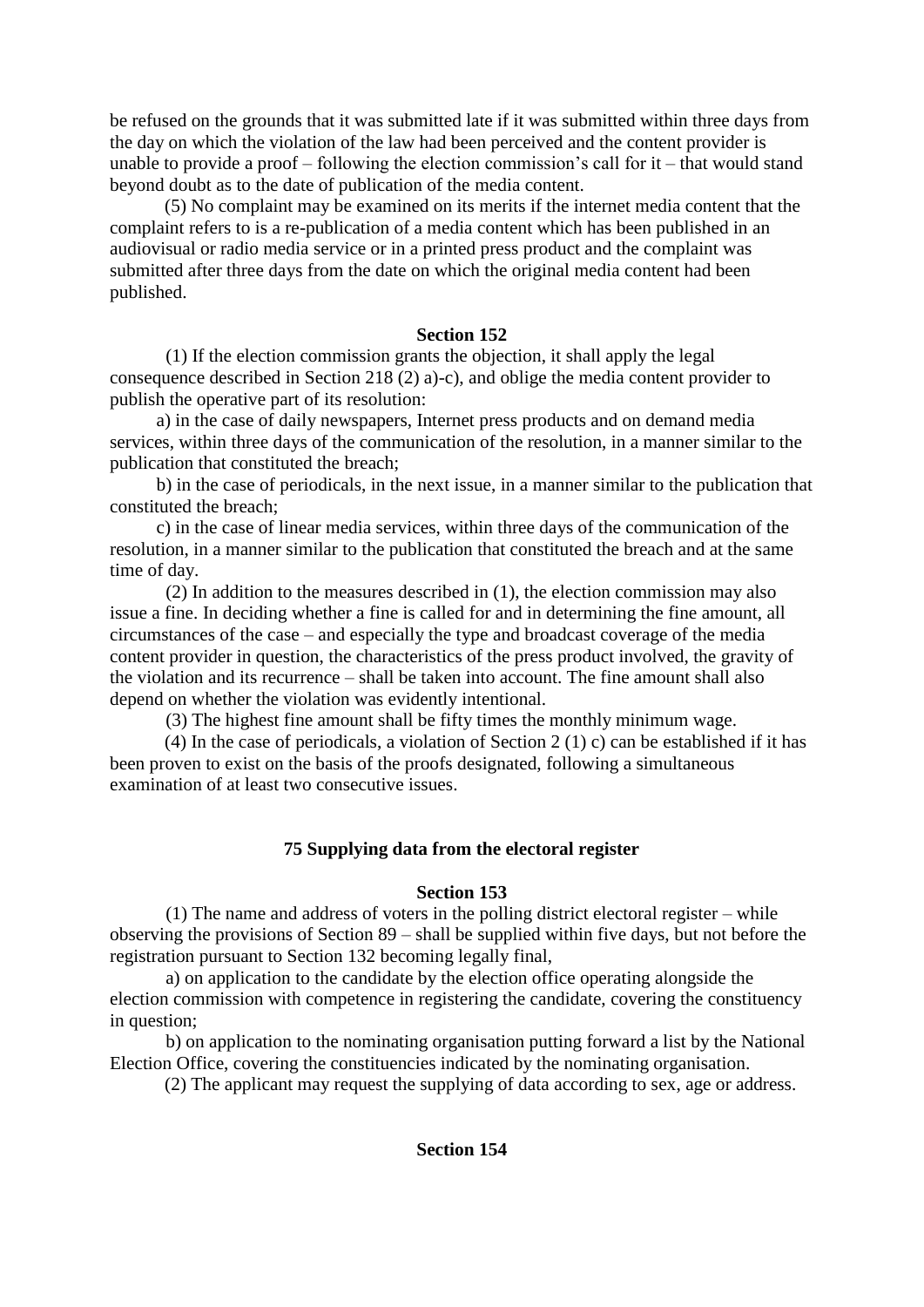(1) The supply of data pursuant to Section 153 (1) a) shall be conditional on the candidate providing proof of the payment of the amount of the monthly minimum wage as a data supply fee to the account of the National Election Office.

 (2) The supply of data pursuant to Section 153 (1) b) shall be conditional on the nominating organisation putting forward the list providing proof of the payment of the amount of the monthly minimum wage per candidate standing for election in the constituency covered by the list as a data supply fee to the account of the National Election Office.

#### **Section 155**

 (1) The data supplied shall only be used for direct political campaigning. Other use, copying and handing over to third parties shall be forbidden.

 (2) Candidates and nominating organisations putting forward a list registered pursuant to Section 132 shall destroy the supplied data on the day of voting at the latest, and it shall deliver a record of the destruction to the election office that supplied the data within three days.

### Chapter IX Preparation of voting

#### **76 The content of the ballot paper**

#### **Section 156**

 (1) The content of single-member constituency ballot papers is regulated by Annex 5, while the content of list ballot papers is regulated by Annex 6.

(2) The ballot paper shall contain the name of the candidate in accordance with the request pursuant to Section 120 (5) and to Section 129 (4).

(3) The name of an individual candidate shall be indicated in the same form on every recommendation sheet and ballot paper independently of any change in the name of the candidate. If an individual candidate is put forward on a list also as candidate, the same name – not including the differentiating indication under Section 157 – as the one that was indicated on the single-member constituency ballot paper has to be indicated on the list ballot paper.

### **Section 157**

 (1) If there are two or more voters with the same name listed as candidates on a singlemember constituency ballot paper, the candidates shall be differentiated by printing their year of birth in parentheses after their name. If there are two candidates with the same name, both put forward by the same nominating organisation or both independent, and they were both born in the same year, the candidates shall be differentiated by indicating

a) the settlement where their address is, or, if that is identical as well;

b) their profession;

after their name in parentheses on the ballot papers.

 (2) In the case described in (1) b), the candidates involved shall indicate their profession within three days of being called upon by the election office so that it can be printed on the ballot papers.

#### **Section 158**

 (1) In the case of joint candidates and joint lists, the ballot paper shall include the names of all nominating organisations involved in putting forward the candidate or list.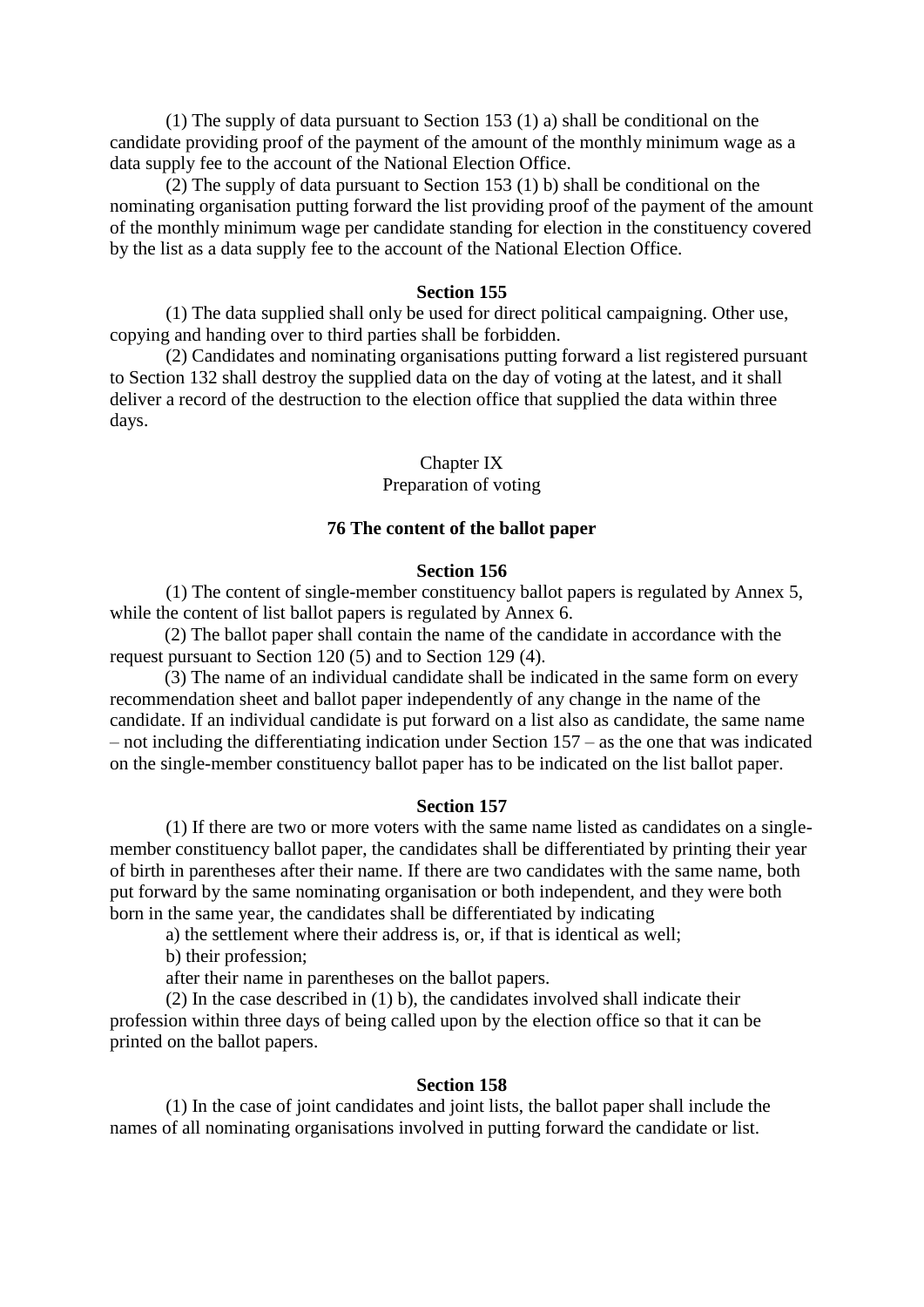(2) Ballot papers shall reproduce the abbreviated name of the nominating organisation and its greyscale logo, if this is requested by the nominating organisation when it gets to be notified.

#### **Section 159**

 The name of a nominating organization shall be indicated in the same form on every recommendation sheet and ballot paper independently of any change in the name of the nominating organization.

### **77 Equal opportunities on ballot papers**

#### **Section 160**

 (1) Candidates and lists shall be printed on ballot papers in the order determined by the election commission by drawing lots.

 (2) The election commission shall draw lots to determine the order of notified candidates and lists – with the exception of candidates and lists the registration of which was rejected with final effect – on the day of the deadline for notifying candidates and lists, after 16:00. No lots shall be drawn if there is only one candidate or list.

 (3) If a candidate or list is not registered or is removed from the register after the drawing, the relative order of candidates and lists on the ballot paper shall not change. Candidates and lists shall be indicated on ballot papers with a running serial number.

(4) If there is only one candidate or list on the ballot paper, the serial number shall not be indicated on the ballot paper.

#### **Section 161**

 (1) The data of candidates and nominating organisations shall be printed on ballot papers in capital letters, using the same font and the same font size.

 (2) The logos of nominating organisations shall be placed in an area 20 mm tall and 40 mm wide.

 (3) If the nominating organisations backing a joint candidate or joint list request that several logos be printed on the ballot papers, they shall all be placed in a total area 20 mm tall and 40 mm wide.

### **78 Approving the content of ballot papers**

# **Section 162**

 (1) The content of ballot papers shall be approved by the election commission after a decision has been reached regarding the registration of all notified candidates and lists.

 (2) If the content of the ballot papers changes after approval – due to a decision on a legal remedy or a removal from the register – no new approval by the election commission shall be necessary; the election commission shall make sure the ballot papers are updated and it shall inform nominating organisations and independent candidates about the changes.

#### **79 Manufacturing ballot papers**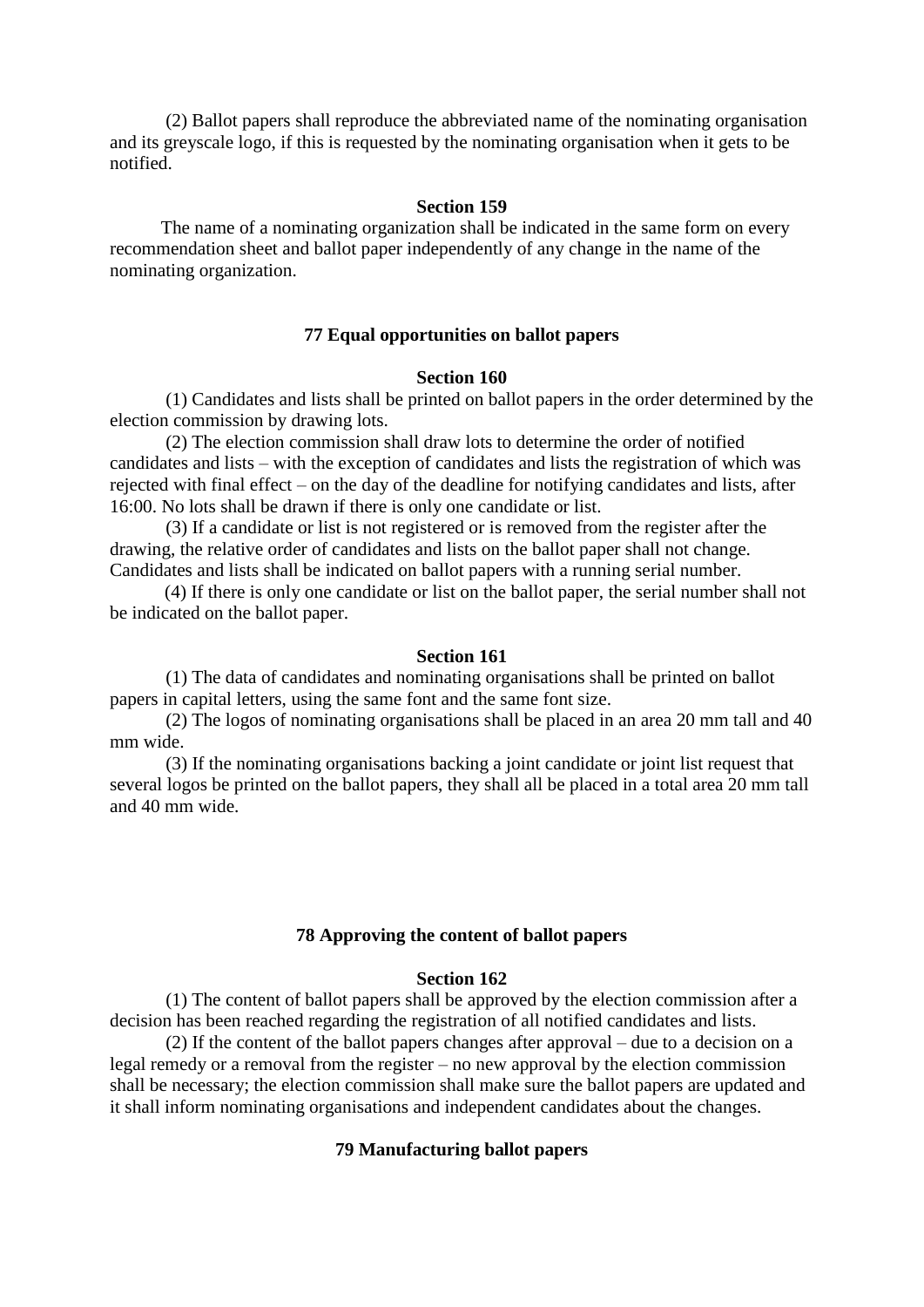(1) Manufacturing ballot papers shall be the responsibility of the National Election Office.

 (2) Ballot papers shall contain a security feature that can be checked at the polling station.

# **Section 163/A**

The National Election Office shall be responsible for delivering the ballot papers to the competent election offices.

# **80 Delivery of documents and equipment needed on the day of voting**

# **Section 164**

 (1) On the day before the voting, the local election office shall hand over to the chairman of the polling station commission the polling district electoral register, the register of voters requesting mobile voting, the ballot papers and other equipment necessary for voting.

 (2) Until the day of voting, the local election office shall be responsible for the safekeeping of documents and other equipment.

# **81 Layout of polling stations**

### **Section 165**

(1) Polling stations shall be arranged so that:

a) they are easily accessible to voters;

b) voters can exercise their right to vote without any undue influence;

c) the polling station commission can operate undisturbed.

 (2) Polling stations may not be located in a building that is – in part or wholly – used by a candidate or a nominating organisation.

### **Section 166**

 At least one polling station in each constituency of each settlement shall provide disabled access.

### **Section 167**

(1) Polling stations shall be equipped by the local election office.

 (2) In order to ensure the secrecy of the voting, polling booths shall be set up in polling stations. There shall be enough polling booths to ensure smooth voting, but no less than two.

 (3) There shall be at least two ballot boxes in polling stations, and at least one mobile ballot box shall be provided.

 (4) Properly fixed pens shall be placed in the polling station and the polling booths for the ballot-counting commission and the voters.

 (5) In polling stations where the polling district electoral register contains voters who requested assistance pursuant to Section 88 c) on the ninth day before voting day at the latest, a Braille voting template shall be provided.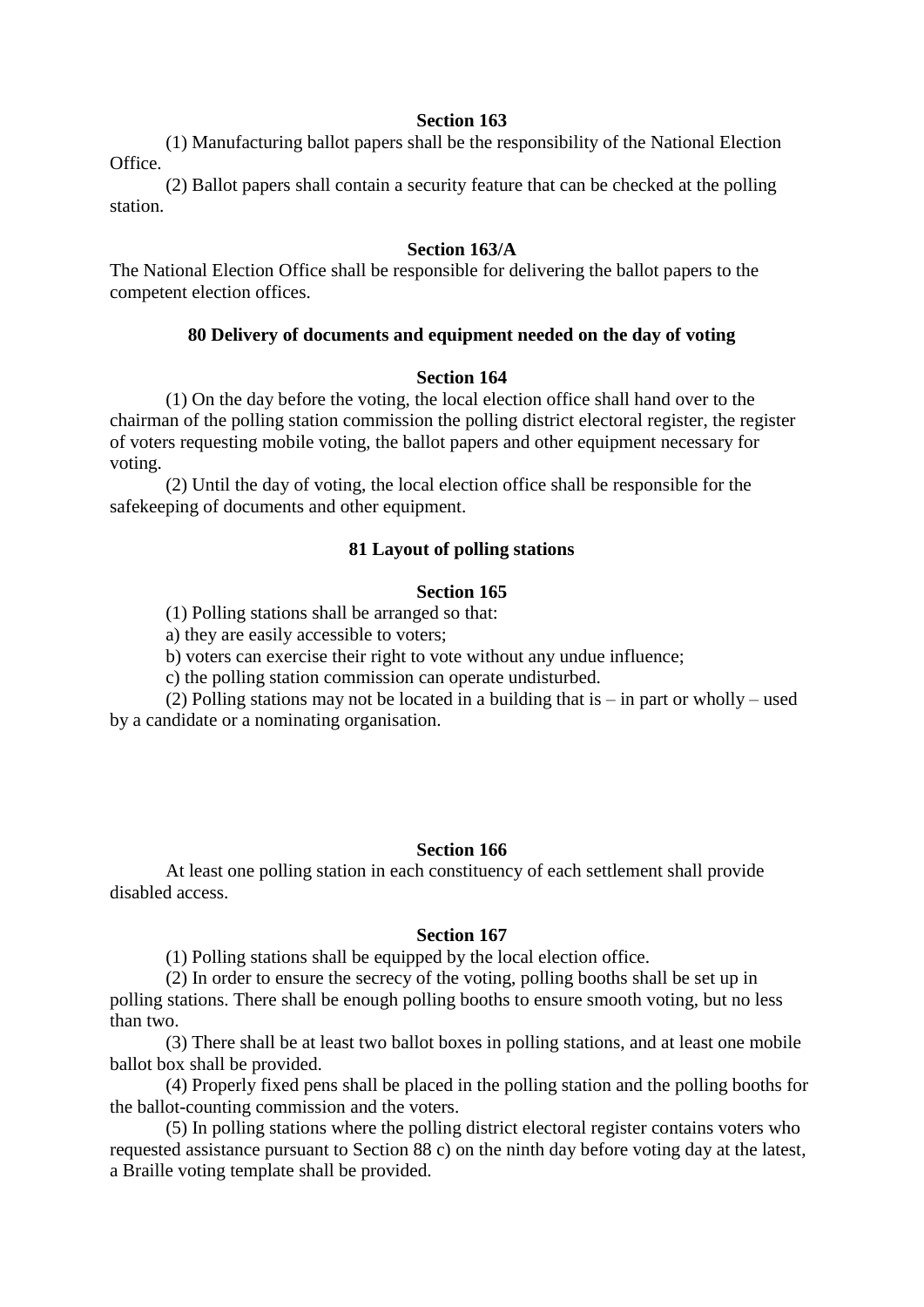# Chapter X

Voting

### **82 The place of voting**

# **Section 168**

 Voters may vote in the polling district of their address a) at a polling station; or b) by mobile voting.

# **83 Voting schedule**

# **Section 169**

Votes can be cast at polling stations from 06:00 to 19:00 on the day of voting.

### **84 Voting at polling stations**

# **Section 170**

 Polling stations shall not be closed during the time of voting, and voting shall not be extended or suspended – except for cases of extraordinary events that endanger the freedom or the secrecy of the voting or threaten to make voting impossible.

# **Section 171**

 (1) If the number of members participating in the work of a polling station commission – or, in the case of a settlement with a single polling district, the local election commission – is less than five, the head of the local election office shall supplement the commission using the alternate members. If the commission can not be supplemented in this manner, the territorial election office shall order alternate members of another settlement's polling station commission to join the commission.

 (2) If the number of polling station commission members present at the polling station falls below three on the day of voting, or voting becomes impossible due to an event that endangers the freedom or the secrecy of the voting or threatens to make conducting the voting impossible, the polling station commission members present shall immediately suspend voting, seal the ballot boxes and documents and immediately inform the head of the local election office about the suspension with a view to ensuring the legal continuation of the voting.

### **Section 172**

 (1) The members of the ballot-counting commission shall use no other than the pen officially placed in the polling station.

 (2) During the time of voting, the members of the ballot-counting commission shall not use any tools suitable for data recording or data transmission in the polling station, except for the official election documents and the pen described in (1).

### **Section 173**

 (1) After the placement of the election documents and other equipment, only the members of the polling station commission and the election office and international observers may be present in polling stations until the start of voting.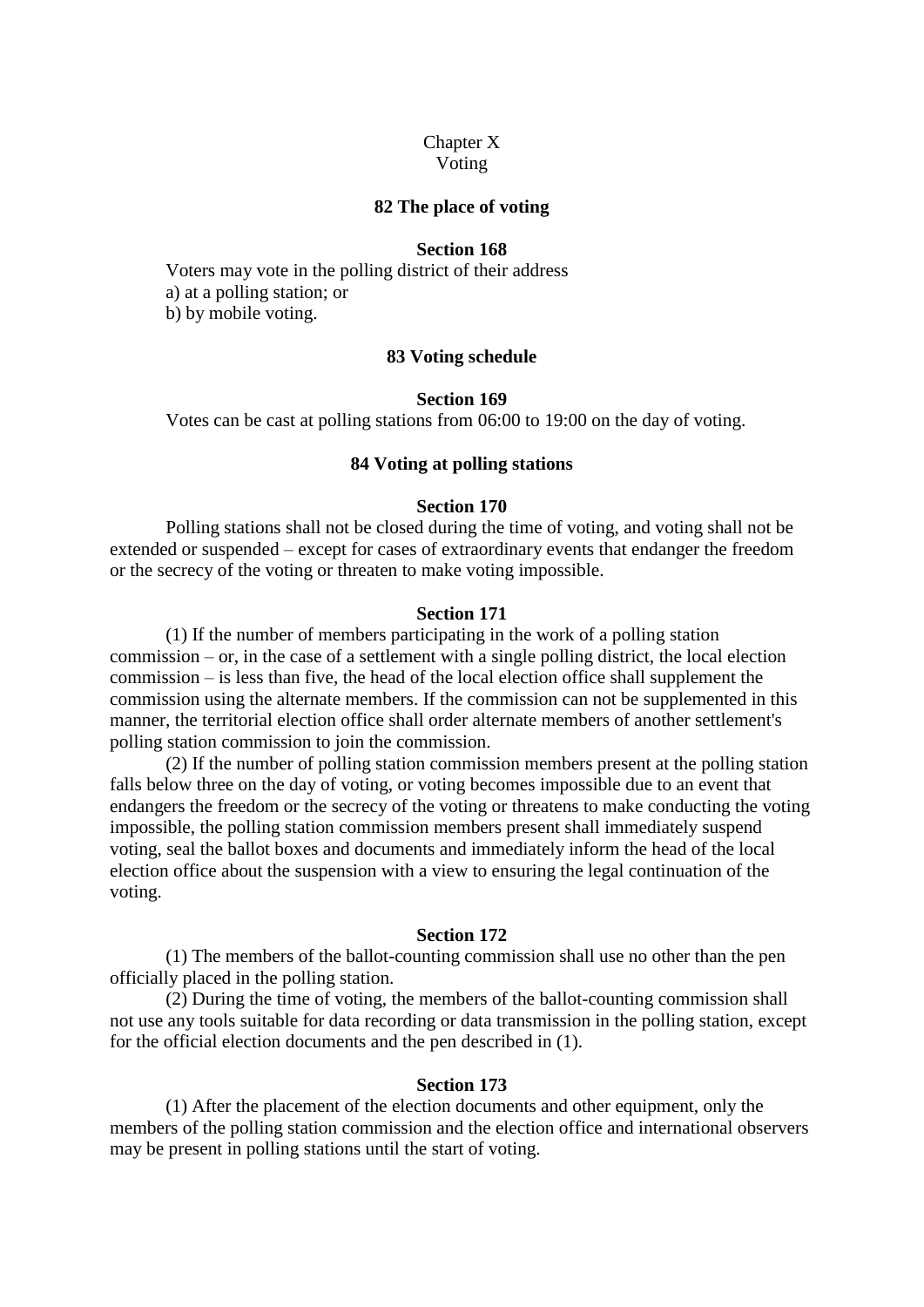(2) From the start of voting to the closing of voting, only polling station commission members, record keepers, media content provider representatives and international observers may be present in polling stations.

(3) Voters – and assistants pursuant to Section 181 (1) – may be present in the polling station for the time required for exercising the right to vote.

# **Section 174**

 (1) Before the start of the vote, the polling station commission shall verify the condition of ballot boxes and the fact that they are empty, together with the first voter. The first voter shall not be a member of the polling station commission or the record keeper.

 (2) The ballot boxes shall be sealed, in the presence of the voter who is the first to cast his or her vote, in such fashion that no ballot could be removed from them without taking them apart.

 (3) Following this, the polling station commission members present and the first voter shall sign the polling district's official record to certify that the ballot boxes were empty when they were sealed and that they were sealed in accordance with the rules.

 (4) The polling station commission shall place a review sheet in the mobile ballot box, which shall contain the time and date of inserting the review sheet and the signatures of the members of the polling station commission present and the first voter.

(5) Voting shall not begin before the authentification of the boxes.

# **Section 175**

 Only voters who are on the printed polling district electoral register shall be allowed to vote at the polling station.

#### **Section 176**

 (1) Voters shall provide proof of their identity by means of an identity document issued by Hungarian authorities and suitable for identification. Citizens from other member States of the European union shall provide proof of their identity by means of a passport or an identity document issued by the competent authorities of the country of their citizenship.

(2) A voter shall

a) provide proof of his or her address by means of a document suitable for providing proof of the address, or

b)

(3) The polling station commission shall verify whether the citizen is on the printed polling district electoral register.

### **Section 177**

(1) The polling station commission shall refuse voters who

 a) are unable to provide proof of their identity and address or personal identification number;

b) are not on the printed polling district electoral register;

c) have already voted;

d) refuse to certify having received the ballot paper pursuant to Section 179.

 (2) The record keeper shall keep a separate list of refused voters. Refusals shall not require a resolution by the polling station commission.

### **Section 178**

 (1) If there is no reason to prevent voting, the polling station commission shall hand over the ballot paper to the voter based on the polling district electoral register, with a stamp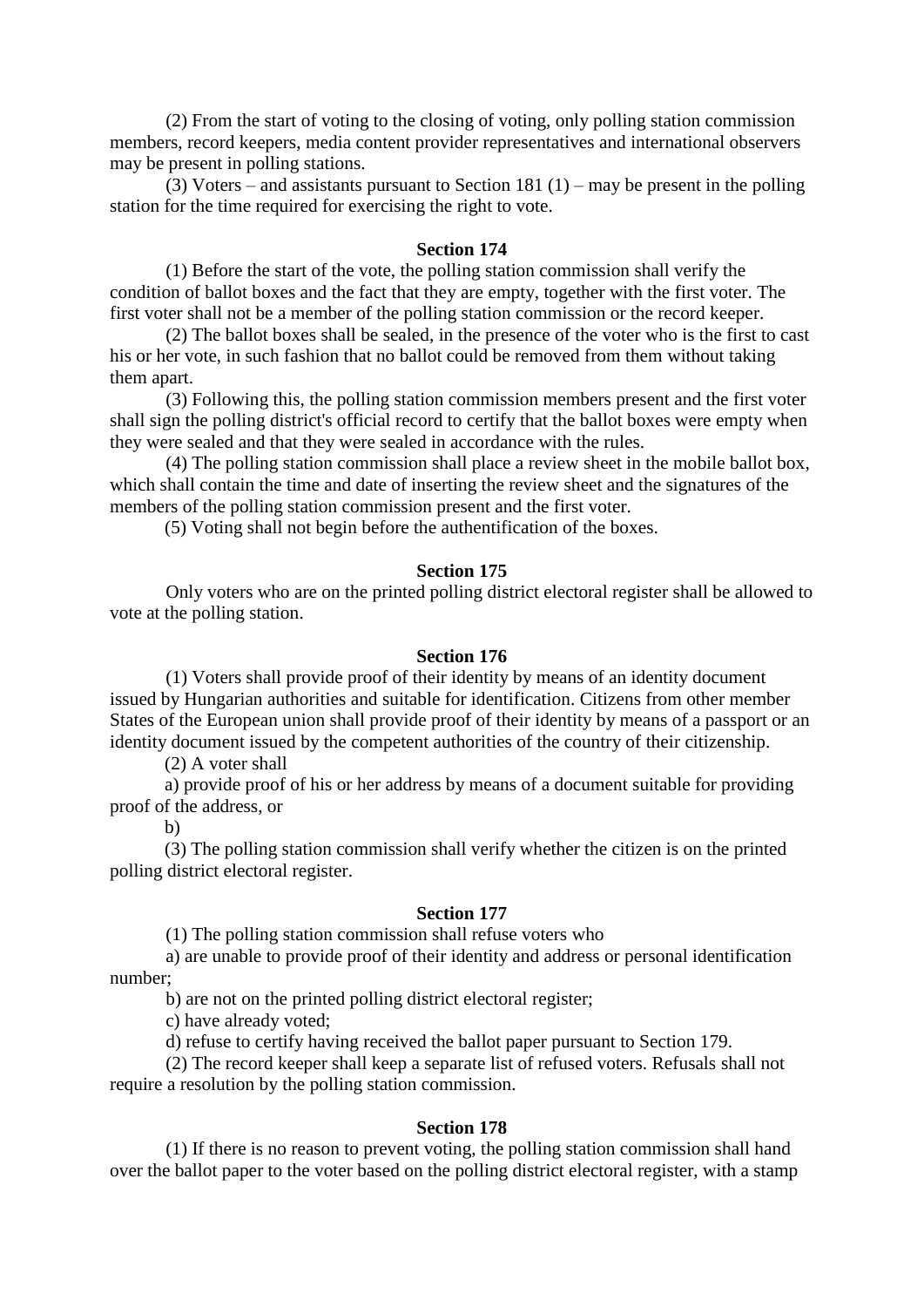placed in the top left corner in the voter's presence, and hand over the envelope for the ballot paper.

 (2) The polling station commission shall, when necessary, explain the process of voting without influencing the voter.

 (3) When a candidate or list is eliminated after the ballot papers have been produced but before the day of voting, the polling station commission shall inform voters about this fact on a public notice placed in the polling station, and, when necessary, orally. The name of the eliminated candidate or list shall be crossed out on the ballot paper.

### **Section 179**

 (1) Receipt of the ballot paper shall be verified by voters by singing the printed polling district electoral register with their own hand.

 (2) If the voter cannot write, the register shall be signed by two members of the polling station commission and this fact shall be noted in the register.

### **Section 180**

 (1) There shall be polling booths at the voters' disposal for filling in the ballot paper. The polling station commission shall advise voters to use the polling booth, but this shall not be obligatory.

 (2) Only the voting voter may be inside the polling booth when filling in the ballot paper – except for cases defined in Section 181 (1).

 (3) While in the polling station, voters shall not prevent other voters in exercising their right to secret voting in any way.

# **Section 181**

 (1) Voters who cannot read or are prevented from voting by a physical handicap or any other cause may use the assistance of a person of their choice – or, for lack of such assistants, the joint assistance of two members of the polling station commission.

 (2) In polling districts pursuant to Section 167 (5), visually impaired voters may use Braille voting templates to facilitate voting. The polling station commission shall place the voter's ballot paper in the template before handing it over to the voter. After voting, the voter shall remove the ballot paper from the template, place it in the ballot box and hand the voting template back to the polling station commission.

### **Section 182**

(1) The voter may place the ballot paper in the envelope, and place it in the ballot box.

 (2) If a voter indicates to the polling station commission before placing their ballot paper in the ballot box that they made a mistake when filling it in, the ballot paper shall be taken back by the polling station commission and placed in a separate envelope kept for this purpose, and a new ballot paper shall be issued to the voter. The polling station commission may only replace ballot papers in this manner once for each voter and for each type of ballot paper.

# **Section 183**

 Voters standing in queue at 19:00 shall be allowed to vote. After that, the polling station commission shall close the voting.

# **85 Mobile voting**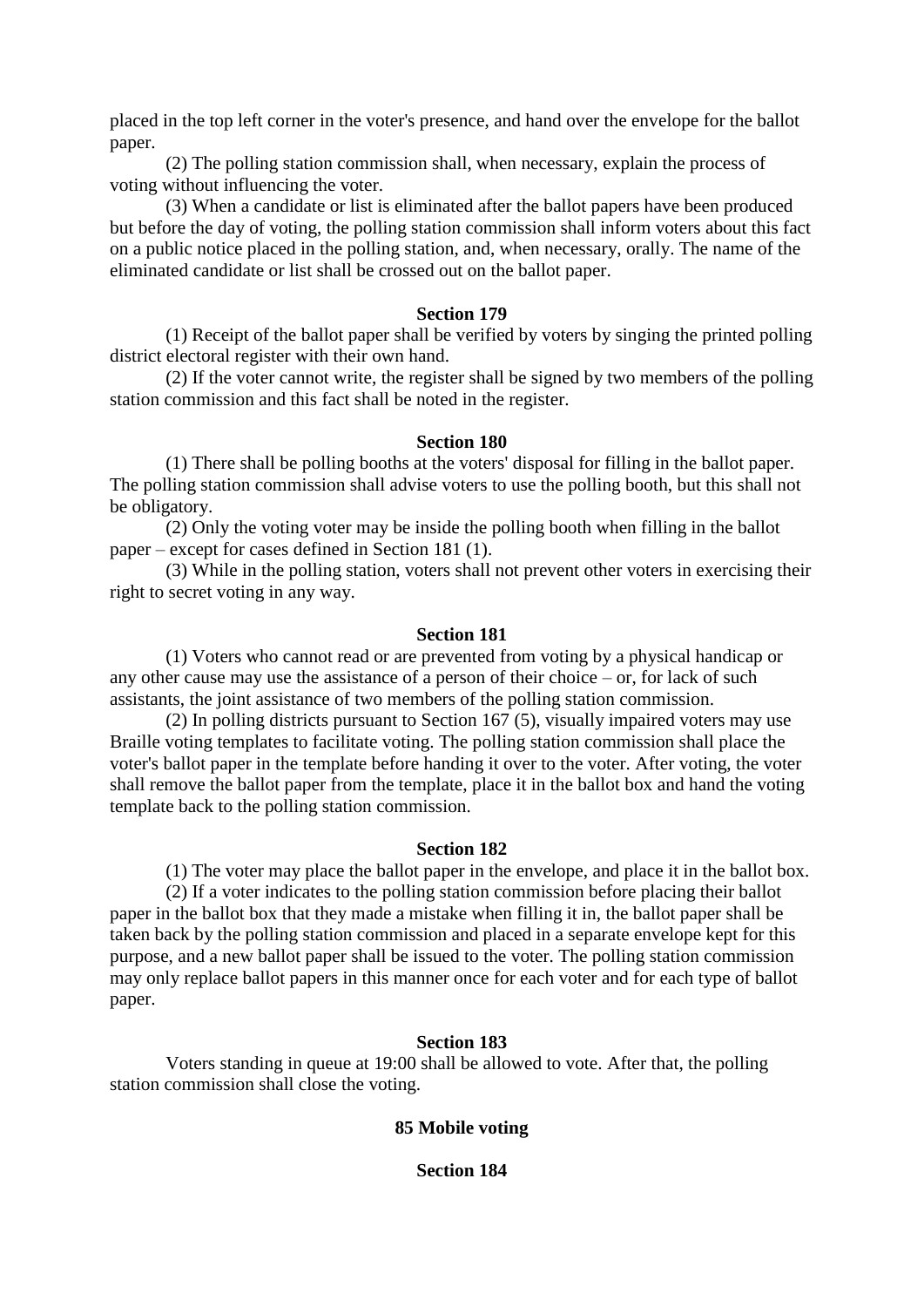(1) Mobile ballot boxes shall be carried by two members of the polling station commission to voters who are on the register of voters requesting mobile voting within the area of the polling district.

(2) If a voter who has been removed – under Section  $102 (3)$  – from the polling district electoral register of his address and entered into the electoral register of another polling district applies – under Section 103 (2) a) ac) or b) – for a mobile ballot box at his address, two members of the polling station commission shall carry the mobile ballot box outside the area of the polling district, to the address of the voter.

(3) In order to allow for replacing any mistakenly filled in ballot papers, the two members of the polling station commission shall carry with them up to ten more ballot papers than the number of voters.

 (4) Ballot papers to be used for mobile voting shall be stamped in advance by the polling station commission at the polling station.

 (5) Pre-stamped ballot papers not used during the mobile voting shall be made unusable by members of the polling station commission on their return to the polling station, and packed separately.

 (6) Mobile voting shall be organised in such a way that members of the polling station commission arrive back at the polling station by 19:00 with the mobile ballot box.

# **Section 185**

 (1) The provisions of Sections 175-182 shall be applied to mobile voting mutatis mutandis, but the register of voters requesting mobile voting shall be used instead of the register.

 (2) Instead of the polling booth, circumstances guaranteeing a secret ballot shall be provided to voters.

# **86 The process of voting**

# **Section 186**

(1) Valid votes may only be cast on candidates or lists on the official ballot paper.

 (2) Valid votes may only be cast by drawing two intersecting lines in the circle beside the candidate's name or above the list's name, using a pen.

Chapter XI

Determining the result

# **87 The public nature of ballot counting**

# **Section 187**

 During the counting of ballots, only polling station commission members, record keepers, media content provider representatives and international observers may be present in polling stations.

# **88 Counting the ballots**

# **Section 188**

 Ballots cast in the polling station and using mobile voting shall be counted by the polling station commission immediately after the closing of voting.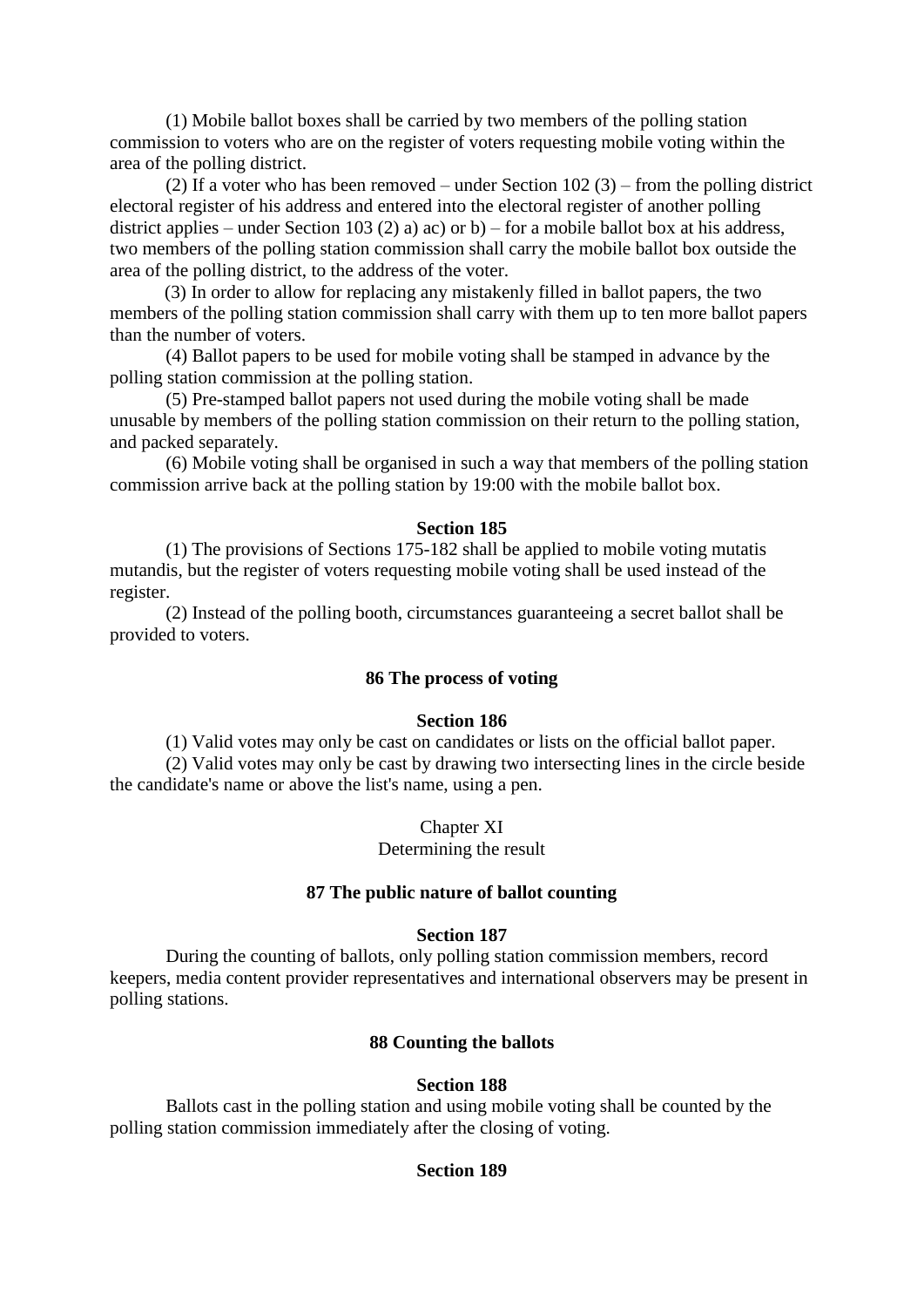First, the polling station commission shall count unused and mistakenly filled-in ballot papers, and package them separately.

# **Section 190**

 The polling station commission shall determine the number of voters participating in the voting based on the polling district electoral register and the register of voters requesting mobile voting.

#### **Section 191**

 (1) Before opening a ballot box, the polling station commission shall verify that it is intact.

 (2) If no review sheet is found in a mobile ballot box, all ballot papers in the mobile ballot box shall be invalid. In such cases, ballot papers shall be counted and packed separately.

### **Section 192**

 The polling station commission shall mix the ballot papers – that are not invalid pursuant to Section 191 – from ballot boxes and mobile ballot boxes, then count them.

# **Section 193**

(1) A ballot paper shall be invalid if

a) it bears no official stamp;

b) it contains more votes than specified by law; or

c) it contains no valid vote.

(2) A vote shall be invalid if

a) it was not submitted in accordance with Section 186 (2);

b) it was cast on an eliminated candidate or list.

 (3) The validity of votes that meet other requirements shall not be affected by additional invalid votes as defined in (2), or by comments written on the ballot paper, such as changing the order of candidates or lists, crossing out the candidate's or list's name or adding names or lists.

#### **Section 194**

 The polling station commission shall group invalid ballot papers separately and count them. The cause of invalidity shall be written on the back of the ballot paper, which shall be signed by the members of the polling station commission present. The polling station commission shall package invalid ballot papers separately.

#### **Section 195**

 Valid votes shall be counted separately for each candidate or list, and then the ballots shall be packed. The number of valid votes per candidate and list shall be written on the package.

### **Section 196**

 Ballot papers/votes shall be counted at least twice. Counting shall be repeated until the result is identical with one of the previous results.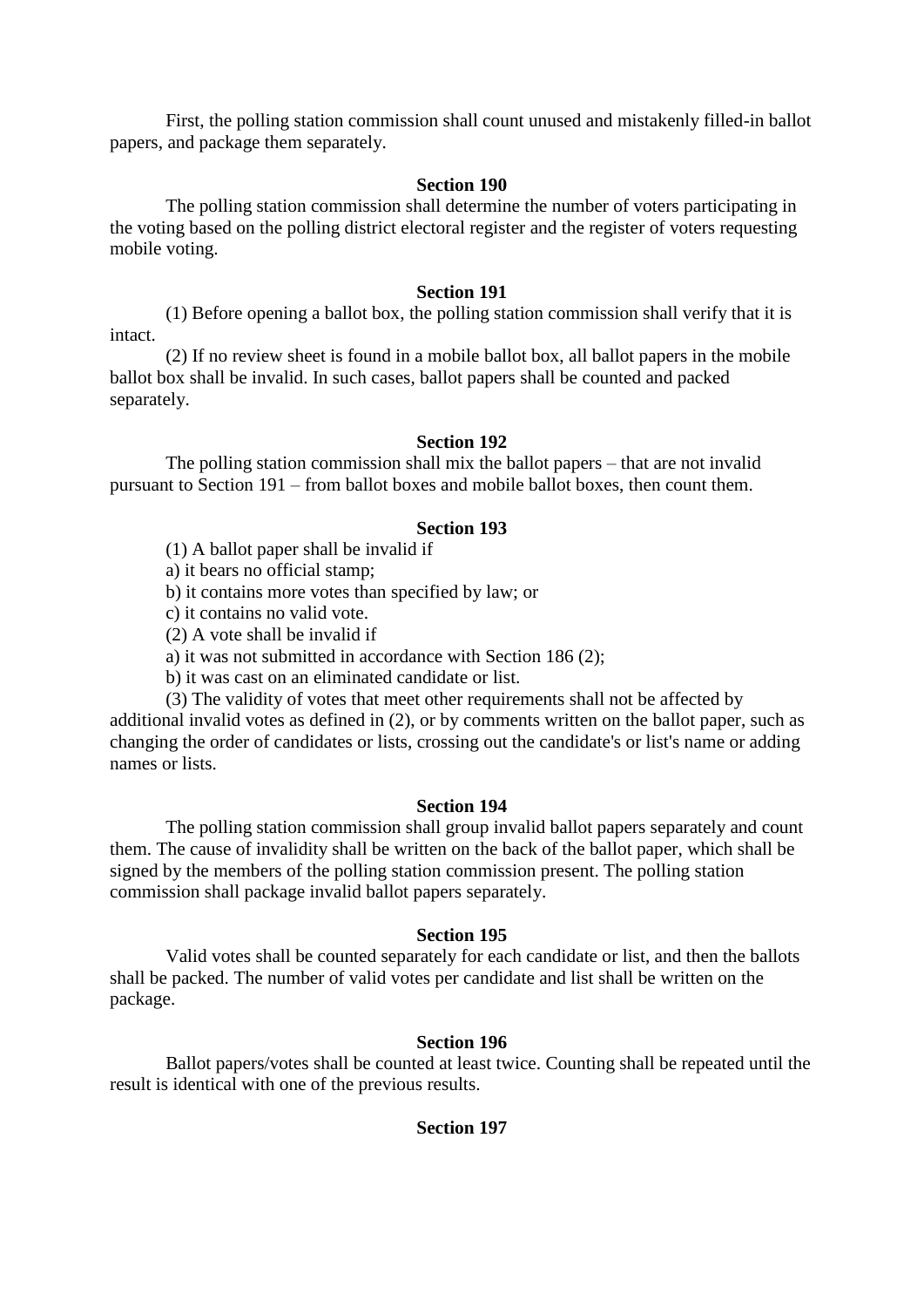If the number of ballot papers in the ballot box with an official stamp is higher than the number of voters who participated in the election, the polling station commission shall destroy as many votes per candidate and list as the number of surplus votes.

#### **Section 198**

 The packages containing ballot papers shall be sealed in such a way that ballot papers cannot be removed or added without damaging the packaging. The serial number of the polling district and the number of ballot papers included in the package shall be written on the package. The package shall be authenticated by the signature of the polling station commission members present and a stamp.

### **89 Determining the results in the polling district**

# **Section 199**

 After having counted the ballots, the polling station commission shall determine the polling district results of the election.

# **90 Determining the results of the elections**

### **Section 200**

 The election commission – with the exception of the polling station commission – shall determine the results of the elections in a resolution. The records containing the results shall be annexed to the resolution.

#### **Section 201**

 When determining the result of list voting, the order of lists shall be followed as set up in accordance with the result of the drawing of lots carried out pursuant to Section 160 (1).

# **91 Records**

#### **Section 202**

 (1) Records shall be drawn up on the results in the polling district and the results of the elections.

 (2) The record shall be made in two copies, which must be signed by the polling station commission members present.

 (3) The record keeper of the polling station commission shall forward the content of the polling district records immediately after the records are prepared to the local election office, which shall enter the data in the vote-tallying IT system.

 (4) The chairman of the competent election commission shall hand over a copy of the record to each of the appointed members of the election commission – on their request, at the polling station, without delay and free of charge. After copying, the chairman of the election commission shall authenticate the copy with a stamp and his signature.

### **Section 203**

 (1) The polling station commission shall – without delay following the end of ballot counting and the preparation of record – transport the record, election documents, forms and ballots to the local election office, which shall enter the contents of the polling district records in the IT system tallying the votes.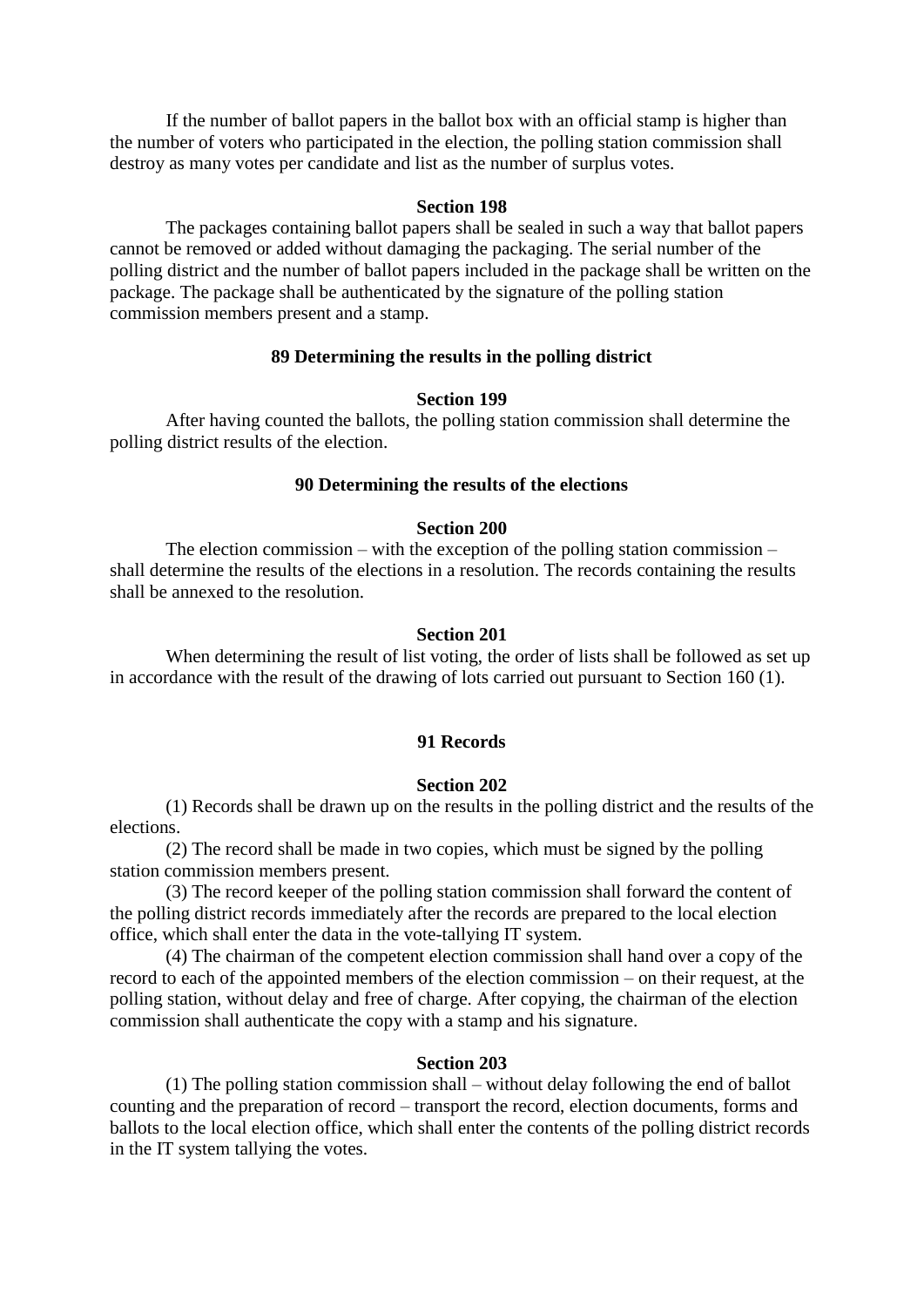(2) After the end of voting, the election offices shall publish the informative data containing the unauthenticated results of the election.

#### **Section 204**

 A copy of the record may be inspected at the relevant election office for three days following the day of voting.

#### **Section 205**

 (1) The ballot papers shall be placed at the local election office, and shall be retained for 90 days in such a fashion that unauthorised persons cannot have access to them. In the event of any criminal procedures regarding the results of the election, the relevant ballot papers shall be retained until the case has been settled with final force.

 (2) On the working day after the ninetieth day after the day of voting, election documents – with the exception of the record – shall be destroyed. After 90 days have passed, the first copy of the record shall be delivered to the National Archives of Hungary.

### **92 Letters of appointment**

### **Section 206**

 (1) The election commission that determined the result of the elections shall hand over the letter of appointment to the elected representative within five working days after the election results or – if it falls on a later date – the closing of the legal remedies that caused the elections to be repeated, becoming final.

(2) If a seat that became vacant is filled without holding a by-election, the letter of appointment shall be handed over to the representative within five working days from the date on which the resolution on the issuing of the mandate became final.

(3) The election commission may transfer its powers as defined in (1) and (2) to the chairman of the election commission.

# **93 Registration of representatives**

#### **Section 207**

(1) The National Election Office shall keep records on elected representatives.

 (2) The election office operating alongside the election commission handing over the letter of appointment shall update the records with the changes made between general elections.

 (3) The National Election Office shall – during the mandate of representatives – continuously update the data relating to representatives as specified in Annex 9 a)-g) based on the central electoral register, and it shall immediately inform the election commission that handed over the letter of appointment of any deletion from the central electoral register or of the loss of the right to stand in the election.

(4) The chairman of the election commission handing over the letter of appointment shall inform,

a) in the case of the termination of the right to vote of a Member of Parliament, the President of the Parliament,

b) in the case of the termination of the right to vote of a Member of the European Parliament, the President of the European Parliament,

c) in the case of the termination of the right to vote of a municipality representative or mayor, the head of the mayor's office or the head of the joint municipality office,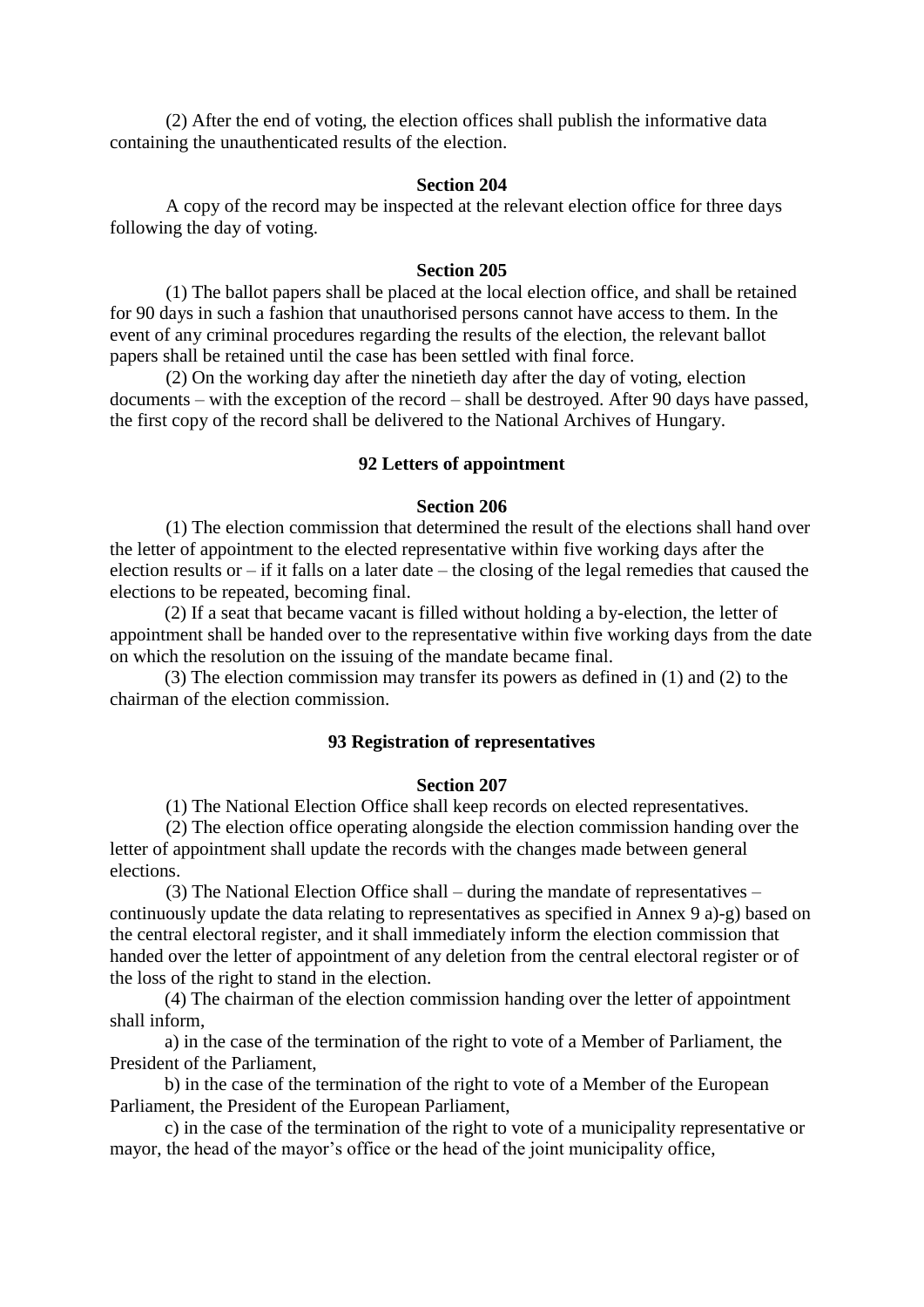d) in the case of the termination of the right to vote of a national minority selfgovernment representative, the head of the national minority self-government,

of the termination of the right to vote of the representative.

### **93/A Filling Vacant List Mandates**

# **Section 207/A**

 If a candidate elected through a list is eliminated, the nominating organisation may notify the election commission of a candidate obtaining the seat to replace the eliminated candidate within 30 days from the seat becoming vacant.

# Chapter XII Legal remedies **94 Submitting objections**

#### **Section 208**

 Objections may be submitted by voters listed in the central electoral register, candidates, nominating organisations and natural and legal persons and associations without a legal personality affected by the case, referencing a breach of a legal regulation pertaining to the election or the fundamental principles of election and election procedure (hereinafter: legal violation).

#### **Section 209**

 (1) Objections shall be submitted so that they are received by the election commission with scope and competence in adjudging them on the third day after the legal violation at the **latest** 

 (2) In the case of an on-going activity, the objection may be submitted during the entire period of the existence of the activity found injurious. The deadline for the legal remedy shall be calculated not from the start of the activity found injurious, but from the last point in time when the situation found injurious still existed.

(3) In the case of a printed press product, the date on which the legal violation is committed shall be the date on which the press product is published. In this case, the provisions of subsection (2) shall not apply.

### **Section 210**

 (1) Adjudging objections related to the activities of an election office shall fall within the competence of the election commission alongside which the election office in question operates.

 (2) If there is no election commission as described in (1) at the elections in question, the objection shall be adjudged by the election commission alongside which the superior election office of the election office in question operates.

### **Section 211**

 Objections may be submitted regarding the activities and decisions of the polling station commission – except for the decision establishing the polling district results.

### **Section 212**

 (1) Objections shall be submitted in writing – in person, by mail, fax or e-mail. (2) Objections shall include: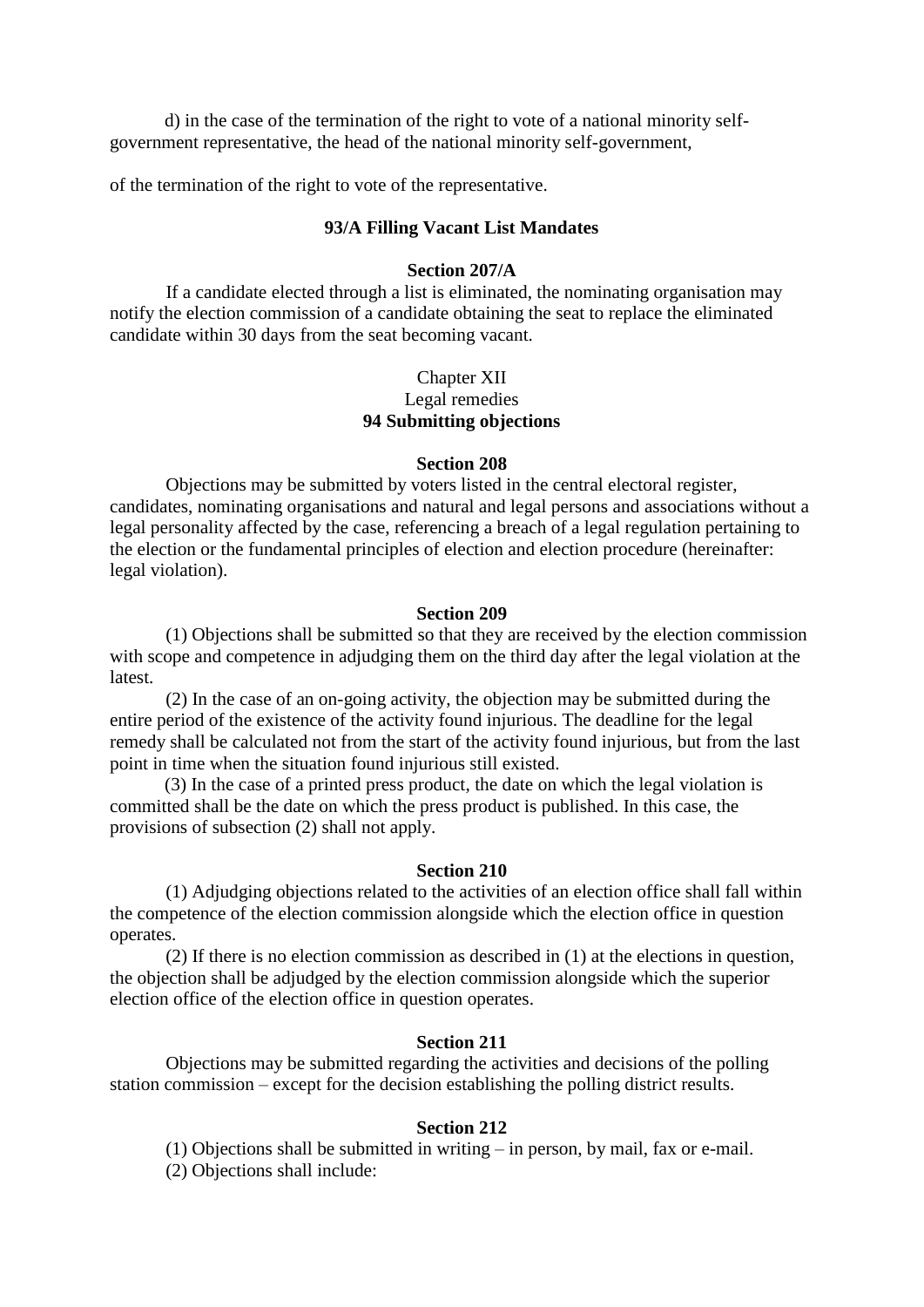a) a description of the legal violation;

b) proof of the legal violation;

 c) the name and address (seat) of the submitter, and – if it differs from the address (seat) – their postal contact address;

 d) the personal identification number of the submitter, or, in the case of a voter who lives abroad and has no Hungarian address or personal identification number, the type and number of their identity document issued by an authority, or, in the case of a nominating organisation or other organisation, the court registration number.

 (3) Objections may contain the submitter's fax number or e-mail address, or the name and fax number or e-mail address of the submitter's agent for service of process.

# **95 Receipt of objections**

# **Section 213**

 (1) If the election commission deems that it is not competent and within its scope to adjudge a complaint, the election commission shall refer the case – on the day following the date of receipt at the latest – to the election commission having scope and competence in adjudging it. Such decision must be entered in the records. Election commissions shall proceed in cases referred to them.

 (2) The election commission may assign its powers pursuant to (1) to the chairman of the commission by a decision entered in the records.

 (3) If the election commission or its chairman does not refer a case to another election commission, the election commission shall be obliged to proceed in the case.

 (4) If the objection is referred to another commission, the deadline for submitting the objection shall be calculated from the date when it was received by the first election commission.

# **96 Adjudging objections**

# **Section 214**

(1) The election commission shall adjudge objections within three days of receipt – or, in case of referred objections, within three days of receipt by the election commission with competence in the matter.

(2) The National Election Commission shall adjudge objections regarding the violation of campaign rules on the day of general elections within 5 days of receipt at the latest.

### **Section 215**

An objection shall be rejected without an examination of the merits if

a) it was not submitted by a submitter entitled to submit objections pursuant to Section

208;

b) it was submitted late;

c) it lacks the contents required by Section 212 (2); or

d) no election commission has competence in adjudging it.

# **Section 216**

 Objections may be withdrawn until the adoption of the election commission's resolution; however, the election commission may continue to proceed ex officio.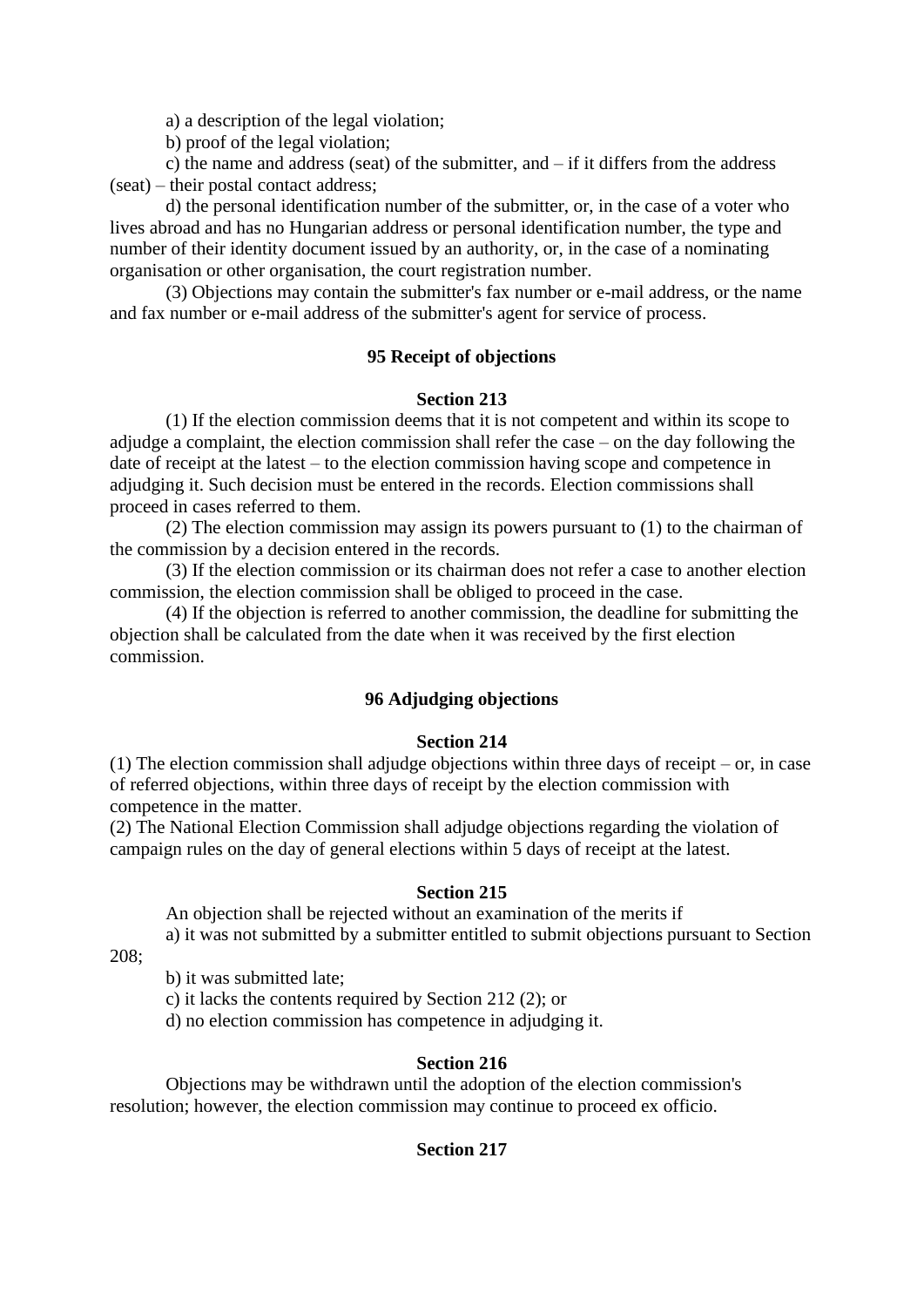(1) Election commissions may order the merging of on-going related cases for joint review and adjudication.

 (2) If a new objection is submitted to an election commission regarding an issue that had already been adjudged as to its substance, and the new objection does not contain evidence that has not yet been evaluated by the election commission, the chairman of the election commission shall send the submitter a copy of the previous resolution of the election commission – with all personal data removed – and inform the election commission of this at the next meeting.

 (3) The election commission shall acknowledge the information by the chair via a decision set out in the records, or – if the conditions described in  $(2)$  do not apply – it shall issue a resolution as to the substance of the case.

# **Section 218**

 (1) The election commission shall adjudge objections based on the available information.

(2) If the election commission sustains the objection, it shall

a) establish the fact of the legal violation;

b) order the violator to cease the violation;

 c) destroy the election procedure or the part thereof affected by the legal violation and order it to be repeated;

 d) have the power to issue a fine in case of violations of the rules of election campaigns and violations of the obligations described in Sections 124 (2) and 155.

### **Section 219**

 (1) In deciding whether issuing a fine is called for, and in determining the fine amount, the election commission shall consider all circumstances of the case – especially the number of people affected by the legal violation and the gravity, geographical extent and the recurrence of the violation. The fine amount shall also depend on whether the violation was evidently intentional.

 (2) In case of natural persons, the maximum fine amount shall be five times the monthly minimum wage; in other cases, the maximum fine amount shall be fifteen times the monthly minimum wage.

 (3) Any fines that are not paid within fifteen days of the resolution issuing the fine becoming final shall be designated public debt enforced as taxes, to be collected by the state tax authority when contacted by the National Election Office.

### **Section 220**

If the election commission does not sustain an objection, it shall dismiss it.

# **97 Appeals**

### **Section 221**

 (1) Natural and legal persons and associations without a legal personality affected by the case may appeal the first instance resolutions of the election commission.

 (2) Appeals shall not lie against duly recorded decisions, resolutions made by an election commission proceeding at the second instance and against resolutions issued by the National Election Commission.

# **98 Judicial review**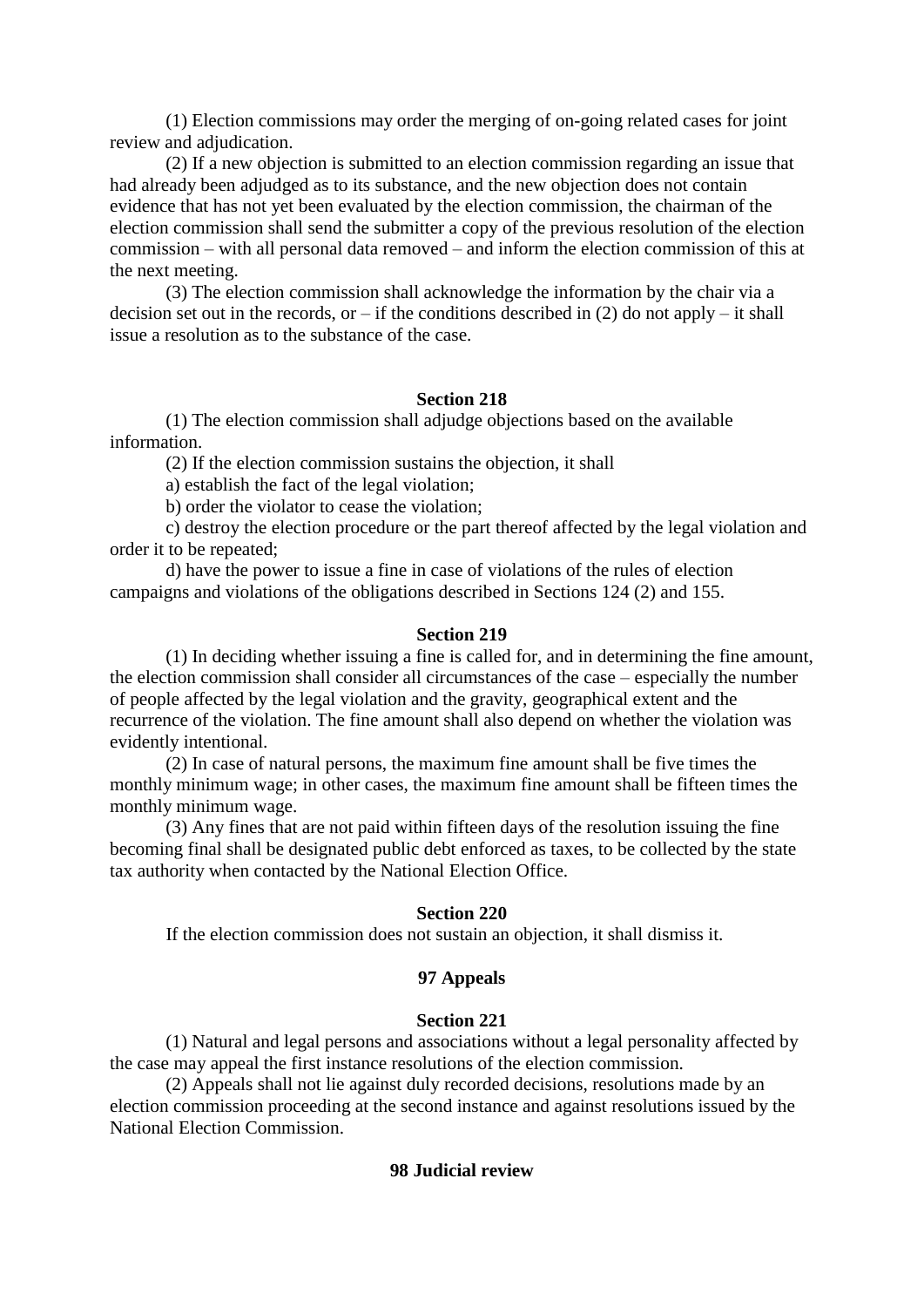(1) Natural and legal persons and associations without a legal personality affected by the case may request the judicial review of second instance resolutions of election commissions and resolutions of the National Election Commission.

 (2) Judicial review shall not be conducted unless the right of appeal in the election procedure has been exhausted, or appeals are excluded pursuant to the provisions of this law. (3) No judicial review shall lie against duly recorded decisions.

# **99 Submitting appeals and requests for judicial review**

### **Section 223**

 (1) Appeals may be submitted in person, by mail, by fax or by e-mail, while requests for judicial review may be submitted in person, by mail or as an electronic document signed by the submitter's legal representative with a certified electronic signature or, in the cases defined in Section 224 (5), by the submitter. If a request for judicial review is submitted as an electronic document, its annexes shall be converted to authentic electronic instruments by the submitter in the form of true and faithful copies.

 (2) The election commissions that proceeded in a case – and members of such commissions – may not submit appeals and requests for judicial review.

(3) Appeals and requests for judicial review may be submitted

a) arguing a legal violation; or

 b) against the resolutions of an election commission made using discretionary powers of judgement.

### **Section 224**

 (1) Appeals and requests for judicial review shall be submitted to the election commission that issued the challenged resolution.

 (2) Appeals and requests for judicial review shall be submitted so that they are received by the election commission defined in (1) on or before the third day after the adoption of the contested resolution.

(3) Appeals and requests for judicial review shall contain

a) the grounds pursuant to Section 223 (3);

 b) the name and address (seat) of the submitter, and – if it differs from the address (seat) – their postal contact address;

 c) the personal identification number of the submitter, or, in the case of a voter who lives abroad and has no Hungarian address or personal identification number, the type and number of their identity document issued by an authority, or, in the case of a nominating organisation or other organisation, the court registration number.

 (4) Appeals and requests for judicial review may contain the submitter's fax number or e-mail address or the name and fax number or e-mail address of the submitter's agent for service of process.

 (5) In the judicial review procedures, representation by counsel shall be compulsory. Law graduates who have passed the bar examination may proceed in their own cases without representation by counsel, after submitting a non-certified copy of their bar examination certificate.

### **Section 225**

Appeals and requests for judicial review may contain new facts or new evidence.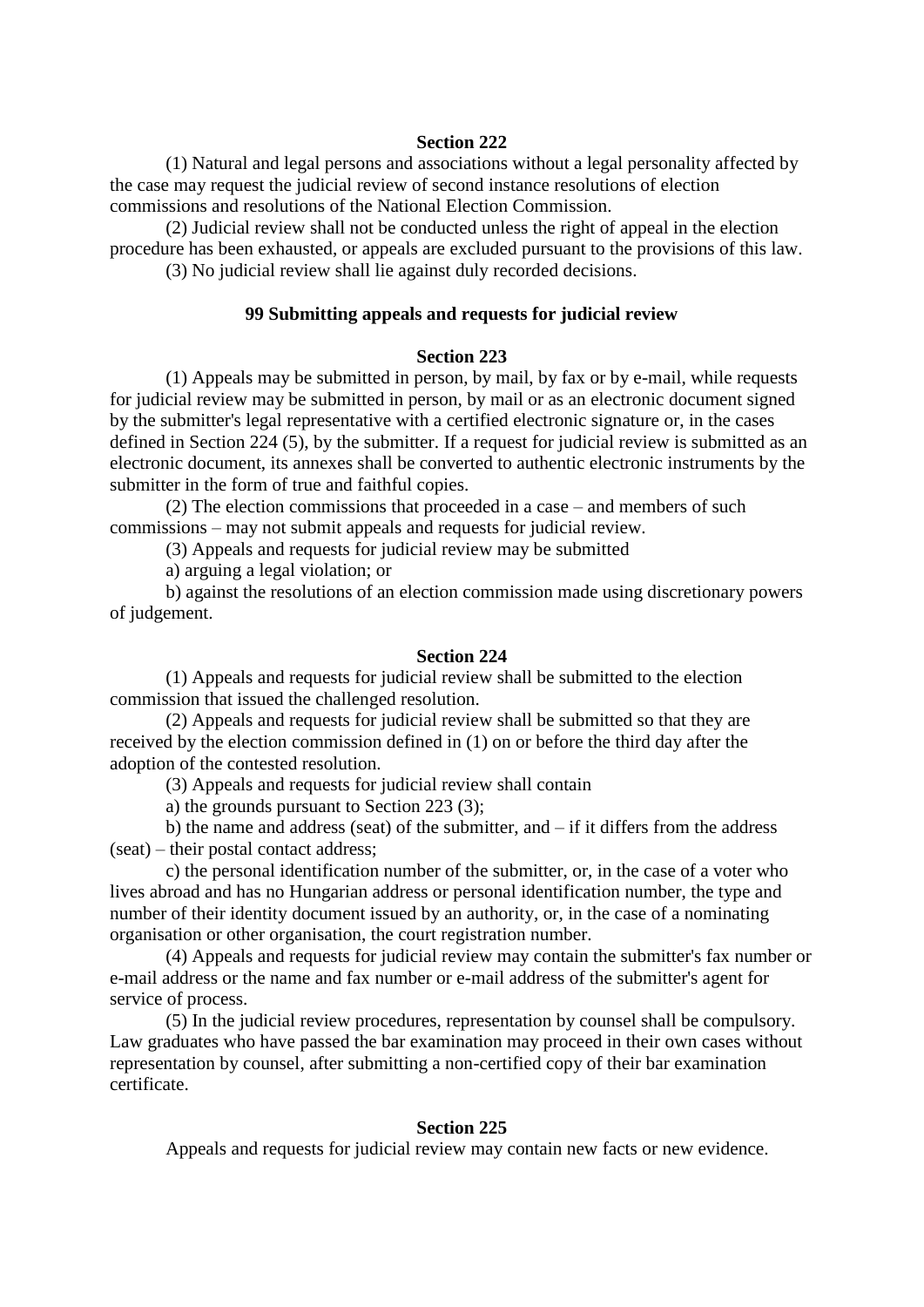Appeals and the entire case file shall be referred by the election office on the day they are received to the election commission with competence in adjudging the case.

#### **Section 227**

 (1) The requests for judicial review and the entire case file shall be referred by the election office by 09:00 on the day following the day they are received to the court with competence in adjudging the case.

# **100 Adjudication of appeals, requests for judicial review and constitutional complaints related to elections**

# **Section 228**

 (1) Appeals shall be adjudged by the election commission with competence in adjudging them within three days from receipt.

 (2) Applications for judicial review shall be adjudged by the court within three days from receipt. The provisions of the Act on the Code of Civil Procedure regarding public administration lawsuits shall be applied in judicial proceedings mutatis mutandis, subject to the exceptions set out in this Act.

#### **Section 229**

(1) Requests for judicial review shall be adjudged by the regional court of appeal with territorial competence at the seat of the election commission that issued the resolution of second instance. Requests for judicial review against resolutions of the National Election Commission shall be adjudged by the Curia.

 (2) The court shall decide upon applications for judicial review in out-of-court proceedings, in a council consisting of three professional judges.

### **Section 230**

 Appeals and requests for judicial review may be revoked until the election commission or the court issues its decision; however, the election commission may continue the appeal procedure ex officio.

### **Section 230/A**

 Appeals submitted by those entitled to do so under Section 221 (1) against the same resolution of first instance, shall be adjudged by the election commission during a single procedure.

### **Section 231**

 (1) Appeals and requests for judicial review shall be rejected without substantive examination if:

a) they were not submitted by a person listed in Section 221 (1) or 222 (1);

b) they were submitted late;

c) they were not submitted to the election commission specified in Section 224 (1); or

d) they do not contain the items specified in Section 224 (3).

 (2) Requests for judicial review submitted by violating the provisions of Section 224 (5) shall also be rejected without substantive examination.

 (3) An appeal shall not be rejected if a party entitled to submit an appeal submitted it to the election commission within the specified deadline, and a request for judicial review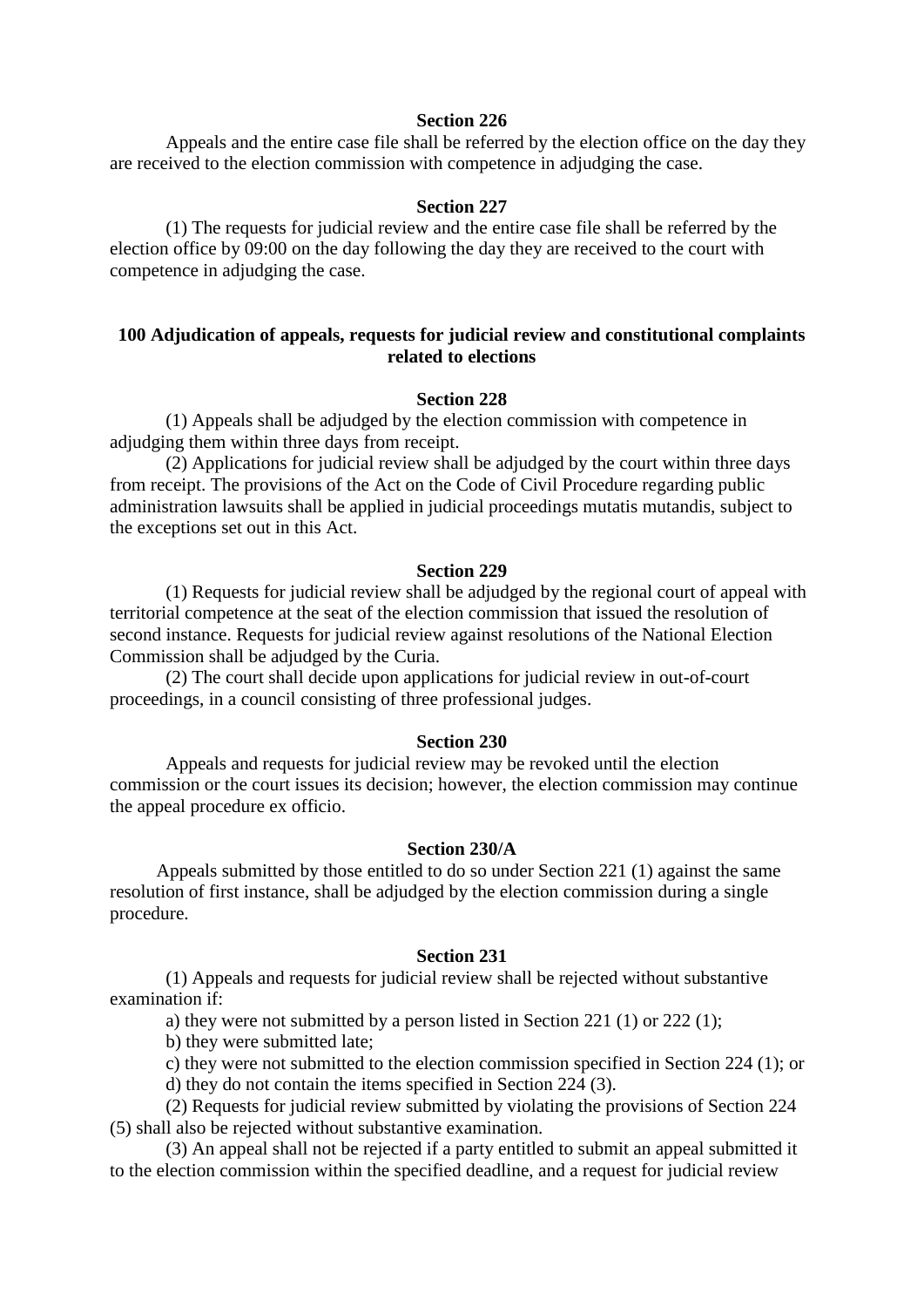shall not be rejected if a party entitled to submit a request for judicial review submitted it to the court with competence in the matter within the specified deadline. In such cases, the election office operating alongside the election commission with competence in the matter or the court shall make arrangements to acquire the necessary documents without delay.

 (4) Based on the appeal, the election commission entitled to adjudge it shall examine the resolution found injurious and the procedure preceding it.

 (5) The election commission or the court shall make one of two decisions regarding the challenged resolution:

a) uphold it; or

b) alter it.

# **Section 232**

 (1) The resolution adopted in the appellate procedure shall be communicated by the election commission that proceeded in the second instance

a) to the appellant,

b) to the person on whom the resolution confers rights or imposes obligations, and

c) to those to whom the resolution of the first instance had been communicated.

 (2) The election commission, when acting in a procedure of second instance and after its resolution became final, shall send back the documents sent to aid in adjudicating the appeal, along with the resolution, to the election commission that proceeded in the first instance.

 (3) The decision adopted in the course of the judicial review shall be communicated by the court

a) to the submitter,

b) to the person on whom the decision confers rights or imposes obligations, and

c) to those to whom the resolution of second instance had been communicated.

 (4) Except for personal data, the court shall publish its decision. In the decision the names of the candidate and of the nominating organization may be published.

(5) No further legal remedy shall be available with regard to court decisions.

 (6) The court shall send back to the election commission that issued the reviewed resolution the documents sent to aid in adjudicating the request for judicial review – together with the court's decision after the passing of the deadline available for constitutional complaints or in case a constitutional complaint has been filed, after it has been returned from the Constitutional Court.

### **Section 233**

(1) Constitutional complaints challenging court rulings issued on the basis of this Act in proceedings for legal remedy regarding the resolution of an election body can be submitted to the Constitutional Court within three days from the publishing of the contested resolution. (2) The Constitutional Court shall decide on the admissibility of constitutional complaints challenging court rulings issued on the basis of this Act in proceedings for legal remedy regarding the resolution of an election body in accordance with Section 56 of Act CLI of 2011 on the Constitutional Court within three working days of receipt, and it shall adjudge constitutional complaints deemed admissible within another three working days. (3) During constitutional complaint proceedings challenging court rulings issued on the basis of this Act in proceedings for legal remedy regarding the resolution of an election body, Section 30 (2), (3) and (5), Section 55 (3), Section 57 (1)-(1f) and (7), Section 58 (1) and Section 60 of Act CLI of 2011 on the Constitutional Court shall not be applicable.

# **101 Legal remedy regarding the layout and review of polling districts**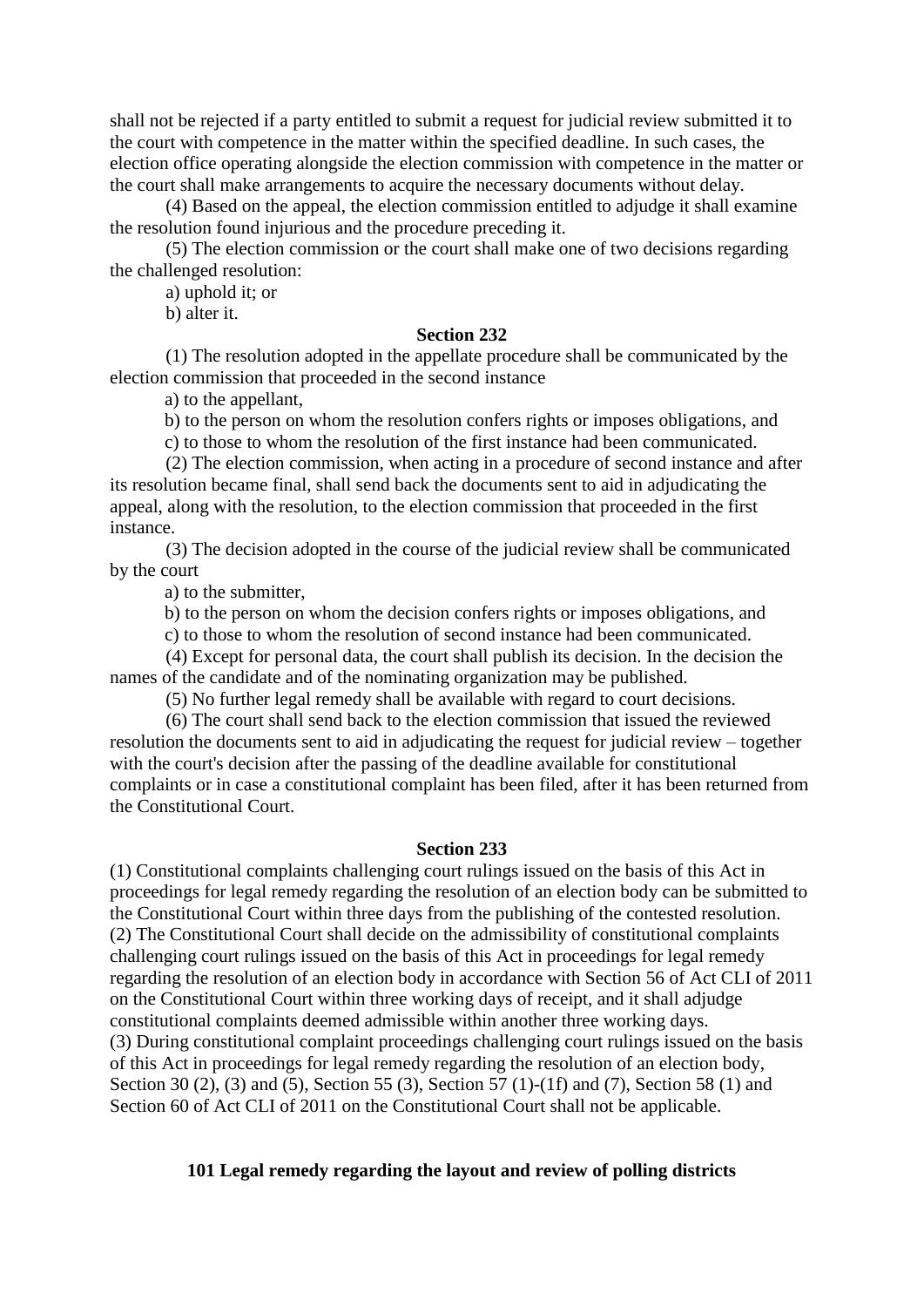(1) Appeals challenging resolutions by the head of a local election office regarding the drawing up and review of polling districts may be submitted to the head of the local election office within the period of publication.

 (2) The head of the local election office shall refer the appeal to the head of the territorial election office, who shall adjudge it within three days and either modify the layout of polling districts or reject the appeal.

 (3) No further legal remedy shall be available with regard to the resolution of the head of the territorial election office.

### **102 Legal remedy regarding the electoral register**

# **Section 235**

 (1) Appeals against decisions by local election offices on requests regarding the central electoral register shall be submitted no later than the fifteenth day following the receipt of the notification, or, in case of electronic or fax notification, the fifteenth day following the sending of the notification.

 (2) Appeals against a decision by a local election office on a request regarding the polling district electoral register shall be submitted no later than the third day following the receipt of the notification, or, in case of electronic or fax notification, no later than the third day following the sending of the notification, but no later than on the second day before the day of voting.

### **Section 236**

 (1) Appeals regarding the electoral register shall be submitted to the head of the local election office.

 (2) The head of the local election office shall adjudge the appeal on the fifteenth day after its receipt at the latest, or, in the case of a decision made after the calling of the election, on the day after its receipt at the latest.

 (3) If the head of the local election office grants an appeal, he or she shall modify the register.

 (4) If the head of the local election office does not sustain an appeal, he or she shall refer it to the district court on the last day available for adjudication at the latest.

 (5) The court shall adjudicate appeals on the fifteenth day after receipt at the latest, or, in the case of decisions made after the calling of the election, within three days of receipt but no later than the day before the day of voting. Representation by counsel shall not be compulsory in judicial proceedings. The court shall act as a single judge.

 (6) If the court finds the appeal well-founded, it shall order the register to be modified; otherwise, it shall reject the appeal.

 (7) Appeals regarding the decisions of the National Election Office on requests regarding the central electoral register shall be submitted to the President of the National Election Office. Section 235 (1) and (2)-(6) shall apply to submitting and adjudging such appeals. If the President of the National Election Office does not grant the appeal, it shall be adjudged by the Budapest Metropolitan Court.

#### **Section 237**

 Appeals that were submitted based on facts that contradict the records of citizens' personal data and addresses, the register of identity documents issued by the authorities or the register of disfranchised citizens shall be dismissed.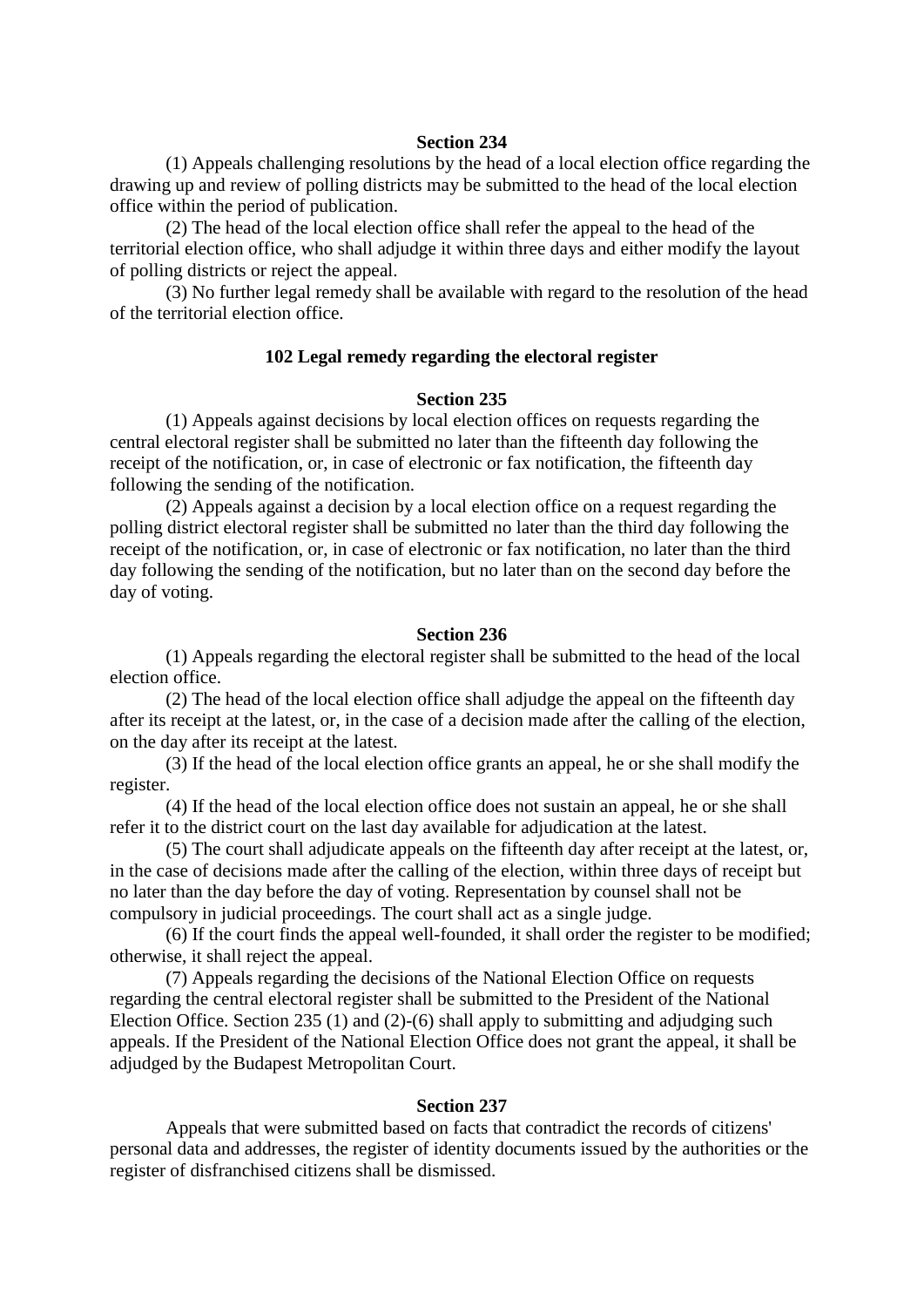Decisions of the head of the election office shall be communicated to the person concerned and the person who submitted the appeal; court decisions shall be communicated to the same persons and the head of election office or municipal clerk who issued the challenged resolution.

# **103 Legal remedy regarding the drawing of lots to determine the order of candidates and lists**

# **Section 239**

 Separate legal remedy shall not be available regarding the drawing of lots carried out pursuant to Section 160. Legal remedy regarding the legality of the drawing of lots may be sought as part of a request for a judicial review of the approval of the content of ballot papers.

# **104 Request for judicial review of the approval of the content of ballot papers**

# **Section 240**

 (1) No appeal shall lie against resolutions of the election commission regarding the approval of the content of ballot papers.

 (2) Requests for judicial review of resolutions of the election commission regarding the approval of the content of ballot papers shall be submitted so that they reach the election commission that issued the challenged resolution on the day after the election commission's resolution is issued at the latest. Requests for judicial review shall be adjudged by the regional court of appeal of the area where the seat of the election commission is located, or, in the case of the National Election Commission, by the Curia. The court shall adjudge request no later than the day after it is submitted.

# **105 Legal remedy regarding election results**

# **Section 241**

 (1) Appeals against the decision of a polling station commission determining the polling district results shall lie only together with an appeal against the decision of the election commission determining the election results.

 (2) Appeals against the decision of the election commission determining the election results may be submitted with reference to

 a) the illegality of the decision by the polling station commission in determining the polling district results; or

 b) a violation of the rules of tallying polling district results and determining the election results.

 (3) If an appeal submitted pursuant to (2) a) can only be adjudged based on a recount of the votes, the election commission adjudging the appeal or the court adjudging the request for judicial review shall recount the votes. If votes are recounted, the term available for adjudging the appeal or the request for judicial review shall be extended to six days, and the election commission or the court may use the contribution of the members of election offices.

 (4) After the polling station commission has determined the polling district results, the votes may only be recounted pursuant to (3).

# **106 Legal remedy regarding the inaction of an election body**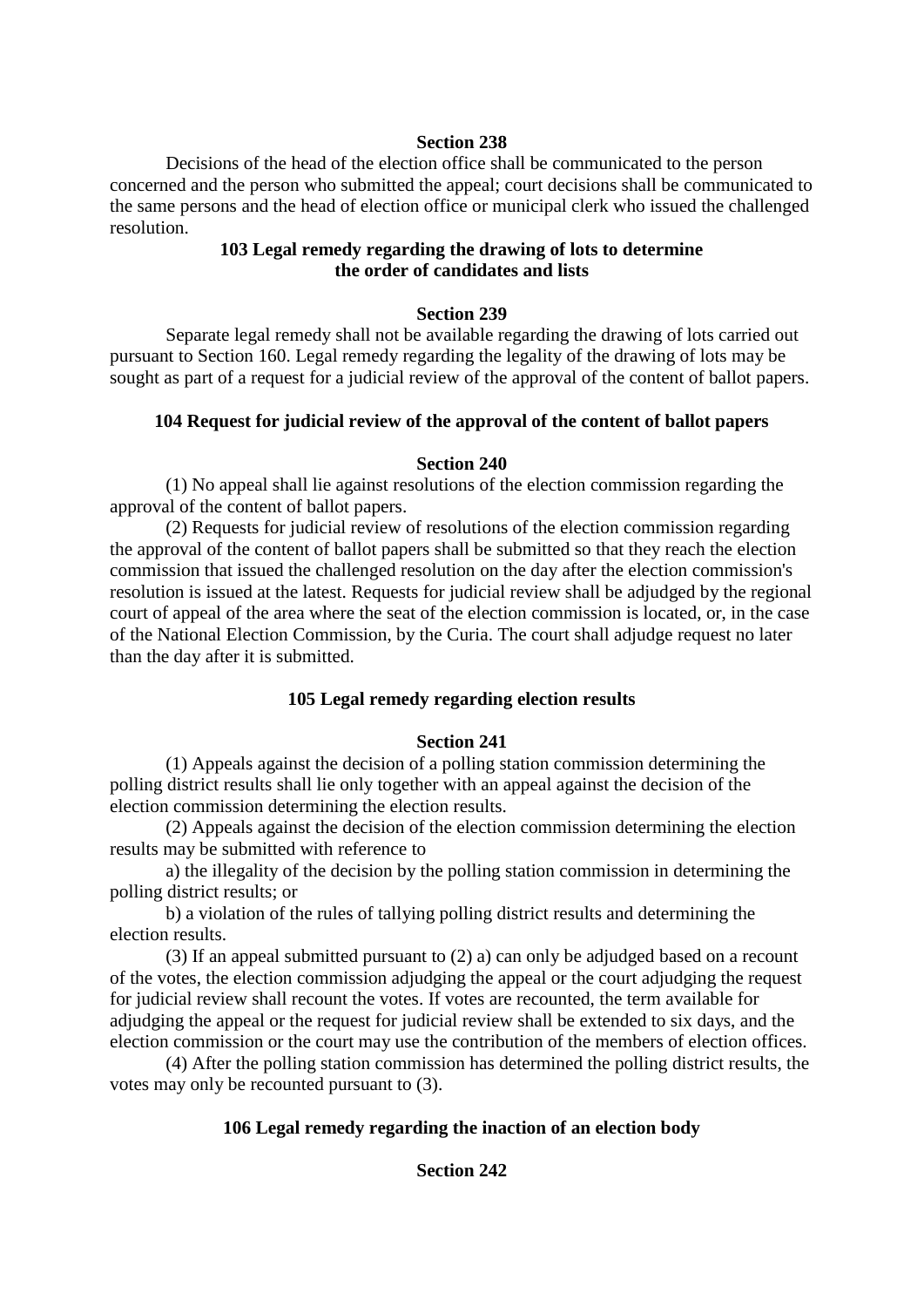(1) If an election body fails to discharge its procedural obligations by the relevant deadline, the superior election body shall, within three days of receiving an objection regarding the issue or being officially informed about it, establish the fact of the illegality and

 a) order the election body at fault to carry out the proceedings in an expedited fashion; or

b) make the decision itself.

 (2) If the National Election Commission fails to discharge its procedural obligations by the relevant deadline, the Curia shall, within three days of receiving an objection regarding the issue, establish the fact of the illegality and order the National Election Commission to carry out the proceedings in an expedited fashion.

# SPECIAL PROVISIONS

# Chapter XIII The election of Members of Parliament

### **Section 243**

 Chapters I-XII of this Act shall be applied in the elections of Members of Parliament with the exceptions set out in this Chapter.

### **107 The call for election**

# **Section 244**

 (1) By-elections of Members of Parliament shall be called by the National Election Commission, taking into consideration the recommendation of the parliamentary singlemember constituency election commission.

 (2) If the election commission or the court orders postal voting to be repeated, the resolution on this shall call the repeated election for a day between forty and fifty days after the day of the original voting.

#### **108 Election bodies**

# **Section 245**

 (1) The following election commissions shall operate in elections of Members of Parliament:

a) the National Election Commission;

b) territorial election commissions;

c) parliamentary single-member constituency election commissions;

 d) polling station commissions (in settlements with a single polling district, the local election commission).

 (2) Nominating organisations with the power to appoint members to the National Election Commission – except national minority self-governments – may appoint up to five observers to work alongside the National Election Office and verify the voting documents and the legality of the ballot counting.

 (3) Only voters who have taken an oath or pledge in front of the chairman of the election commission using the text contained in the Act on the Oath and Pledge of Certain Public Officials may serve as observers. Among other provisions, the provisions of Section 5 (3), Section 5 (4) a), b) and d) and Section 5 (5) shall apply to observers.

# **109 Drawing up polling districts**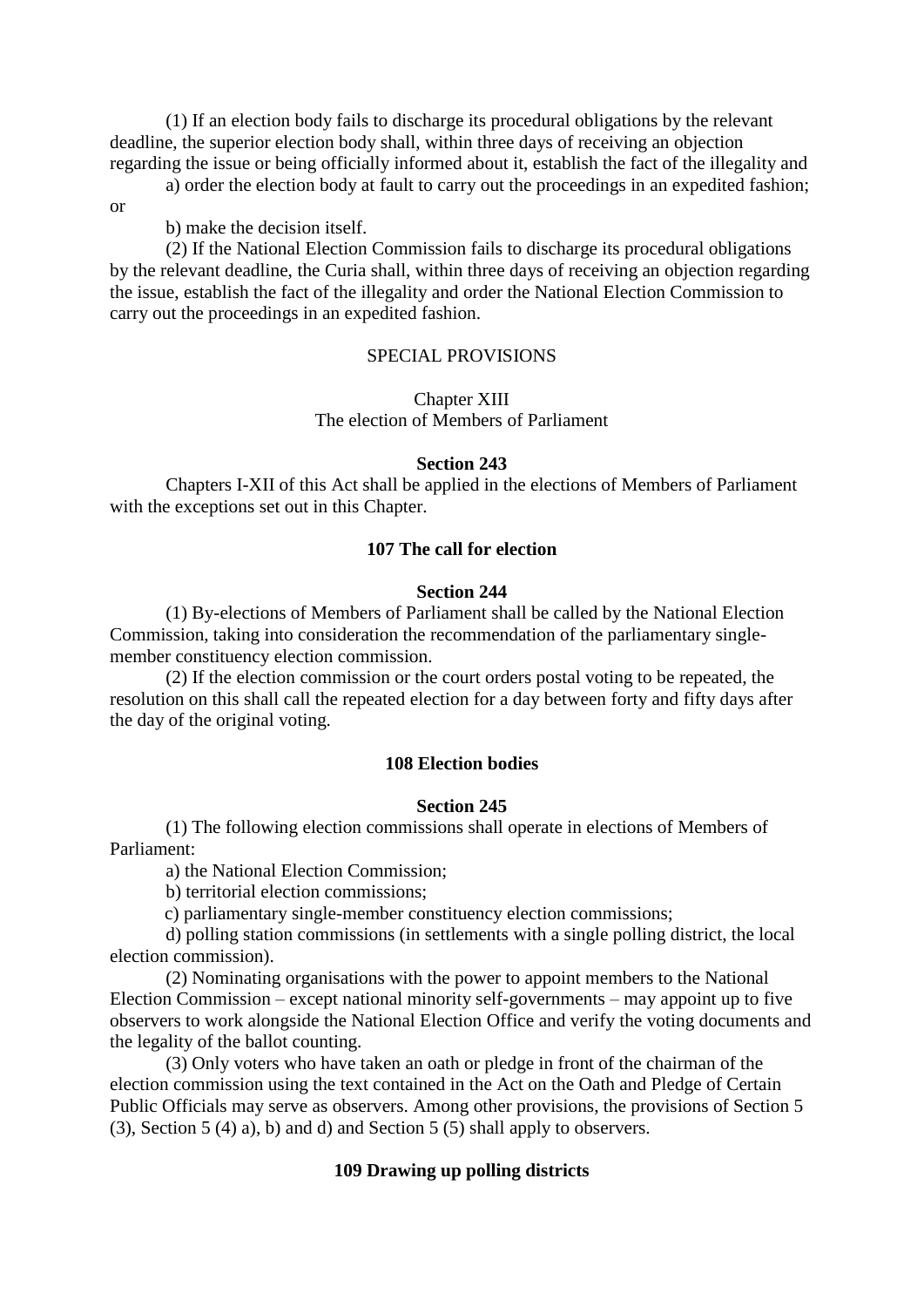In settlements with more than one parliamentary single-member constituency, the polling district pursuant to Section 78 shall be drawn up in the parliamentary single-member constituency in which the seat of the mayor's office or joint municipality office is located.

# **110 Polling district electoral registers**

#### **Section 247**

 (1) Printed polling district electoral registers shall not contain data on voters listed in the foreign representation electoral register and - with the exception of Section 257 (1b) - in the register of postal voters.

 (2) Regarding voters requesting a change of polling districts, in addition to their data, polling district electoral registers shall contain the name of the parliamentary single-member constituency of their address as well.

 (3) When requesting mobile voting, voters requesting a change of polling districts may indicate a residence within the settlement where they wish the mobile ballot box to be taken.

#### **Section 248**

 If a voter is listed in the central electoral register as a national minority voter with regard to the election of Members of Parliament as well, based on a request submitted no later than the sixteenth day before the day of voting, the notification and the polling district electoral register shall indicate the national minority the voter belongs to.

#### **Section 249**

 (1) The national minority data of the voter shall be deleted from the polling district electoral register, if, on the basis of his/ her request

a) submitted – after personal or electronic identification – on the second day before the day of voting at the latest,

b) submitted – by mail or electronically without electronic identification – on the fourth day before the day of voting at the latest,

the election office deletes the indication that the voter belongs to a particular national minority from the central electoral register, or if the election office modifies the data of the voter in the central electoral register in such a way that his or her registration as a national minority voter does not cover the election of Members of Parliament.

(2) The National Election Office shall delete the national minority data of voters from the polling district electoral register if the national minority in question does not have a national minority list.

#### **Section 249/A**

In cases according to Section 257 (1b), the printed polling district electoral register and the register of voters requesting mobile voting shall contain a notice that the voter is only allowed to vote on single-member constituency ballots.

# **111 Changing polling districts**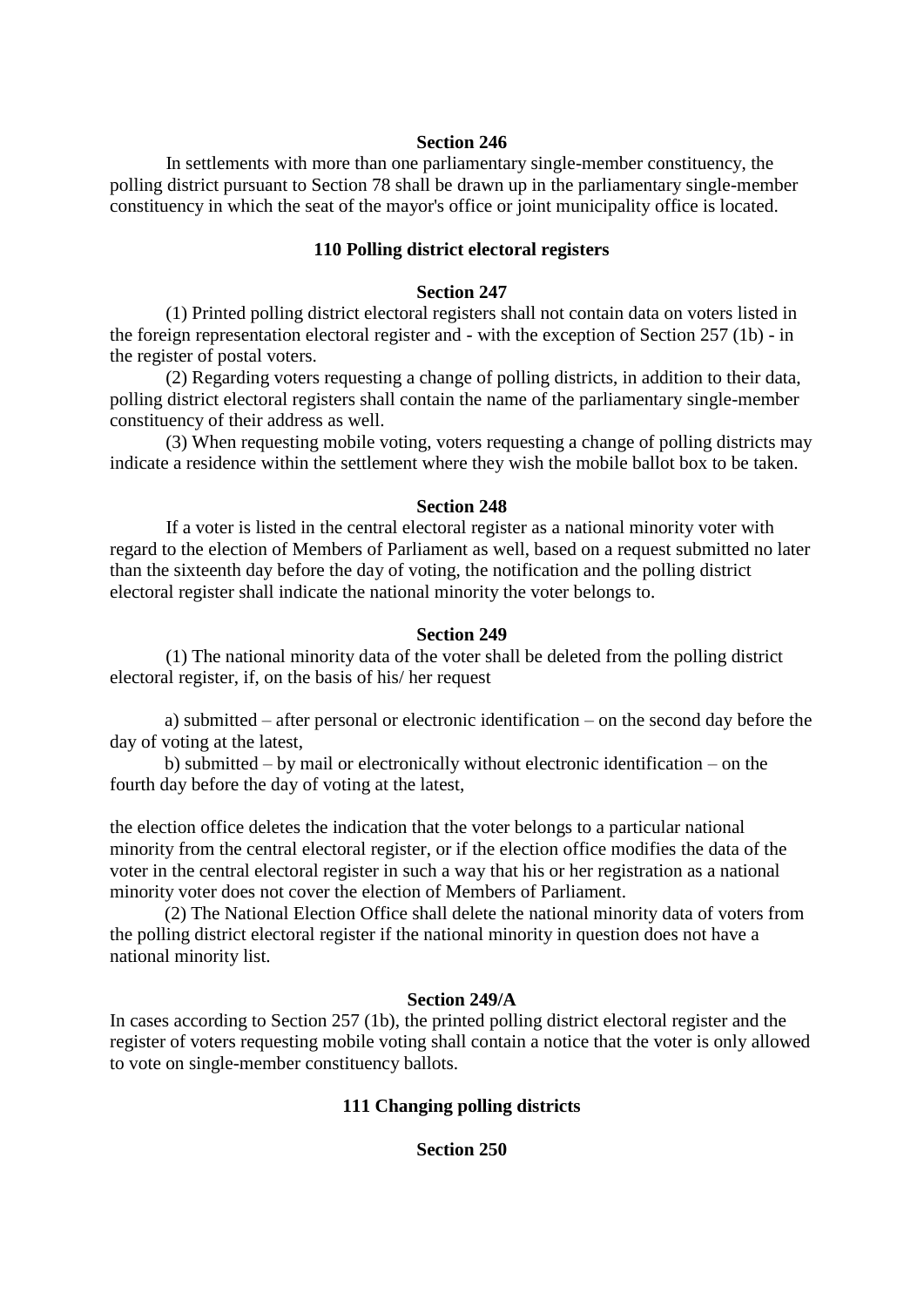(1) Requests for changing districts may be submitted by voters listed in the polling district electoral register of their address who will be within the territory of Hungary on the day of voting, but in the area of a different polling district than the one of their Hungarian address.

 (2) Requests for changing districts shall reach the local election office following the calling of the elections, but no later than four days before the voting.

 (3) The requests for changing districts shall contain in addition to data as stipulated by Section 92 (1) or (3) the name of the settlement where the voter would like to vote.

 (4) Based on the request, the local election office shall delete the voter from the register of the polling district of their address, and at the same time enter the voter into the register of a polling district of the settlement indicated pursuant to subsection (3). The polling district shall be selected pursuant to Section 78 – in the case of a settlement with a single polling district, it shall be the one polling district.

(5) Voters who requested to change polling district

a) may modify or – in the case of a submission by mail or in the case of an electronic submission without electronic identification – revoke, within the deadline as stipulated in (2),

b) may revoke – in the case of an electronic submission following a personal or electronic identification –

their request to change polling district. The request shall contain data as stipulated by Section 92 (1) or (3).

6) If, within the deadline as contained in (2),

a) the voter requests a mobile ballot box to be delivered to an address that is not located in the polling district in whose electoral register he/ she is listed, or

b) the voter changing polling district requests a mobile ballot box to be delivered to an address that is not located in the settlement in whose electoral register he/ she is listed,

his/ her request shall be considered as a request for changing polling district or as a request for modifying the change of polling district. In this case – depending on where the request was submitted – the local election office of the address of the voter or the local election office operating on the area of competence of the polling station commission competent for delivering the mobile ballot box shall adjudge the request for changing polling district and the request for a mobile box.

### **112 Electoral registers for repeated voting**

### **Section 251**

 If the election commission or the court orders the voting to be repeated in an polling district, the voters who were in the foreign representation electoral register or the register of postal voters during the original vote shall not be entered into the polling district electoral register.

# **113 Notification of candidates**

# **Section 252**

 (1) Single-member constituency candidates shall be notified on the thirty-seventh day before the day of voting at the latest.

 (2) Single-member constituency candidates shall be registered by the parliamentary single-member constituency election commission.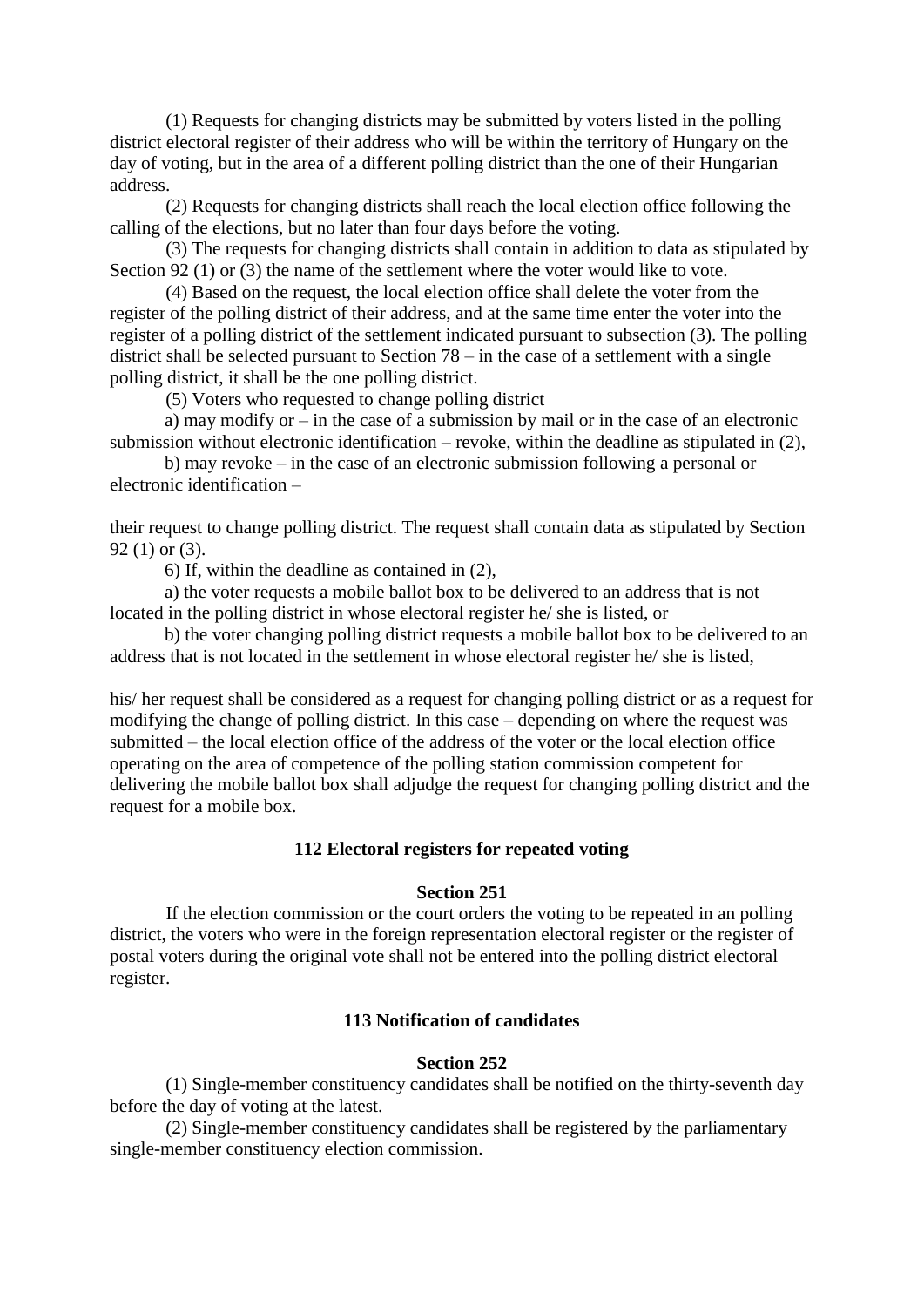(3) During the notification of joint candidates it also has to be notified to which nominating organization the candidate belongs in terms of budgetary funding of parties.

### **114 Notification of national lists**

#### **Section 253**

 (1) National lists shall be notified on the thirty-sixth day before the day of voting at the latest.

 (2) National lists shall be registered by the National Election Commission on the second day after their notification at the latest.

 (3) During the notification of joint lists, it also has to be notified to which nominating organization the candidate belongs in terms of budgetary funding of parties.

# **Section 254**

 (1) When putting forward a party list, nominating organisations shall take into account the number of single-member constituency candidates notified before the registration of the list, except for candidates whose registration was refused by the parliamentary single-member constituency election commission.

 (2) The National Election Commission shall remove the party list from the register if the number of candidates finally registered and the number of candidates in single-member constituencies notified but not finally adjudged taken together is fewer than the minimum specified in the law on the election of Members of Parliament.

(3) The National Election Commission shall remove the finally registered party list from the register if, because of the elimination of a single-member constituency candidate, the number of single-member constituency candidates finally registered of the nominating organization is fewer than the minimum specified in the law on the election of Members of Parliament.

#### **Section 255**

 (1) The provisions of Section 120 (1)-(2) and Sections 121-128 shall be applied to recommendations of national minority lists. Voters who are also listed in the central electoral register as national minority voters with regard to the election of Members of Parliament may recommend national minority lists.

 (2) When determining the number of voters listed in the register as national minority voters, the voters who are also listed in the central electoral register as national minority voters with regard to the election of Members of Parliament on the fiftieth day before the day of voting shall be taken into account.

(3) The National Election Office shall,

a) when handing over the recommendation sheet,

b) at the request of the nominating organisation, between the thirty-eighth and thirteenth day before the day of voting, pursuant to Section 89 (1), and with the exception of the data of citizens prohibiting the release of their data,

hand over free of charge to national minority self-governments registered with final effect as nominating organisations the list of names and addresses of voters listed in the central electoral register as voters of the national minority in question with regard to the election of Members of Parliament.

(4) The data provided pursuant to (3) a) shall only be used for collecting recommendations, whereas the data provided pursuant to (3) b) shall only be used for direct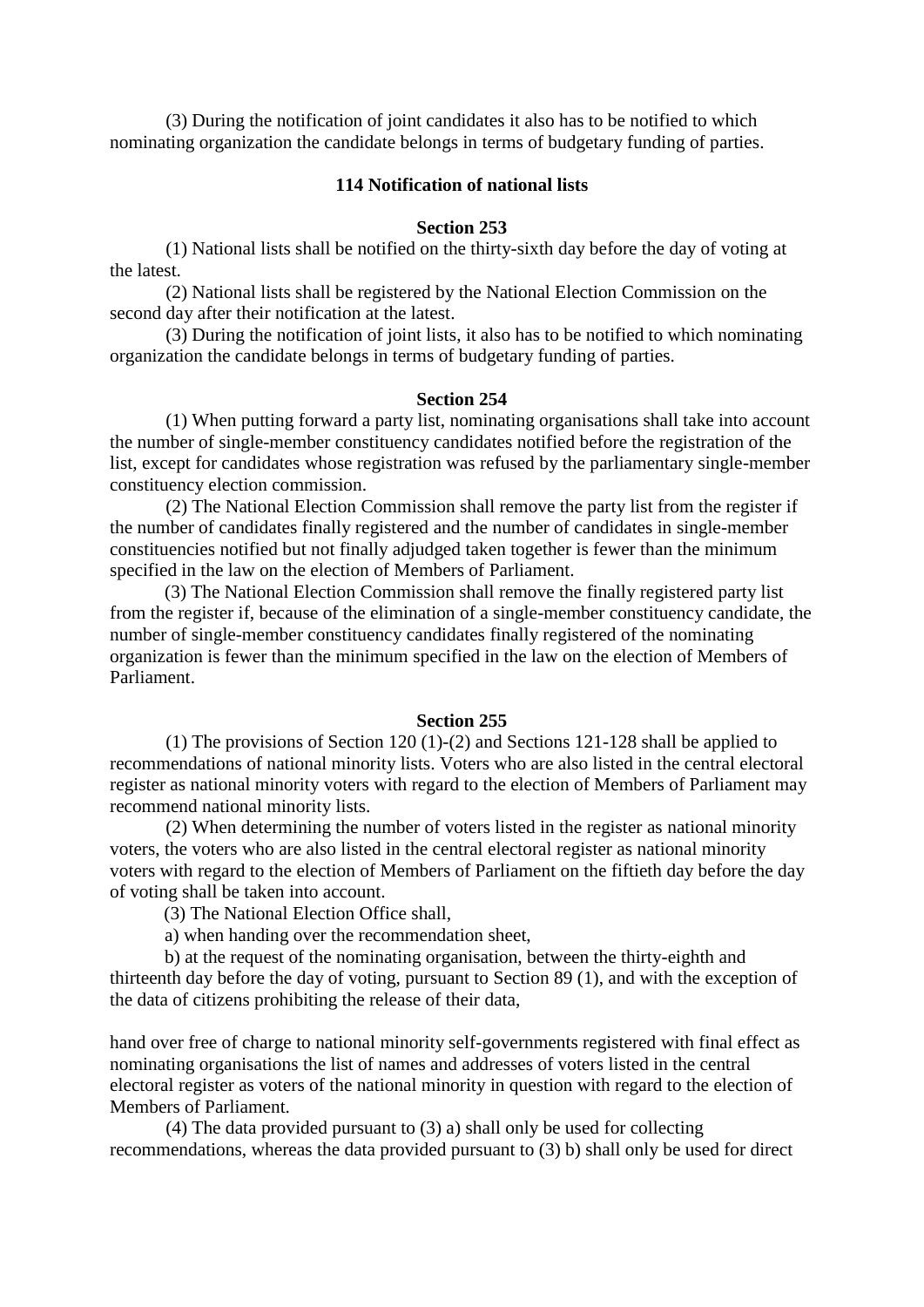political campaigning. The provisions of Sections 155 and 218 (2) d) as well shall apply to the handling of the data supplied.

#### **115 The content of the ballot paper**

### **Section 256**

 (1) There shall be separate ballot papers for single-member constituency, national party list and national minority list voting – in the case of the national minority lists, separately for each national minority.

 (2) Ballot papers made for postal voting shall contain the Hungarian text "levélben szavazás szavazólapja" (ballot paper for postal voting) arranged in a circle in the stamping area.

 (3) When drawing lots to determine list numbers, party lists and national minority lists shall be handled as one group. On national party list ballot papers, party lists shall be listed in the order determined by the drawing of lots, but they shall be assigned a running serial number starting at one.

 (4) Ballot papers for national minority lists put forward by a national minority selfgovernment shall contain the name of the national minority. Indicating the number of the list on national minority list ballot papers shall not be required.

 (5) Ballot papers for national minority lists put forward by a national minority selfgovernment shall contain the text listed in Annex 6, items a)-f) and k) and the name of the national minority in the national minority language as well.

 (6) On the ballot papers of the national minority list put forward by the national minority self-government, on the request of the nominating organisation, the name and abbreviated name of the nominating organisation, and, on the request of the candidate, the name of the candidate shall also be indicated in the national minority language.

# **116 Voting**

#### **Section 257**

 (1) Based on the polling district electoral register and the register of voters requesting mobile voting, the polling station commission shall issue each voter a single-member constituency ballot paper and a party list ballot paper.

(1a) Voters who are listed in the register as national minority voters also with regard to the election of Members of Parliament shall be issued a single-member constituency ballot paper and the list ballot paper of their national minority.

(1b) Voters enlisted in the polling district register who established an address in Hungary 7 days before the ballot day and

a) got the postal vote package sent by the National Election Office according to Section 277 (1), or

b) have been enlisted in the register of postal voters in the timeframe of 15 to 7 days before ballot day and have requested to get the ballot in person,

shall be issued a single-member constituency ballot by the polling station commission. (2) Voters who changed polling districts shall vote using the ballot paper of the

parliamentary single-member constituency of their address and the national list ballot paper. The ballot paper envelopes shall bear the name of the parliamentary single-member constituency. Voters shall place the ballot paper in the envelope and seal the envelope.

 (3) The polling station commission of the designated polling district shall carry out mobile voting for voters who changed district in the entire settlement.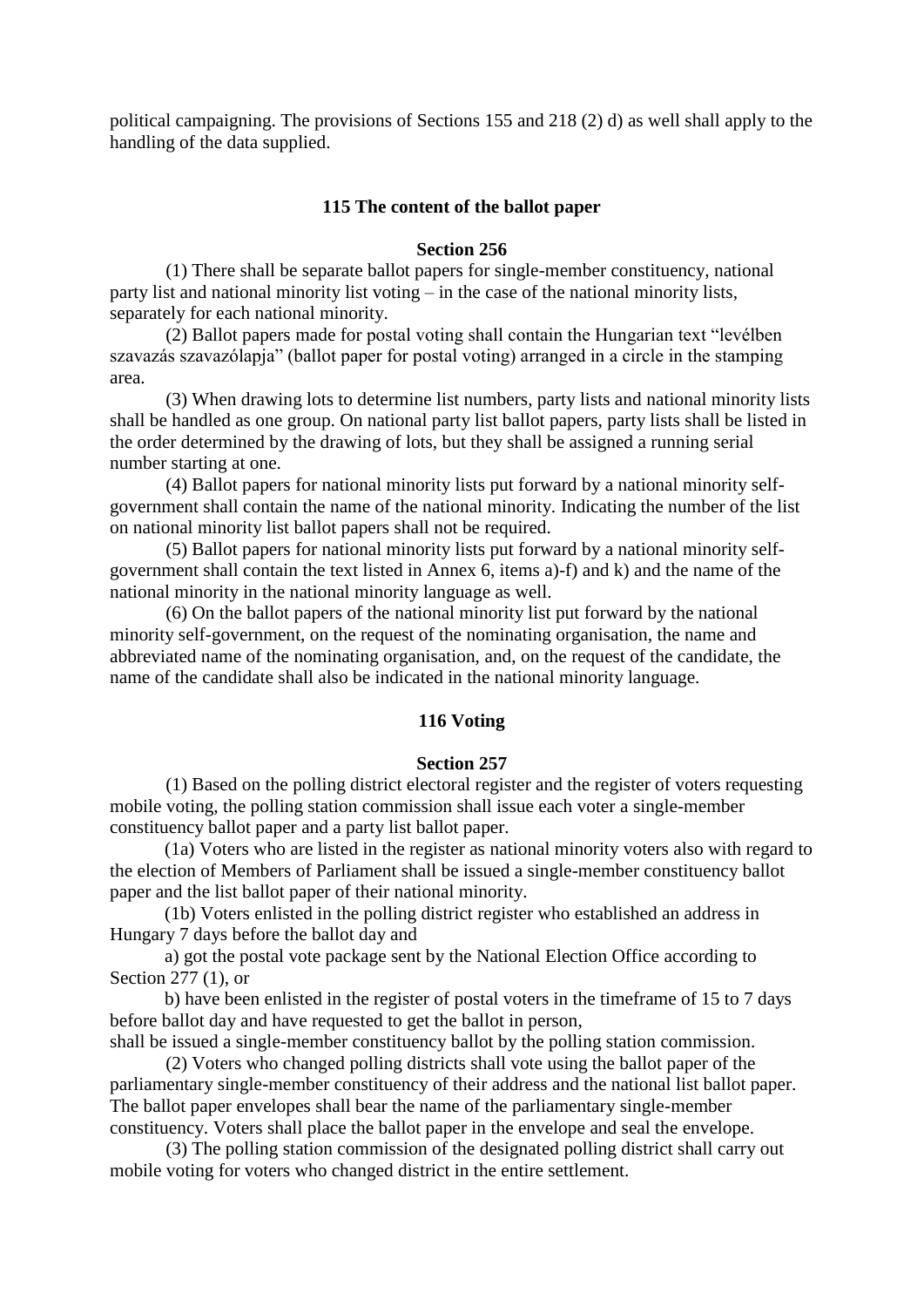# **117 Counting the ballots**

### **Section 258**

 (1) Representatives of the National Election Commission, the National Election Office, the representatives of media content providers, observers according to Section 245 (2) and international observers may be present at the counting of votes sent in by mail by voters with no Hungarian address.

 (2) The rules on ballot counting and the preparation of records shall be applied separately to single-member constituency elections and national list elections.

# **118 Registers at foreign representations**

# **Section 259**

 (1) Requests for entry in the foreign representation electoral register may be submitted by voters who are in the polling district electoral register and will be abroad on the day of voting.

 (2) Requests for entry in the foreign representation electoral register shall arrive on the ninth day before the day of voting at the latest.

 (3) Such requests shall contain in addition to data as stipulated in Section 92 (1) or (3) the indication of the foreign representation where the voter wishes to vote.

### **Section 260**

 (1) Based on the request, the election office shall enter the voter in the foreign representation electoral register without delay, and at the same time indicate this fact in the polling district electoral register.

 (2) The foreign representation electoral register shall contain the data listed in Annex 7.

# **Section 261**

 (1) Voters listed in the foreign representation electoral register may modify the data described in Section 259 (3) until the ninth day before the day of voting in Hungary.

 (2) Voters entered into the foreign representation electoral register may request to be removed from the foreign representation electoral register until the fourth day before the day of voting in Hungary.

## **Section 262**

 (1) Persons who are removed from the polling district electoral register shall also be removed from the foreign representation electoral register.

 (2) Voters' address changes taking place after the sixteenth day preceding the day of voting need not be entered into foreign representation electoral registers.

### **Section 263**

 The National Election Office shall forward the data of the foreign representation electoral register to foreign representations in such a fashion that only the election office at the foreign representation can have access to the data. If the National Election Office sends the data of the foreign representation electoral register to the foreign representation electronically, the election office at the foreign representation shall print and authenticate the foreign representation electoral register.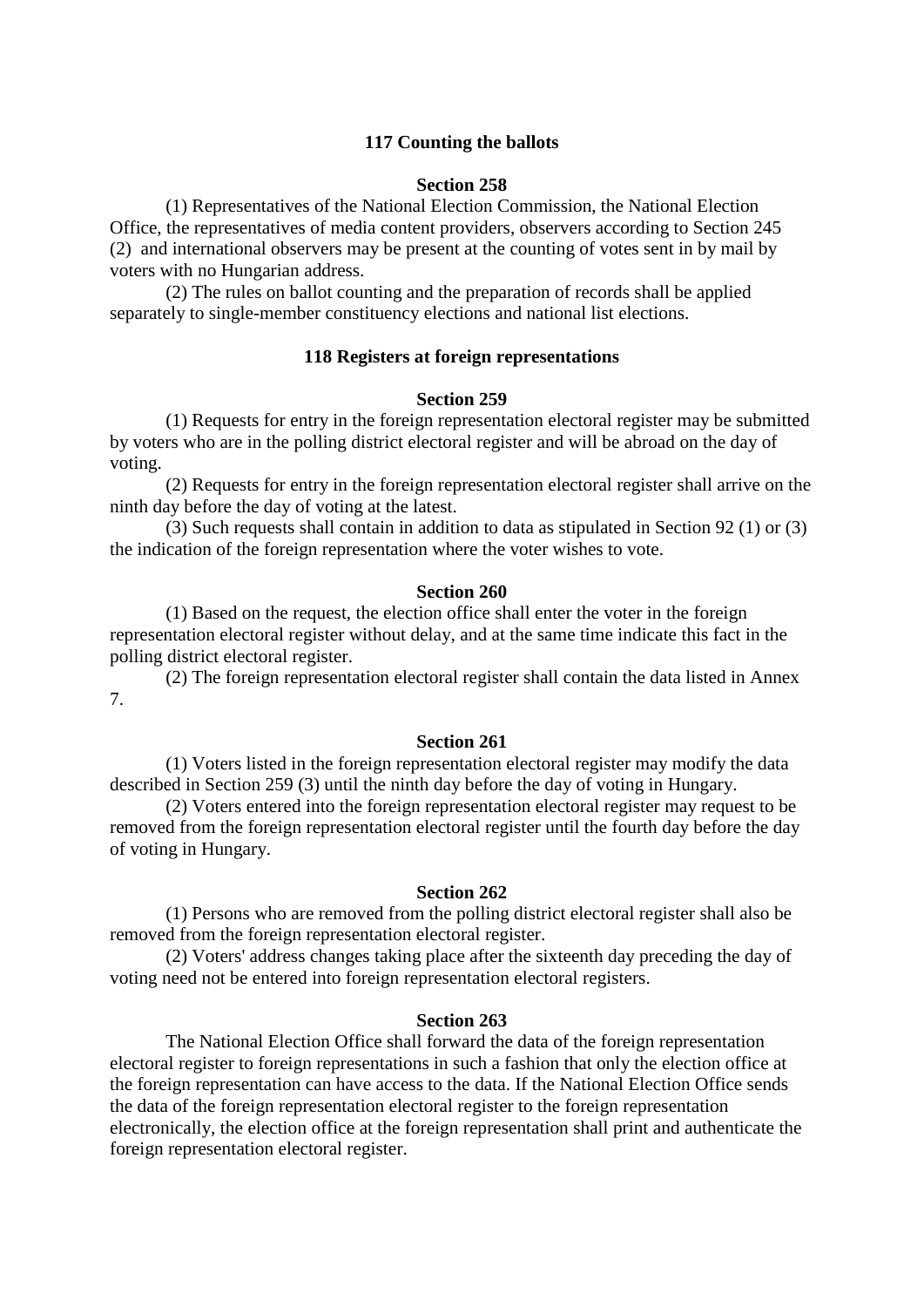### **Section 264**

 The data in the foreign representation electoral register shall be deleted on the working day after the ninetieth day after the day of voting.

#### **119 The register of postal voters**

### **Section 265** -

### **Section 266**

 The National Election Office shall enter into the register of postal voters all voters with no Hungarian address who are listed in the central electoral register based on a request submitted no later than the twenty-fifth day before the day of voting. The National Election Office shall indicate in the central electoral register that the voter had been entered into the register of postal voters.

### **Section 267**

The following voters shall be deleted from the register of postal voters:

 a) voters who have established an address in Hungary on the 7th day before ballot day at the latest,

 b) voters with no Hungarian address who are removed from the central electoral register.

#### **Section 267/A**

 The National Election Office shall make available the portion of the postal electoral register covering those voters who requested to collect the voting package in person by the sixteenth day before the day of voting, and it shall forward it to the competent election office in accordance with the provisions of Section 263.

#### **Section 268**

 The data in the register of postal voters shall be deleted on the first working day after the ninetieth day following the day of voting.

#### **120 Voting at foreign representations**

### **Section 269**

 (1) Voting at foreign representations shall be possible if the host state does not object to it.

 (2) Votes may be cast at foreign representations on the day of voting in Hungary, between 06:00 and 19:00 local time. At foreign representations where the time difference is -1 hour or -2 hours compared to Central European Time, votes may be cast between 06:00 local time and 19:00 CET. At foreign representations established on the American continent, votes may be cast on the day prior to voting in Hungary, between 06:00 and 19:00 local time.

 (3) Election offices at foreign representations shall execute the tasks set for polling station commissions – except for the counting of the votes. The head of the election office at the foreign representation shall decide contentious issues arising during the voting.

 (4) Voters entered in the foreign representation electoral register may vote at the foreign representation, or, if the building of the foreign representation is not suitable for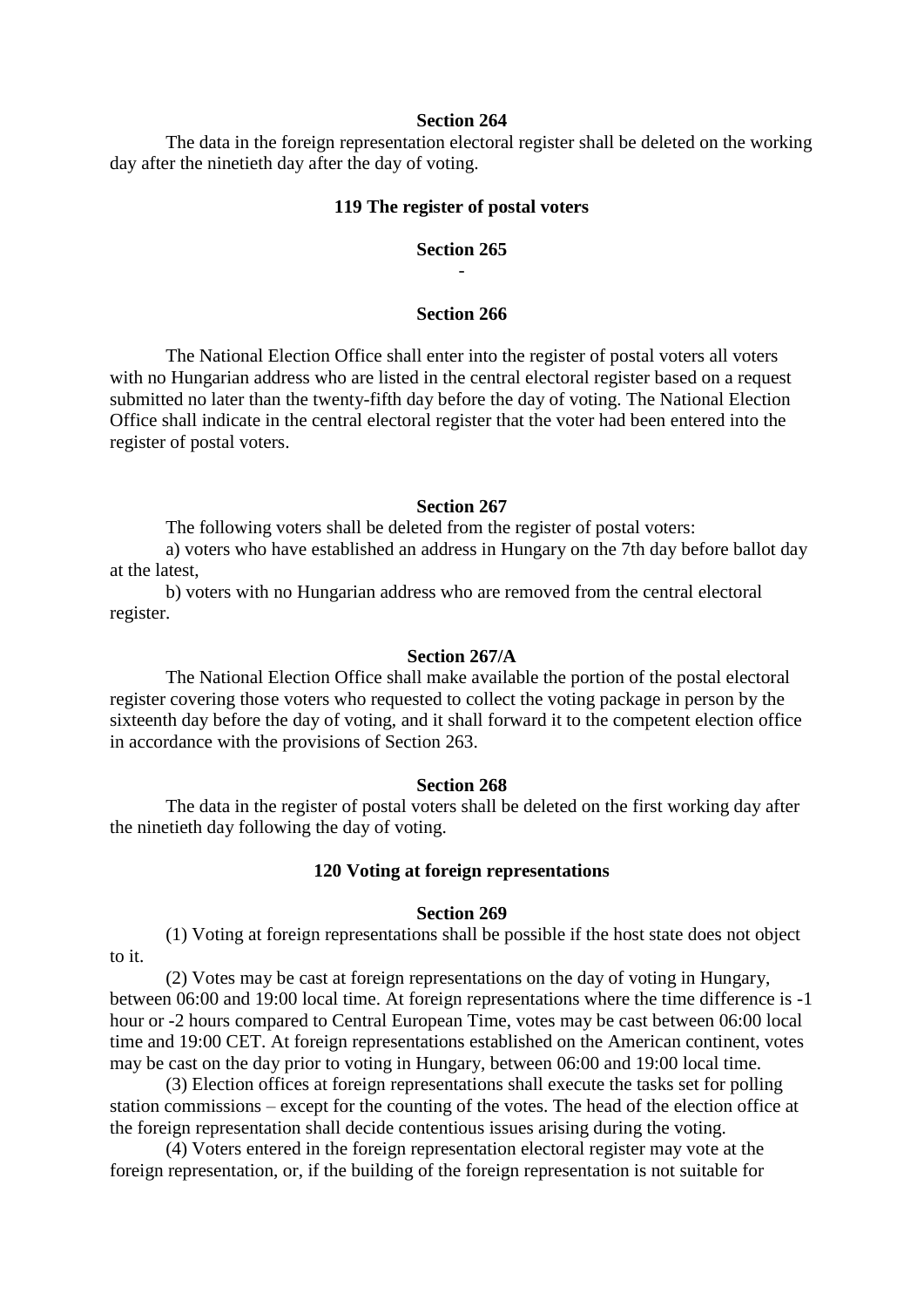conducting the voting, in another polling station provided by the foreign representation. If necessary, more than one location shall be provided for voting, and a sufficient number of polling booths and ballot boxes shall be provided to ensure continuous voting for the voters in the foreign representation electoral register.

 (5) From the start of voting to the closing of voting, foreign representation election office members, media content provider representatives and foreign representation and international observers may be present in polling stations.

 (6) The National Election Office shall be informed about the suspension of voting without delay with a view to the legal continuation of voting.

 (7) The foreign representation election office shall place a review sheet in the ballot box, containing the time and date the sheet was placed in the ballot box and the signatures of the members of the foreign representation election office present and the citizen who is the first to cast his or her vote.

### **Section 270**

 The foreign representation election office determine the identity of the citizen wishing to vote based on a document suitable for identification, and it shall determine if the citizen is listed in the foreign representation electoral register. Anyone who cannot prove his or her identity as set forth above or is not listed in the foreign representation electoral register shall be rejected.

#### **Section 271**

 (1) Voters who vote at a foreign representation shall vote using the ballot paper of their parliamentary single-member constituency and the national list ballot paper. The ballot paper envelopes shall bear the name of the parliamentary single-member constituency. (2) Voters shall place the ballot paper in the envelope and seal the envelope.

#### **Section 272**

 (1) If until an hour before closing the voting no voter has voted at the foreign representation, a member of the foreign representation election office may be the first voter.

(2) Voting shall be closed before the time prescribed by Section 269 (2) if every voter listed in the foreign representation electoral register has voted.

#### **Section 273**

 After closing the voting, foreign representation election offices shall place the record on the termination of voting in the ballot box without opening the ballot box, and seal the ballot box in such fashion that no ballot paper can be either put into or taken out of it.

#### **121 Voting packages**

### **Section 274**

Voters listed in the register of postal voters may vote by mail.

#### **Section 275**

(1) The voting package shall contain:

a) a postal ballot paper;

b) a voter identification declaration form (hereinafter: 'identification declaration');

c) the envelope of the postal ballot paper (hereinafter: 'inner envelope');

d) a prepaid reply envelope for mailing (hereinafter: 'outer envelope');

e) information on this voting method.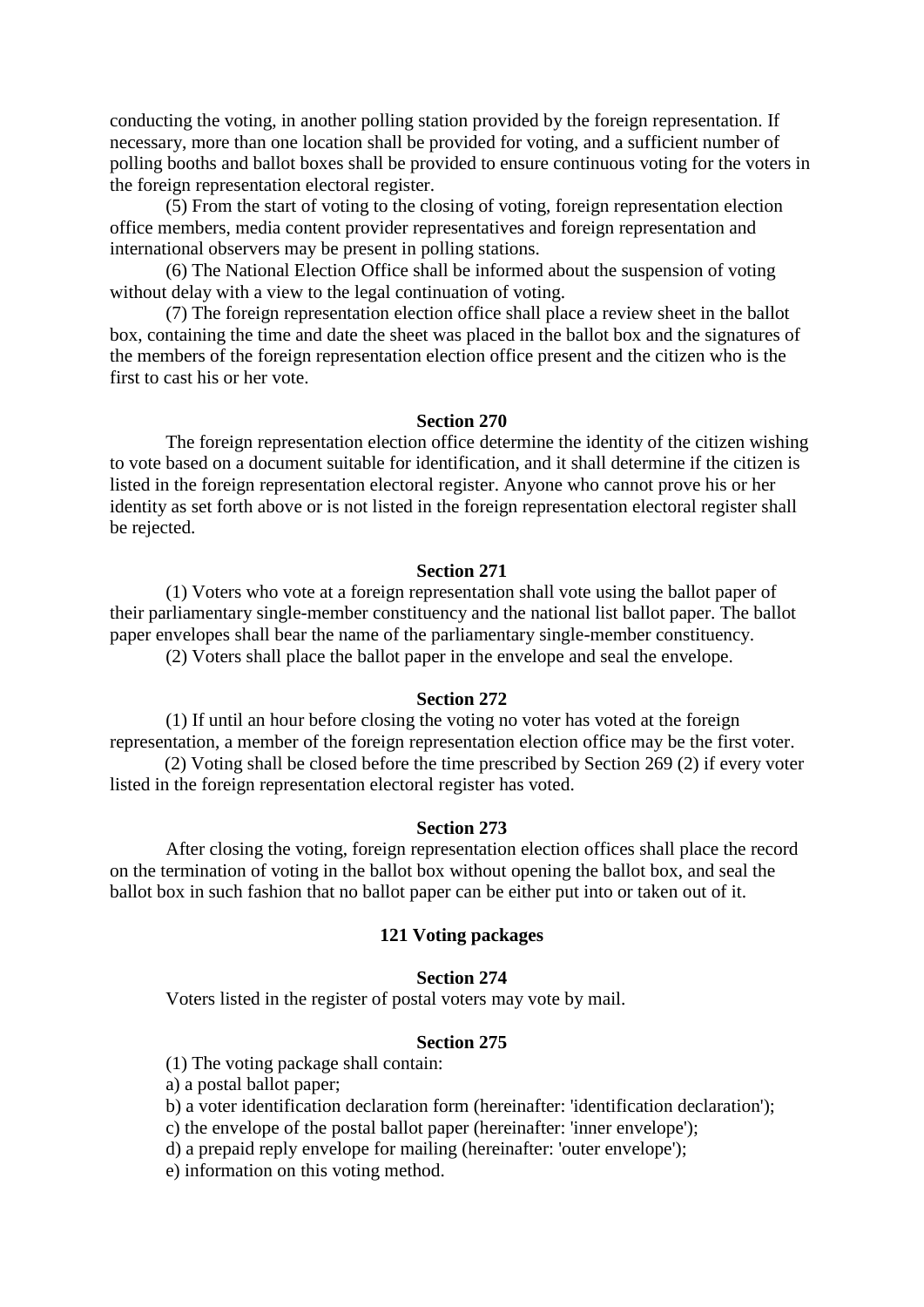(2) The outer envelope in the voting package shall be addressed to the National Election Office.

 (3) The size and layout of the postal ballot paper may be different from that of the ballot paper used in polling stations. Postal ballot papers shall be valid without a stamp.

### **Section 276** -

### **122 Delivery of voting packages**

## **Section 277**

 (1) For voters listed in the register of postal voters – except for those who requested to collect the voting package in person – the National Election Office shall send the voting package by mail immediately after the postal ballot paper for the vote is prepared. If a voter has given an address for the ballot paper to be collected in a country which prohibits double citizenship, the voting package shall be delivered by the National Election Office through the foreign representation.

 (2) Voters with no Hungarian address who requested to collect the voting package in person by the twenty-fifth day before the day of voting pursuant to Section 92 (2) b), may collect the voting package from the fifteenth day before the day of voting at the time determined by the president of the National Election Office, or on voting day during the time of voting, in an election office,

 a) in a parliamentary single-member constituency seat settlement indicated by the voters, or

b) in another settlement indicated by ministerial decree, or

c) at the foreign representation indicated by ministerial decree.

(3) The president of the National Election Office shall so determine the manner of the reception in person of the voting package under (2) as to allow it to happen between at least 09:00 and 16:00, on working days, from the fifteenth day before voting. The president of the National Election Office may determine the beginning of the period 09:00-16:00 at an earlier time, and the end of the period 09:00-16:00 at a later time, and may extend the reception in person to Saturdays that are not working days, to Sundays and to holidays.

### **123 Postal voting**

#### **Section 278**

 (1) After filling in the ballot paper received as part of the voting package, the voter shall place the ballot paper in the inner envelope, and seal it.

(2) The voter's identification declaration shall be completed with his/her:

a) name,

b) birth name,

c) place and time of birth and

d) personal identification number or number of his/her identity document issued by the Hungarian authorities.

(3) The identification declaration has to be signed by the voter in person.

(4) The voter shall enclose the closed inner envelope and the completed identification declaration

a) in the outer envelope or

b) in any other envelope (points a) and b) hereinafter referred to as: reply envelope).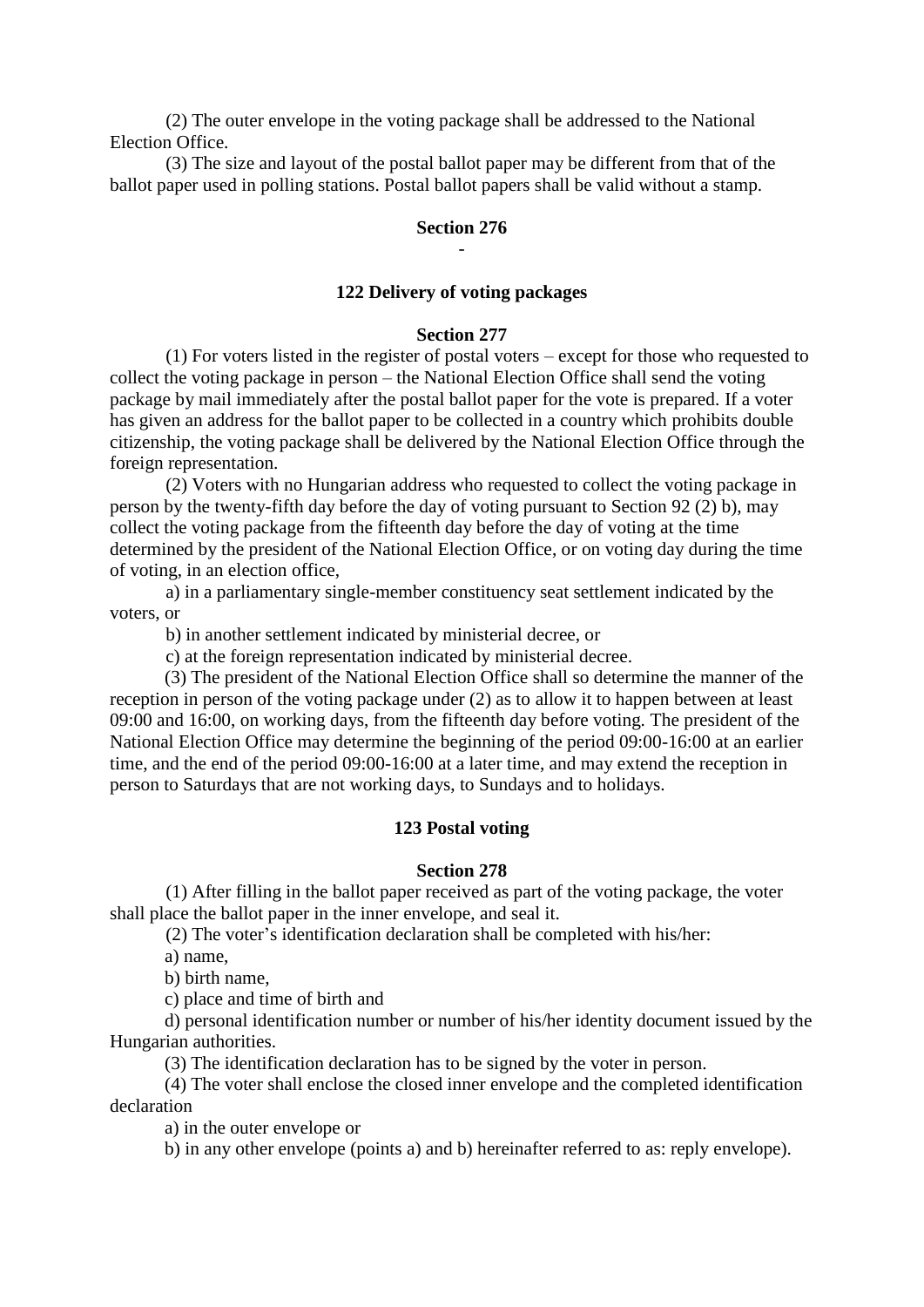## **124 Sending postal voting documents to the election office**

### **Section 279**

 (1) Voters who are listed in the register of postal voters and have no Hungarian address may

 a) send the reply envelope under Section 278 (4) a) containing their vote to the National Election Office so that it arrives by 24:00 on the day before the day of voting,

 b) send the reply envelope under Section 278 (4) a) containing their vote to any foreign representation election office within fifteen days before the day of the vote in Hungary, at the time determined by the president of the National Election Office for the reception in person of voting packages, or during the time of voting at the foreign representation; or

ba) deliver in person, or by another person who is not empowered, their reply envelope under Section 278 (4) a) containing their vote,

bb) deliver by mail their reply envelope under Section 278 (4) a) containing their vote, placed in an outer envelope addressed to the foreign representation to any foreign representation election office, or

c) deliver in person, or by another person who is not empowered, their reply envelope under Section 278 (4) a) containing their vote, to any parliamentary single-member constituency election office in the period available for voting in Hungary.

(2) Voters who are listed in the register of postal voters and have no Hungarian address may deliver the reply envelope under Section 278 (4) b) containing their vote, in person, or by another person who is not empowered,

a) within fifteen days before the day of the vote in Hungary, at the time determined by the president of the National Election Office for the reception in person of voting packages, or during the time of voting at the foreign representation, to any foreign representation election office, or

b) to any parliamentary single-member constituency election office in the period available for voting in Hungary.

### **Section 280**

 (1) Reply envelopes under Section 278 (4) a), containing a vote may be mailed free of charge.

 (2) The postal service provider shall deliver reply envelopes under Section 278 (4) a) it received in Hungary on or before the third day before the voting to the election office by 24:00 on the day before the voting.

#### **Section 281**

 (1) Reply envelopes containing votes may be submitted: at a foreign representation, to the foreign representation election office; in settlements that are seats of a parliamentary single-member constituency, to the parliamentary single-member constituency election office.

 (2) Reply envelopes may be placed in the ballot box under the constant safekeeping of the office. At foreign representations, ballot boxes shall be stored in a safe place. Reply envelopes may be delivered to the foreign representations by mail.

 (3) In settlements that are seats of a parliamentary single-member constituency, the observers of nominating organisations with a national list may be present during the safekeeping of the ballot box. Section 5 shall be applied to observers.

### **125 Forwarding votes**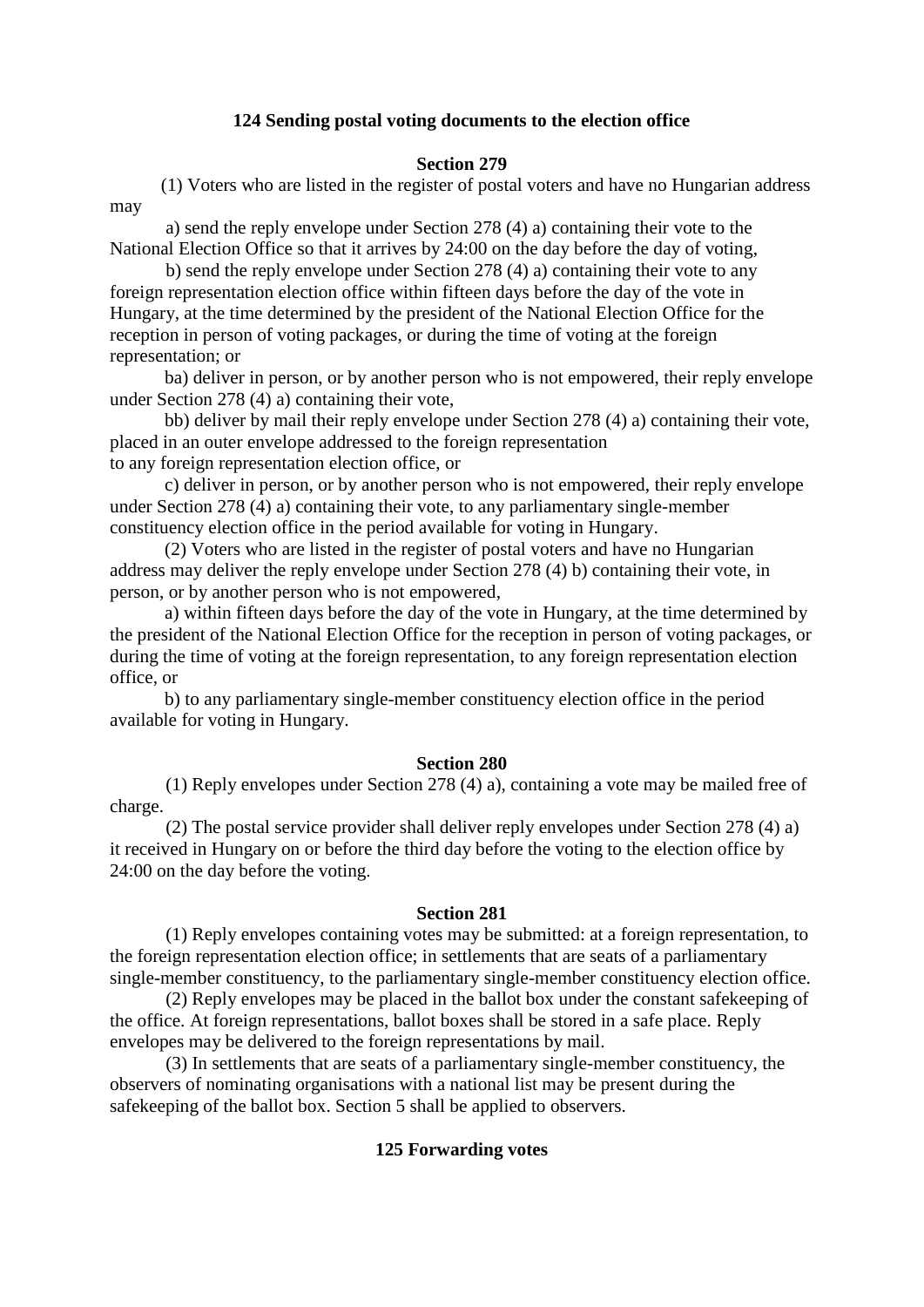#### **Section 282**

 (1) The polling station commission shall not open the envelopes handed over by voters who voted by changing polling districts; it shall enclose them in a separate transport envelope and take them to the local election office. The number of envelopes contained in a transport envelope shall be marked on the transportation envelope.

 (2) The local election office shall hand over transport envelopes to the parliamentary single-member constituency election office on the day after the voting.

### **Section 283**

 (1) Parliamentary single-member constituency election offices shall enclose reply envelopes containing votes cast by mail pursuant to Section 279 (1) c) in a transport envelope.

 (2) Parliamentary single-member constituency election offices shall ship the transport envelopes specified in (1) and the transport envelopes received from local election offices to the National Election Office on the day after the voting.

#### **Section 284**

 Foreign representation election offices shall transport sealed ballot boxes containing votes cast at the foreign representation and the reply envelopes sent to the foreign representation by mail to the National Election Office by 24:00 on the fourth day after the day of voting in Hungary. Votes arriving later shall be ignored.

#### **Section 285**

 (1) The National Election Office shall open the ballot boxes containing votes cast at foreign representations when all the ballot boxes arrive, but no later than the fifth day after the day of voting in Hungary.

 (2) If a ballot box arrives at the National Election Office after the deadline or not sealed as described in Section 273, or if there is no review sheet in the box, the votes it contains shall not be taken into account when determining the result, and the ballot box and its contents shall be destroyed on the first working day after the ninetieth day after the day of voting. Whether the ballot box is sealed as described in Section 273 shall be decided by the National Election Commission.

#### **Section 286**

 Unsealed envelopes and envelopes that contain no indication of the single-member constituency found in a ballot box that arrived from a foreign representation or among the votes of voters who changed districts shall be considered votes not cast and shall be packed separately.

#### **Section 287**

 (1) The National Election Office shall sort the sealed envelopes found in the sealed ballot boxes received from foreign representations and the sealed envelopes containing the vote of voters who changed districts by parliamentary single-member constituency and place them in sealed packages, indicating the number of envelopes contained in each package on the package itself. The National Election Office shall record the number of envelopes in the package in a separate record, a copy of which shall be placed in the package, and the package sealed. The President of the National Election Office shall authenticate the package by signing and stamping it.

 (2) The National Election Office shall hand over the package to the head of the parliamentary single-member constituency election office or a member appointed by him or her.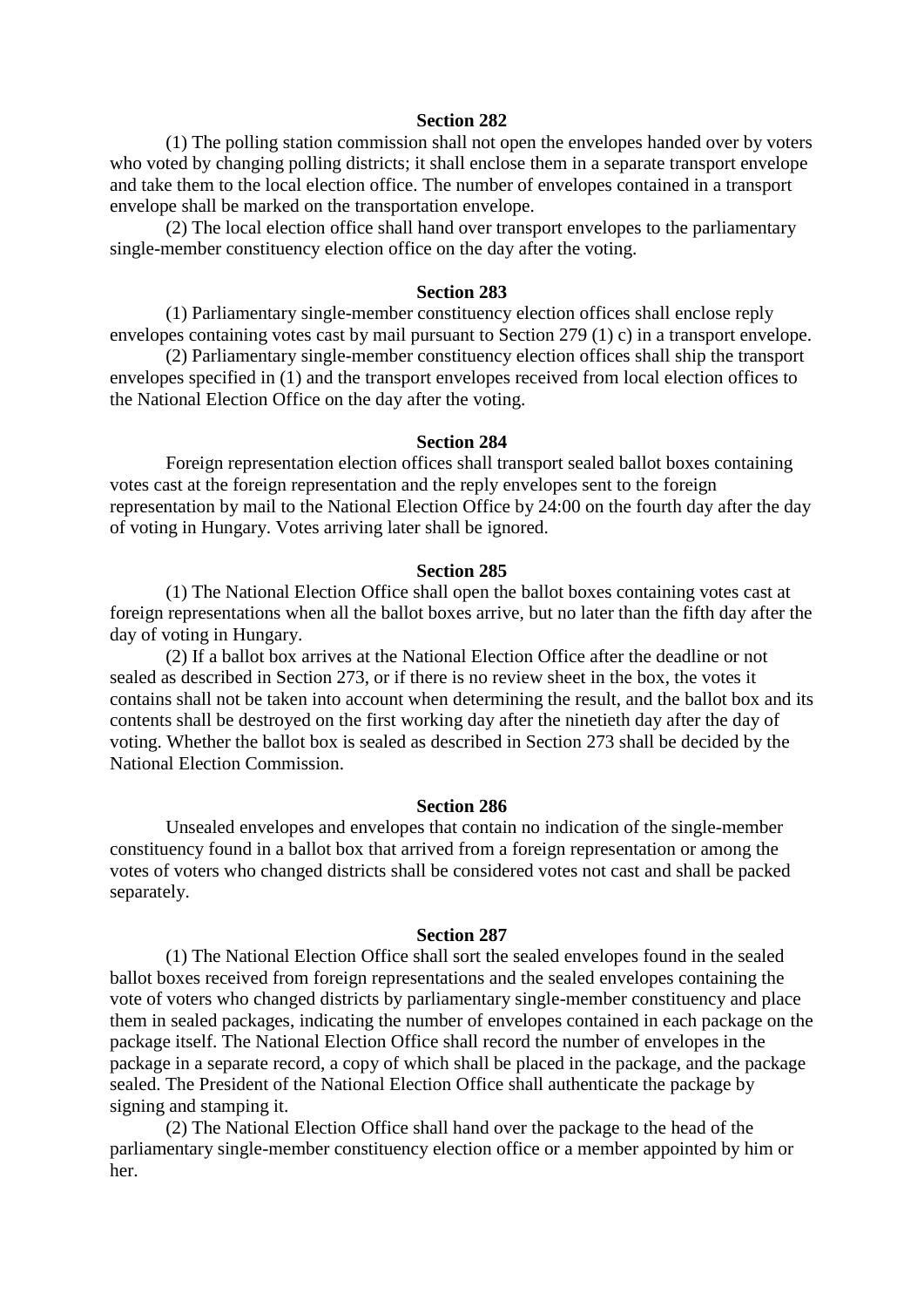## **126 Checking voting documents sent by mail**

### **Section 288**

 (1) Voting documents containing the votes of voters with no Hungarian address shall be checked by the National Election Office.

 (2) The National Election Office shall start checking the voting documents on the sixth day before the voting at the earliest.

 (3) Members of election commissions, observers described in Section 245 (2) and (3) and international observers may observe the entire voting document verification process. Employees of media content providers may be present during voting document verification if conditions that guarantee the protection of personal data are provided.

### **Section 289**

 (1) The election office shall examine the voting documents that arrive before the deadline.

 (2) When examining voting documents, the election office shall check received voting documents without opening the inner envelope containing the ballot paper. The content of the identification declaration shall be verified by the election office using the postal electoral register. If necessary, the National Election Office shall verify the content of the identification declaration by directly accessing data in the records of the identity document issued by an authority and through the records of citizens' personal data and addresses.

(3) A voting document shall be invalid if

a) the reply envelope is not sealed;

 b) the reply envelope does not contain an identification declaration or an inner envelope;

c) the reply envelope contains several inner envelopes for the same election;

d) the inner envelope is not sealed;

 e) the voter's information on the declaration is incomplete or the declaration was not signed by the voter;

f) the citizen is not listed in the register of postal voters;

g) the voter had already submitted valid voting documents;

 h) the data of the voter indicated on the identification declaration – except for the derogation specified in (4) – differ from the data contained by the electoral register or by the records as defined in (2);

i) the voting document arrived late.

(4) The voting document shall not be invalid if

a) the voting document is not in the outer envelope sent by the National Election Office;

b) the reply envelope is slightly damaged, but no document can be put in it, or can be taken out of it, nor can the data content written on the identification declaration or on the ballot paper be viewed without opening the reply envelope.

(5) If the identity of the voter can be established beyond any reasonable doubt, the reply envelope shall not be invalid if the reason of the divergence in data as specified in (3) h) is due to:

a) a change of name in the meantime,

b) an error in an accentuated letter,

c) a variance in the writing style,

d) a geographic name indicated in a foreign language,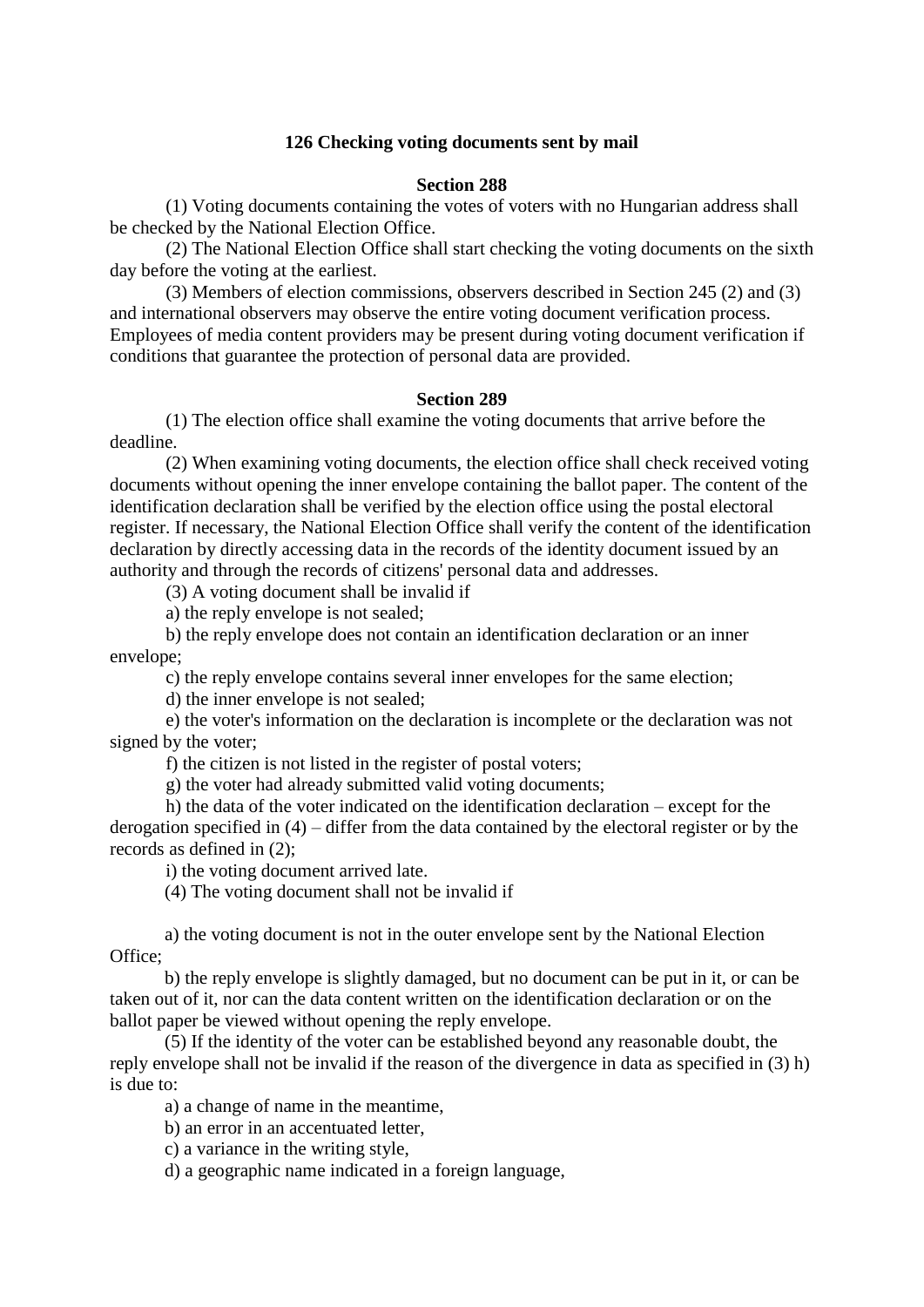e) the omission, in data as specified in Section 278 (2) a), of one of several first names, the omission or the writing of the title "dr.", the writing of the prefixes junior, senior, widow or other prefixes or the writing of their abbreviated forms, or a data indicated in another language.

(6) Shall not be considered as a reason for invalidity if the identification declaration does not contain the birth name of the applicant provided that it is the same as that which the applicant bears.

(7) Only a voting document whose identification declaration allows the identity of the voter to be established beyond any reasonable doubt may be considered as a voting document submitted by the voter as specified in (3) g).

(8) If the identity of the voter can be established beyond any reasonable doubt on the basis of the identification declaration, the election office shall indicate this fact in the central electoral register.

# **Section 290**

 (1) If the voting document is invalid pursuant to Section 289 (3), the reason for this shall be indicated on the reply envelope.

(2) Reply envelopes that contain invalid voting documents shall be packed separately.

# **Section 291**

 (1) If a voting document is not invalid pursuant to Section 289, the election office shall indicate in the register of postal voters that the voter submitted a valid voting document.

 (2) The election office shall store separately inner envelopes found in valid voting documents – without opening them – until they are counted.

 (3) Identification declarations found in valid voting documents shall be packed separately.

# **127 Counting the ballots**

## **Section 292**

 (1) The parliamentary single-member constituency election commission shall, on or before the eighth day preceding voting day, designate the polling station commission that will count votes cast at foreign representations and votes cast by voters who changed polling districts. This shall be a polling station commission that operates in the settlement where the seat of the parliamentary single-member constituency is located, and shall not be the polling station commission of the polling district designated pursuant to Section 78.

 (2) When the voting is closed, the polling station commission set forth in (1) shall seal the ballot box in such fashion that no ballot paper can be either put into or taken out of it. The polling station commission shall hand over the ballot box to the head of the parliamentary single-member constituency election commission, who shall arrange for its safe storage.

 (3) The head of the parliamentary single-member constituency election office shall, no later than the sixth day after the day of voting in Hungary, hand over to the chairman of the polling station commission defined in (1) the ballot box and the package referred to in Section 287 (1).

 (4) The polling station commission as defined in (1) shall mix – without opening them – the envelopes in the packages as specified in Section 287 (1) with the envelopes that contain the votes cast at the polling district, and carry out without delay the tasks set for the polling station commission in Chapter XI.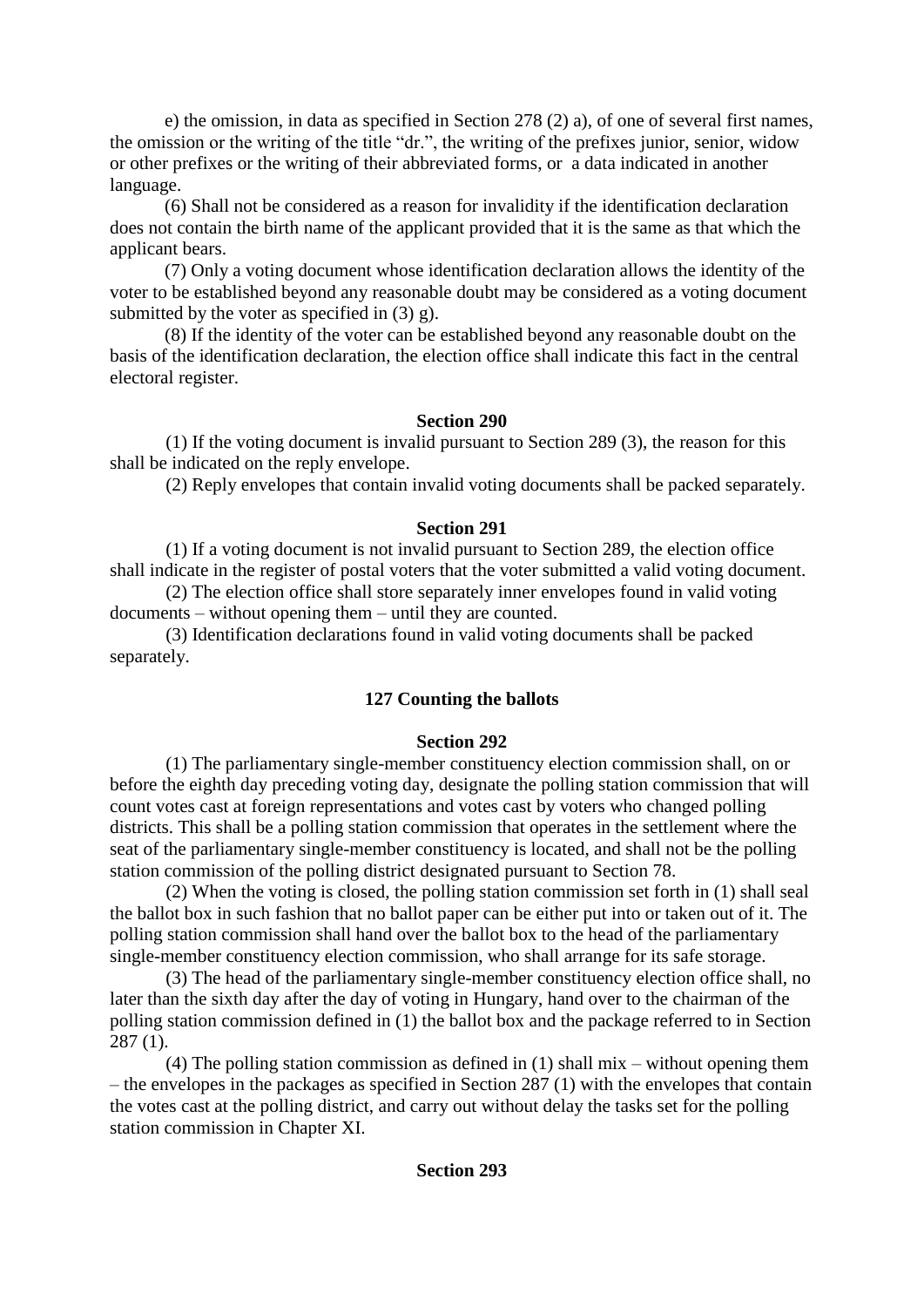(1) Votes cast by mail by voters with no Hungarian address shall be counted by the National Election Office under the supervision of the National Election Commission. The counting shall not start before 19:00 on the day of voting.

 (2) The observers and international observers described in Section 245 (2) and the press may observe the entire vote counting process.

## **128 Determining the results of the elections**

#### **Section 294**

 (1) A copy of the polling district record prepared on the result of the vote in a singlemember constituency shall be forwarded by the local election office to the parliamentary single-member constituency election office, and a copy of the polling district record prepared on the result of the national lists vote shall be forwarded by the local election office to the territorial election office.

 (2) The parliamentary single-member constituency election commission shall determine the result of the vote in the single-member constituency based on the polling district record on the sixth day after the day of voting at the latest. The parliamentary singlemember constituency election office shall send a copy of the record drawn up on the singlemember constituency election result to the National Election Office immediately after that the resolution determining the result of the single-member constituency election has become final.

(3) The territorial election commission shall, on the basis of the polling district records prepared on the result of the national lists vote, determine the partial territorial result of the national lists vote on the sixth day after the vote at the latest. The territorial election office shall send a copy of the record drawn up on the partial territorial result of the national lists vote to the National Election Office immediately after that the resolution determining the partial territorial result of the national lists vote has become final*.*

#### **Section 295**

 The results of the postal voting of voters with no Hungarian address shall be determined by the National Election Commission.

#### **Section 296**

 (1) The local election office shall send a copy of the polling district record on the results of national list voting to the National Election Office.

 (2) The National Election Commission shall determine the result of the national list election no later than the nineteenth day after the day of voting based on:

 a) polling districts' records under Section 294 (3) on the partial territorial result of national list voting;

b) the records on the results of postal voting; and

c) the records under Section 294 (2) on the single-member constituency results.

#### **129 Legal remedies**

#### **Section 297**

 (1) The parliamentary single-member constituency election commission shall adjudge a) objections against the activities and decisions of the polling station commission and objections regarding other acts committed at polling stations;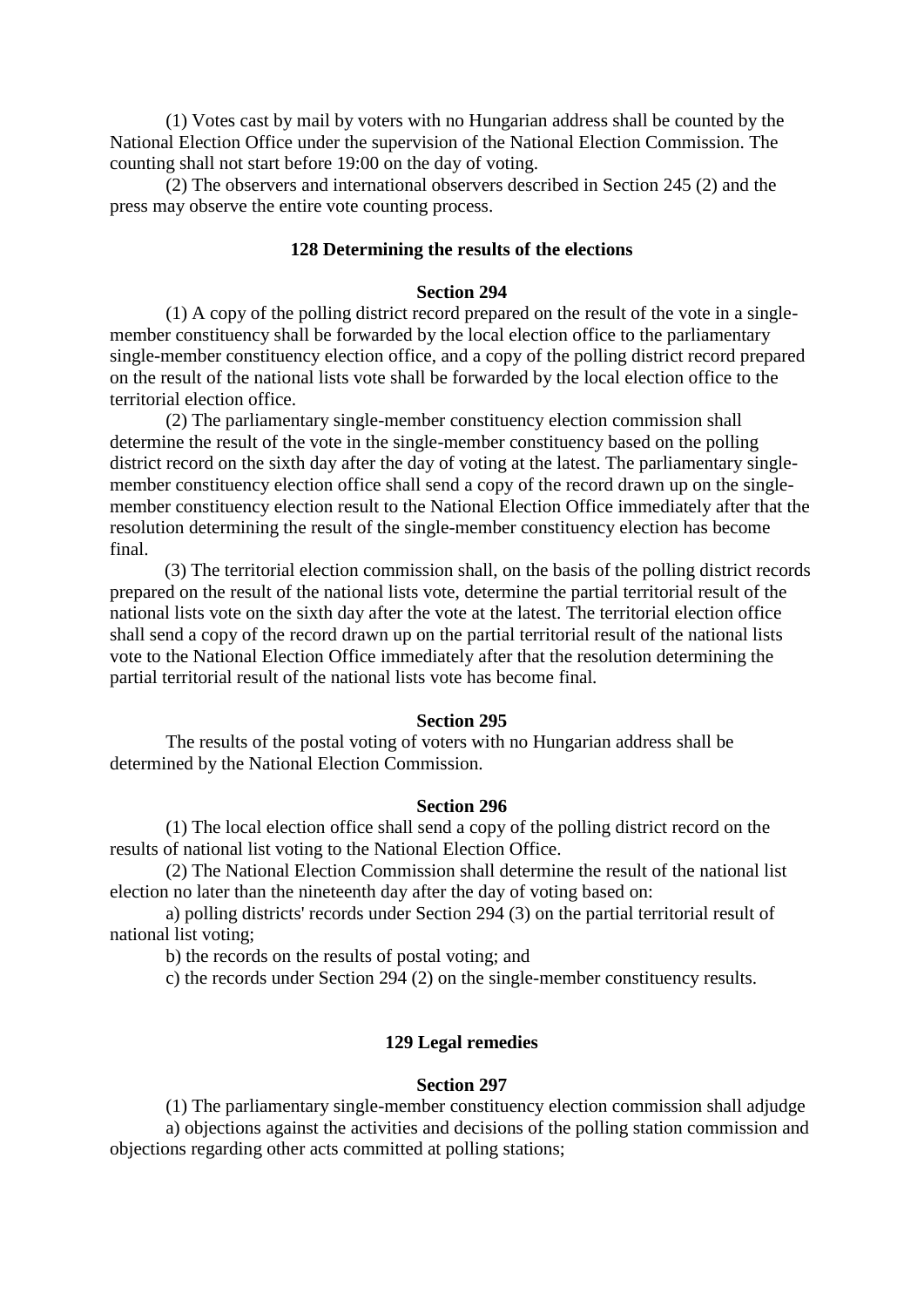b) all objections that are specifically related to the election in the single-member constituency.

 (2) The territorial election commission shall adjudge appeals submitted against decisions, under Sections 124 (2)-(3) and 252 (2), by parliamentary single-member constituency election commissions.

(3) The National Election Commission shall adjudge

a) all objections not subject to (1) b);

 b) with the exceptions specified in (2), appeals against the decisions of parliamentary single-member constituency election commissions.

(4) Requests for judicial review against decisions taken by the National Election Commission determining the national list result of the election shall be submitted in such manner as to be received by the National Election Commission no later than the day which follows the day on which the decision of the election commission was taken. The Curia shall take a decision concerning the request for judicial review no later than the day which follows the day on which the request was submitted.

(5) A request for judicial review against the decision of the National Election Commission determining the result of the national list voting shall be based on a violation of the law

a) when tallying the fragment votes in an election as specified in Section 294 (2),

b) when tallying the partial results as specified in Section 294 (3) or

c) when tallying the result of the vote under Section 295 and the partial results produced under a) and b),

or on a violation of the rules on determining the result of the election.

# **129/A Resignation of an elected representative**

## **Section 297/A**

After the day of voting, until the authentification of his or her mandate by Parliament, the elected representative may resign through a written declaration addressed to the National Election Commission.

# **130 Publishing the results of the elections**

## **Section 298**

 After the results of the elections become final, the National Election Commission shall publish a notice on the election results in the Official Gazette of Hungary.

# **131 Letters of appointment**

## **Section 299**

 The National Election Commission shall also deliver the letter of appointment to the nationality spokesperson.

## **132 By-elections**

**Section 300**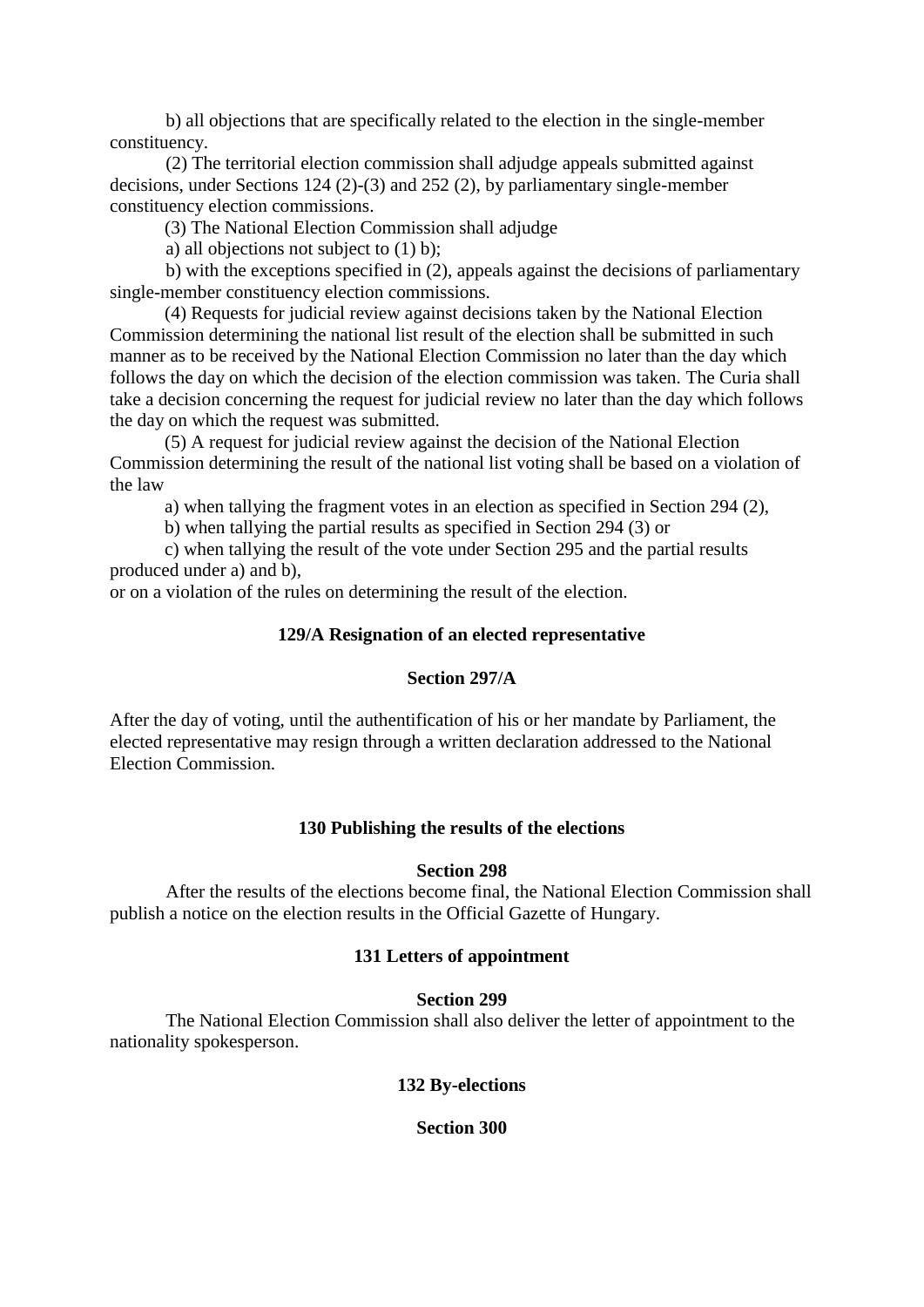(1) In a by-election, the nominating organization shall be notified to the election commission having competence to register the candidate. The election commission shall bring a decision whether to register the nominating organization or not.

(2) In by-elections, voters changing polling districts may only change to a polling district in the same constituency.

(3) The provisions of Sections 286, 287 and 292 (1) concerning changing polling district and the provisions of Sections 247 (2), 257 (1a)-(2), 282 and 283 shall not apply in byelections.

(4) The vote cast by a voter who changed polling district shall be counted by the polling station commission of the polling district where the voter voted.

Chapter XIV

The election of representatives and mayors of municipalities

# **Section 301**

 Chapters I-XII and Section 250 (6) of this Act shall be applied in the elections of representatives and mayors of municipalities with the exceptions set out in this Chapter.

# **133 The call for election**

# **Section 302**

By-elections of a settlement's municipality representatives and mayor shall be called by the local election commission, and by-elections of county and the Capital city general assemblies and the Lord Mayor of the Capital city shall be called by the territorial election commission.

## **134 The costs of the electoral procedure**

# **Section 303**

 The costs of preparing and conducting by-elections due to the dissolution of a body of representatives or general assembly shall be paid from the budget of the municipality.

# **135 Election bodies**

## **Section 304**

 The following election commissions shall operate during elections of representatives and mayors of municipalities:

a) the National Election Commission;

b) territorial election commissions;

c) local election commissions,

d) polling station commissions.

## **136 Notifying Union citizens as candidates**

## **Section 305** -

# **137 Determining the number of seats**

## **Section 306**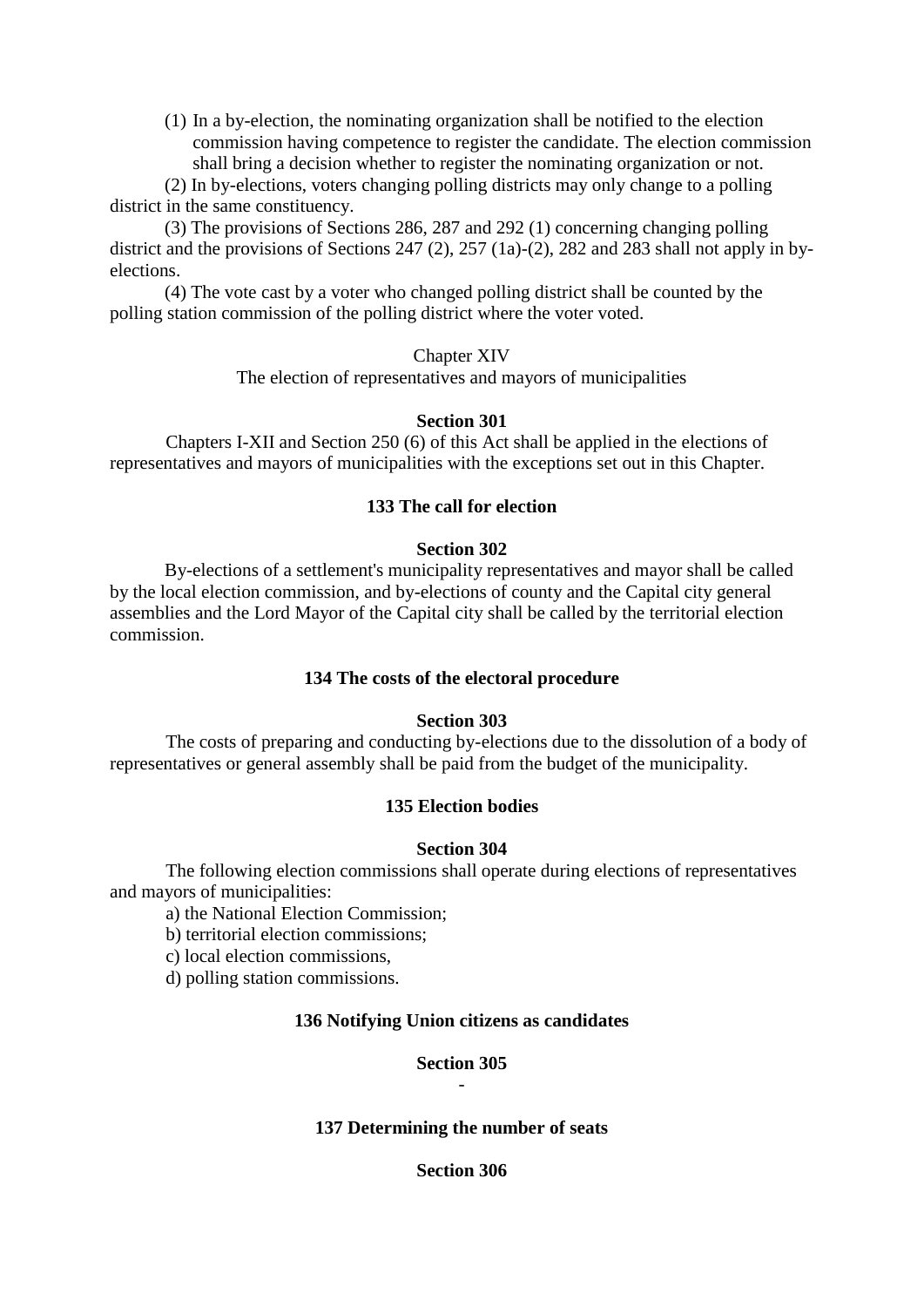(1) The central body managing the records of citizens' personal data and addresses shall inform the National Election Office by 31 January in the year of general elections of the number of inhabitants of each settlement and county and the Capital as of 1 January. The National Election Office shall inform the heads of local and territorial election offices of the population numbers within three days.

 (2) The head of the local or territorial election office shall issue a resolution by 15 February in the year of the general elections, determining the number of members to be elected into the body of representatives or general assembly.

## **137/A Drawing up single-member constituencies**

#### **Section 306/A**

 (1) In settlements with a population of more than ten thousand, single-member constituencies shall be drawn up by the head of the local election office. The head of the local election office shall ask the local election commission for its opinion in advance; however, the opinion shall not be binding to the head of the local election office.

(2) Single-member constituencies shall be established in a manner that

a) they form contiguous areas;

 b) they have approximately the same number of inhabitants with the right to vote according to the central electoral register.

 (3) When drawing up single-member constituencies, the number of people with voting rights in each single-member constituency may diverge from the arithmetic mean of the number of voters the single-member constituencies of the settlement by no more than fifteen per cent, taking into account settlement structure, geography and other local characteristics.

#### **Section 306/B**

 The head of the local election office shall publish the resolution on the drawing up of polling districts – containing the borders of single-member constituencies, the number of people with the right to vote in the single-member constituency based on the central electoral register, the divergence of the number of people with the right to vote in each single-member constituencies from the arithmetic mean of the number of voters the single-member constituencies of the settlement, the causes for any divergences greater than five per cent and the opinion of the local election office – for fifteen days in the local customary manner.

#### **Section 306/C**

 The head of the local election office shall amend the division of local constituencies by 31 March in the year of general elections if:

 a) the number of the settlement's inhabitants exceeds ten thousand or the number of single-member constituencies changes;

 b) the number of people with the right to vote in one of the single-member constituencies diverges from the arithmetic mean of the number of voters the single-member constituencies of the settlement by more than twenty per cent.

### **Section 306/D**

 (1) The rates of difference specified in Section 306/A (3) and Section 306/C b) shall be calculated based on the data in the central electoral register as of 1 January in the year of general elections.

 (2) The provisions of Section 306/A and Section 306/B shall apply to modifying the division of constituencies.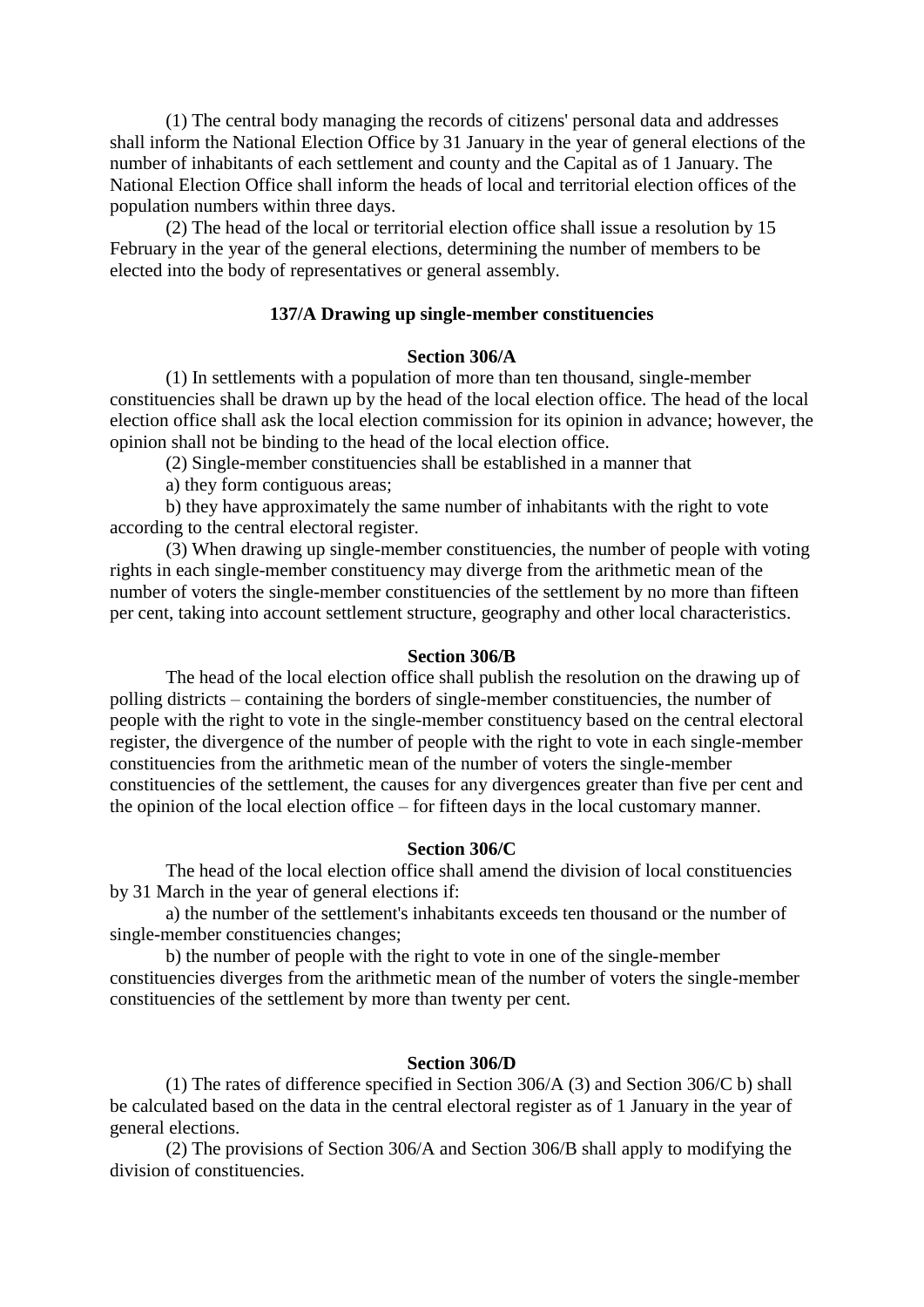# **138 Drawing up polling districts**

### **Section 307**

 In settlements with more than ten thousand inhabitants, the polling district pursuant to Section 78 shall be drawn up in the single-member constituency in which the seat of the mayor's office or joint municipality office is located.

### **138/A Changing polling districts**

### **Section 307/A**

 (1) Requests for changing polling districts may be submitted by voters who had the same residence on thirtieth day before the day on which the date of the election was set and at the time of his/ her request being adjudged, and the validity of their residence lasts at least until the day of voting.

 (2) Requests for changing districts shall reach the local election office following the calling of the elections, but no later than four days before the voting.

 (3) Requests for changing polling districts shall contain, in addition to the data listed in Section 92 (1) or (3), the address of the voter's place of residence.

(4) Voters who requested to change polling districts may revoke their request

a) up until the fourth day before the day of voting in the case of a submission by mail or an electronic submission without electronic identification,

b) up until the second day before the day of voting in the case of a submission in person or an electronic submission through electronic identification.

### **Section 307/B**

 (1) Based on the request, the head of the local election office shall remove the voter from the polling district register of the voter's domicile, and, at the same time, enter the voter into the register of the voter's place of residence.

 (2) Voters who terminate their residence on or before the second day before the day of voting, shall be moved back to the polling district register of their domicile.

## **138/B Polling district electoral registers at by-elections**

### **Section 307/C**

 (1) At by-elections, changing polling district shall not be allowed, with the exception set out in (3).

- (2) At by-elections,, voters who have a domicile or place of residence in the singlemember constituency where they were listed in the polling district electoral register on the day of the most recent general or by-elections of representatives and mayors of municipalities may only be entered into the polling district electoral register of the same single-member constituency.
- (3) At by-elections, changing polling district shall only be possible if the domicile and the place of residence of the voter are situated in the same constituency.

## **138/C Notification of nominating organisations**

### **Section 307/D**

 (1) Nominating organisations shall be registered by the territorial election commission or the National Election Commission – whichever the nominating organisation was notified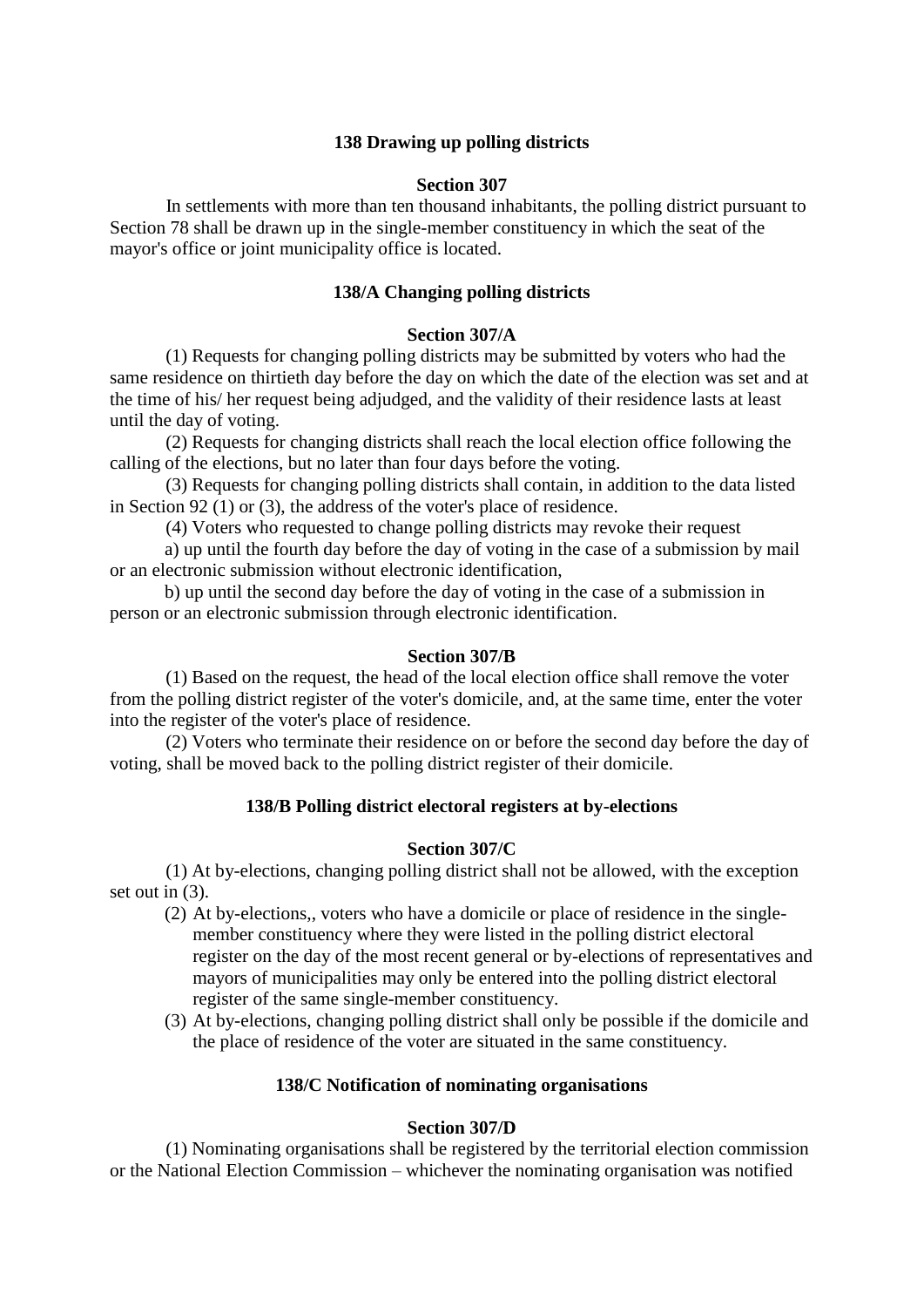to. In by-elections, nominating organisations shall be registered by the election commission with competence to register candidates or lists.

 (2) Notifications of national minority organisations shall contain the organisation's declaration that it meets the requirements set for national minority organisations by the Act on the Rights of National Minorities. The election commission having competence to register the nominating organization shall check the articles of association of the national minority organization in the court register of non-governmental organizations.

## **138/D Determining the number of recommendations necessary for putting forward a candidate or list**

### **Section 307/E**

 (1) The number of recommendations required for putting forward a candidate in a constituency with multi-member list voting, a candidate in a single-member constituency or a mayoral candidate shall be established by the head of the local election office, while the number of recommendations required for putting forward a candidate for Lord Mayor of the Capital city or a county list shall be established by the head of the territorial election office, on the sixty-sixth day before the day of voting.

 (2) When establishing the required number of recommendations, the number of voters shall be determined based on the data in the central electoral register on the sixty-seventh day before the day of voting.

 (3) The required number of recommendations shall be established by rounding up the calculated number to the next integer.

### **138/E Recommending candidates and lists**

### **Section 307/F**

 (1) When requesting a recommendation sheet, a candidate that intends to put forward himself as a national minority candidate, shall make a declaration that

a) he/ she is committed to represent the national minority in question,

b) he/ she speaks the language of that national minority and knows its culture and traditions.

(2) The election office shall check in the register of candidates that the voter requesting a recommendation sheet and wishing to put forward himself as a national minority candidate was not a candidate of another national minority in the last two general elections of representatives and mayors of municipalities or the last two general elections of national minority self-governments or subsequent by-elections.

(3) On the recommendation sheet of a voter that intends to put forward himself as a national minority candidate, it shall be indicated which minority the candidate represents.

(4) The provisions of Section 120 (1)-(2) and Sections 121-128 shall also apply to recommendations of county lists.

#### **138/F Notification of candidates**

### **Section 307/G**

 (1) Candidates in constituencies with multi-member list voting, candidates in singlemember constituencies, mayoral candidates and candidates for Lord Mayor of the Capital city shall be notified on the thirty-fourth day before the day of voting at the latest.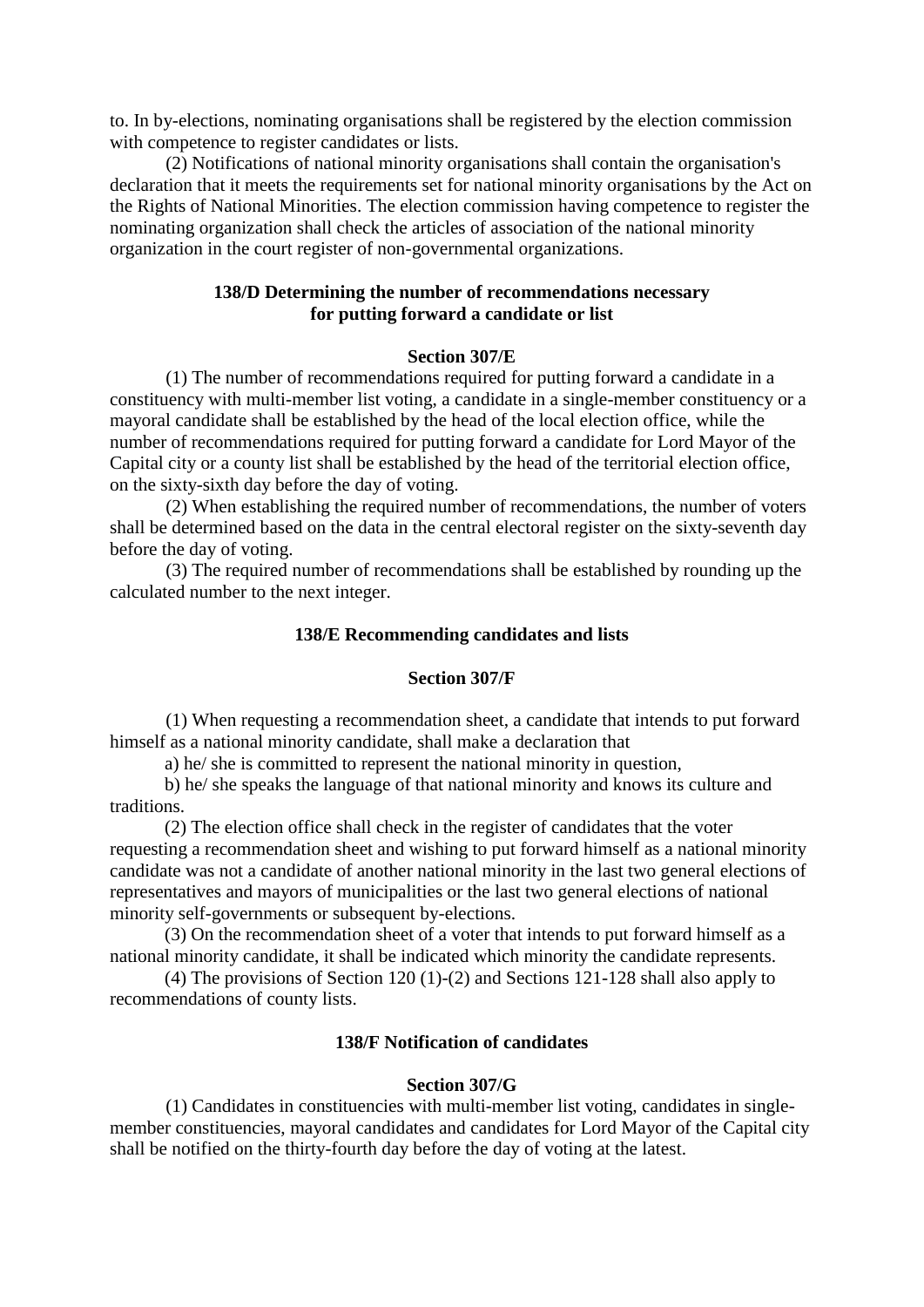(2) Candidates in constituencies with multi-member list voting, candidates in singlemember constituencies and mayoral candidates shall be registered by the local election commission, and candidates for Lord Mayor of the Capital city shall be registered by the territorial election commission.

 (3) The resignation of a candidate, occurring before 16:00 on the day which preceds the day of voting, shall be able to produce a legal effect.

#### **Section 307/H**

 When notifying a citizen of another European Union Member State as a candidate, the candidate's declaration that he or she is not subject in his or her State of citizenship to any legal provision or any measure by a court or other authority that bars him or her from standing for election, shall be attached to the notification.

## **138/G Notification of lists**

#### **Section 307/I**

 (1) Compensation lists, Capital city compensation lists and county lists shall be notified on the thirty-third day before the day of voting at the latest.

 (2) Compensation lists shall be registered by the local election commission, whereas county lists and Capital city compensation lists shall be registered by the territorial election commission.

 (3) The notification of candidates entered on lists shall contain the data and declarations required pursuant to Section 120 (3). The provisions of Section 307/F (1) and (2) and Section 307/H shall also apply to candidates put forward as part of a list.

(4) Provisions of Section 129 (4) shall not apply to compensation lists, Capital city compensation lists and national minority compensation lists.

#### **Section 307/J**

 (1) When putting forward a compensation list, the number of single-member constituency candidates notified before the registration of the list by the nominating organisation shall be taken into account, except for candidates whose registration was refused by the local election commission.

 (2) The local election commission shall remove the compensation list from the register if the nominating organisation has fewer finally registered – and notified but not finally adjudged – single-member constituency candidates than the minimum specified by law.

#### **Section 307/K**

 (1) When putting forward a Capital city compensation list, the number of district mayor candidates notified before the registration of the list by the nominating organisation shall be taken into account, except for district mayor candidate registrations which have been refused by the local election commission.

 (2) The territorial election commission shall remove the Capital list from the register if the nominating organisation has fewer finally registered – and notified but not finally adjudged – district mayor candidates than the minimum specified by law.

### **138/H The data content of ballot papers**

**Section 307/L**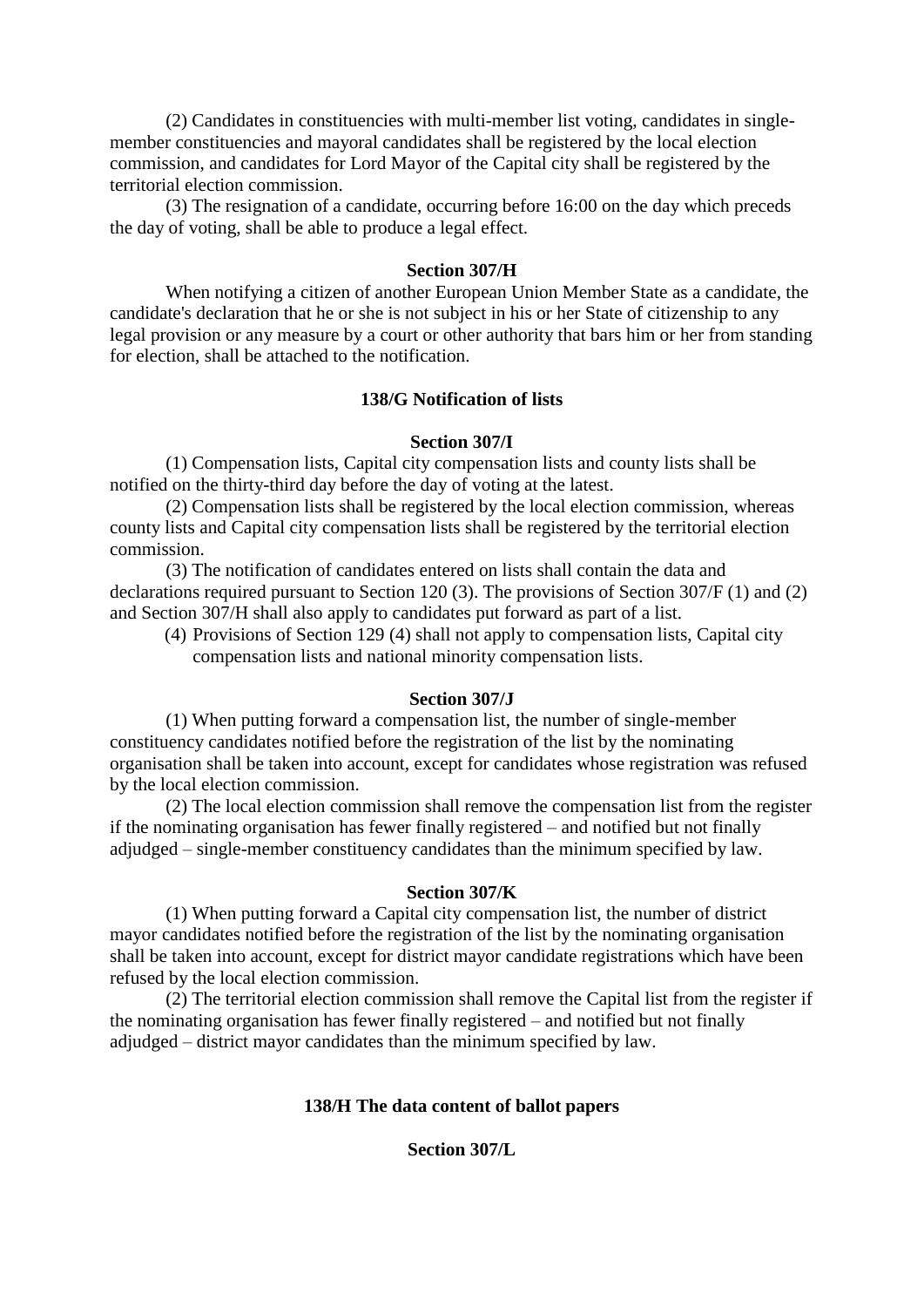(1) Separate ballot papers shall be used for multi-member list voting, single-member constituency voting, mayoral elections, county list elections, and for the election of the Lord Mayor of the Capital city.

 (2) In case of national minority candidates, the ballot papers used in multi-member list voting, single-member constituency voting and mayoral elections shall also indicate the name of the national minority.

 (3) On the request of the national minority nominating organisation, the name and abbreviated name of the national minority nominating organisation and, on the request of the national minority candidate, the name of the candidate shall also be indicated on the ballot paper in the language of the national minority.

### **138/I Counting votes**

### **Section 307/M**

 The rules on vote counting and preparing minutes shall be applied separately to multimember list voting, single-member constituency voting, mayoral elections, county selfgovernment elections, and to the election of the Lord Mayor of the Capital city.

## **138/J Determining the election results**

### **Section 307/N**

 (1) Based on the polling district minutes, the local election commission shall tally the results of the mayoral elections and multi-member list or single-member constituency elections at the polling district level, and determine the election results.

 (2) Once the minutes on the results of the single-member constituency election at polling district level have final force, the local election commission shall determine the results with regard to the compensation list within three days.

(3) The local election commission shall hand over the letters of appointment to the representatives obtaining a mandate in a single-member constituency or on a compensation list within three days after the day on which the result of the compensation list voting became final.

### **Section 307/O**

 (1) A copy of the polling district minutes on the result of the county self-government election and the election of the Lord Mayor of the Capital city shall be delivered by the local election office to the territorial election office by 10am on the day following the voting.

 (2) Based on the polling district minutes, the territorial election commissions shall determine the result of the county self-government election and the result of the election of the Lord Mayor of the Capital city.

(3) A copy of the polling district minutes on the result of the election of the mayor of a district in the Capital city drawn up by the local election commission shall be forwarded by the local election office to the territorial election office by 10am on the day following the day on which it came into force.

Based on the legally final polling district minutes on the results of the elections of mayors in districts of the Capital city, the territorial election commissions shall determine the result of the Capital city compensation lists voting.

## **138/K Legal remedies**

# **Section 307/P**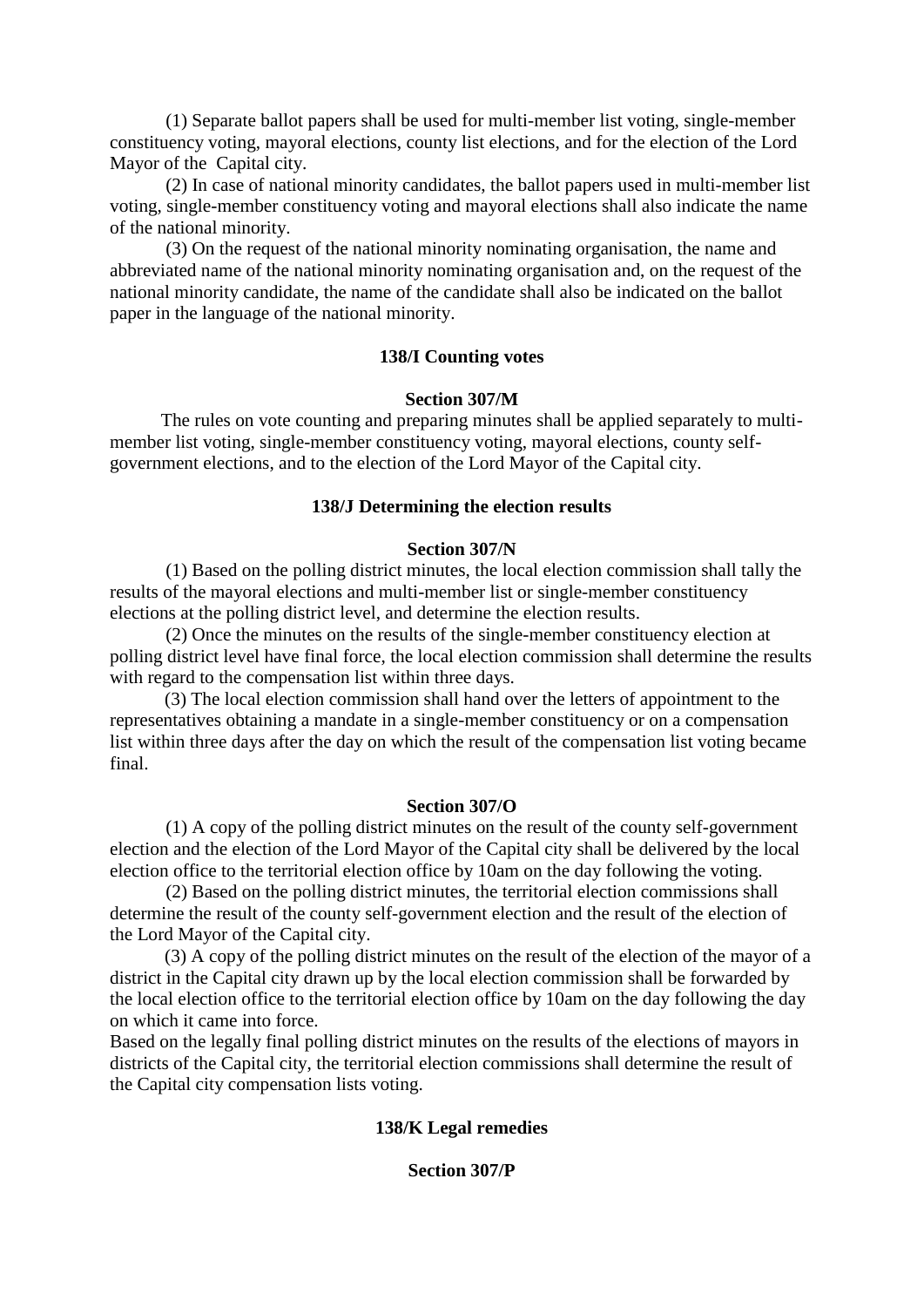(1) The local election commission shall adjudge:

 a) objections against the activities and decisions of the polling station commission and objections regarding other acts committed at polling stations;

 b) all objections that are specifically related to the multi-member list voting, singlemember constituency voting, compensation lists or mayoral elections.

(2) The territorial election commission shall adjudge:

 a) all objections that are specifically related to county/Capital self-government elections or the election of the Lord Mayor;

 b) all objections that do not fall within the scope of (1) and are related to acts committed in the territorial election commission's area of competence;

c) appeals lodged against decisions of local election commissions.

(3) The National Election Commission shall adjudge:

 a) all objections that do not fall within the scope of (1) or (2) and are related to acts regarding which it is not possible to determine where they were committed;

b) appeals against decisions of territorial election commissions.

### **Section 307/Q**

 Requests for judicial review may be lodged against resolutions by the head of a local election office regarding the drawing up and review of single-member constituencies within the period of publication. Such requests shall be adjudged by the tribunal.

#### **Chapter XV**

## **Elections of representatives of national minority self-governments**

### **Section 308**

 Chapters I-XII, Sections 307/D, 307/F, 307/G (3) and 307/L (2), (3) of this Act shall be applied to the elections of representatives of national minority self-governments with the derogations set out in this Chapter.

#### **139 The call for election**

### **Section 309**

 (1) The general election of representatives of national minority self-governments shall be called by the National Election Commission on or before the seventy-fifth day before the day of voting, for the same day as the general election of representatives and mayors of municipalities.

 (2) By-elections of representatives of national minority self-governments shall be called by the local election commission, while by-elections of representatives of territorial national minority self-governments shall be called by the territorial election commission, and by-elections of representatives of national minority self-governments shall be called by the National Election Commission.

## **140 The costs of the electoral procedure**

### **Section 310**

 The costs of preparing and conducting by-elections shall be covered from the budget of the national minority self-government if the by-election is held because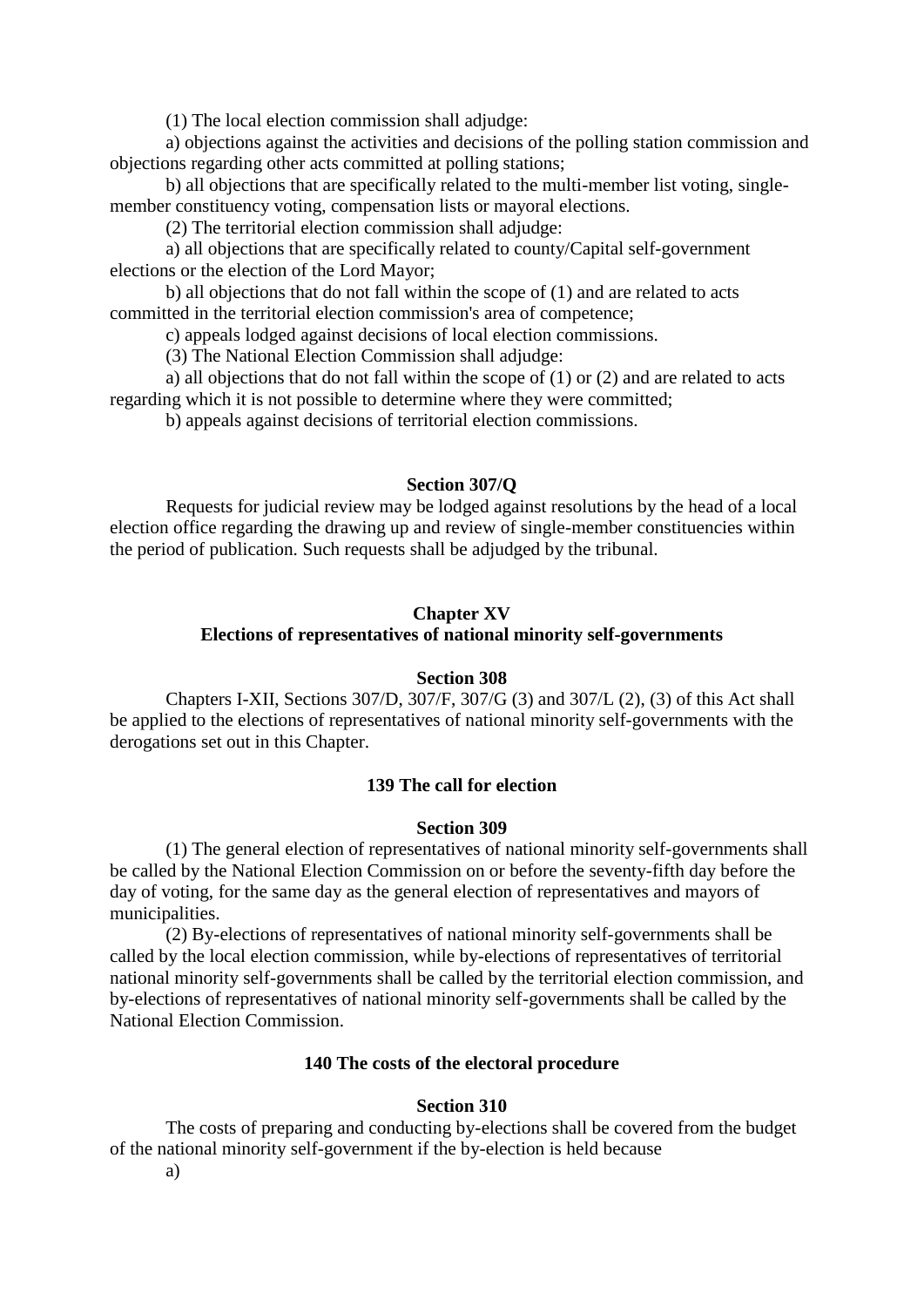b) the body of representatives or general assembly was dissolved; or

c) the body of representatives or general assembly dissolved itself.

## **141 Election bodies**

## **Section 311**

 (1) The following election commissions shall operate in elections of representatives of national minority self-governments:

a) the National Election Commission;

b) territorial election commissions;

c) local election commissions,

d) polling station commissions.

(2) Nominating organisations may not appoint members to election commissions.

 (2a) Nominating organisations associated with a national minority for which national minority self-government elections are held in the settlement may appoint one observer to the polling station. The observers shall be voters listed in the central electoral register as national minority voters of the national minority in question. With regard to other issues, the provisions of Section 5 (4)-(5), Sections 29-31 and Section 32 (3) shall apply to observers.

 (3) The head of the local election office shall supplement the polling station commission using the necessary number of alternate members if the number of voters in the national minority polling district electoral register is over nine hundred.

## **142 Drawing up polling districts**

### **Section 312**

(1) All national minorities shall use the same polling district.

 (2) On the initiative of the head of the local election office, the President of the National Election Office may authorize the head of a local election office to set up more than one polling district in a settlement, taking census data into account.

 (3) The voters of each national minority shall be assigned to a single polling district. If a national minority has more than one hundred voters in one settlement, the voters may be assigned to more than one polling district, but each district shall have at least thirty voters from the national minority.

### **143 The register**

### **Section 313**

 Voters can be listed in the national minority polling district electoral register in the settlement where they are listed in the polling district electoral register prepared for the election of representatives and mayors of municipalities, or – in the case of a by-election – is eligible to be listed there.

### **Section 314**

 Notifications and polling district electoral registers shall contain the name of the national minority as well.

### **Section 315**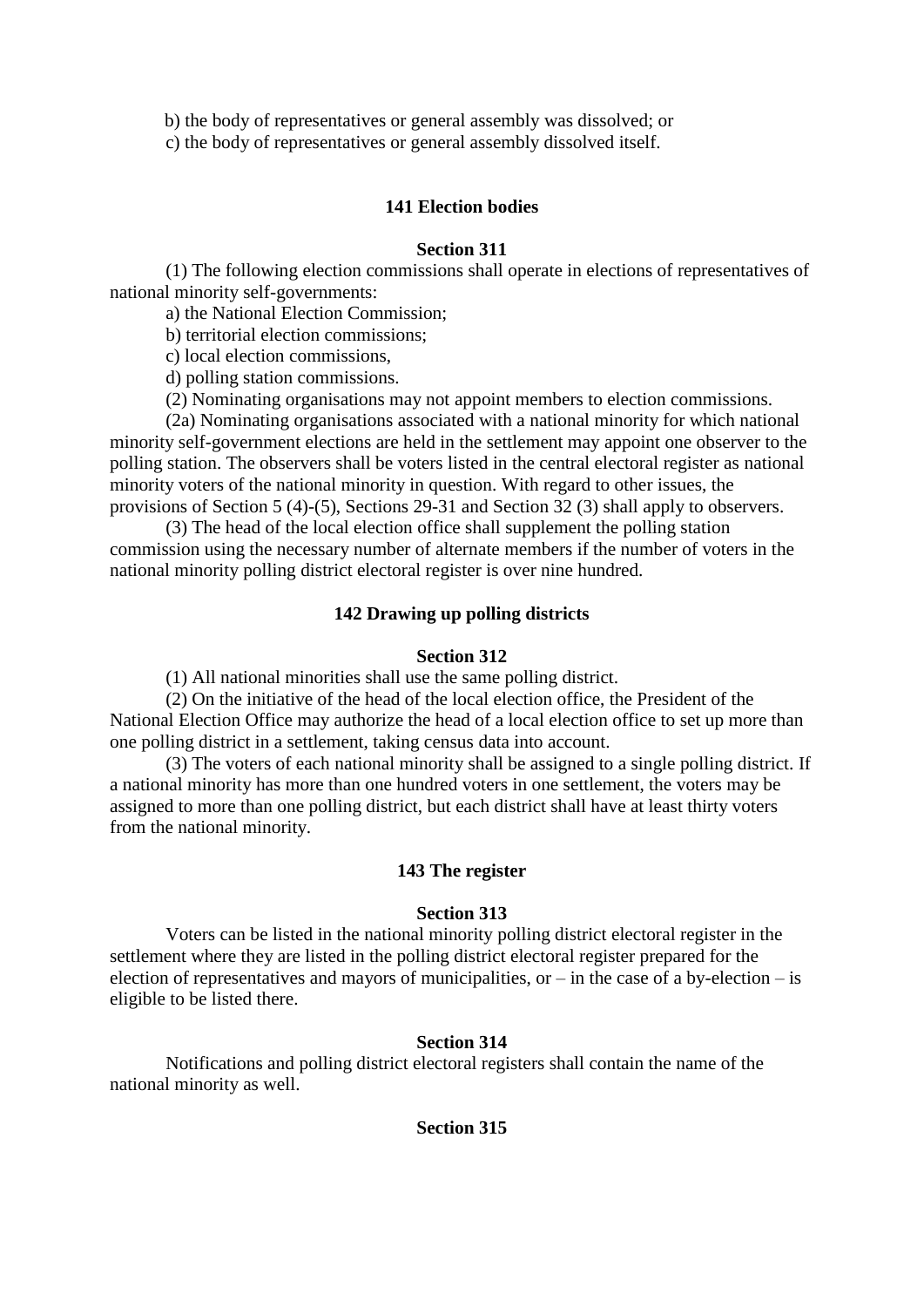Those shall be entered into the polling station electoral registers of national minorities, who are already enlisted based on their request latest by the 16th day before ballot day as national minority voters in the central electoral register.

# **144 Determining the number of recommendations necessary for putting forward a candidate or list**

## **Section 316**

 The number of recommendations necessary for putting forward a candidate or list shall be published in the resolution calling the elections, rounded up to the next integer.

## **145 Recommendations**

## **Section 317**

 (1) Recommendation sheets shall indicate the name of the national minority in question.

(2) The election office shall

- a) at the same time when handing over the recommendation sheet
- b) hand over before the 35th and 13th day before ballot day free of charge to nominating organisations the list of names and addresses of voters listed in the electoral register as voters of the national minority in question, with the exception of voters forbidding the handing over of their data as regulated in Section 89 (1).

(3) The data provided pursuant to (2) a) shall only be used for collecting

recommendations, and data pursuant to (2) b) for direct political campaigning. The provisions of Section 155 and Section 218 (2) d) shall also apply to the handling of the data supplied.

## **146 Notification of candidates**

## **Section 318**

 (1) Settlement-level national minority self-government candidates shall be notified on the thirty-fourth day before the day of voting at the latest.

 (2) Settlement-level national minority self-government candidates shall be registered by the local election commission.

(3) Candidates shall also declare that

a) they will take on the task of representing the national minority;

 b) they speak the language of the national minority community and know its culture and traditions.

 (4) The election commission shall verify in the register of candidates that the candidates had not stood as a candidate of a different national minority in the last two general elections of national minority self-governments or subsequent by-elections.

### **147 Notification of lists**

### **Section 319**

 (1) Lists put forward in territorial and national minority self-government elections shall be notified on the thirty-third day before the day of voting at the latest.

 (2) Lists put forward in territorial national minority self-government elections and their candidates shall be registered by the territorial election commission, while those put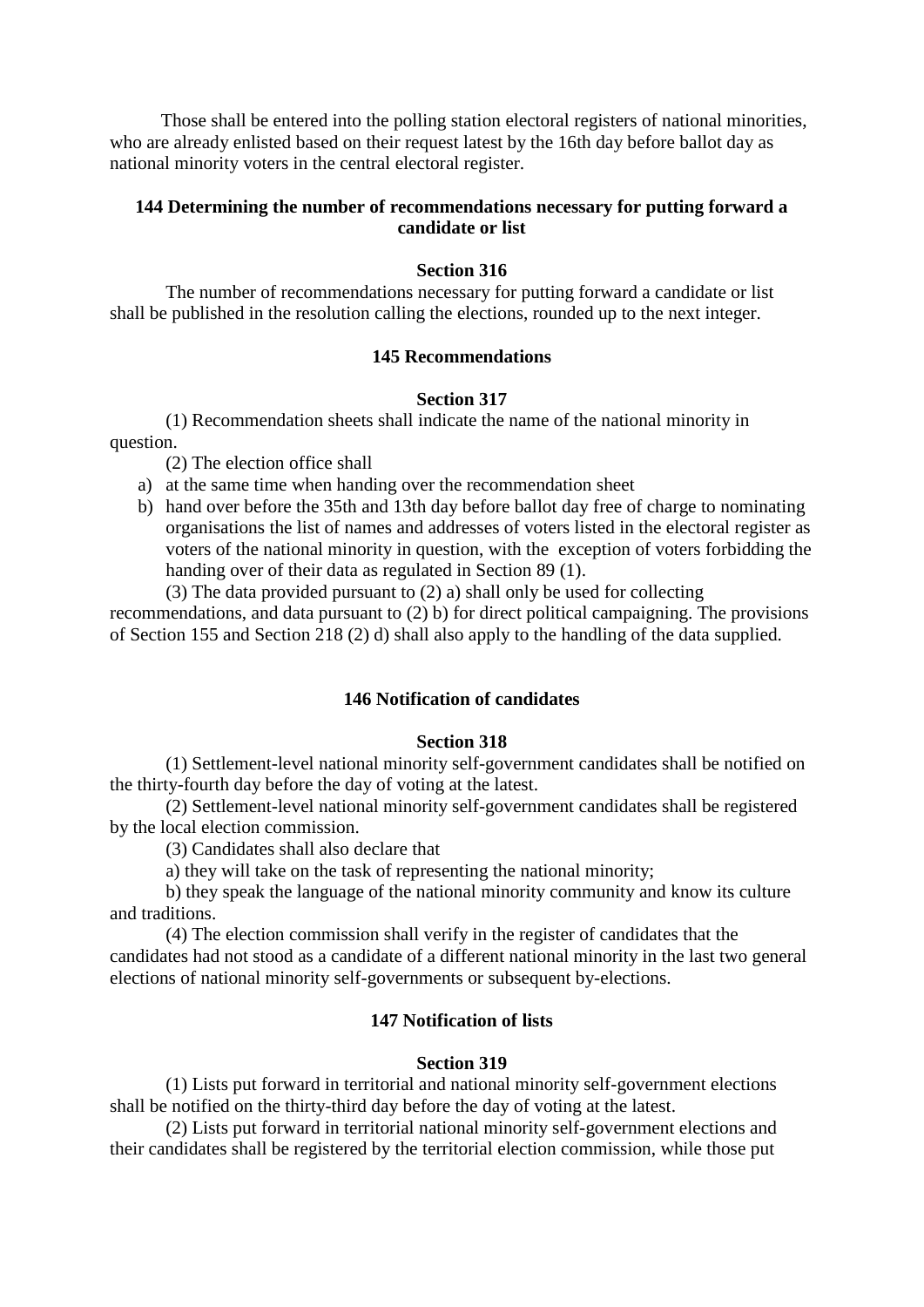forward in national minority self-government elections and their candidates shall be registered by the National Election Commission.

 (3) The provisions of Section 318 (3) and (4) shall be applied with respect to the candidates indicated on the list as well.

#### **Section 320**

 (1) When putting forward a list, nominating organisations shall take into account the number of settlement-level national minority self-government candidates notified before the registration of the list, except for candidates whose registration was refused by the local election commission.

 (2) The election commission shall remove the list from the register if the nominating organisation has fewer finally registered – and notified but not finally adjudged – settlementlevel national minority self-government election candidates than the minimum specified by the Act on the Rights of National Minorities.

#### **148 The data content of the ballot paper**

### **Section 321**

 (1) There shall be separate ballot papers for electing the settlement, territorial and national minority self-governments.

(2) The name of the national minority shall be indicated on the ballot papers.

 (3) The text of Annex 5, items a)-f) and k) and of Annex 6, items a)-f) and k) and the name of the national minority shall be printed on the ballot papers in the national minority language as well.

### **149 Mailing the voting packages to voters listed in the register of postal voters**

## **Section 322 -**

## **150 Voting**

#### **Section 323**

 (1) If a national minority self-government election is held in a settlement, the national minorities shall use the same national minority polling stations – including during territorial and national minority self-government elections.

 (2) National minority polling stations shall be laid out so that they are accessible to voters with a disability.

 (3) If no national minority self-government elections are held in a settlement for any national minority, the tasks of the polling station commission shall be carried out in the course of territorial and national minority self-government elections by the local election commission.

 (4) Voters shall place the territorial and national list ballot papers of national minorities for which no election is held in the settlement in envelopes on which the name of the national minority is indicated. The envelope shall be sealed by the voter.

### **151 Forwarding the votes**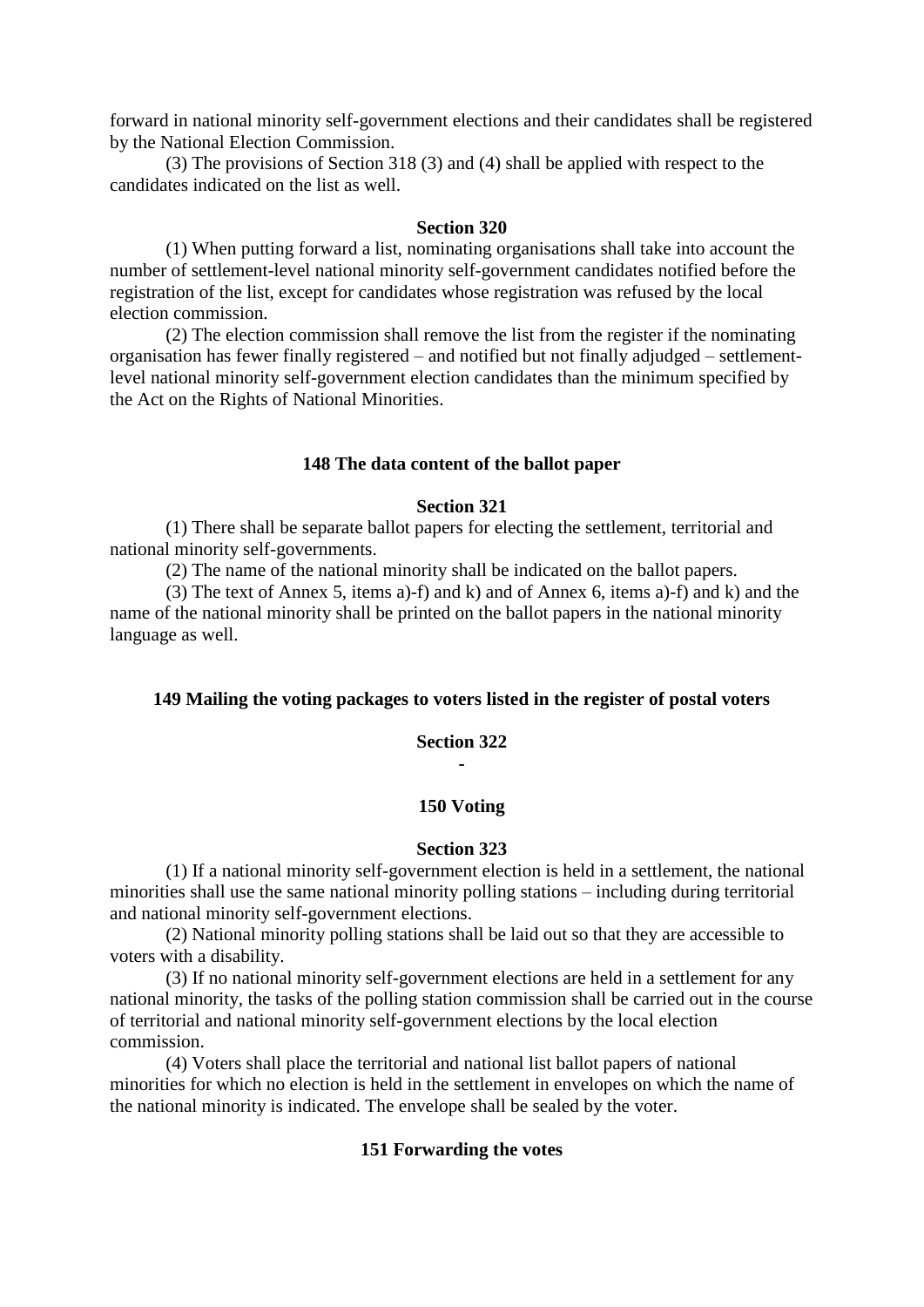### **Section 323/A**

 (1) Polling station commissions and local election commissions shall enclose the envelopes submitted to them pursuant to Section 323 (4) in transport envelopes. (2) Local election offices shall deliver the transport envelopes specified in (1) to the

territorial election office by 10:00 on the day following the voting.

### **Section 324**

### **152 The public nature of ballot counting**

### **Section 325**

#### **153 Counting the ballots**

#### **Section 326**

 (1) The rules on ballot counting and the preparation of records shall be applied separately to each national minority, and to settlement, territorial and national minority elections.

(2) Ballot papers in envelopes not sealed or outside the envelopes shall be invalid.

#### **154 Counting the votes cast pursuant to Section 323 (4)**

### **Section 327**

 (1) Ballots cast - in a settlement or on its territorial or national list - for a national minority, for which a national minority self-government election is organised in the settlement, shall be counted by the local election commission.

(2) Ballots cast - on its territorial or national list - for a national minority, for which no national minority self-government election is organised in the settlement, shall be counted by the territorial election commission.

(3) Provisions of Section 241 shall apply to legal remedies against the result of the ballot counting under (1) and (2).

# **155 Determining the election result**

#### **Section 328**

 The result of settlement-level national minority self-government elections shall be determined by the local election commission.

#### **Section 329**

 (1) A copy of the polling district record on the result of the ballot counting under Section 327 (1) shall be send by the local election office to the territorial election office no later than 10:00 on the day following the voting.

 (2) The territorial election commission shall determine the result of the territorial national minority self-government election based on the records of the polling districts as specified in (1) and the records containing the result of the ballot counting carried out by the territorial election commission.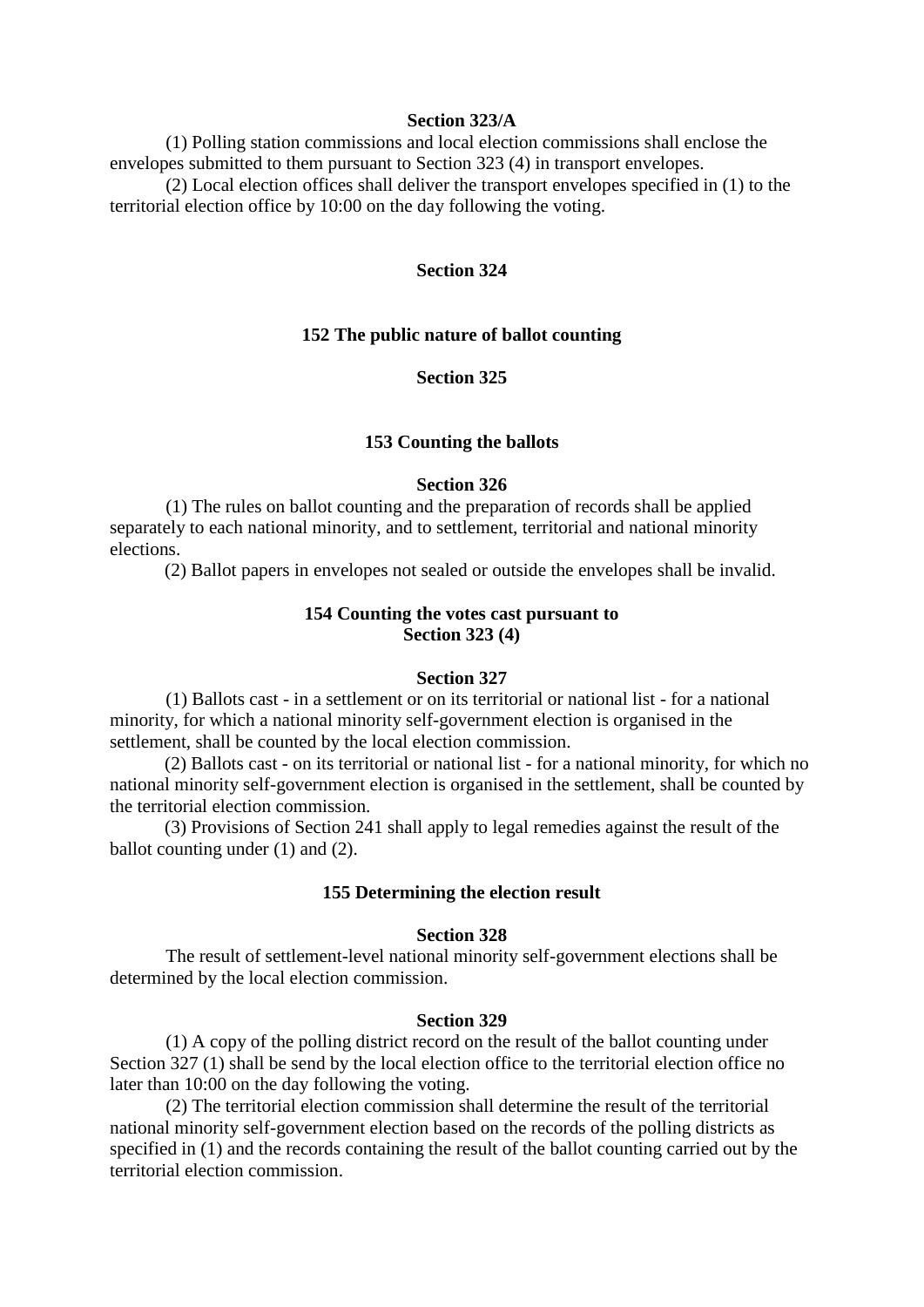(3) The territorial election commission shall determine the partial territorial result of the national minority self-government election based on the minutes - as specified in (1) - on the counting of national list ballots of the polling districts and the minutes of the ballot counting it had carried out. Provisions of Section 241 shall apply to legal remedies against the decision determining the partial result.

 (4) The National Election Commission shall determine the result of the national minority self-government election based on the polling district minutes of the territorial election commissions determining the partial territorial results of the national minority selfgovernment election.

### **156 Legal remedies**

### **Section 330**

(1) The local election commission shall adjudge

 a) objections against the activities and decisions of the polling station commission and objections regarding other acts committed at polling stations;

 b) all objections that are specifically related to the settlement-level national minority self-government election.

(2) The territorial election commission shall adjudge

 a) all objections that are specifically related to the territorial national minority selfgovernment election.

b) all objections that do not fall within the scope of  $(1)$  b) and are related to acts committed in the territorial election commission's area of competence.

c) appeals lodged against decisions of the local election commission.

(3) The National Election Commission shall adjudge

 a) all objections that are specifically related to the national minority self-government election;

b) all objections that do not fall within the scope of  $(1)$  b) or  $(2)$  a) and are related to acts regarding which it is not possible to determine where they were committed;

c) appeals lodged against decisions of the territorial election commission.

#### Chapter XVI

Elections of Members of the European Parliament

### **Section 331**

 (1) In elections of Members of the European Parliament, the provisions of Chapters I-XII and Sections 244 (2), 245 (2) and (3), 247 (1) and (3), 250, 251, 257 (3), 258 (1) and 259- 270, 271 (2), 272-281, 283-285, 288-291, 293, 295 and 298 shall be applied with the derogations set out in this Chapter.

 (2) If the election of Members of the European Parliament and the general election of Members of Parliament is held on the same day, the provisions of Sections 247 (2), 257 (2), 271 (1), 282, 286, 287, 292, 294, 296 and 297 shall also be applied to the election of Members of the European Parliament. In such cases, the provisions of Sections 333, 341/A, 342, 343 (2) and 345 shall not apply.

### **157 The call for election**

### **Section 332**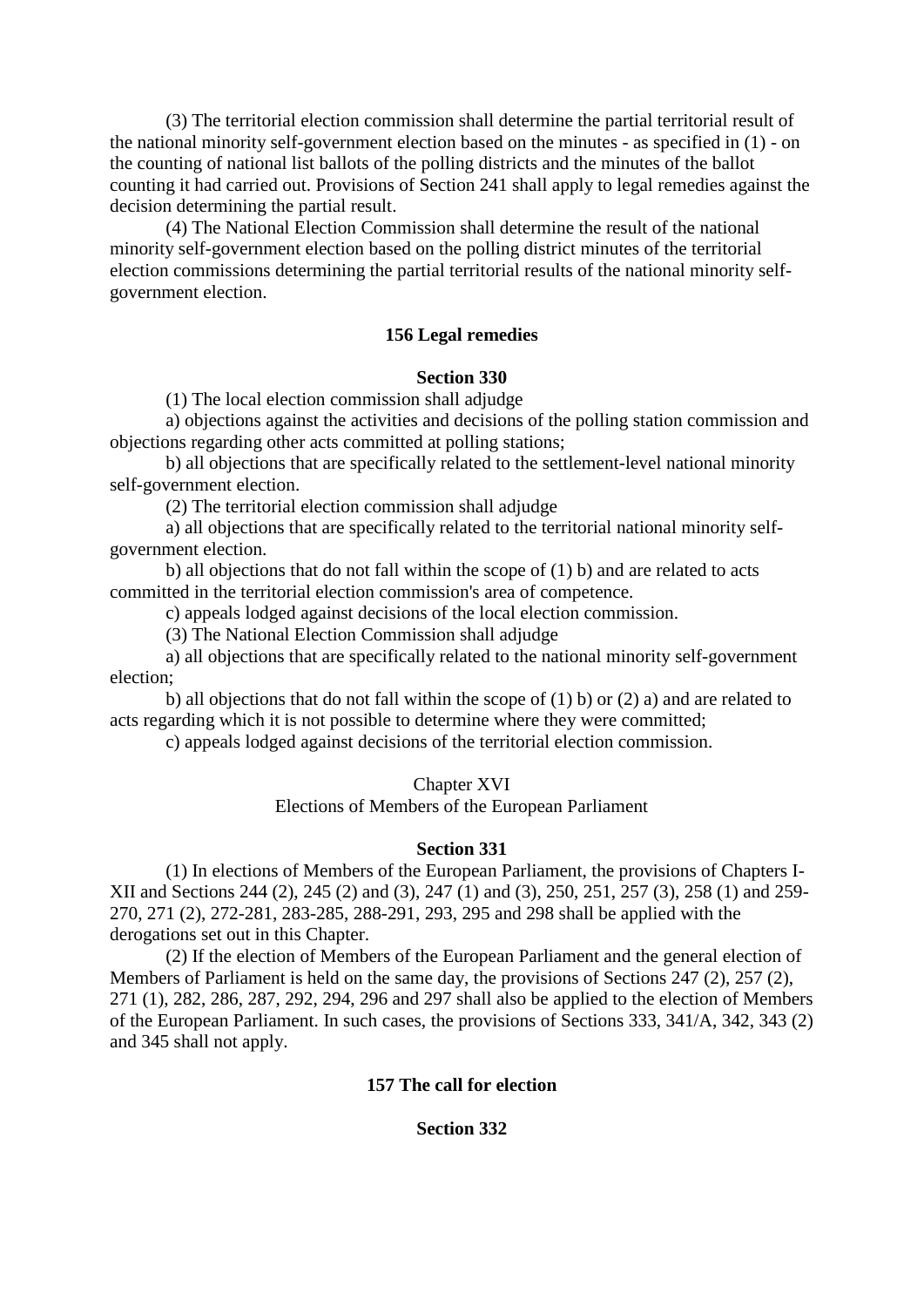(2) The election shall be called for a Sunday within the period determined by the European Union. If the Sunday within the period determined by the European Union is a holiday pursuant to the Labour Code, Easter Sunday or Pentecost Sunday, the election of Members of the European Parliament shall be called for another day within the period determined by the European Union.

### **158 Election bodies**

## **Section 333 -**

 The following election bodies operate at the election of Members of the European Parliament:

a) the National Election Commission,

b) territorial election commissions,

c) polling station commissions (in settlements with a single polling district the local election commission).

## **158/A The electoral register of voters voting by mail**

### **Section 333/A**

Voters not listed in the register of citizens' personal data and addresses may only be entered into the postal voters' register if their addresse is listed in the central electoral register on the basis of a request that has been submitted on the twenty-fifth day before voting day at the latest.

#### **159 Requests for the registration of citizens of other European Union member states**

### **Section 334**

 (1) Citizens of other member states of the European Union may request up to the sixteenth day before the day of voting to have their registration in the central electoral register expanded to include the election of Members of the European Parliament. In addition to the data specified in Section 92 (1) or (3), such requests shall include:

 a) the voter's declaration stating that he or she will only exercise his or her right to vote in Hungary;

 b) if applicable, the name of the settlement or constituency where the requester was last entered into the register in the state of their citizenship.

 (2) Citizens of other member states of the European Union listed in the central electoral register with regard to the election of Members of the European Parliament may request up to the tenth day before the day of voting to have the scope of their registration reduced so as not to include registration for election of Members of the European Parliament.

### **160 Entry of citizens of other European Union member states in the register**

### **Section 335**

 (1) The National Election Office shall inform the competent central organs of the Member States of the European Union by the fifteenth day before the day of voting at the latest about the citizens of each country who are listed in the polling district electoral register. The notification shall contain the following data on the voter: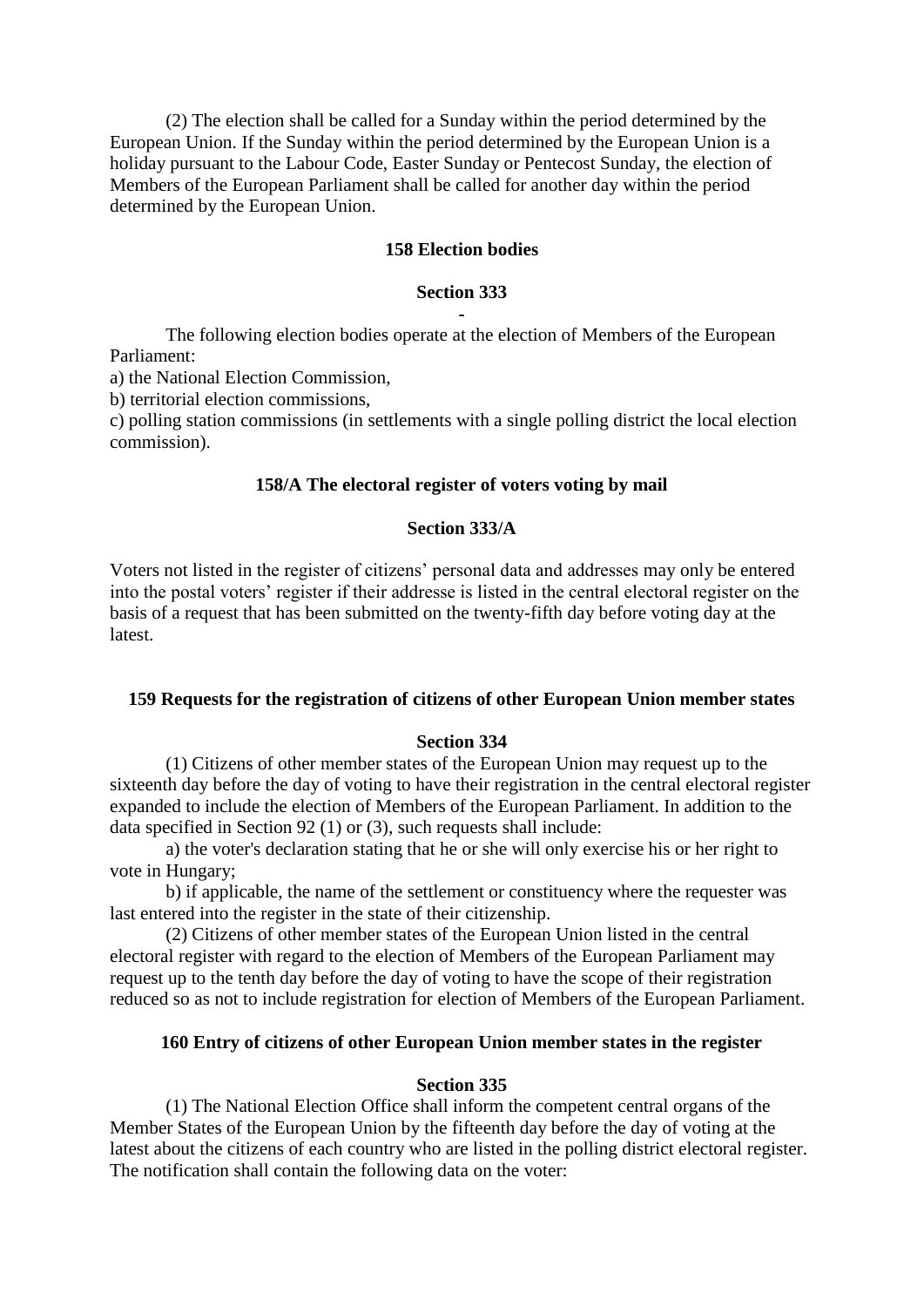a) name;

b) gender;

c) place and date of birth;

d) nationality;

 e) the settlement or constituency where the citizen concerned was last entered into the local electoral register in the state of their citizenship.

(2) Provision of data under (1) may contain – on the basis of a request by the member state concerned – other personal data of the voter listed in the central electoral register.

## **161 Deletion of voters who exercise their voting rights in another European Union member state**

### **Section 336**

 Based on the information received about Hungarian citizens registered to participate in the election of Members of the European Parliament in other member states, the National Election Office shall remove the voters in question from the polling district electoral register.

## **162 Data supply from the register of disfranchised citizens**

### **Section 337**

 The National Election Office shall supply data to European Union member states' competent authorities authorized to manage data in the course of elections of Members of the European Parliament on request within five days from the register of disfranchised voters regarding the voting rights of Hungarian citizens who requested to be registered as voters or candidates in the member state in question.

### **163 Notification of lists**

### **Section 338**

 (1) Lists shall be notified on the thirty-seventh day before the day of voting at the latest.

(2) Lists shall be registered by the National Election Commission.

 (3) The provisions of Section 120 (1)-(2) and Sections 121-128 shall be applied to recommendations of lists.

(3a) Voters with no Hungarian address may indicate on the recommendation sheet the number of their identity document and date of birth instead of their personal identification number and address.

 (4) The notification of a candidate put forward on a list shall contain the data and declarations required pursuant to Section 120 (3).

### **Section 339**

 (1) When notifying a citizen of another European Union Member State as a candidate, the candidate's declaration containing the following shall be attached to the notification:

 a) the candidate's citizenship, address, place and date of birth and last domicile in the state of citizenship;

 b) the candidate's statement that he or she is only standing for election in the election of Members of the European Parliament in Hungary;

 c) the settlement or constituency where the candidate was last listed in the electoral register in the member state of citizenship;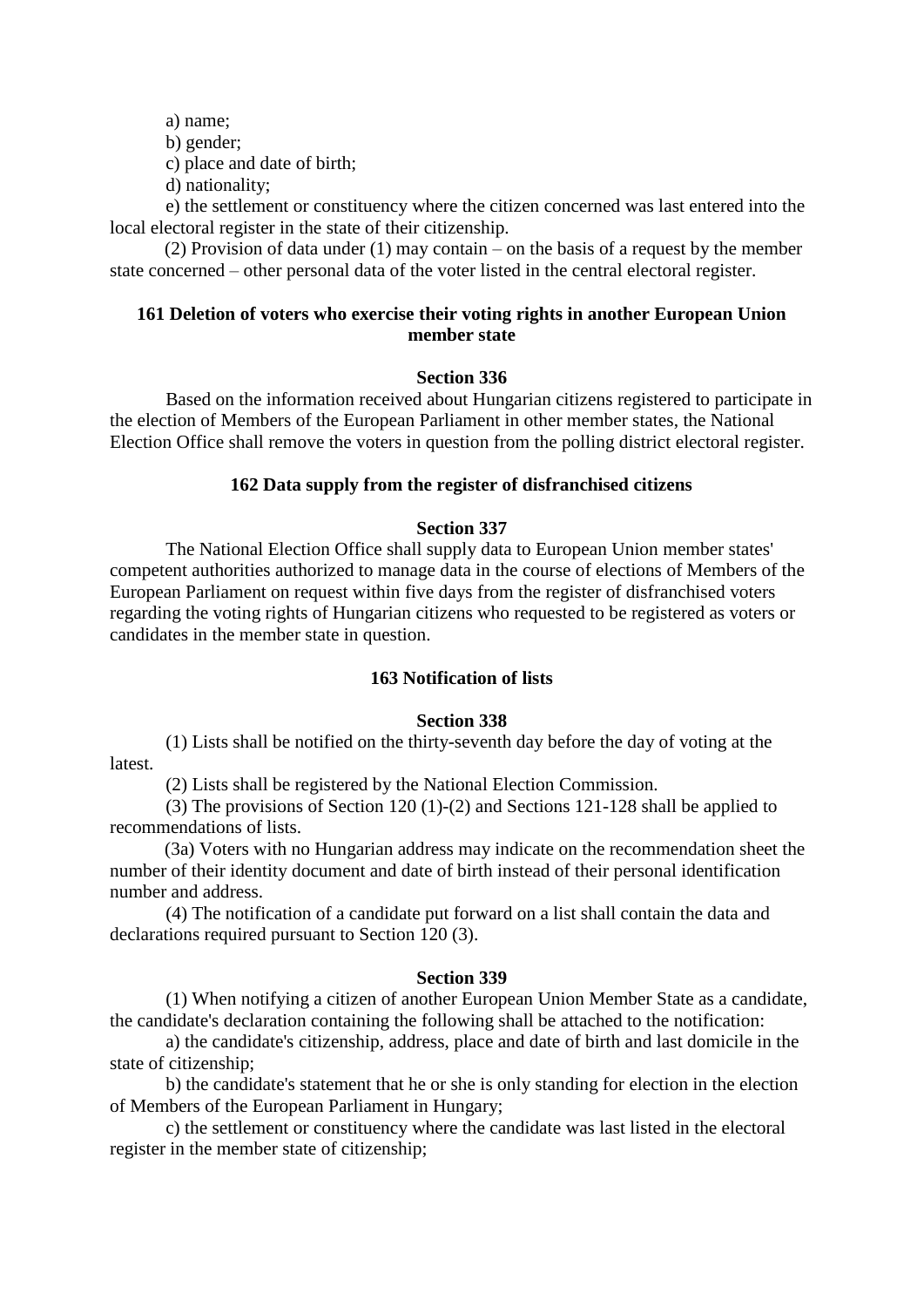d) the candidate's statement that he or she is not subject to any measures excluding candidacy in his or her state of citizenship.

 (2) When notifying a citizen of another member state of the European Union as a candidate, the National Election Office shall inform the authorities of the candidate's state of citizenship of the declaration pursuant to (1) and request confirmation that the candidate is not subject to any measures excluding candidacy in his or her state of citizenship.

 (3) The National Election Office shall inform the competent authorities of the member states of the European Union about their citizens who were registered as candidates by the National Election Commission by sending the data listed in items a) and c) of Annex 2 within three days after the registration becomes final.

#### **Section 340**

 The National Election Commission shall refuse to register or it shall de-register candidates who

 a) were registered as candidates in another member state of the European Union; b) do not have the right to vote according to the response by the competent authority

of the member state of citizenship sent to the request made pursuant to Section 339 (2).

# **164 Voting**

#### **Section 341**

 Any unsealed envelopes found in a ballot box arriving from a foreign representation shall be considered uncast votes and packaged separately.

#### **Section 341/A**

A voter who established a Hungarian address after the seventh day before the day of voting

and

a) was sent the voting package under 277 (1) by the National Election Office, or b) was listed in the postal voters' register on any of the days between the fifteenth and the seventh day preceding the vote, and requested to receive the ballot paper in person,

shall not be entered into the polling district electoral register and shall not vote in person.

#### **165 Counting the ballots**

## **Section 342**

 Votes cast at foreign representations shall be counted by the National Election Office under the supervision of the National Election Commission. The counting shall not start before 19:00 on the day of voting.

### **166 Determining the result of the election**

### **Section 343**

 (1) The local election office shall send a copy of the record prepared on the result of voting to the National Election Office.

 (2) The National Election Commission shall determine the result of the election based on:

a) the polling district records;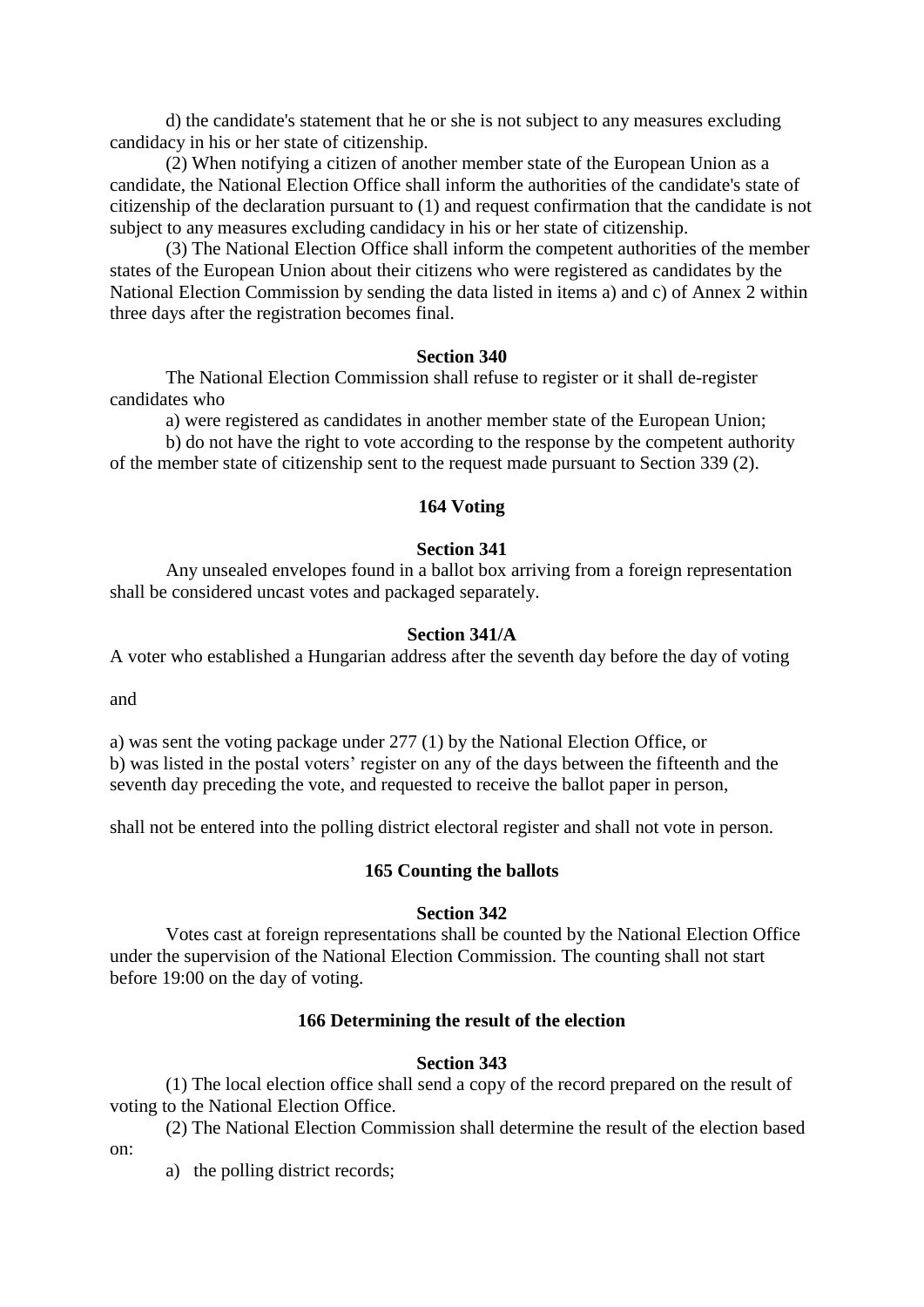- b) the records on the results of voting at foreign representations, and
- c) the records determining the result of postal voting.

### **Section 344**

 Except for turnout data, informative data containing the unofficial result of the election and the result of the election may only be published after voting has finished in all the Member States of the European Union.

### **167 Legal remedies**

### **Section 345**

(1) The territorial election commission shall take decisions concerning

a) objections against the activities and decisions of the polling station commission and objections regarding other acts committed at polling stations,

b) all objections concerning exclusively the area of competence of the territorial election commission.

(2) The National Election Commission shall adjudge

a) every objection that does not fall under (1) b),

b) appeals lodged against the decisions of territorial election commissions.

### **FINAL PROVISIONS**

## **Chapter XVII Final Provisions**

#### **168 Authorising Provisions**

### **Section 346**

The Minister is authorised to specify by decree:

a) the detailed rules on the tasks falling within the competence of election offices;

b) the forms to be used in elections;

c) the terms and deadlines of the electoral procedure;

d) the data to be covered by national election result summaries;

 e) the flat rates of election costs, items and related expense reporting and internal audit procedures;

 f) the remuneration paid to members of election commissions – with the exception of the National Election Commission – and to members of election offices.

 g) the documents accepted as proof that a person acting as the representative of a media content provider is doing so with authorisation;

h) the detailed rules on the payment of fines.

 i) the settlements and foreign representations where voters with no Hungarian address may – on their own request – collect the voting package in person,

j) detailed rules on how the Government Offices of the Capital city and the counties should provide election related IT assistance,

k) rules on the reimbursement of valid and verified costs of elected members of the National Election Commission related to the functioning of the Commission

l) the conditions concerning the tasks of the polling station commission linked to the conduct of elections under which – if they stand – the polling station commission shall carry out its activities in several rooms of the same building at the same time.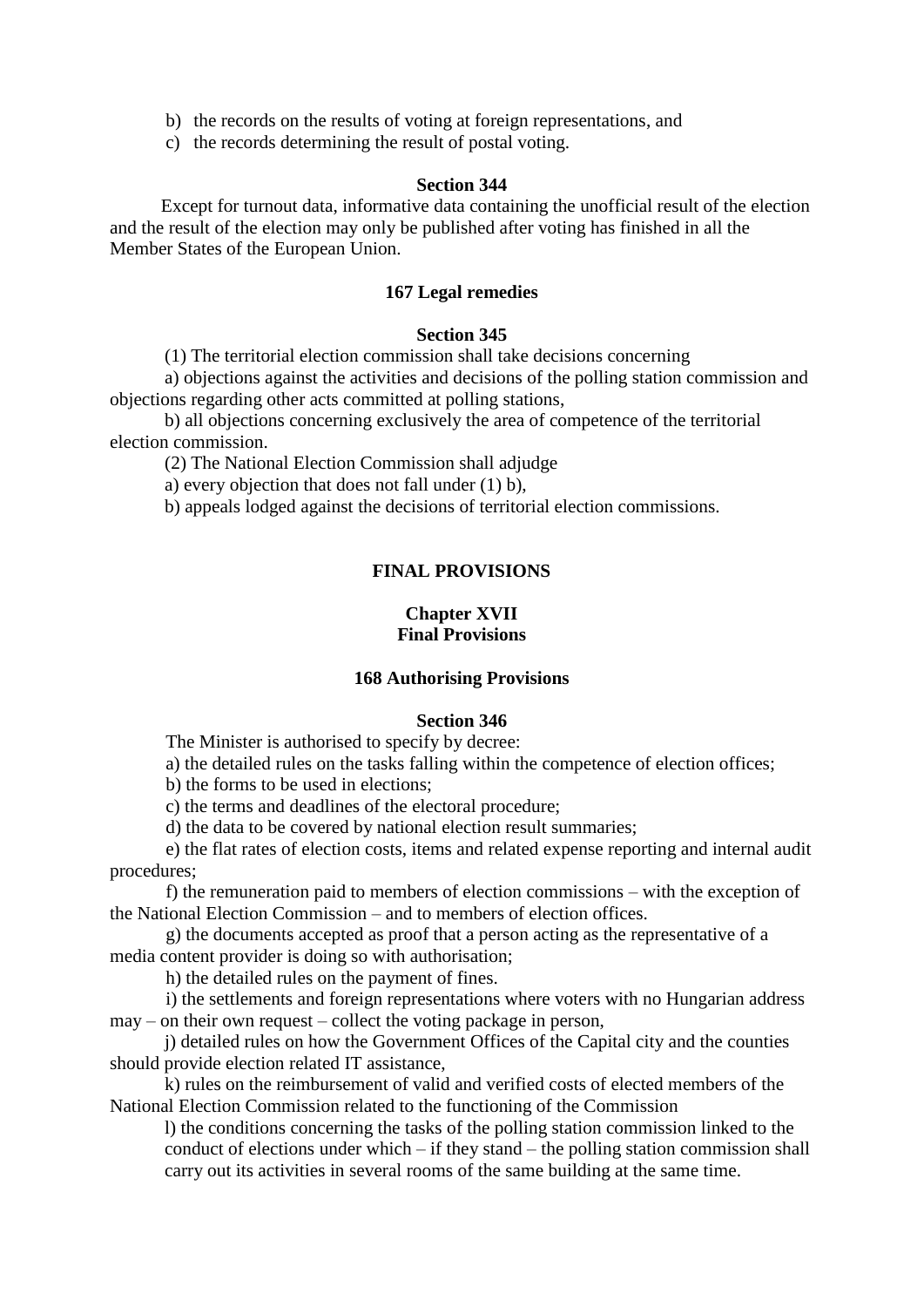### **169 Enacting Provisions**

#### **Section 347**

This Act shall enter into force on the 15th day after its promulgation.

# **170 The abbreviation of the Act**

### **Section 348**

The Hungarian abbreviation of this Act shall be: 'Ve. '.

### **171 Transitional provisions**

### **Section 349**

(1) The provisions of Act C of 1997 on Election Procedure shall be applied:

 a) in parliamentary by-elections held before the first general election of Members of Parliament held after the entry into force of this Act;

 b) in self-government by-elections held before the first general election of representatives and mayors of municipalities held after the entry into force of this Act;

 c) in national and local referendums, national and local popular initiatives and citizens' initiatives until the entry into force of the Act on National and Local Referendums, National and Local Popular Initiatives and Citizens' Initiatives;

 d) before the first general election of national minority self-governments after the entry into force of this Act, in territorial and national minority self-government by-elections and in filling a territorial or national minority self-government seat that became vacant;

 e) before the first general election of the Members of the European Parliament held after the entry into force of this Act, in elections held to fill a European Parliament seat that became vacant.

 (1a) The provisions of Section 48 (1) and (3), Chapter X and Section 148/B (2)-(4) of Act C of 1997 shall be applied to the European Citizens' Initiative with the derogation that in the application of Section 148/B (3), the EU citizenship of the person signing the declaration of support shall be determined, and it shall also be determined whether the person in question reached the age limit for voting in the election of Members of the European Parliament in their state of citizenship at the time of signing the declaration of support.

 (1b) Section 16 (1) of Act C of 1997 shall be applied with the derogation that if the change in address of the voter is entered into the records of citizens' personal data and addresses by the district authority, the head of the local election office shall enter the voter into the electoral register within five days of the change of address.

 (2) The powers established in Act C of 1997 for the previous National Election Commission (OVB) shall be taken over by the National Election Commission, and those set for the previous National Election Office (OVI) shall be taken over by the National Election Office.

 (3) The data contained in the register pursuant to Section 99/E of Act C of 1997 on Election Procedure shall be destroyed within fifteen days after the entry into force of this Act.

 (4) Persons who were under conservatorship precluding or limiting capacity on 1 January 2012 based on a final judgment and regarding whom the courts have not yet decided on exclusion from suffrage shall also be entered into the register of disfranchised citizens. The provisions of Section 13/A (4) shall apply to initiating lawsuits aimed at establishing the existence of suffrage.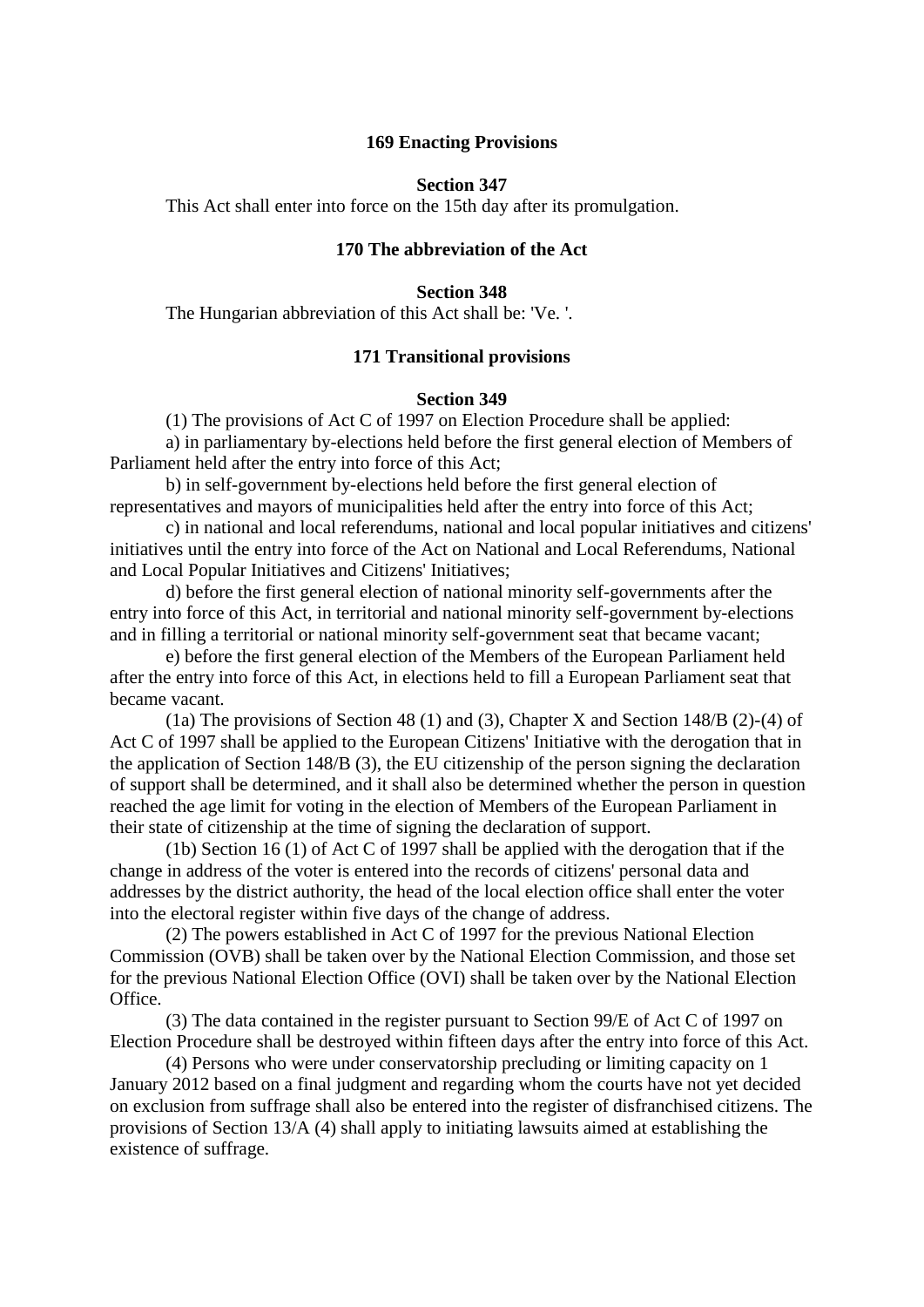#### **Section 350**

 (1) In the 2014 general election of representatives and mayors of municipalities and in subsequent by-elections, national minority candidates shall also declare that they had not been the candidates of other national minorities in the two previous general elections of representatives and mayors of municipalities, the two previous general elections of representatives of national minority self-governments, or subsequent by-elections. The provisions of Section 307/F (2) shall not be applied prior to the 2019 general election of representatives and mayors of municipalities.

 (2) In the 2014 general election of representatives of national minority selfgovernments and in subsequent by-elections, candidates shall also declare that they had not been the candidates of other national minorities in the two previous general elections of representatives of national minority self- governments or subsequent by-elections. The provisions of Section 318 (4) shall apply prior to the 2019 general election of representatives of national minority self-governments.

 (3) In the 2019 general election of representatives and mayors of municipalities and of national minority self-governments and in subsequent by-elections, the application of Sections 307/G (4) and 318 (4) shall not cover elections prior to the 2014 general election of representatives and mayors of municipalities and of national minority self-governments.

#### **Section 351**

(1) The polling districts shall be set up for the first time by 31 July 2013.

(1a) The constituencies of municipality election shall be first set up by 31 March 2014.

 (2) Requests for entry in the central electoral register, furthermore data entry pursuant to Section 85 (1) may be submitted from 1 November 2013. Voters without registered domicile in Hungary may submit requests for enrolment into the central electoral register from 1 August 2013; requests submitted in this manner before 1 November 2013 will be adjudged by the National Election Office until 30 November 2013.

 (3) Voters with registered address in Hungary, furthermore voters living in Hungary without registered address may request data entry pursuant to Section 85 (1) from 1 January 2014.

#### **Section 352**

 (1) Members of the National Election Commission shall be elected for the first time in the September following the entry into force of this Act.

 (2) The mandate of the members of the previous National Election Commission operating at the time of the entry into force of this Act shall last until the inaugural meeting of the National Election Commission elected pursuant to (1).

## **Section 353**

 In 2013, by-elections of Members of Parliament may not be called for a day following 1 September.

#### **Section 353/A**

Provisions of this Act laid down by Act XXXVI of 2018 on the amendment of certain Acts relating to elections shall apply to elections called after the entry into force of this Act.

## **172 Compliance with the requirement of the Fundamental Law regarding cardinal legislation**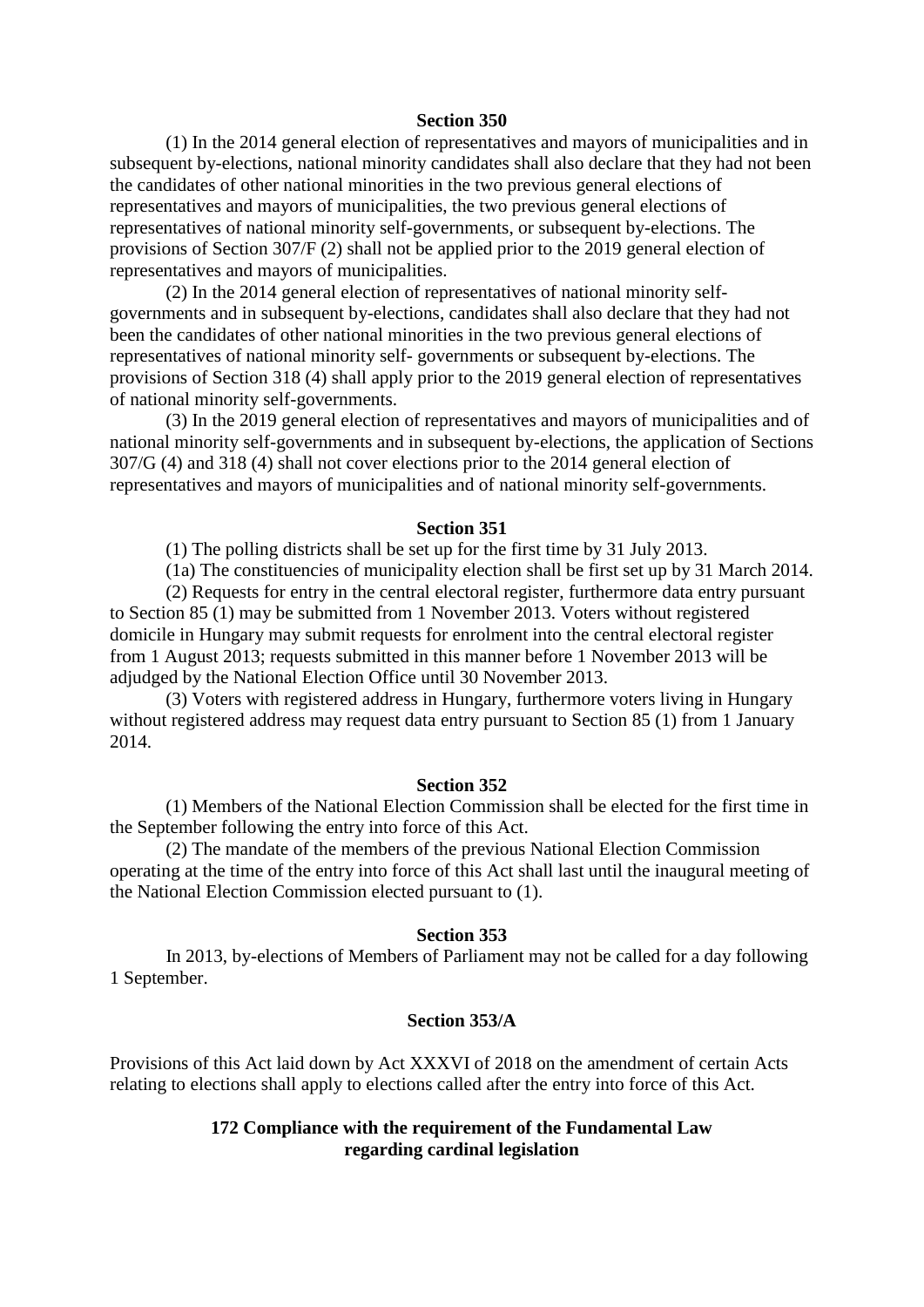#### **Section 354**

 (1) The General Provisions – with the exception of 10 of Section 3, Sections 146 a) and 147-147/F, Subtitle 74 and Section 233 –, Sections 346 and 347, Annexes 1-6 and 9, shall be considered cardinal pursuant to Article XXIX (3), Article 2 (1) and Article 35 (1) of the Fundamental Law.

 (2) 10 of Section 3, Sections 146 a), 147-147/F and Subtitle 74 shall be considered cardinal pursuant to Article IX (3), Article XXIX (3), Article 2 (1) and Article 35 (1) of the Fundamental Law.

 (3) Section 233 shall be considered cardinal pursuant to Article 24 (9) of the Fundamental Law.

 (4) Chapter XIII and Annex 7 and 8 shall be considered cardinal pursuant to Article 2 (1) of the Fundamental Law.

 (5) Chapter XIV shall be considered cardinal pursuant to Article 35 (1) of the Fundamental Law.

 (6) Chapter XV shall be considered cardinal pursuant to Article XXIX (3) of the Fundamental Law.

## **173 Compliance with the Law of the European Union**

#### **Section 355**

 (1) Sections 90, 334-337, 339 and 340 – along with Article XXIII (2) of the Fundamental Law – serve the purpose of compliance with Council Directive 93/109/EC of 6 December 1993 laying down detailed arrangements for the exercise of the right to vote and to stand as a candidate in european elections by citizens of the Union residing in a Member State of which they are not nationals, and with Directive 13/1/EU of 20 December 2012, which amends the former Directive.

 (2) Section 305 – along with Article XXIII (2) of the Fundamental Law – serves the purpose of compliance with Council Directive 94/80/EC of 19 December 1994 laying down detailed arrangements for the exercise of the right to vote and to stand as a candidate in municipal elections by citizens of the Union residing in a Member State of which they are not nationals.

 (3) Sections 332 (2), 338 (3a), 341/A, 343 (2) and 344 – along with Article XXIII (2) of the Fundamental Law and Act CXIII of 2003 on the Election of Members of the European Parliament – lay down provisions necessary for executing the Council Decision (EU, Euratom) 2018/994 of 13 July 2018 amending the Act concerning the election of the members of the European Parliament by direct universal suffrage, annexed to Council Decision 76/787/ECSC, EEC, Euratom of 20 September 1976.

### **174 Amending provisions**

#### **Section 356-363**

### - **Section 364**

 Item 11 of Section 459 (1) of Act C of 2012 on the Criminal Code shall enter into force supplemented by the following item l):

"l) members of election commissions;"

#### **Section 365-366**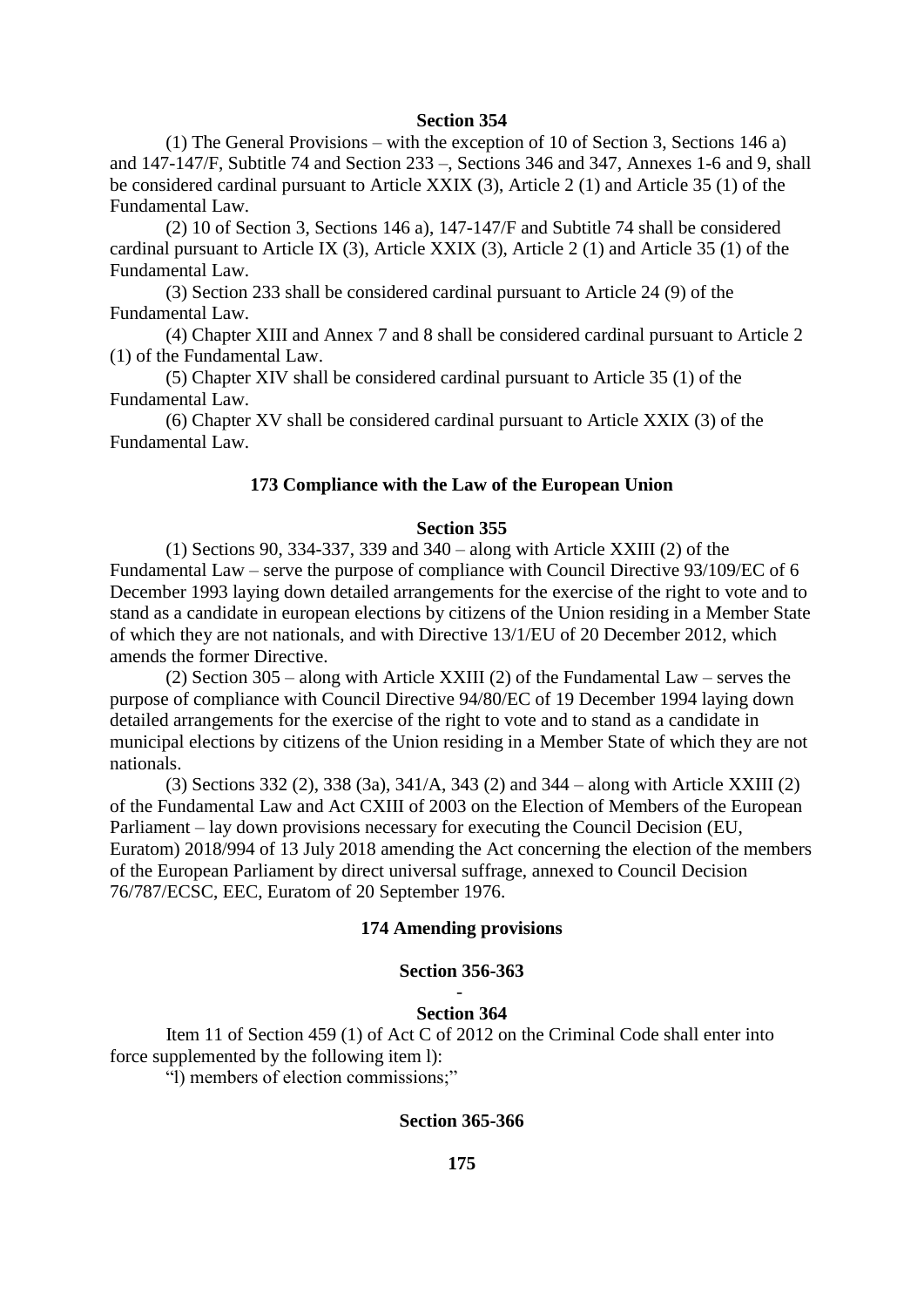## Annex 1 to Act XXXVI of 2013

#### **The data content of the register of polling districts and constituencies**

The register of polling districts and constituencies shall contain:

 a) the serial number of parliamentary single-member constituencies, the number of voters in each constituency, the names of settlements in the constituency, and, in the case of settlements with more than one single-member constituency, the serial number of polling districts in the constituency;

 b) in settlements with more than ten thousand inhabitants, the serial number of municipality single-member constituencies, the number of voters in each constituency, and the serial number of polling districts in the constituency;

 c) the serial number of each polling district in each settlement, the addresses that belong to each polling district, the number of voters in each polling district and the address of the polling station of each polling district;

d) the name of the polling district selected pursuant to Section 78;

e) the address of polling stations of national minority polling districts;

f) the address of the vote collection location referred to in Section 281 (1);

g) information on whether the polling station is accessible;

h) a map of the polling districts and constituencies;

 i) an indication of which national minorities have thirty or more members in the settlement based on the data supplied in response to the questions on membership in national minorities in the most recent census, summarised by national and national minorities.

Annex 2 to Act XXXVI of 2013

# **The data content of the central electoral register**

The central electoral register shall contain:

a) the voter's name and birth name;

b) the voter's personal identification number;

c) the voter's domicile and residence;

d) the voter's mother's name;

e) the voter's date and place of birth;

 f) in the case of a voter with no Hungarian address who has no personal identification number, the type and number of his identity document issued by an authority;

 g) the indication of which election and which constituency the voter has the right to vote in, and in which election the voter may stand as a candidate;

 h) an indication of the settlement and single-member constituency in which the voter was listed in the polling district electoral register on the day of the last election of representatives and mayors of municipality;

 i) in the case of voters listed in the register with regard to the election of the Members of the European Parliament as the citizen of another European Union member state, also:

ia) nationality;

 ib) if available, the name of the settlement or constituency where the applicant was last entered into the electoral register in the state of their citizenship;

j) in the case of voters registered as national minority voters, an indication of:

ja) which national minority the voter is listed as belonging to;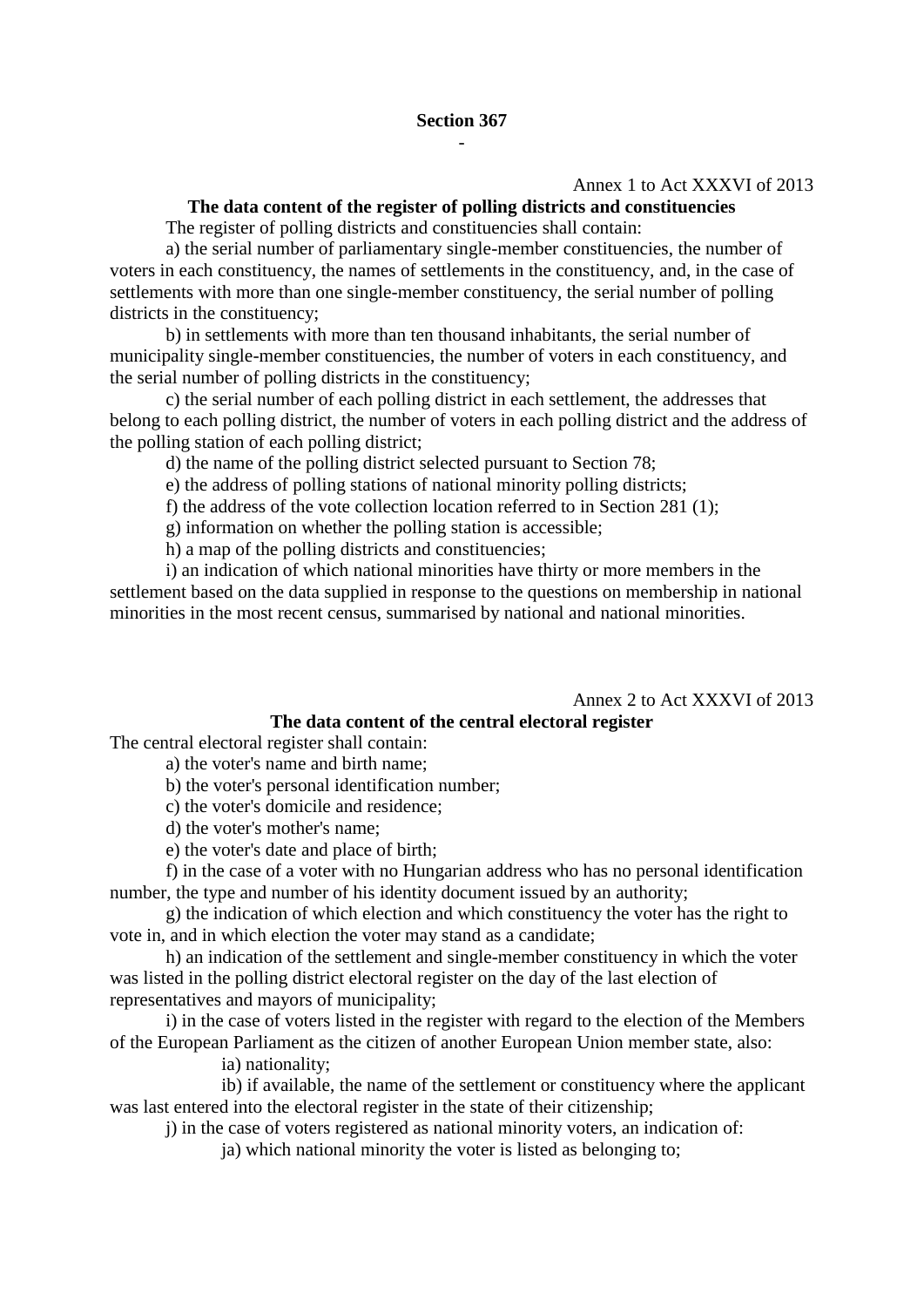jb) whether the listing as a national minority voter also covers the election of Members of Parliament;

 k) an indication of the type of assistance requested by voters with a disability pursuant to Section 88, if any;

l) the content of the declaration pursuant to Section 89;

 m) the voter's address, e-mail address or fax number registered pursuant to Section 92 (4), or, in the absence thereof, the contact address listed in the records of citizens' personal data and addresses;

n) the name of the constituency and the polling district;

o) the enrolment date of voters without an address in Hungary, furthermore entry date of actions pursuant to Section 97 (1) b) in the central electoral register;

p) in the case of a voter with no Hungarian address

pa) the indication of the settlement where the voter wishes to collect the voting package pb) the postal address where the voter wishes the voting package to be sent.

### Annex 2/A. to Act XXXVI of 2013

### **The data content of the register of disfranchised citizens**

The register of disfranchised citizens shall contain:

a) the voter's name;

b) the voter's birth name;

c) the voter's personal identification number, if any;

d) the voter's Hungarian address;

e) the voter's mother's name;

f) the voter's place of birth;

g) the voter's date of birth;

h) the fact that the voter does not have the right to vote or to stand as a candidate, and

i) the indication of the source of his data forwarded under Section 98 (2).

### Annex 3 to Act XXXVI of 2013

#### **The data content of the polling district electoral register**

The polling district electoral register shall contain

a) the name of the election;

b) the date of voting;

c) the settlement and constituency;

- d) the serial number of the polling district;
- e) the address of the polling station;

f) the voter's

fa) name;

fb) birth name;

fe) personal identification number

ff) address in Hungary;

fg) request for assistance pursuant to Section 88;

h) the number of voters listed in the polling district electoral register,

 i) in cases according to Section 257 (1b) a notice that the voter is only able to vote by a single-member constituency ballot.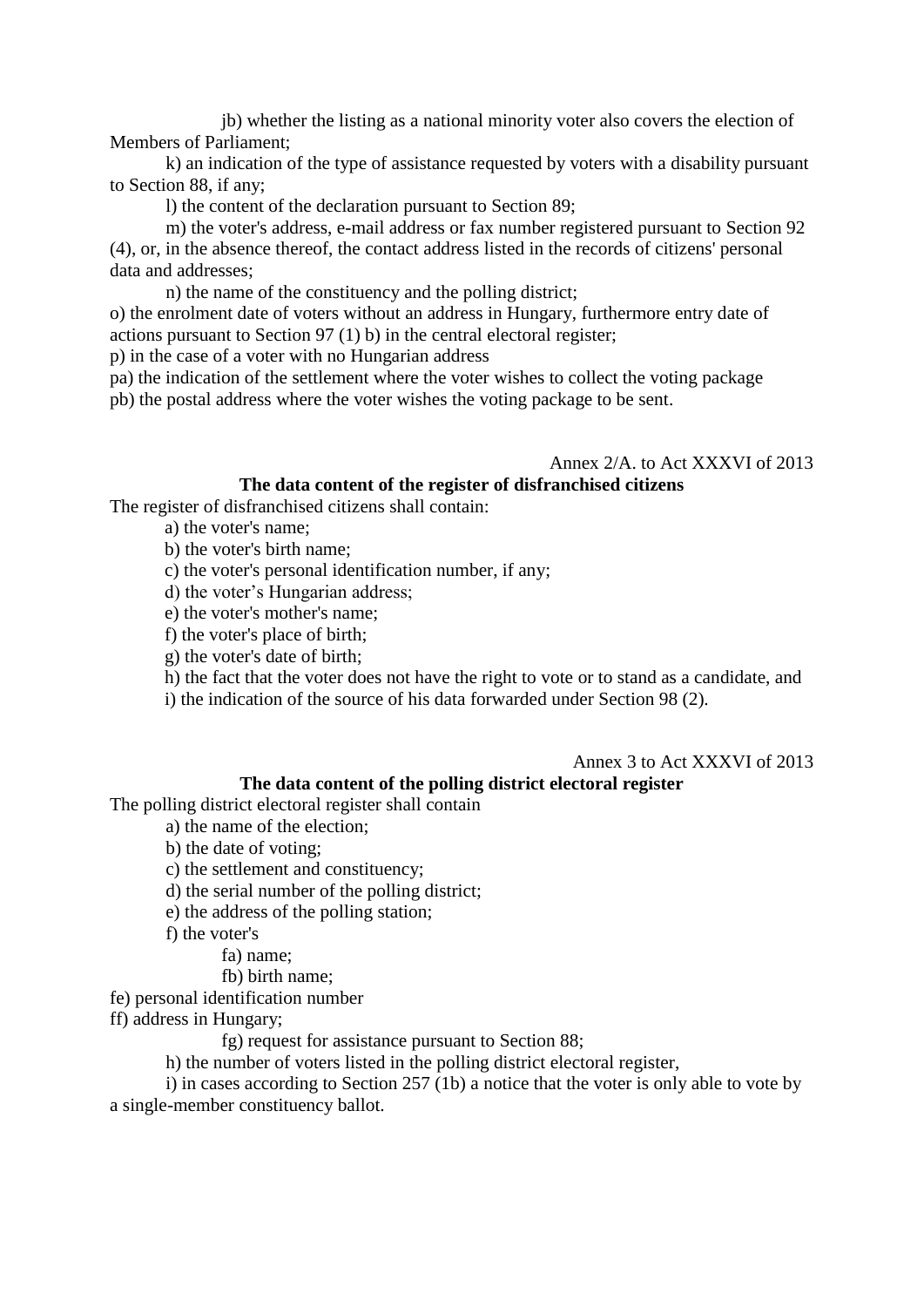### Annex 4 to Act XXXVI of 2013

## **The data content of the register of nominating organisations, candidates and lists**

The register of nominating organisations, candidates and lists shall contain

a) nominating organisations':

aa) name and seat;

ab) abbreviated name;

ac) logo;

ad) type;

 ae) representative's name and address, and the extent of his or her representation rights;

 af) representative empowered to notify the list (name, address and extent of representation rights);

b) candidates':

ba) name and address;

 bb) personal identification number, or in the absence of thereof, the number of his passport, identity document or driving license issued by the Hungarian authorities;

 bc) status as an independent, or nominating organisation (as an individual or list candidate);

 bd) declaration if they only wish to have one given name listed on the ballot paper or wish the "dr." title to be omitted;

 be) declaration if they wish their name to be listed on the ballot paper in the language of their national minority;

bf) profession in the case described in Section 157 (2);

c) the organisation putting forward the list.

d) other information required by Ministers Decree not categorised as personal data.

e) The register shall contain information on which election each nominating organisation, candidate and list was registered for, which constituency each candidate will stand in, and which constituency each list will stand in.

Annex 5 to Act XXXVI of 2013

## **The data content of single-member constituency ballot papers**

Single-member constituency ballot papers shall contain:

a) the text "szavazólap" (ballot paper);

b) a space marked for stamping in the top left corner;

c) the name of the election;

d) the date of voting;

e) the name of the constituency;

f) an indication of how many candidates may be selected in a valid vote;

g) the number of the candidate;

h) the candidate's name;

i) a circle for the vote mark;

 j) the name of the nominating organisation or the text "független jelölt" (independent candidate);

k) information on the formal requirements for a valid vote.

Annex 6 to Act XXXVI of 2013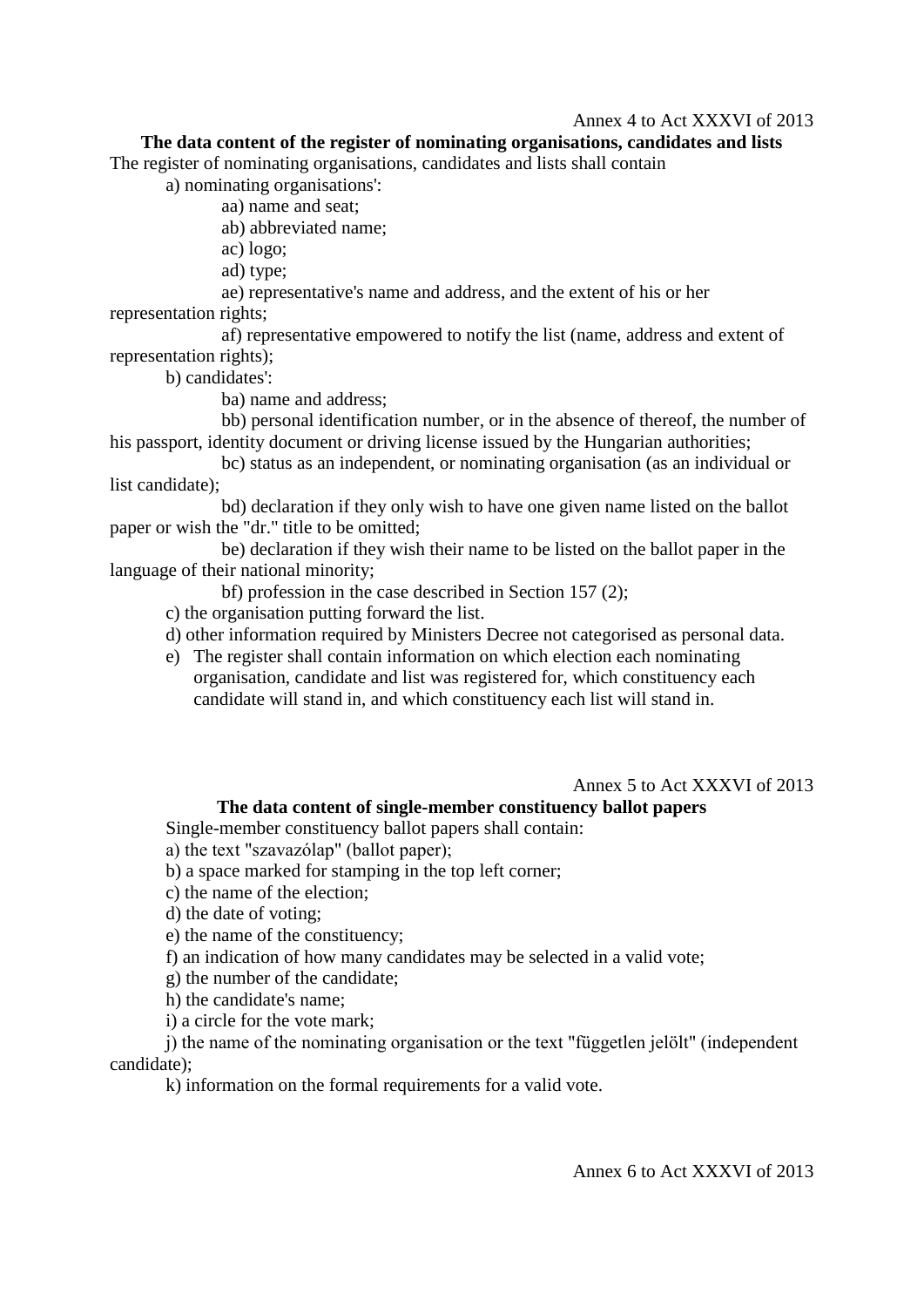### **The data content of list ballot papers**

List ballot papers shall contain:

a) the text "szavazólap" (ballot paper);

b) a space marked for stamping in the top left corner;

c) the name of the election;

d) the date of voting;

e) the name of the constituency;

f) the indication that only voting for one list is valid voting;

g) the number of each list;

h) a circle for the vote mark;

i) the name of each nominating organisation

j) the names of the first five candidates of each list;

k) information on the formal requirements for a valid vote.

### Annex 7 to Act XXXVI of 2013

## **The data content of registers at foreign representations**

Registers at foreign representations shall contain:

a) the name of the election;

b) the date of voting;

c) the name of the foreign representation;

d) the voter's:

da) name;

db) personal identification number;

dc) birth name;

e) information on which ballot papers should to be supplied to the voter;

f) the number of voters listed in the foreign representation electoral register.

Annex 8 to Act XXXVI of 2013

## **The data content of the register of postal voters**

The register of postal voters shall contain:

a) the name of the election;

b) the day of voting;

c) the voter's

ca) name;

 cb) personal identification number, or, if the voter does not have one, the type and number of his/her identity document;

cc) place and date of birth;

cd) contact address;

d) the number of voters listed in the register of postal voters.

Annex 9 to Act XXXVI of 2013

**The data content of the register of representatives**